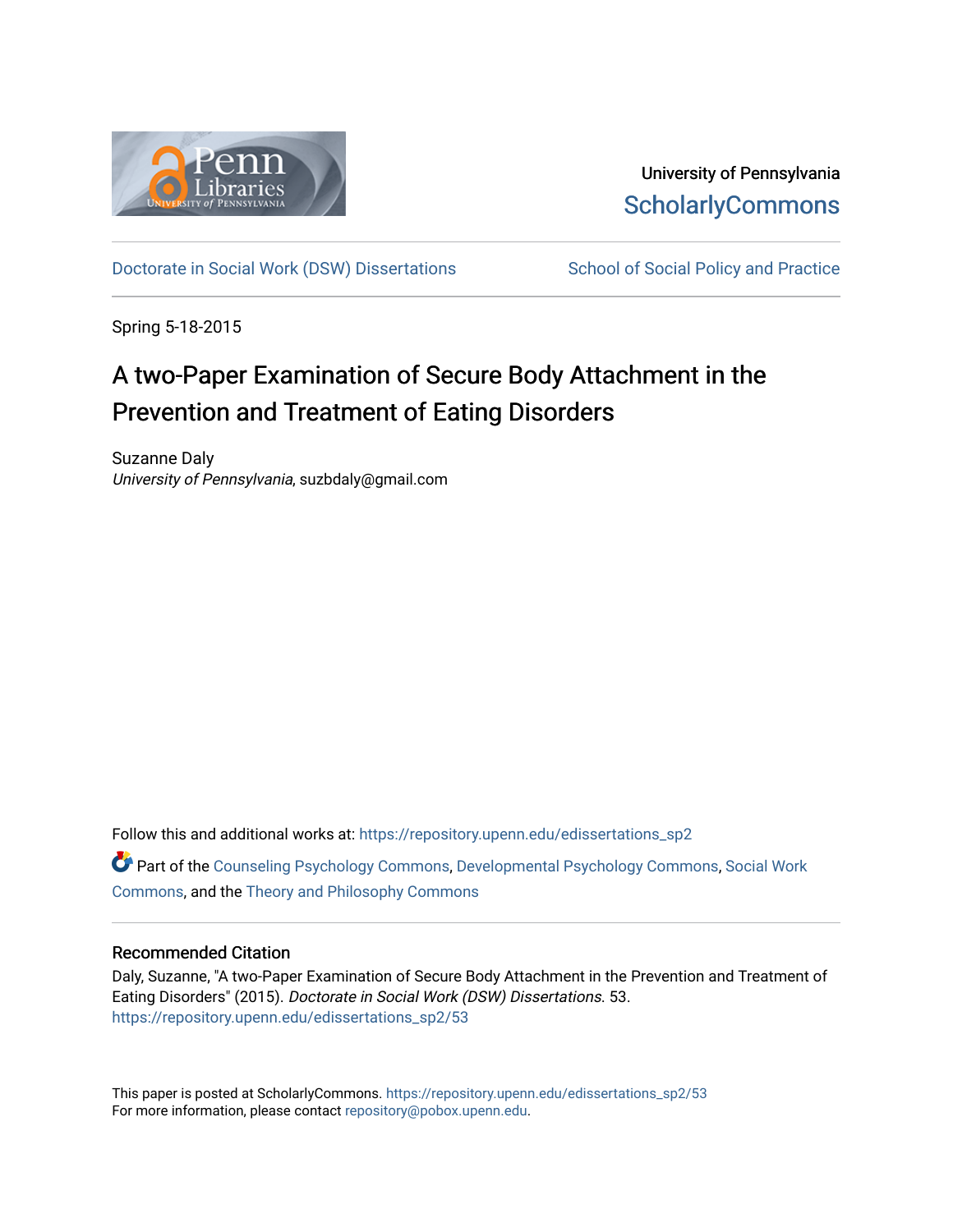# A two-Paper Examination of Secure Body Attachment in the Prevention and Treatment of Eating Disorders

### **Abstract**

ABSTRACT

A TWO-PAPER EXAMINATION OF SECURE BODY ATTACHMENT IN THE PREVENTION AND TREATMENT OF EATING DISORDERS

Author: Suzanne B. Daly, LCSW

Supervisor: Marcia L. Martin, PhD

These two papers seek to build the argument that the particular physical presence of the body is a significant aspect of the attachment relationship between two people, and, for the purposes of this theoretical-conceptual dissertation, most notably between two females. Since body dissatisfaction is increasingly normative for women today, maintaining a secure attachment to one's body occurs against the grain of cultural practices that constrict, exploit, and separate women from their bodies/bodily needs. This makes it particularly challenging for women to feel good enough in their own skin/body, let alone serve as a good enough model for someone else. Thus, mothers and female clinicians alike need to have a blueprint on which to rely when they encounter a shared body experience with their female children/ clients. The first paper will argue that without a model of secure attachment to the body, females are more likely to develop an attachment to cultural ideals as an extension of primary relationships and at the expense of their own bodies, moving them from exposure to action in the form of eating disorders. The second paper will expand on paper one by illustrating how the therapeutic relationship, through its responsiveness and consistency, can invite a type of reenactment of the proximity-seeking behavior that results in the creation of a "secure base," which can be used by the client to experience a sense of secure attachment and begin to shift the nature of her attachment to her own body.

### Degree Type

**Dissertation** 

## Degree Name

Doctor of Social Work (DSW)

### First Advisor

Marcia Martin, PhD

### Second Advisor Robin Hornstein, PhD

### Keywords

bodily appearance, eating disorders, countertransference, intersubjectivity, intergenerational transmission

### Subject Categories

Counseling Psychology | Developmental Psychology | Social and Behavioral Sciences | Social Work | Theory and Philosophy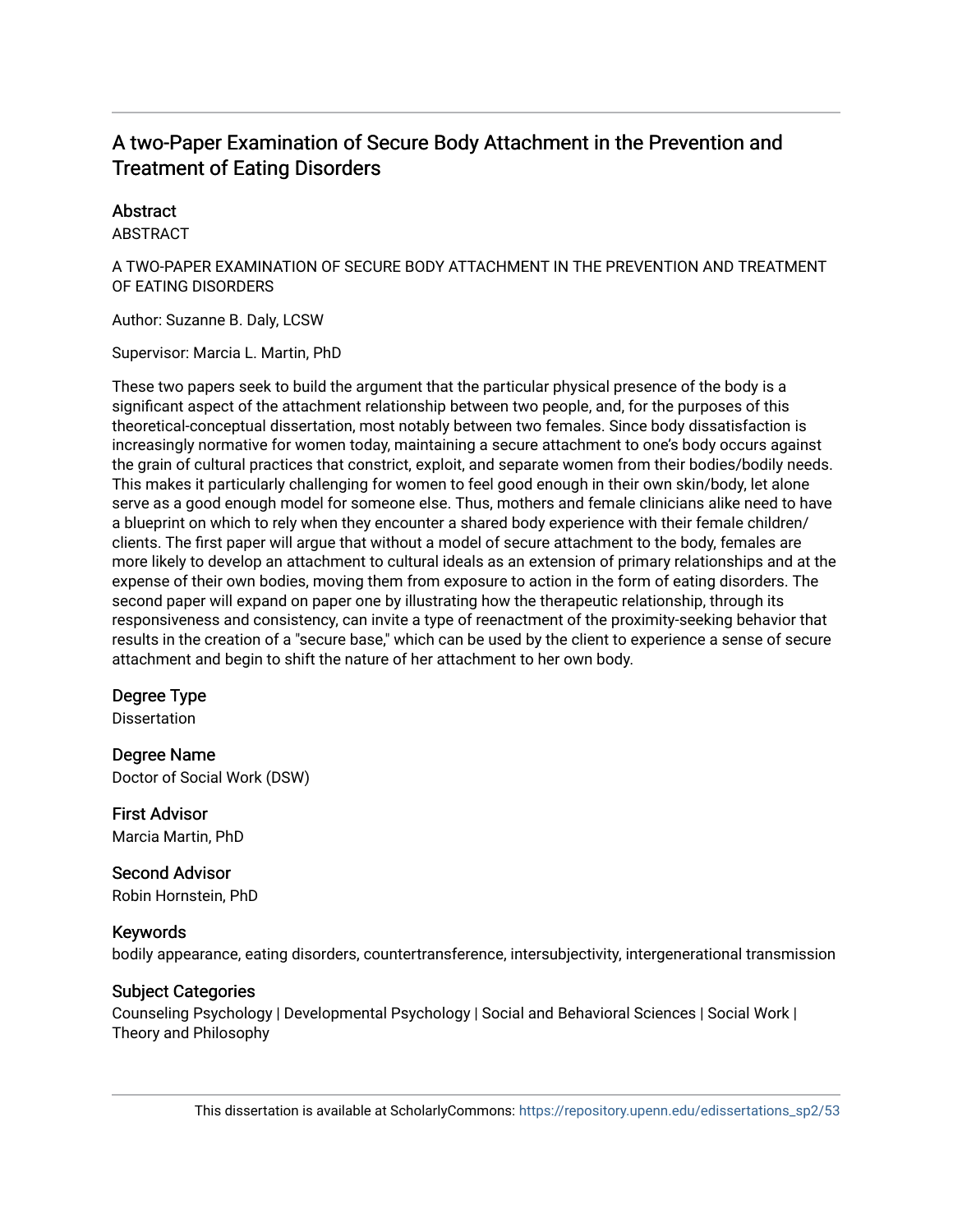### A Two-Paper Examination of Secure Body Attachment in the Prevention and Treatment of Eating Disorders

Suzanne B. Daly

### A DISSERTATION

in

Social Work

Presented to the Faculties of the University of Pennsylvania

in

Partial Fulfillment of the Requirement for the Degree of Doctor of Social Work

2014

 $\overline{\phantom{a}}$  , and the contract of the contract of the contract of the contract of the contract of the contract of the contract of the contract of the contract of the contract of the contract of the contract of the contrac

Marcia L. Martin, PhD Supervisor of Dissertation

John L. Jackson, PhD Dean, School of Social Policy and Practice

Dissertation Committee:

Robin T. Hornstein, PhD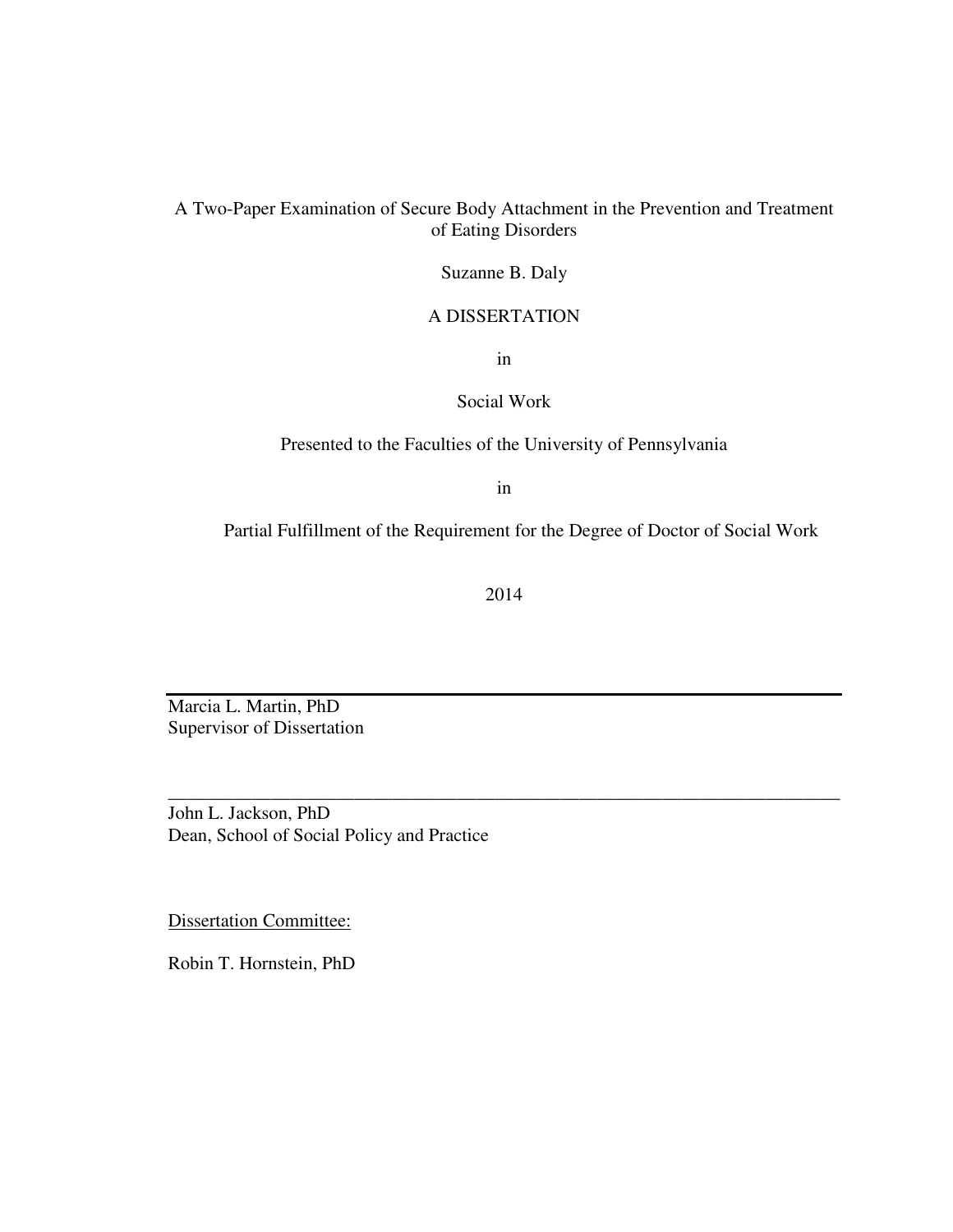## A TWO-PAPER EXAMINATION OF SECURE BODY ATTACHMENT IN THE

# PREVENTION AND TREATMENT OF EATING DISORDERS

 $© 2014$ 

Suzanne B. Daly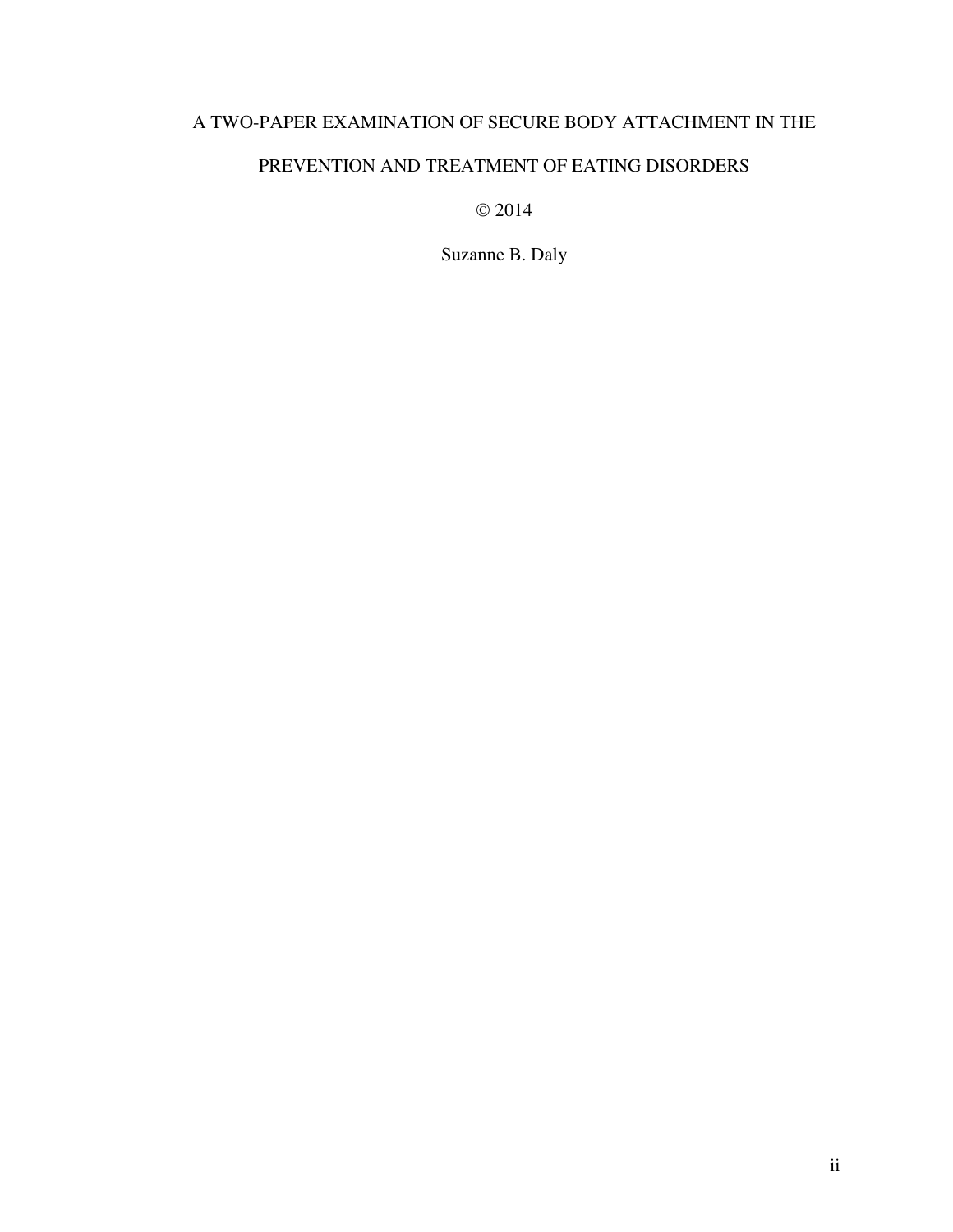### DEDICATION

This dissertation is dedicated to my partner and my playmate, Vincente Grosso – a person who truly epitomizes the good enough Winnicottian body. Through his ability to make enough room for hate in love, he has shown me the meaning of secure attachment.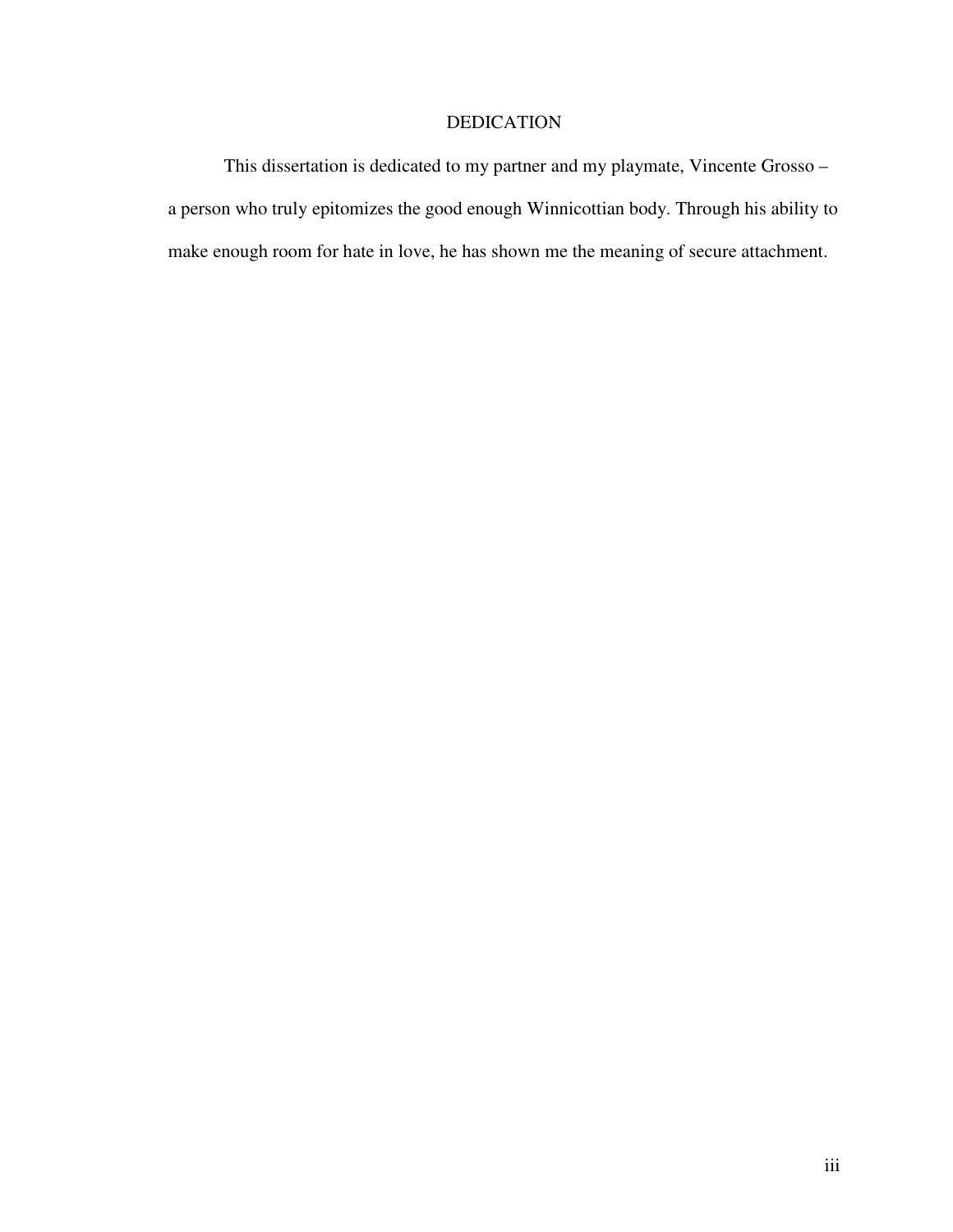#### ACKNOWLEDGMENTS

This page is reserved for a special recognition of some of the most important and influential women in my life. To all the women who engender the Women's Therapy Centre Institute in New York City, I will be forever grateful to you for providing me with a sisterhood I have always longed for. You are a force to be reckoned with, and through you, both collectively and individually, I have acquired the distinctive language that helps my patients to actually heal. To my supervisor, Andrea Gitter, thank you for providing me with a good enough supplemental body through which I continue to grow and trust my own inner wisdom. You have exemplified the premise of this dissertation; no body is a body that can be extrapolated from its context. You have helped me see the fundamental connection between psyche and soma - in my patients, in my own experience, and in all the spaces between. To my therapist, Ellen Singer Coleman - you embody the type of clinician I aspire to be - self-reflective, honest, brave, and unwavering. You have provided the type of holding environment that I have always needed but never had the words to express. Thank you for tailoring the tiny invisible stitches that have made me more whole. To my dear friend and number one on my speed dial, Joanne Messina, I can only express to you my deepest appreciation through the words of Maya Angelou; "Love heals. Heals and liberates. I use the word *love,* not meaning sentimentality, but a condition so strong that it may be that which holds the stars in their heavenly positions and that which causes the blood to flow orderly in my veins." You fulfill my need for twinship. Thank you for your endless love and support - without which, I am quite certain the blood would not flow orderly in my veins. To my committee member, Robin Hornstein - you are a gem. I knew it the moment I interviewed you for my qualitative research class. Thank you for inviting the body into the consulting room. You have been a catalyst for this work. Last, but certainly not least, to my chair Marcia Martin - low and behold confidence is transferable. You have provided a different prism through which my self and my spirit are refracted. Thank you for leading me further towards the elusive delight of recognition and repair. This dissertation would not have been possible without you.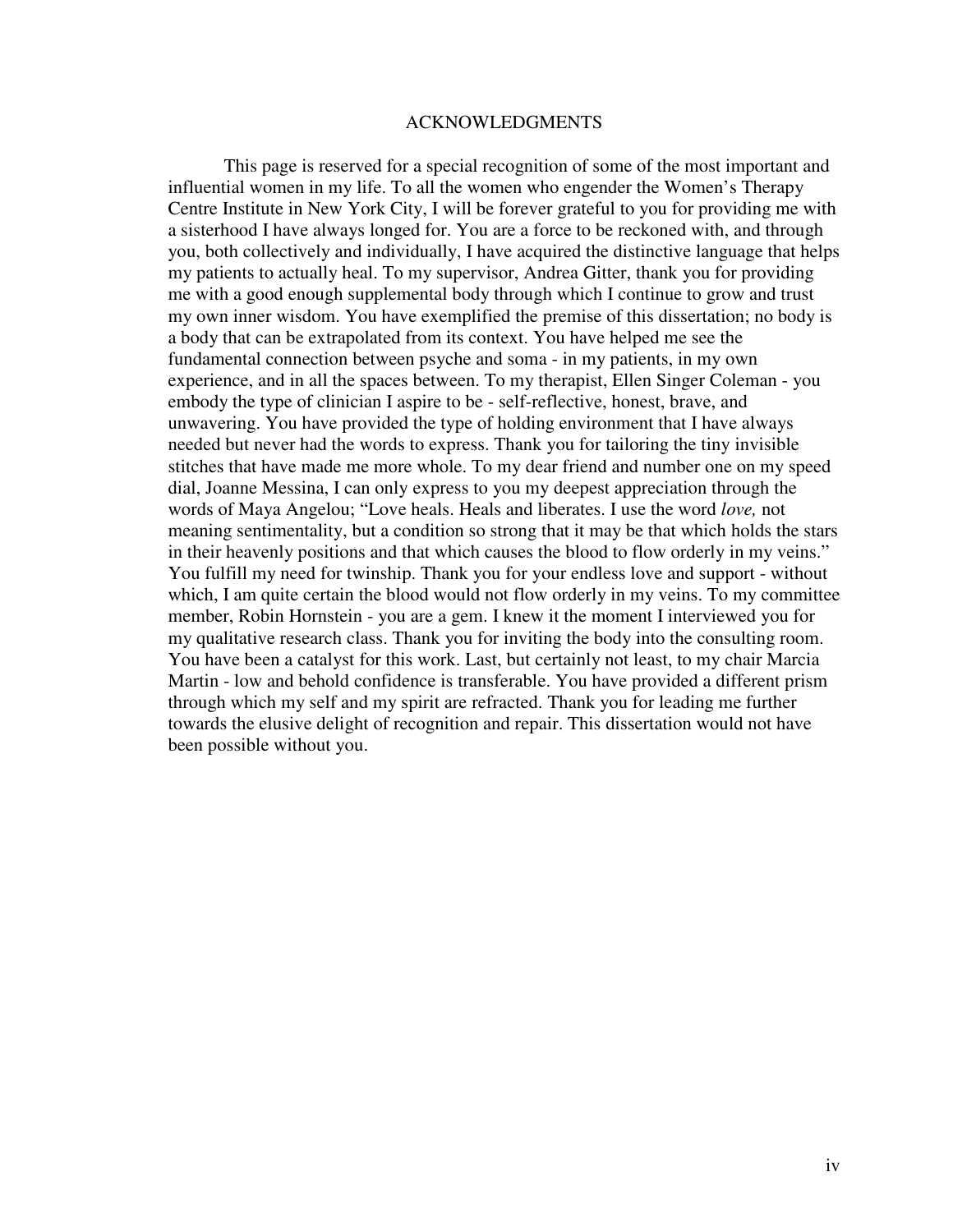#### ABSTRACT

### A TWO-PAPER EXAMINATION OF SECURE BODY ATTACHMENT IN THE PREVENTION AND TREATMENT OF EATING DISORDERS

Author: Suzanne B. Daly, LCSW Supervisor: Marcia L. Martin, PhD

These two papers seek to build the argument that the particular physical presence of the body is a significant aspect of the attachment relationship between two people, and, for the purposes of this theoretical-conceptual dissertation, most notably between two females. Since body dissatisfaction is increasingly normative for women today, maintaining a secure attachment to one's body occurs against the grain of cultural practices that constrict, exploit, and separate women from their bodies/bodily needs. This makes it particularly challenging for women to feel good enough in their own skin/body, let alone serve as a good enough model for someone else. Thus, mothers and female clinicians alike need to have a blueprint on which to rely when they encounter a shared body experience with their female children/clients. The first paper will argue that without a model of secure attachment to the body, females are more likely to develop an attachment to cultural ideals as an extension of primary relationships and at the expense of their own bodies, moving them from exposure to action in the form of eating disorders. The second paper will expand on paper one by illustrating how the therapeutic relationship, through its responsiveness and consistency, can invite a type of reenactment of the proximity-seeking behavior that results in the creation of a "secure base," which can be used by the client to experience a sense of secure attachment and begin to shift the nature of her attachment to her own body.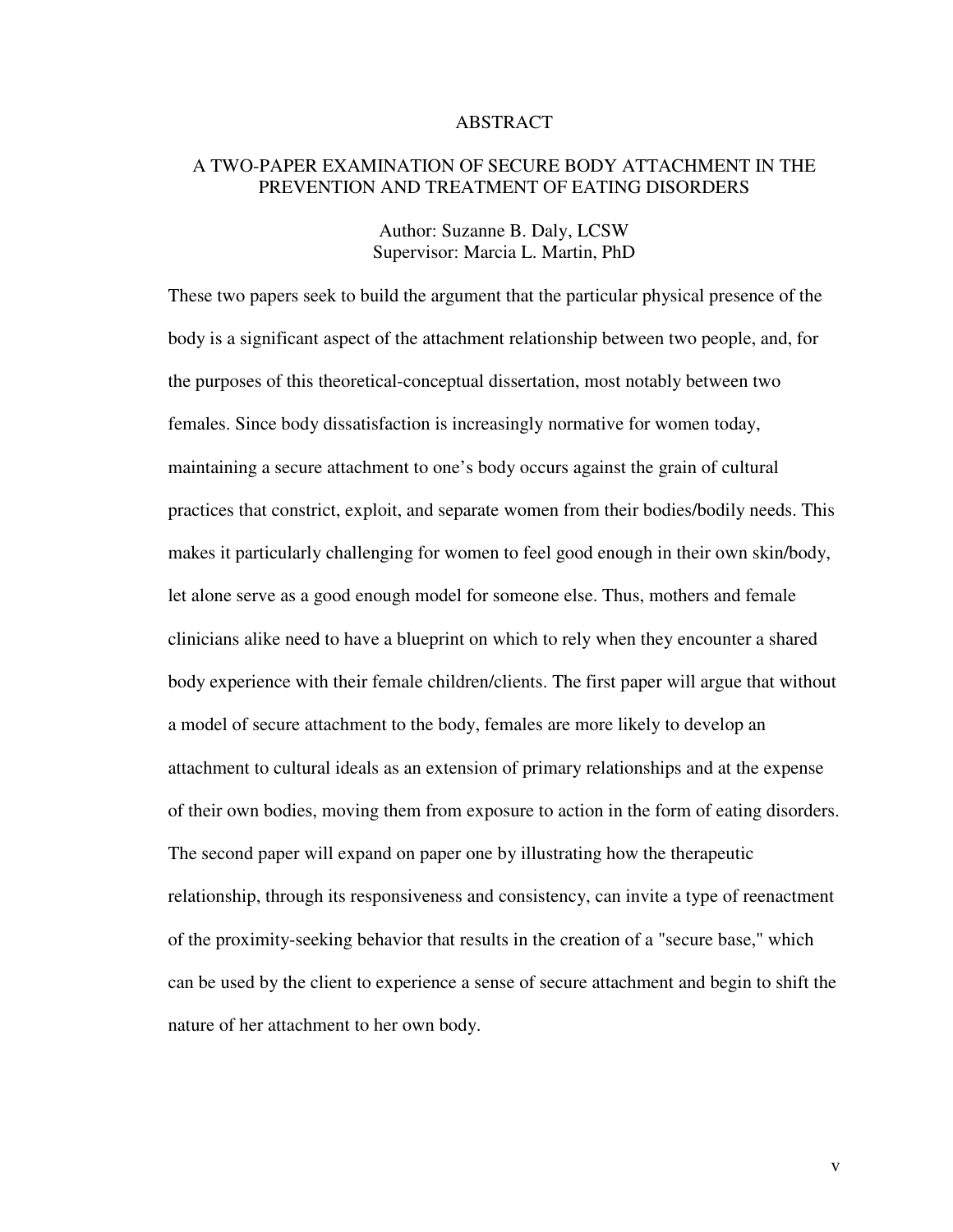# **Table of Contents**

| <b>Paper One: The Importance of a Secure Body Attachment</b> |  |
|--------------------------------------------------------------|--|
|                                                              |  |
|                                                              |  |
|                                                              |  |
|                                                              |  |
|                                                              |  |
|                                                              |  |
|                                                              |  |
| <b>Paper Two: Repairing Body Insecurity</b>                  |  |
|                                                              |  |
|                                                              |  |
|                                                              |  |
|                                                              |  |
|                                                              |  |
|                                                              |  |
|                                                              |  |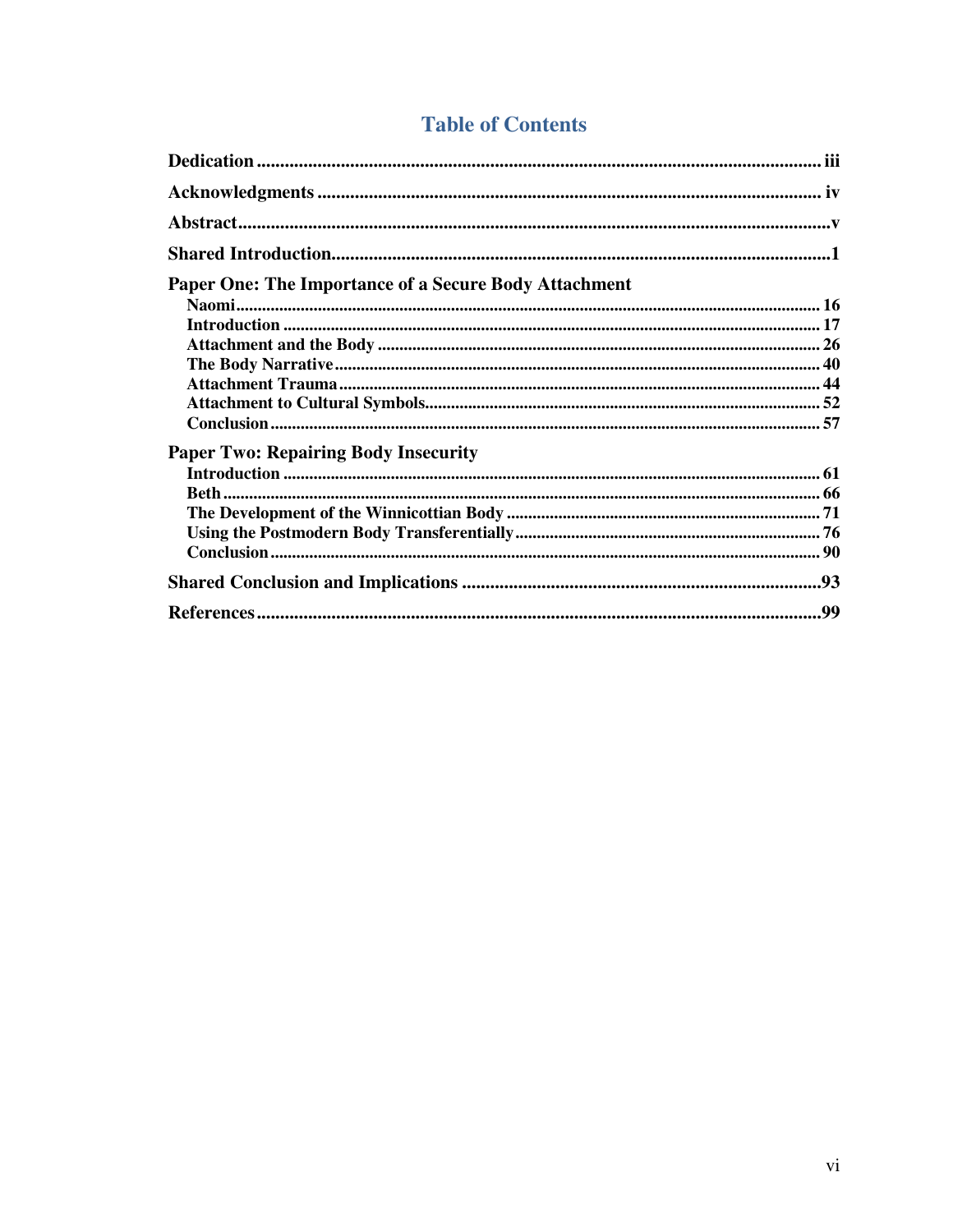"The body speaks no known language, yet it serves, time and again, as a framework for communicating the psychic scenes of the internal theatre" (McDougall, 1989, p. 53).

### SHARED INTRODUCTION

According to Applegate (2000), theories are formed from intuitive reflection on a case-by-case basis, and "This praxis evolves from a rich interweave of art, craft, bits and pieces of theory, and the intersubjectivity of each client-clinician system" (p. 150). This two-paper theoretical-conceptual dissertation has evolved in much the same way. In my work as a female clinical social worker specializing in the treatment of problems relating to food, feeding, and the body, I have become acutely aware of the particular needs of the developing female body as a special area that demands further investigation. I will be looking specifically at how females' relationships with and attachment to their own bodies take shape in female matrices, beginning with the mother/daughter dyad, and later with female therapists treating female clients suffering from problems relating to food and the body.

This work posits that the particular physical presence and meaning assigned to the body finds its actual roots in significant aspects of the early attachment relationship between mother and daughter with particular emphasis on how culture passes through a mother who embodies gendered social norms that reflect the idealized body. The focus on women is not intended to suggest that men are not affected by the cultural emphasis on body dissatisfaction, nor is it designed to imply that fathers do not play a significant role in the attachment experiences of their children; rather, the purpose here is to narrow the focus and consider the role of body attachment as it relates to the prevention and treatment of eating disorders in female dyads. The first paper considers the contribution of the cultural body ideals as they influence the attachment nexus that takes shape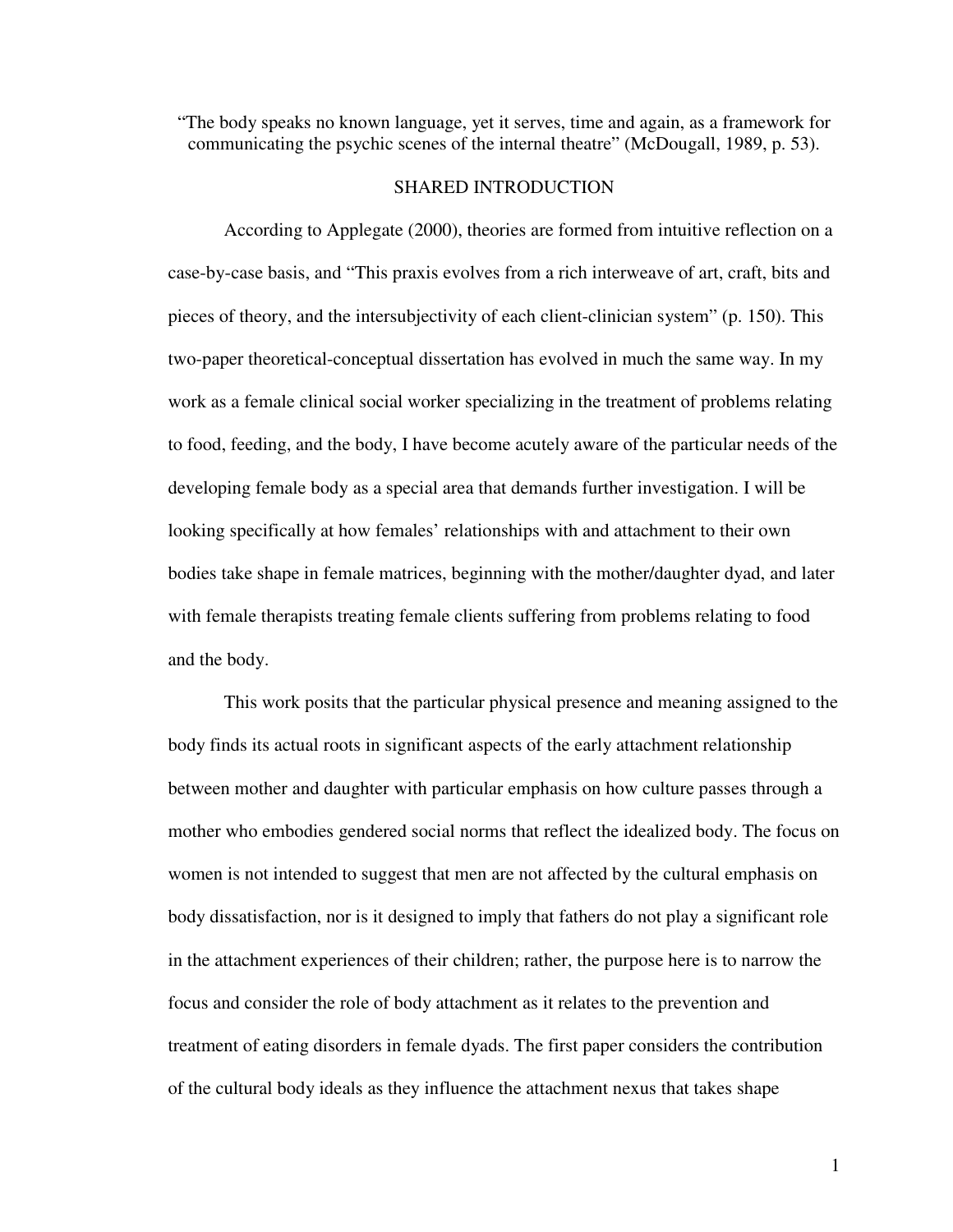between mother and daughter, with specific attention given to the implications of an insecure attachment to one's body. Biological and psychological components will be addressed in exploring the impact of attachment/relational trauma on a female's developing self and susceptibility to eating disorder symptomatology played out against the backdrop of an oppressive sociocultural landscape. The second paper examines how the client-therapist relationship can repair the problems that emerge when an insecure attachment to the body is modeled and passed along from mother to daughter.

As a profession, social work has always been concerned with the biopsychosocial approach to treatment which looks at the person-in-the-environment, but has focused less on helping clinicians understand the complementary phenomenon, "the situation-in-theperson." Thus, what is "outside" often gets "inside" and shapes the way a person grows, thinks, and feels (Berzoff, Flanagan, & Hertz, 2011, p. 122). Social workers are routinely involved with clients whose lives are profoundly influenced by "outside" traumatic, painful, or degrading bodily experiences. While in our culture, the female role is complex and contains many, and sometimes contradictory, responsibilities, appearance standards continue to be fundamental to how women are defined. As many scholars have argued, to be "woman" is to be an object of viewing pleasure, and thus the physicality of the body is primary in importance. As suggested by Davis and Vernon (2002), by embracing the misogynistic values of the culture regarding women's bodies, women, as mothers and as therapists, often can pass on a legacy of female devaluation. If a mother receives and internalizes the cultural pressures that focus on the female body, such as self-denial and body scrutiny, she conveys this body insecurity to her daughter and thus transmits aspects of anxious attachment, characterized by excessive approval-seeking and concern about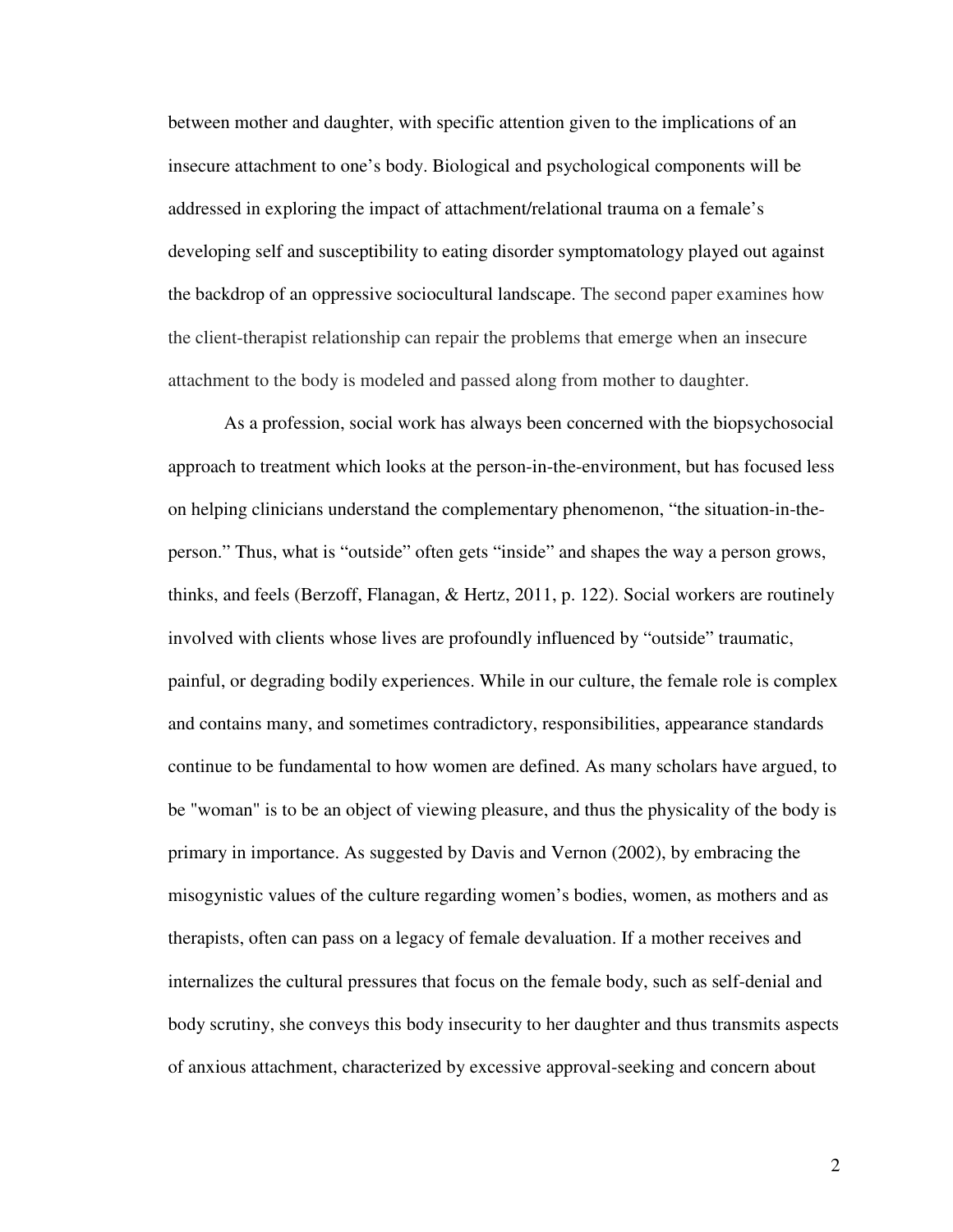acquiring the love of others. Given this sustained, intimate connection with the body and its many and varied conditions, the shared body experience between two females (mother and daughter and female clinician and female client) deserves greater attention in social work theory and practice frameworks.

A shared body experience, for the purposes of this dissertation, refers to the common fantasies and fears that arise from living in a female body, and points to the need for inquiry about the assumed malleability of women's bodies in relation to sociocultural ideals. The predominant framework for this two-paper theoreticalconceptual dissertation includes an understanding of culture, which is part of what Hartmann (1958) called the "average expectable environment," and the cultural context, which must inform careful assessment and intervention. Nowhere is this more applicable than in the field of eating disorders where clinicians encounter women who risk their lives to inhabit what the culture has fabricated as "an average expectable female frame." Since body dissatisfaction is an increasingly normative experience for women today, it can be particularly challenging for mothers and female clinicians to feel secure enough in their own skin/bodies in order to supply a secure body attachment for developing females (children and clients) to use for their own embodiment. Mothers and female clinicians alike need a blueprint on which to rely when they encounter a shared body experience with their female children/clients.

According to Winnicott (1958), the ability to tolerate, enjoy, and make use of healthy solitude is developed paradoxically in the presence of another. This two paper dissertation reasons that the ability to tolerate, accept, and enjoy one's body comes from being in the presence of another who can tolerate, accept and enjoy her own body despite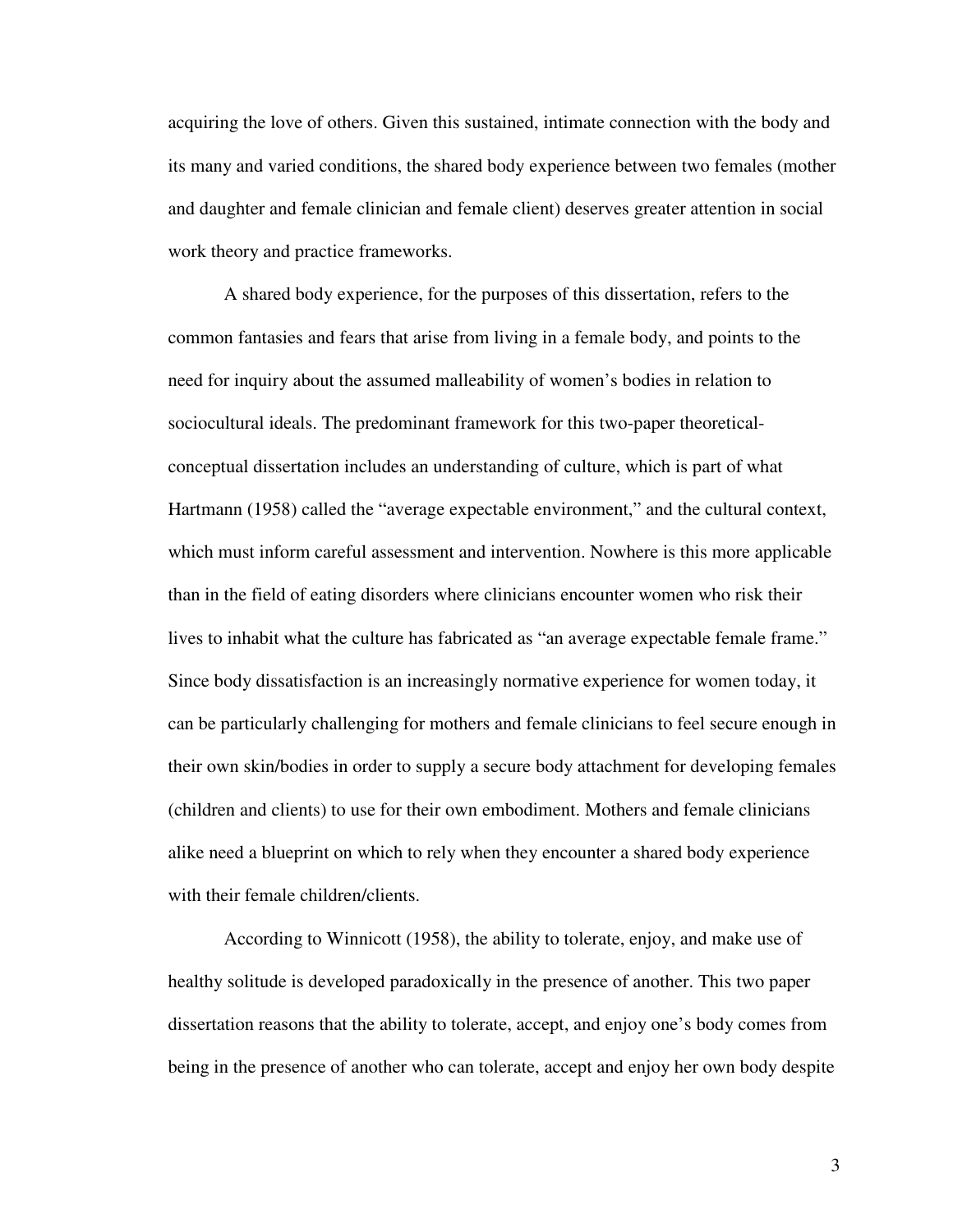any real or imagined flaws, as measured against the cultural ideals. A mother/clinician who accepts societal messaging that objectifies women, will likely treat her own body as an object to be worked on and mistrusted, thus, undermining the daughter's/client's ability to form a secure body attachment (i.e. feeling that the body is trustworthy and entitled to good care). As suggested by Schore (1994), this analysis recognizes that "there is no dichotomy between the organism and the environmental context in which it develops. The physical and social context in which development occurs is more than merely a supporting frame; it is an essential substratum of the assembling system" (p. 63). Thus, for the purposes of this dissertation, Winnicott's (1971) concept of "potential space" between the individual and her environment will be utilized as "the location of cultural experience" (p. 95).

In a culture that celebrates slenderness, as a child grows, she especially needs her mother to be secure enough in her own body in order to provide adequate holding and containment. In infancy, a child needs her mother's body as a secure base to soothe and contain, as well as "to poke and probe, to possess ruthlessly, to explore fearlessly" (Looker, 1998, p. 242). Mothers with secure attachments to their bodies do not feel easily threatened by their children's desire to explore their bodies, and can maintain a sense of feeling 'good-enough' despite the cultural expectations. These mothers are less likely to be preoccupied with the cultural ideals, thus allowing their daughters to simply exist what Winnicott references as 'going on being.' On the other hand, a mother's insecure attachment to her own body perpetuates the notion that a woman must learn to dissociate from her body's needs, rather than from the noxious cultural messages about the ideal body. This insecure body attachment can serve as the tipping point that moves a woman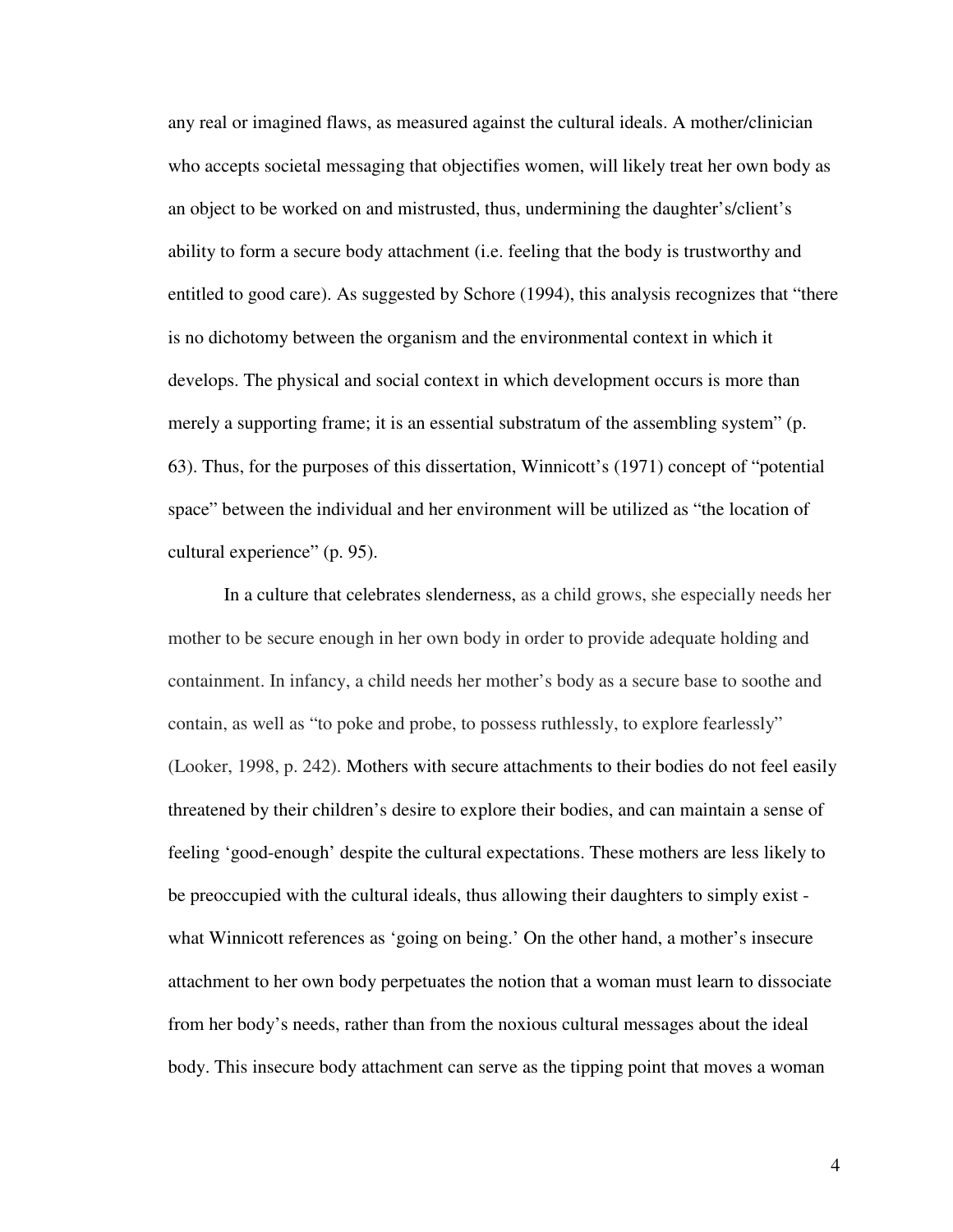from exposure to action in the form of an eating disorder when confronted with cultural ideals. Paper one utilizes attachment theory to aid in the understanding of and handling of the shared body experience between mother and daughter. Through this shared experience, maternal behaviors that indicate an insecure attachment to the body get passed down to daughters and serve as the perfect aperture through which daughters not only receive, but also internalize the thin ideal and, as a consequence, develop strong, culturally determined object relationships.

Over the past few decades, there has been growing concern with both the ways in which Western culture contributes to the high rates of eating disorders, depression, anxiety disorders, and psychosomatic problems among females, and the pronounced increase in risk that occurs in early adolescence. Although there is agreement that eating disorders are not only psychiatric in nature, but also symptomatic of a larger social problem, the literature has not adequately addressed the issue of understanding why some individuals exposed to sociocultural messaging around a body ideal internalize those messages and ultimately develop eating disorders while others do not. Although the effect of these cultural influences is significant, familial influences undoubtedly contribute to the complexity surrounding the etiology of eating disorders. By placing the emphasis on the role of attachment/relational trauma resulting from mothers who are not securely attached to their own bodies, paper one will develop an argument that the intergenerational transmission of body insecurity is the foundation trauma that leaves women more susceptible to identifying with the popular cultural messages. Given that most perpetrators target vulnerable, insecure beings, this analysis will include an examination of how consumer culture presents images to women in much the same way;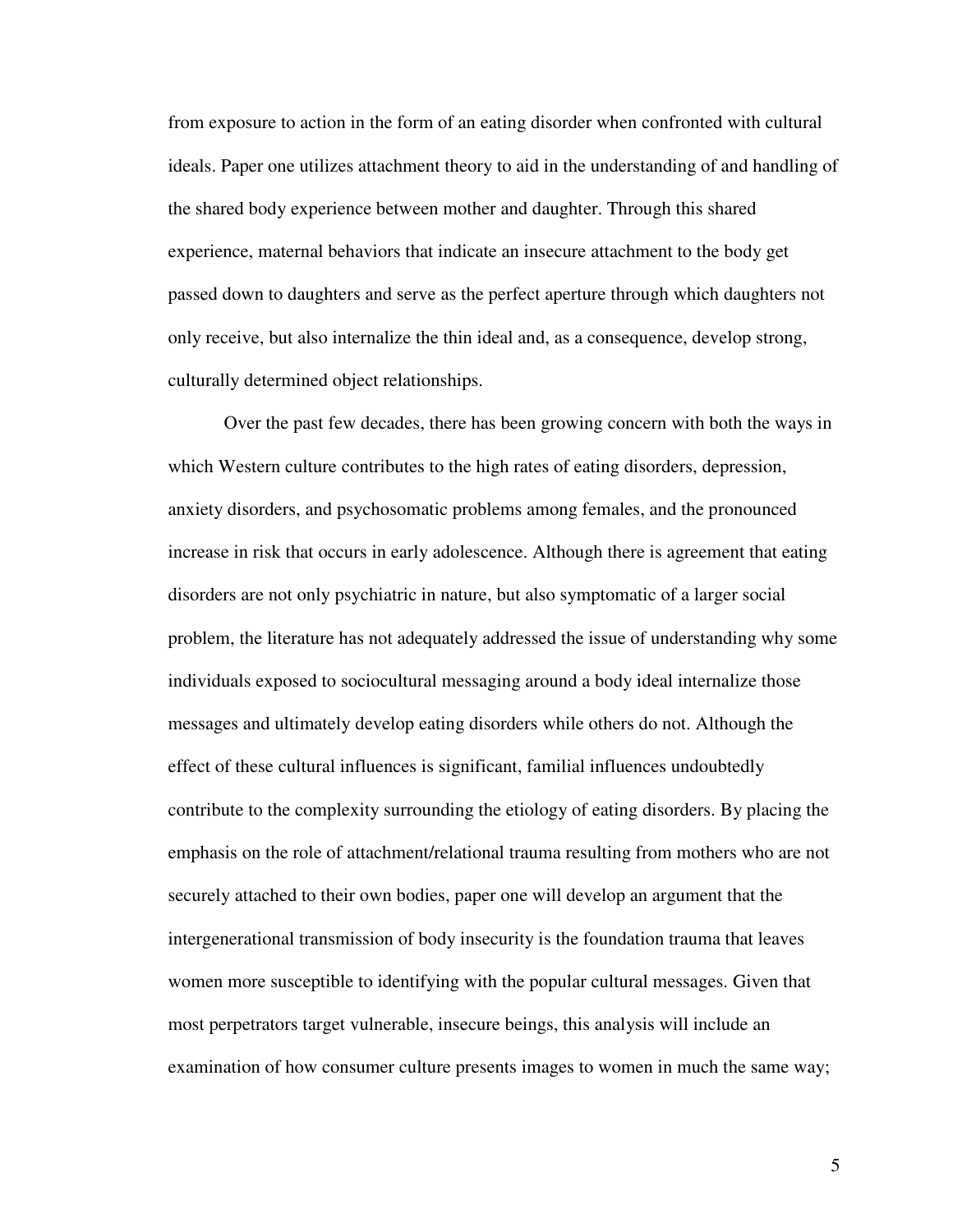sociocultural ideals target vulnerable, preoccupied, and insecure bodies that are in desperate need of approval, acceptance, and recognition, and they are deliberately designed to subliminally and opportunistically influence their inner object formation via visual, aural, and symbolic means (Gutwill, 1994a).

While the research indicates that an insecure style of attachment to primary caregivers can leave children more susceptible to the development of an eating disorder, attachment theory and eating disorders are rarely discussed in the literature in terms of how one's attachment style to one's own body can influence the course and nature of symptoms. Paper one will demonstrate the way in which eating disorder symptomatology functions as an attachment disorder, replicating the earlier caregiving experiences, including the nature of the mother's care for and attachment to her own and her daughter's body. Attachment theory recognizes that the maternal–infant relationship serves as the psychobiological regulator for the development of the infant's brain and for the evolution of the nature of its emotional self. This analysis will apply attachment theory to the evolution of the nature of the physical self, thus illustrating how the development of a secure attachment to one's body can function as a buffer against pervasive sociocultural influences in a way similar to the neurological and psychological advantages of forming a secure attachment to primary caregivers. Therefore, it is not just the nature and quality of the attachment relationship between female child and mother, but also the learned style of attachment to the physical body that places women at an increased risk and vulnerability to the later development of eating disorders.

During the past thirty years, attachment theory (Bowlby, 1980) has emerged as one of the most important conceptual frameworks for understanding affect regulation and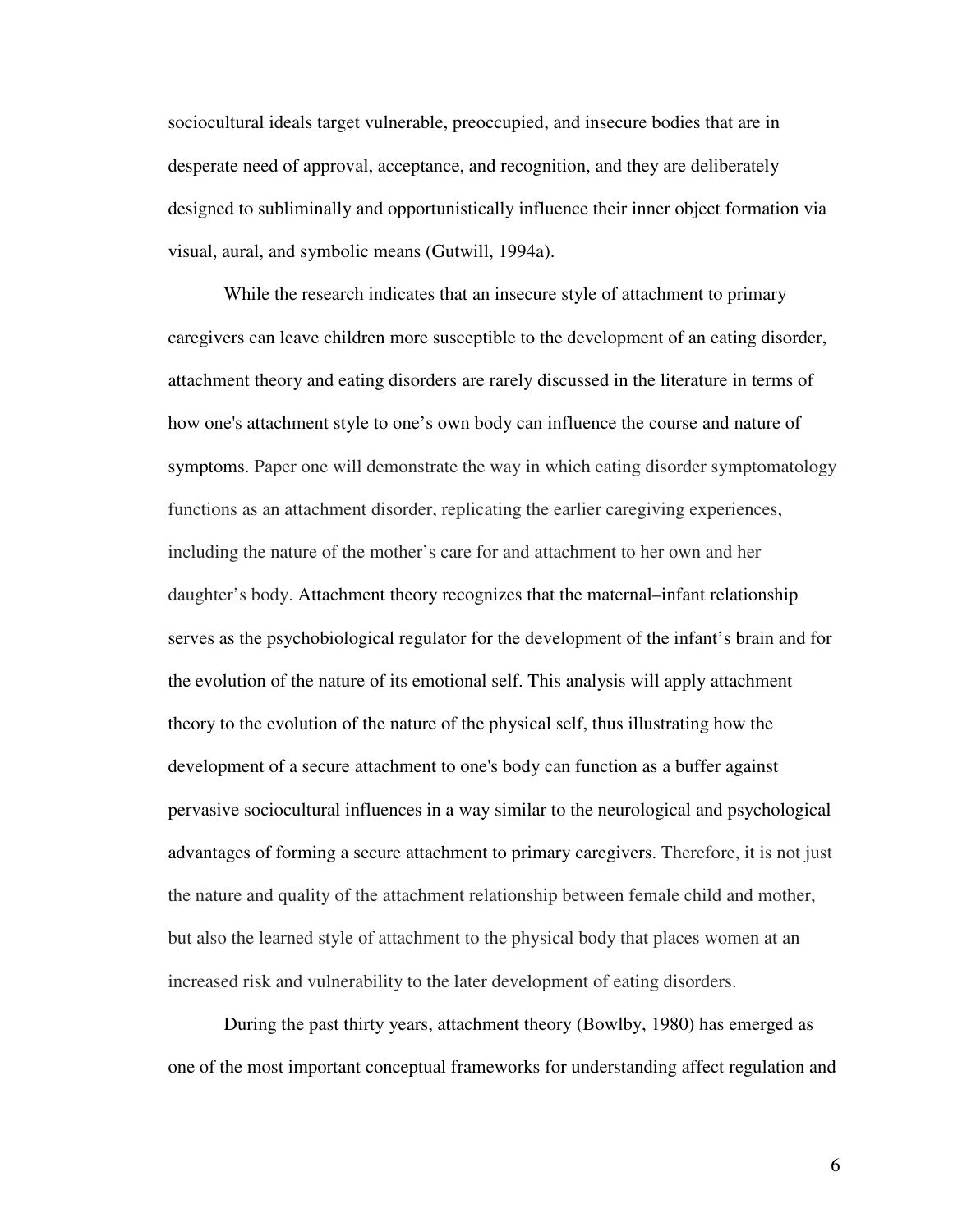human relationships (Mikulincer & Shaver, 2007). Although eating disorder symptoms like starving, bingeing, bingeing and purging, and over-exercising have been considered in terms of how they function as an attempt to regulate one's affect and psychological state depending on one's earlier attachment experience, attachment theory is only recently being applied to research on eating disorders (e.g. Illing, Tasca, Balfour, & Bissada, 2010). While attachment security provides a reliable platform for the development of independence and affect regulation, not surprisingly, the research to date indicates that women with an eating disorder have higher levels of attachment insecurity than those without an eating disorder (Barone & Guiducci, 2009; Fonagy et al., 1996; Illing et al., 2010; Troisi et al., 2006; Ward, Ramsey, & Treasure, 2000). Individuals with high attachment anxiety tend to depend on others for acceptance of their physical appearance (Park & Beaudet, 2007), and early separation anxiety and anxious adult attachment have been linked to body dissatisfaction in research involving women suffering from anorexia and bulimia (Troisi et al., 2006; Troisi, Massaroni, & Cuzzolaro, 2005). In a heterogeneous sample of women seeking treatment for eating disorders, Tasca et al. (2006) found that adult attachment insecurity may lead to negative affect and body dissatisfaction, the latter being linked to restrained eating. Studies like that done by Cole-Detke and Kobak (1996) share the common understanding that individuals with anxious attachment seek to compensate for the sense of loss of personal control that they experience in interpersonal relationships by shifting attention to their physical body as the problem and using food to regain effective control.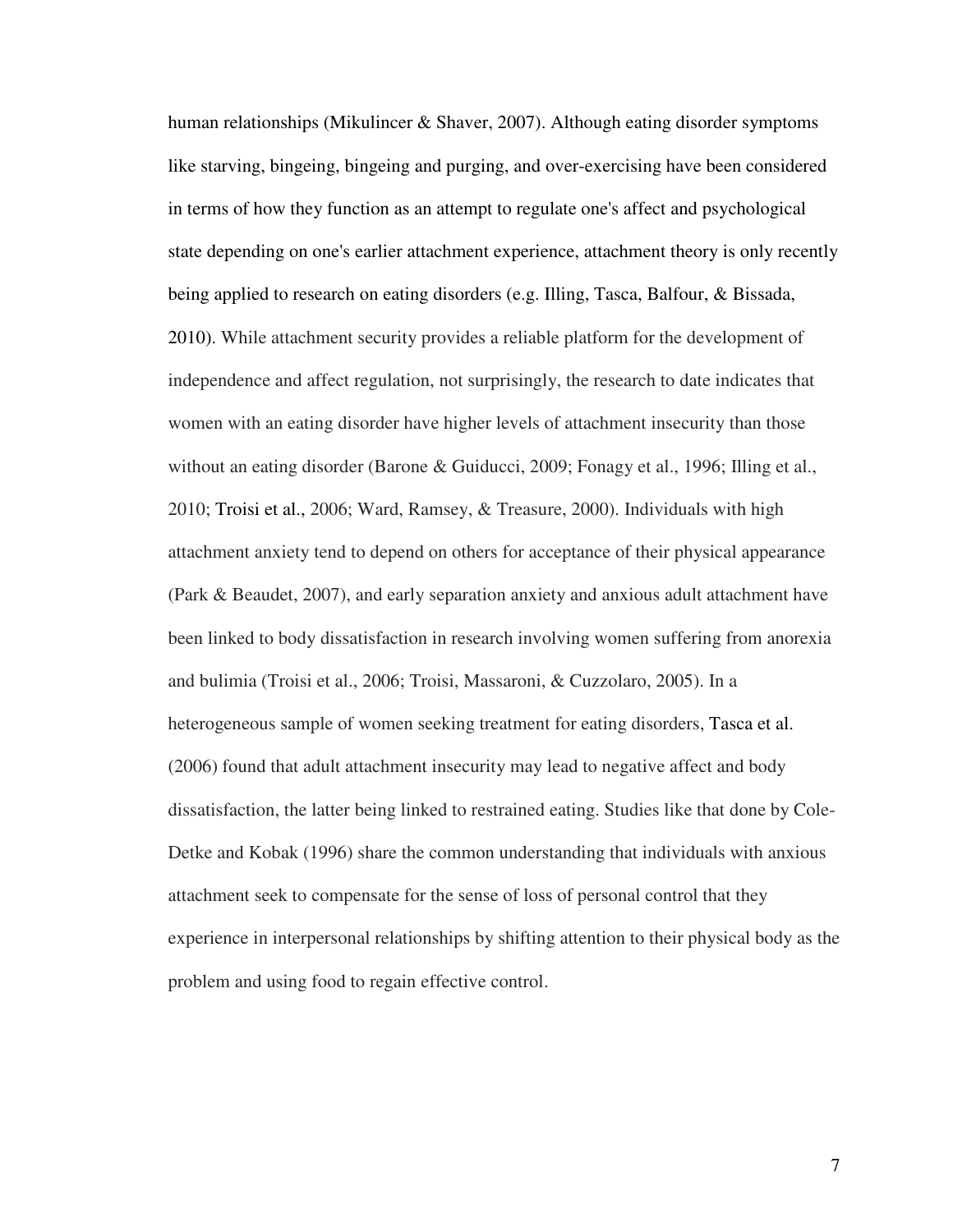The case of Naomi<sup>1</sup> will demonstrate the attachment nexus that takes shape through her relationship to her mother, the cultural symbols, and subsequently to food, eating, and her own body. Drawing upon Naomi's attachment experience in relation to her mother, paper one will illustrate how a mother's insecure attachment to her own body can be transmitted to her child, triggering in that child an insecure attachment to her body, and rendering her vulnerable to the concrete and distorted solutions that the culture has to offer. Without a securely enough attached mother to serve as the earliest "translator" of basic bodily needs, Naomi never acquired the language to express her own feelings or the mental imprint/neural map of what it means to feel good-enough in her own body. This case demonstrates the ways in which attachment is critical as both a protective and risk factor, providing a greater understanding of the potential for resilience as well as the presence of vulnerability in relationship to one's body. The attachment between female caregiver and daughter, and subsequently between daughter and her own body, represents an important area that demands further examination to more fully understand the complex connection between attachment, body security, and sociocultural triggers, and eating disorders.

In the face of environmental triggers that explicitly target women and their bodies, the intergenerational link between women is critical to consider. This exploration does not view the mother-daughter relationship acontextually, but instead, it recognizes the delicate interplay between intrapsychic, familial, and cultural factors that literally and figuratively shapes women's relationships to their own and each other's bodies, thus contributing to the multi-determined nature of attachment relationships and eating

 $\overline{a}$ 

 $<sup>1</sup>$  The name and other details about this client and her family have been changed to protect her</sup> identity.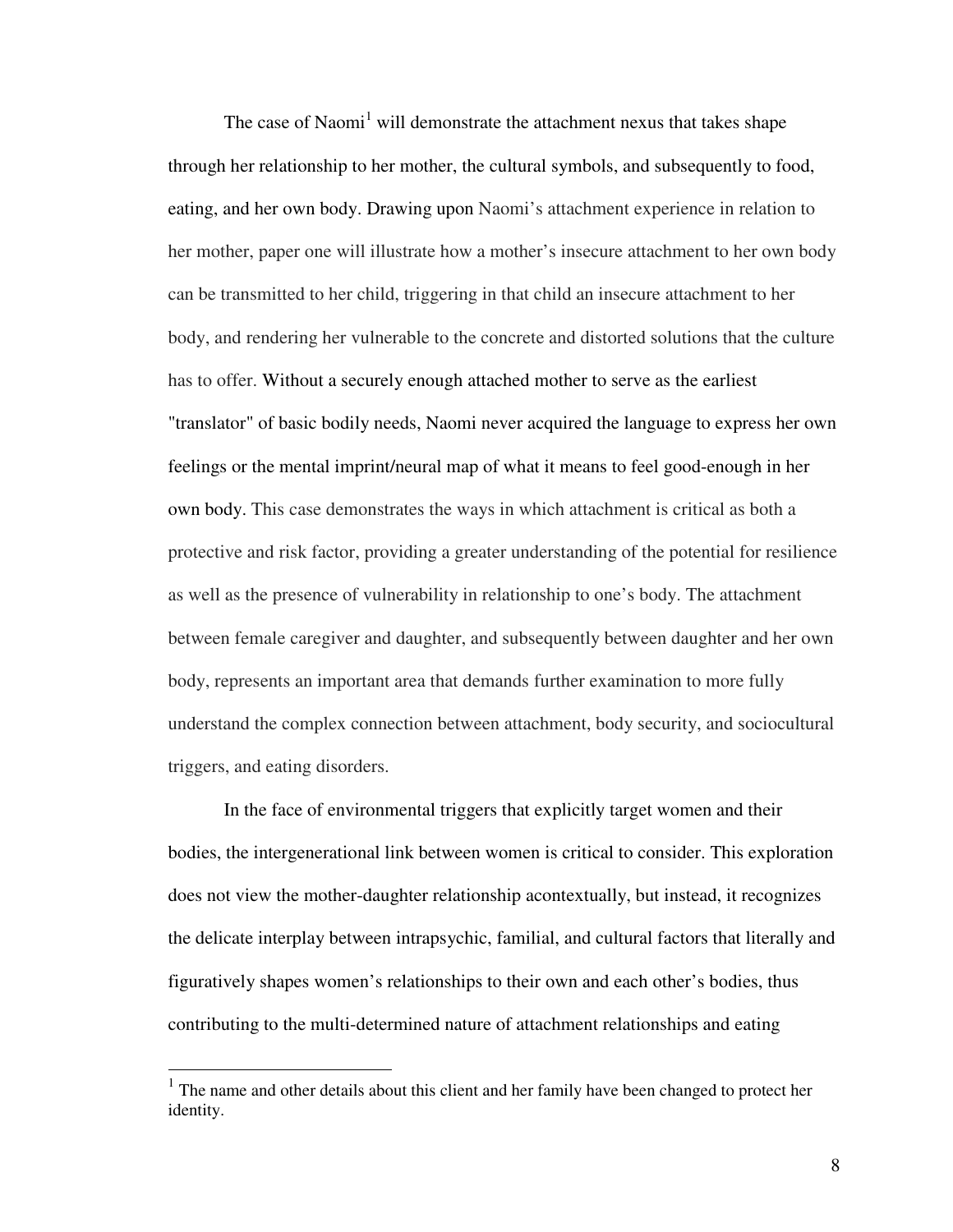disorders. Rather than blame mothers, this examination seeks to add to the literature by identifying a particular pathway of pathogenesis in the development of eating disorders: the replication of patterns of insecure attachment that play out at the concrete, bodily level between caregiver and child, most commonly, mother and daughter. If in this scenario mothers are seen as message bearers with regard to their daughters' bodies, it is a result of the ongoing objectification and sexualization of girls and women that has made them, and indeed all of us as a society, complicit, albeit not blameworthy, in the creation and maintenance of bodily cultural ideals.

Where traditional theories often suggest that pathology is passed from mother to daughter, a feminist reformulation suggests that daughters are in fact motivated by a desire to remain connected to their mothers, and as a result, unconsciously replicate their mothers' patterns of behavior. For some women, maintaining the attachment to their mothers at the bodily level is emblematic of their survival given the context in which a woman's ideal appearance is socially constructed. Thus, by perfecting the body through dieting, we can imagine that to some degree daughters with eating disorders are mirroring their mothers' attempts to find longed for recognition and visibility. Accordingly, mothers and daughters need to be considered within a relational matrix that includes an examination of their relationship to their own bodies and subsequently, to cultural symbols. Moreover, this analysis theorizes that the more insecure the attachment women have to their own bodies, the more securely they will attach to cultural symbols. Cultural symbols are then easily repositioned in the psyche as transitional objects, or parental substitutes, that fuel disordered eating as a continuity of earlier care of, and experiences relating to, the body.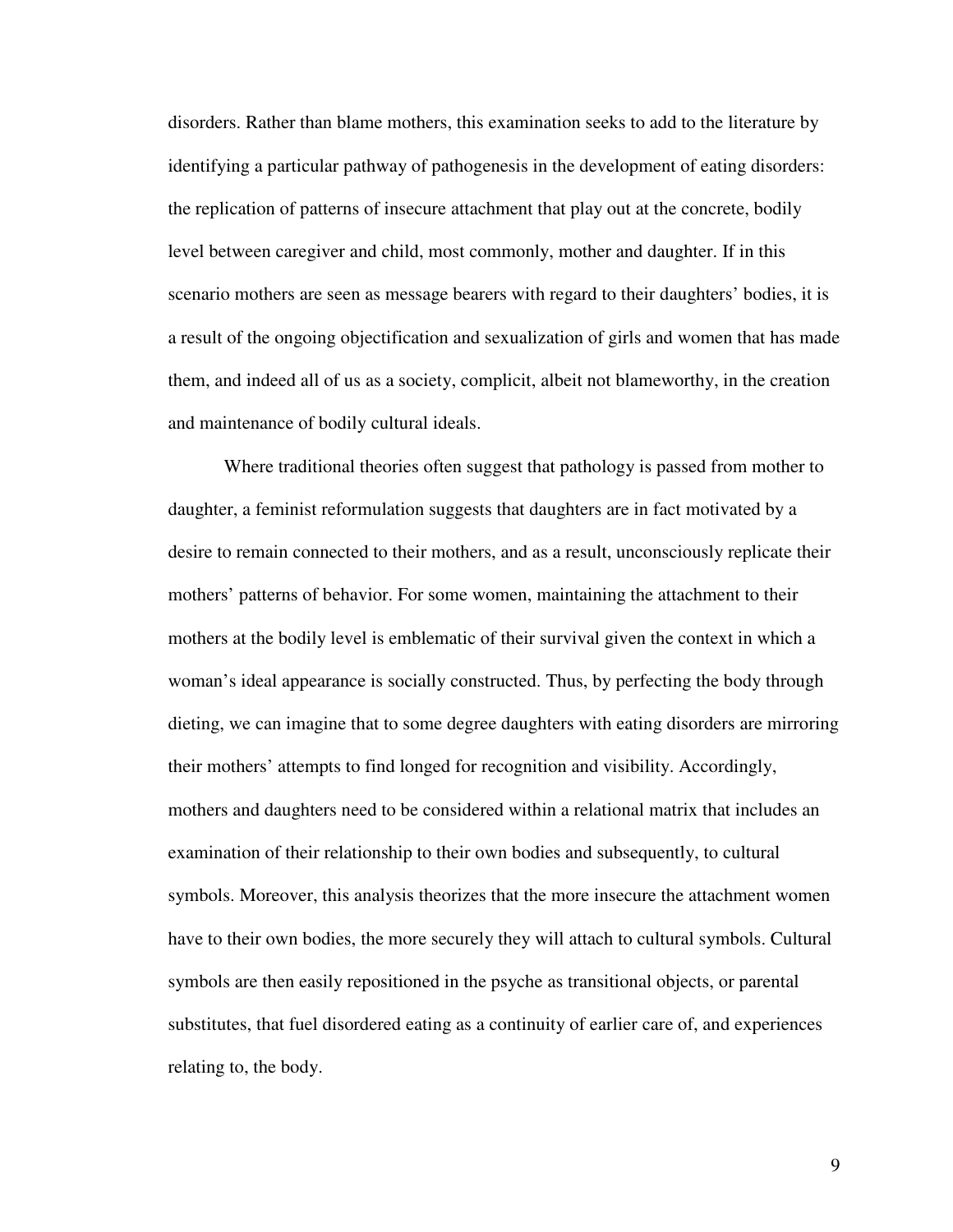Although our view toward secure attachments is shaped most influentially by our first relationships, paper two is built on the premise that we are also quite resilient. Bowlby (1988) emphasized that positive experiences in a partner relationship can bring about the reconstruction of an originally insecure attachment working model; a partner or therapist can provide a "secure base" for exploring and dealing with early insecure attachment experiences. According to Wallin (2007), "If our early involvements have been problematic, then subsequent relationships can offer second chances, perhaps affording us the potential to love, feel, and reflect with the freedom that flows from secure attachment" (p. 1). The second paper will expand on paper one by illustrating how the therapeutic relationship, through its responsiveness and consistency, will invite a type of reenactment of the proximity-seeking behavior that results in the creation of a "secure base," which then can be used by the client to experience a sense of secure attachment and begin to shift the nature of that attachment to her own body.

To gain insight into continuity and change of intergenerational transmission of attachment, it is crucial to pay attention to the working model (or mental representation) of attachment experiences of caregivers. Studies have found that attachment is malleable, such that, with new experiences (e.g. psychotherapy, adult trauma), individuals can move from insecure to secure states or vice versa throughout their lives (Bakermans-Kranenburg & vanIjzendoorn, 2009; Waters, Merick, Treboux, Crowell, & Albersheim, 2000). Similarly, it is reasonable to believe that a client can be helped to move from an insecure to a secure style of attachment to her own body when the therapist is herself securely enough attached to her own body. Thus, paper two seeks to synthesize developmental psychology with practical formulations to promote the development of a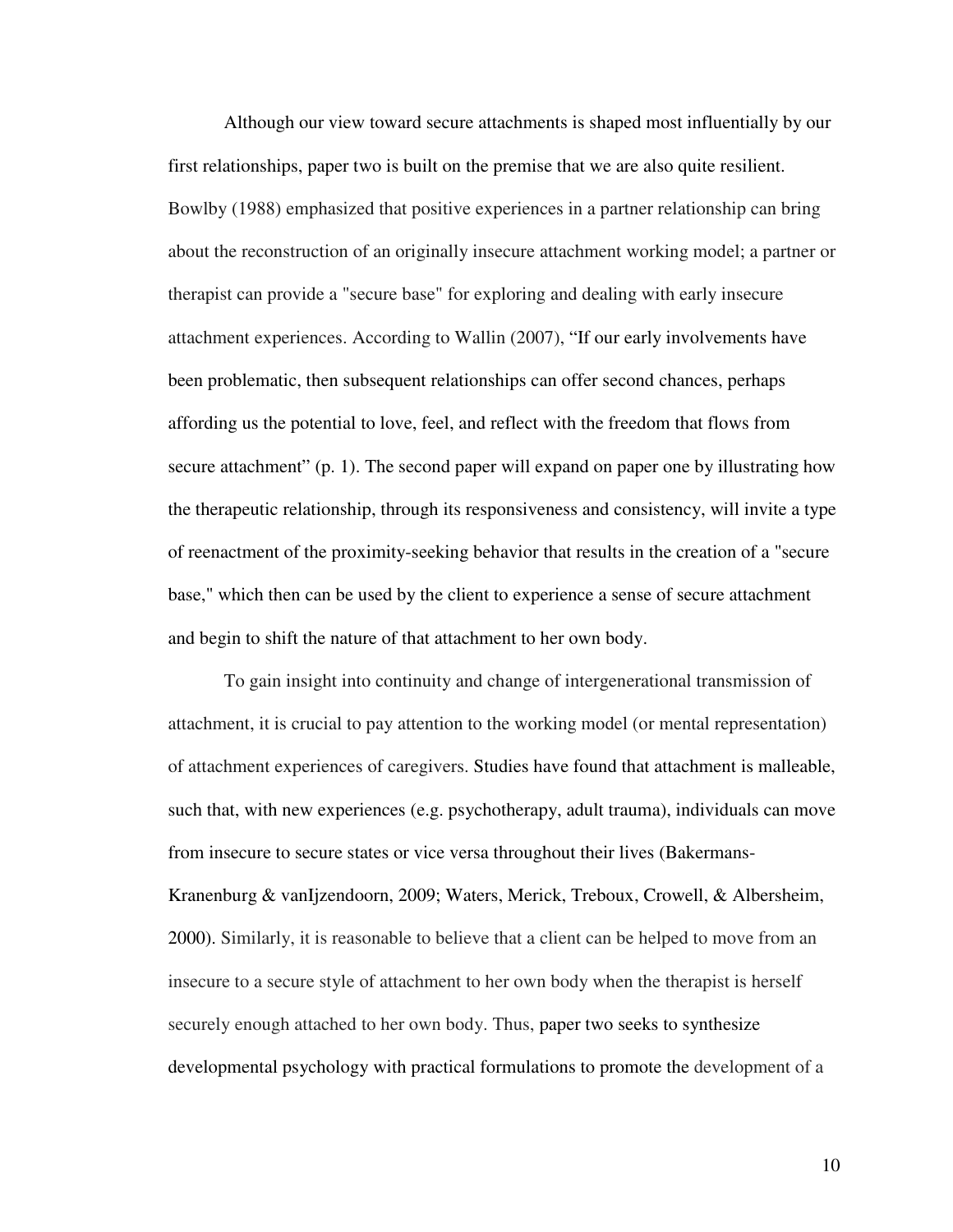more sophisticated theoretical framework that can fully potentiate the worker's use of her body-self as a catalyst for change.

By expanding upon Winnicott's concept of "potential space" to include the female therapist and her female client as another location of cultural experience, paper two presents an opportunity for relational repair in the clinical setting of eating disorders. Through Winnicott's (1989) notion of 'indwelling,' a therapist who lives comfortably enough in her own body can help the client achieve a congruent and integrated sense of a 'good enough' body-self in a way similar to how the 'good enough' holding environment can enable the infant to navigate from secure attachment and attunement to a capacity for separateness. Holmes (2001) states, "What good therapists do with their patients is analogous to what successful parents do with their children" (p. xi). It follows that in the absence of parents who are able to provide a secure attachment to their own bodies, potentially successful treatment must start with a clinician who lives comfortably enough in her own skin/body. This sense of a secure base arises from the attuned therapist's effectiveness in bearing witness to the client's experience of the therapist's body, while also helping the client tolerate, modulate, and communicate difficult feelings about her own body.

As Ferenczi stated as early as 1912, "It definitely looks as if one could never reach any real convictions at all through logical insight alone; one needs to have lived through an affective experience, to have so to speak, felt it in one's body, in order to gain conviction" (as cited in Brabant, Falzeder, & Giampieri-Deutsch, 1992, pp. 193-194). Thus, it is up to female clinicians to communicate not only verbally, but also nonverbally, that they are sitting in the room with their client in bodies that eat, need, and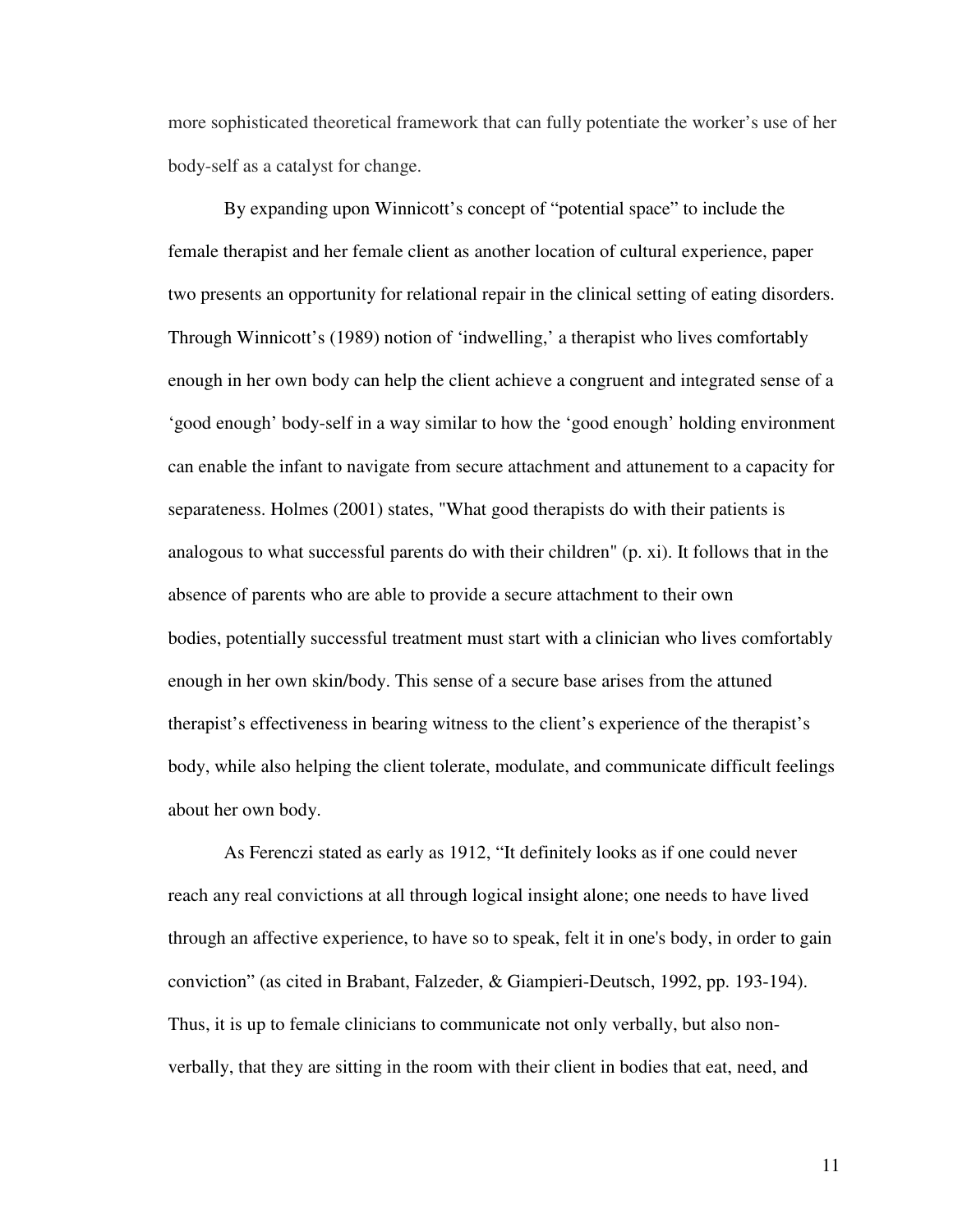desire without constriction, in order to see, hear, and feel what is happening in their clients' body-selves in a deeper and fuller way. Building on the themes of the roles of attachment/relational trauma and consumer culture in the development of eating disorders introduced in paper one, paper two will examine the ways in which the therapist can serve as a good-enough Winnicottian body to help repair the damaged body-selves that often present in the consulting room.

One such way, for example, is in the therapist's ability to engage in a sociocultural dialogue around the body - one that includes the client's feelings about her own body, about the therapist's body, and about the culturally sanctioned body. By virtue of the felt security generated through such affect-regulating discussions of the body, the therapeutic relationship can provide a context for helping the client to access and make sense of disavowed or dissociated experiences of her body in relation to her mother. The therapist's role here is to help the client both to deconstruct the learned insecure attachment pattern to the body of the past and to construct a new secure attachment pattern to the body in the present that will help the client to dissociate from the cultural messages rather than from her own body. These conversations are crucial in providing the client with an opportunity to repair past injury by forming a secure body attachment that prepares her to step out into the culture with the resilience necessary to avoid getting swallowed up by the inevitable overexposure to cultural ideals.

In order to encourage discussions of the therapist's body in clinical social work practice, paper two will situate the body in a larger theoretical framework within which it can be explained; this framework is object relations theory viewed through an intersubjective lens. Concepts from object relations theory will demonstrate the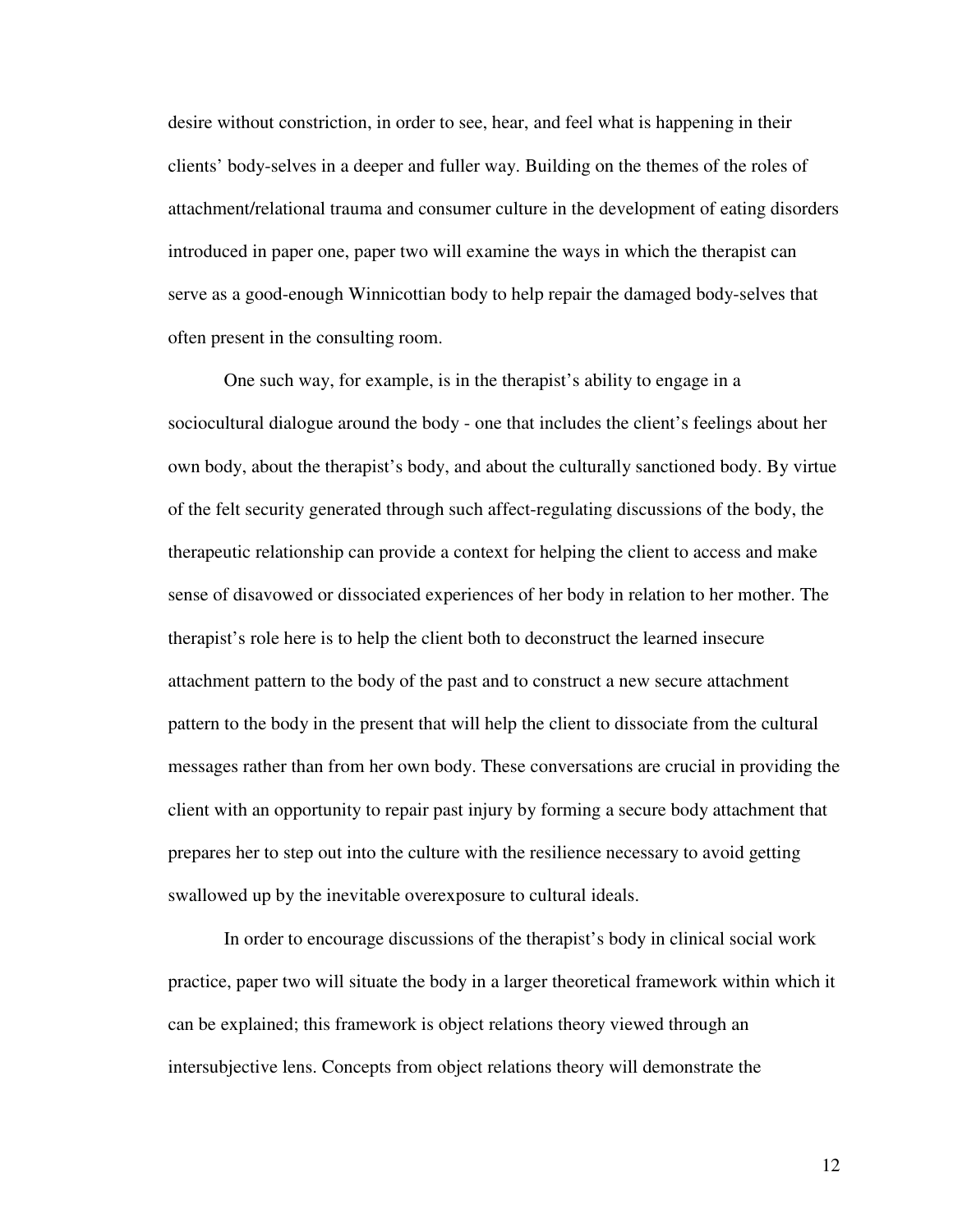importance of the body in the clinical exchange by highlighting the parallel between Winnicott's 'good enough' mother and the 'good enough' therapist's body as crucial to developing a satisfactory holding environment. A therapist can apply concepts like Ogden's (1994) analytic third and Benjamin's (1995) definition of intersubjectivity to facilitate the client's movement beyond object relating to object usage, while simultaneously helping the client to move past an insecure attachment to her body and towards a more secure style of relating to her body and its manifold needs. An analysis of this type of clinical exchange will highlight how a therapist can provide a protective shield for her client by modeling a secure enough attachment to her own body and inhabiting a 'good enough' Winnicottian body. This analysis does not suggest that clinicians need to be fully healed from food, eating, or body image issues in order to work with clients with eating disorders; rather, it serves to highlight the importance of clinicians being aware of and addressing their personal issues in therapy and supervision.

In a field in which the clinical encounter is ripe for projective identification as the body is often measured against the cultural ideals, it is striking that the role of the therapist's body in the treatment of eating disorders has received such limited attention in the literature (Lowell & Meader, 2005). Although the clinical literature validates that transference and countertransference issues are particularly powerful in the treatment of eating disorders, it generally neglects the exploration of these issues specific to body image (Costin, 2009) or to the therapist's actual body (Burka, 1996; Lowell & Meader, 2005; Orbach, 2004). Studies also indicate that clinicians are having trouble allowing their bodies to be the subject of discourse (DeLucia-Waack, 1999; Lowell & Meader, 2005; Shisslak, Gray, & Crago, 1989; Warren, Crowley, Olivardia, & Schoen, 2009). As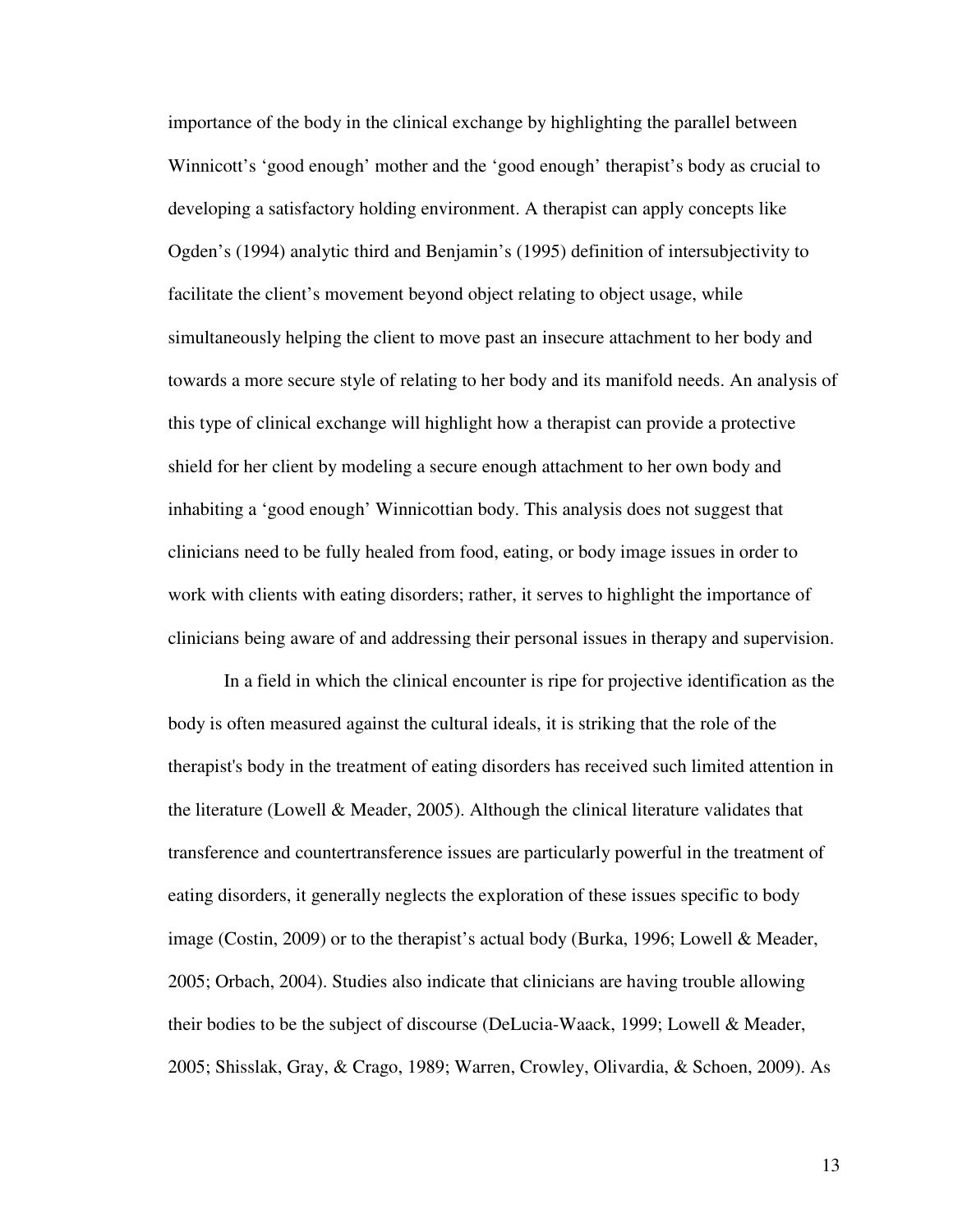Gutwill and Gitter (1994) suggest, women's relationships to cultural symbols are rarely explored in the clinical setting. The authors argue that psychotherapists have historically had difficulty consciously articulating socially caused trauma, and as a result, they are not accustomed to asking clients how they feel about symbols of fatness and thinness in Western culture.

By utilizing the case of Beth<sup>2</sup>, paper two will demonstrate how a client's past experience of relational and bodily trauma can begin to be repaired within the therapeutic relationship. When object relations is coupled with an intersubjective perspective, each theory breathes life into the other and, when used efficaciously, can help provide a blueprint for dealing with the shared body experience in the treatment of eating disorders. Clinical excerpts will illustrate specifically how engaging the client in a purposeful discussion about the clinician's body can be a turning point in the psychotherapeutic process, as Beth and the therapist (this writer) work to negotiate competition and envy expressed in body-centered comments. In a short amount of time, unconscious longings emerge as a result of exploring the meaning behind the client's thoughts and feelings about the therapist's body, providing clinical data to illustrate how the client can be helped to move from object relating to object usage when the physical body is invited into the consulting room.

In sum, the first paper of this two-paper theoretical-conceptual dissertation considers that the learned style of attachment to the physical body can place women at an increased risk and vulnerability to the later development of eating disorders. The second paper examines how the client-therapist relationship can repair the problems that emerge

<sup>&</sup>lt;sup>2</sup> The name and other details about this client and her family have been changed to protect her identity.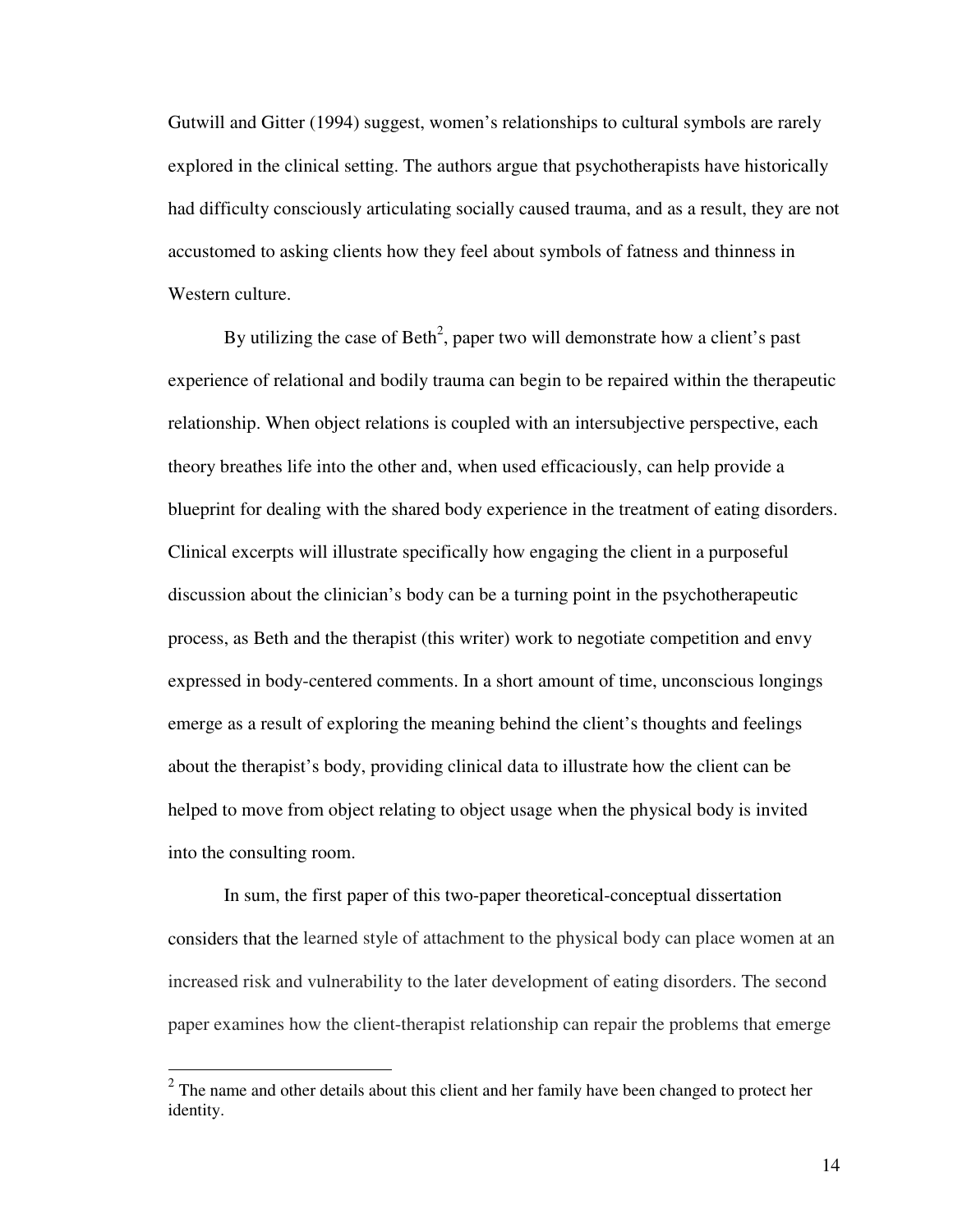when an insecure attachment to the body is modeled and passed along from mother to daughter. Both mothers and daughters, and subsequently female clinicians and female clients, need to be considered within a relational matrix that includes an examination of their relationship to their own bodies and to cultural symbols. Through the creation of the good enough holding environment in which the sense of attunement and feeling of being emotionally held by a securely attached therapist's body, the client gradually moves to a more autonomous position, allowing her to inhabit her own good enough body.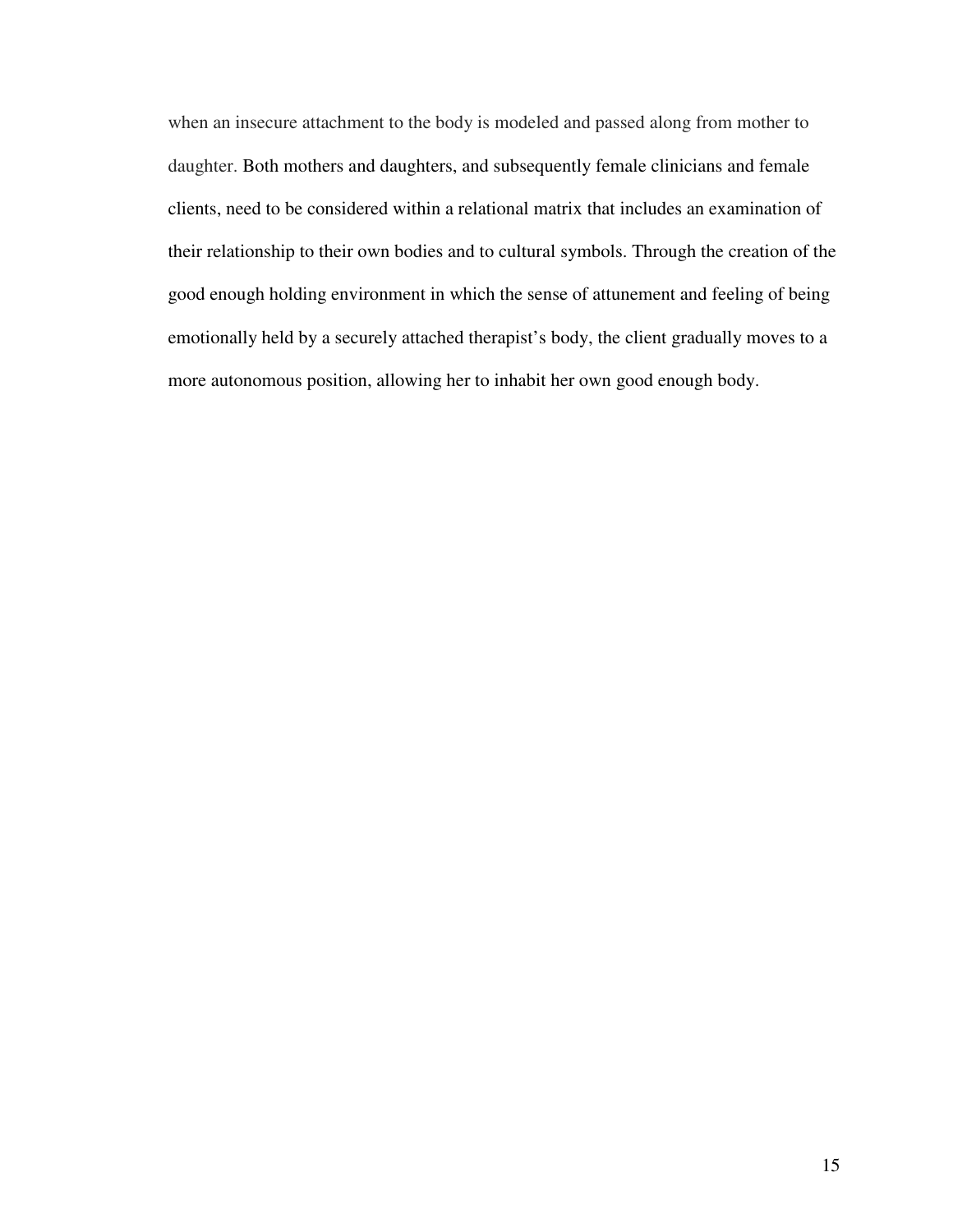# THE IMPORTANCE OF A SECURE BODY ATTACHMENT IN THE PREVENTION OF EATING DISORDERS

#### Naomi

*I was 9 years old when my mother asked me to join Weight Watchers with her. The invitation just confirmed what I already knew – she thought I was fat and needed to lose weight. I only lasted a day or two before my hunger for more food became too powerful to resist. I stopped going to Weight Watchers and started sneaking food. I think it was then that a sense of shame invaded me – I had no will power, I had no self-control around food. When I tried to talk to my mother about my feelings, all she could say was, 'What are you going to do about it?'*

Naomi was aware from a young age that she was a "bigger" girl. She remembers at the age of five comparing her thighs to the girl sitting next to her at school and feeling "huge." Her home echoed the current cultural taboos around food, eating, and the body except, of course, where her older brother was concerned who her mother said could eat whatever he wanted. Not much food was kept in the house, except for things that were fat free and low carb. Naomi recalls her mother saying to her in recent years, "You know what I eat all week - dog food. I don't care what it tastes like, it just needs to fuel me," a statement Naomi understood as code for, 'as long as it doesn't make me fat.' Her mother did not trust herself around food and in many ways communicated to Naomi that food was dangerous, especially if it was enjoyed. When her mother ventured to eat something that tasted good, she made it clear to Naomi that she was being "bad" and that she either had to have "saved up" all week for it, had a great workout that day, or would need to resume her diet with full ferocity the following day. The body warranted constant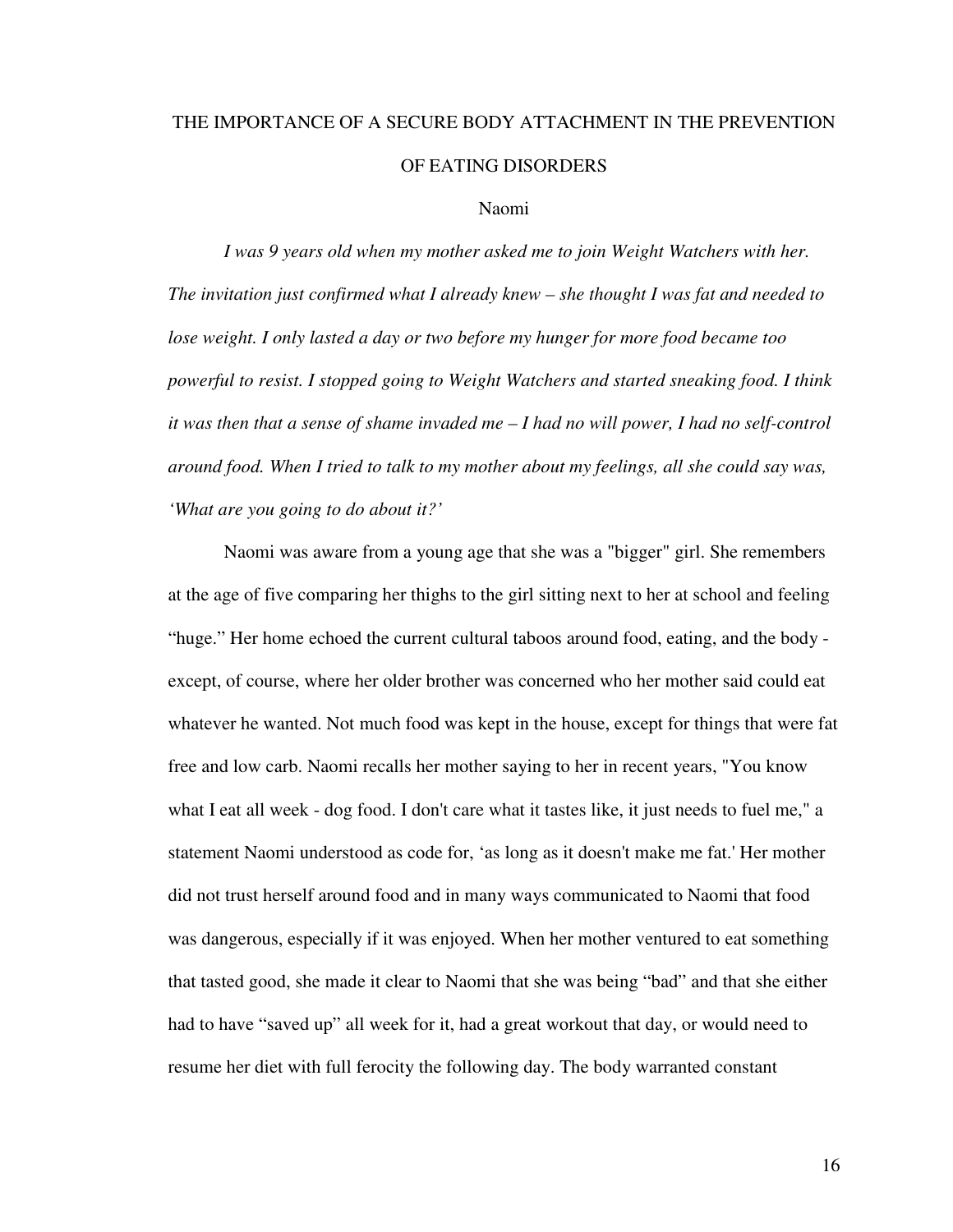inspection, management, and monitoring in Naomi's home, much like the fat-phobic cultural surround that stresses the need for bodily control and obsession. Even Naomi's father fell victim to these beliefs by closely monitoring his food intake and exercise habits, and berating his aging body. Naomi longed to have food in the cupboards and meals prepared for her. What she really craved, but could not possibly find the words to express, was a good enough, stable, and secure maternal body to rely on while she developed into her own body, and tried to navigate the vicissitudes of life. Instead, she adopted the family model that translated real life problems onto the contours of the body. Naomi, left to find her own resolutions, turned to Jenny Craig who offered her the promise that, "If you've failed on other diets, this time can be different." She was primed to receive the magical solutions that Jenny had to offer, and Naomi felt hopeful about her perfectly rationed pre-packaged meals and personal weight-loss consultant. After months of elevating Jenny's rule and shedding fifty plus pounds, she developed a dangerous case of Anorexia.

#### Introduction

Attachment theory has become a leading conceptual framework for understanding the primary importance of the human bond. With the advances in neuroscience, we now have empirical evidence to support that in the absence of meaningful connections and secure attachments, human beings struggle persistently to modulate arousal/affect and develop healthy, adaptive relationships, not only with others but with their own bodies as well. Historically, however, the relational needs of infants and children have been dramatically underestimated, or, often worse, neglected entirely. Developmental psychiatrist Daniel Siegel (1999) looks at how parent-infant attachment affects mental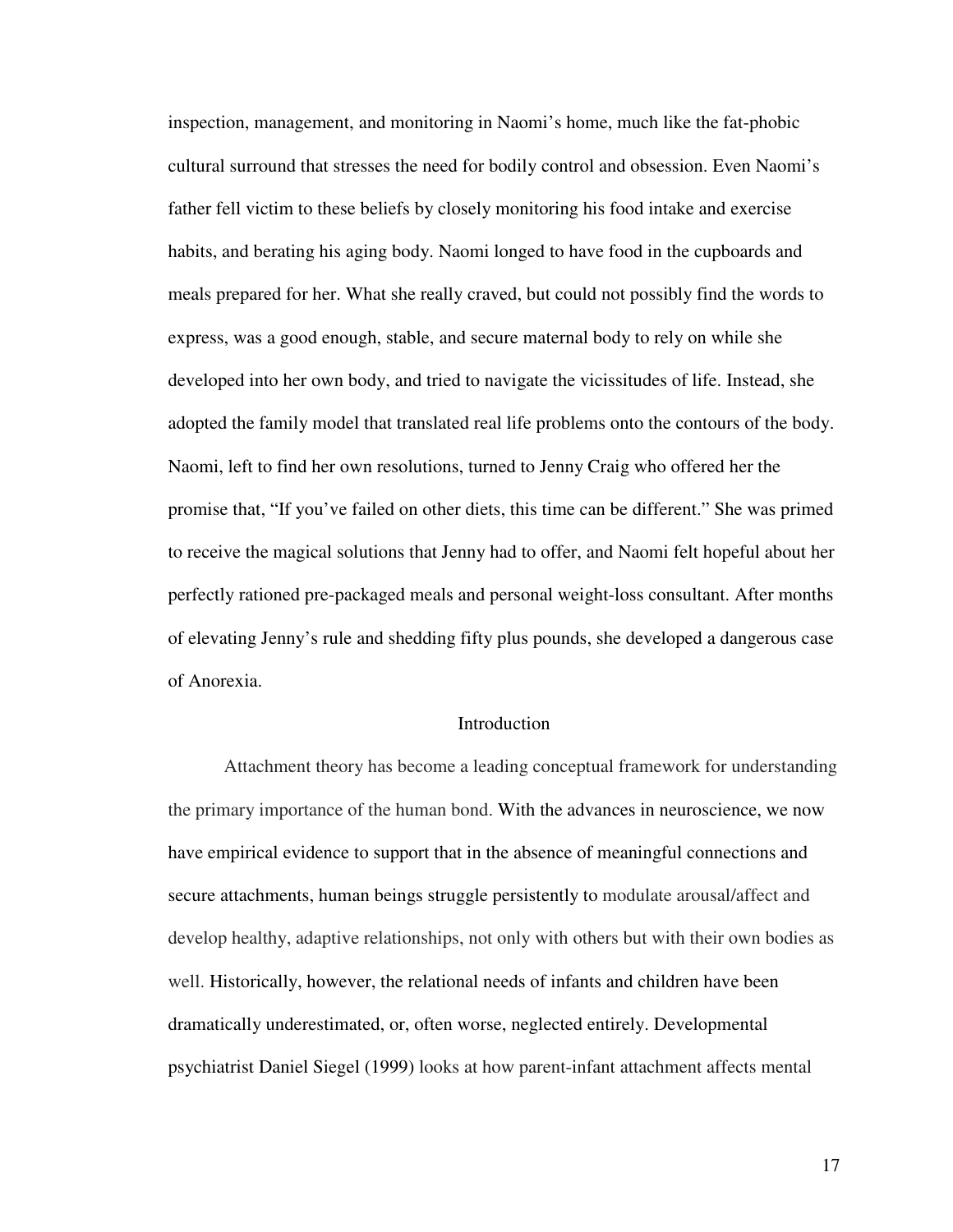functioning throughout life, and explores the pathways by which interpersonal experience shapes the structure and function of the brain. He provides a synthesis of the neurobiological research, underscoring exactly how crucial the safety and containment provided by adults is to infants and children. In a culture that valorizes an unattainably thin female body, women are too often deprived of the safety, security, and containment that come from mothers who live comfortably enough in their own skin/body. In the absence of mothers who can manifest a secure body attachment, this paper argues that the resulting insecure body attachment provides the pathway by which cultural symbols, as an extension of primary caregiving, shape mental functioning and attachment patterns to the body throughout the life course.

Previous research has supported a strong correlation between popular consumer culture and the development of eating disorders and body image disturbances (Hesse-Biber, 1991, 1996; Kadish, 2012; Kilbourne, 2002; Stice, 2002; Wolf, 2002). Hesse-Biber, Leavy, Quinn, and Zoino (2006) agree that eating disorders, although primarily psychiatric in nature, are also symptomatic of a larger social problem; however, the authors do not adequately address the issue of understanding why some individuals exposed to sociocultural messaging around a body ideal internalize those messages and ultimately develop eating disorders while others do not. By placing the emphasis on the role of attachment/relational trauma resulting from caregivers who are not securely attached to their own bodies, this paper will develop an argument around how and why messages are assimilated differently by different women who are all exposed to the same potential sociocultural triggers. In this regard, it is essential to consider that the relational misattunement in which a child's feelings and experiences are ignored or invalidated by a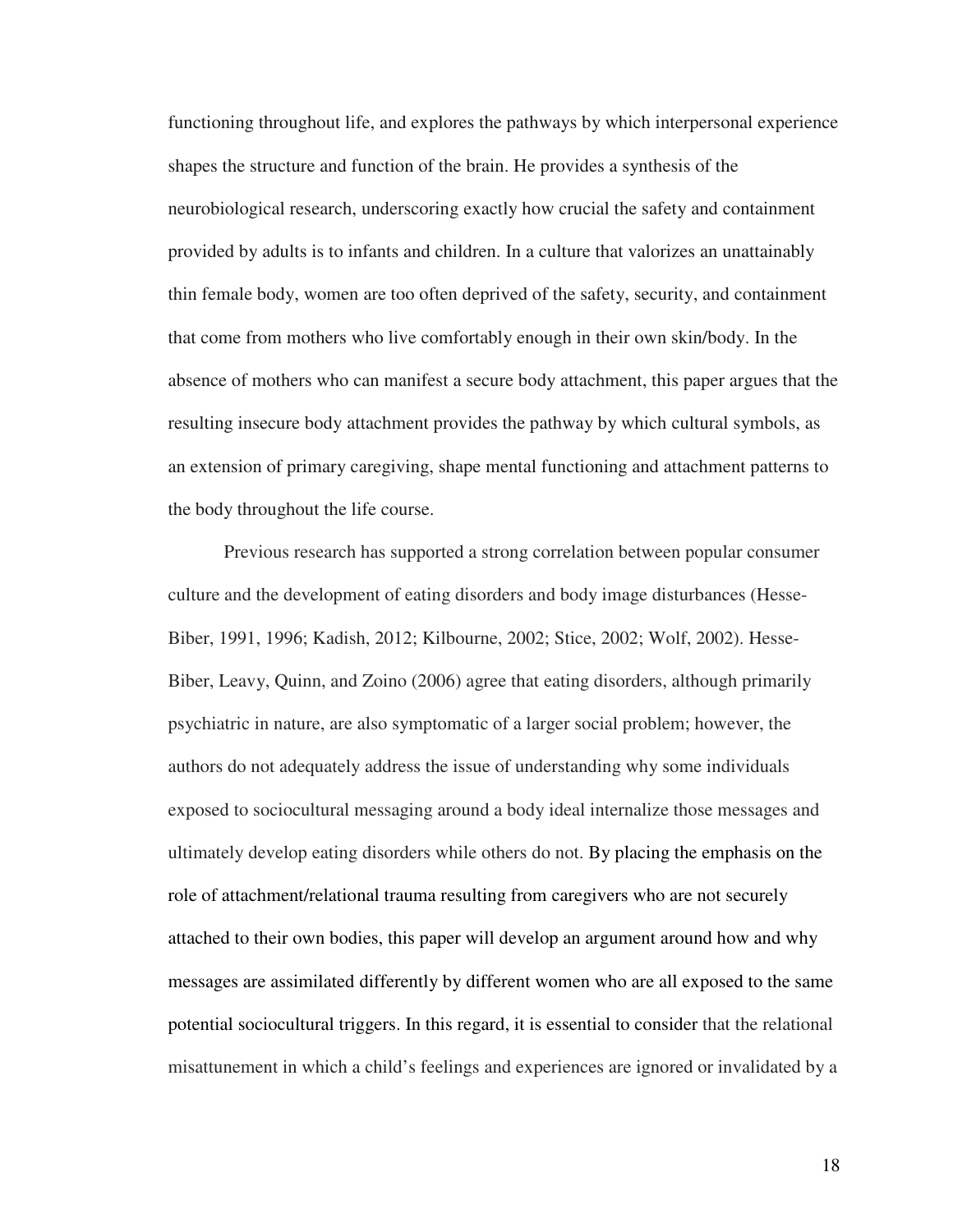caregiver, can be easily exacerbated by the mother's insecure attachment to her own body. The result is often a foundation trauma that leaves developing females more susceptible to identifying with and attaching to popular cultural messages that lead them to experience multiple layers of trauma, and places them at greater risk of moving from exposure to action in the form of an eating disorder framed as an attachment disorder.

A secure attachment in the most general sense is defined for the purposes of this paper as both a psychologically and physically mediated attainment that provides the primary defense against trauma-induced psychopathology (Schore, 2001). Exploring eating disorders through an attachment lens provides a useful conceptual framework to understand how the development of a secure attachment to one's body can function as a central buffer against pervasive and even traumatic sociocultural influences, mirroring the neurological and psychological advantages of forming a secure attachment to primary caregivers. Thus, the secure body attachment helps the child defend against culturally induced body insecurity and the pulls to actively participate in body altering practices. Given that human infants are dependent on the externally mediated interactive regulation of their primary attachment figures, it follows that the ways in which a mother relates to and responds to her own physical and bodily needs, as well as to those of her daughter, will act in ways to organize the child's developing self as she learns to relate to her own body.

While attachment research has provided conclusive evidence to suggest that there is an intergenerational transmission of attachment style from parent to child, and that particular style of attachment (secure or insecure) comes to dominate subsequent relationships, this analysis theorizes that there is a simultaneous intergenerational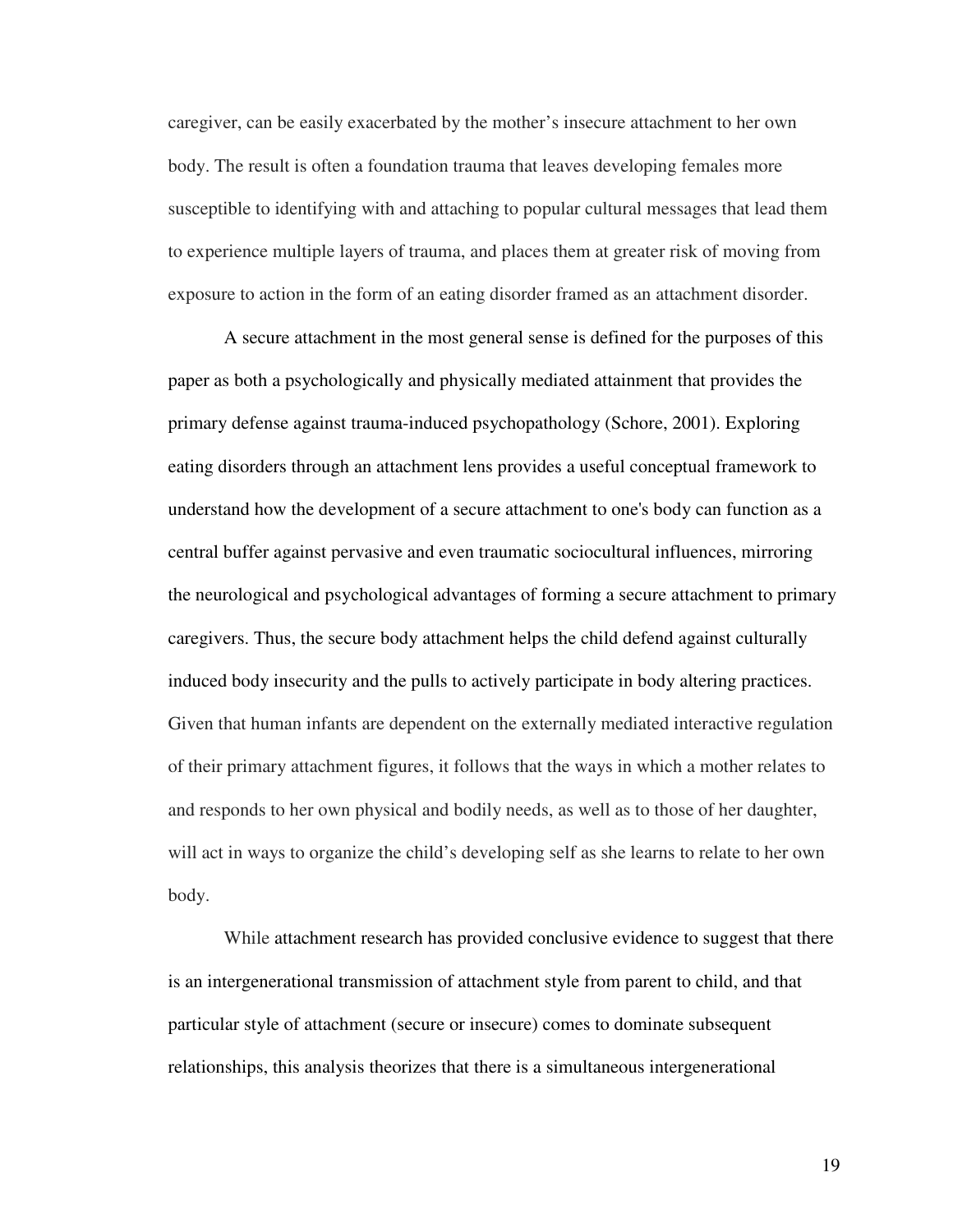transmission of attachment style to one's own body. Although the body is not typically considered in attachment terms, Orbach (2006) believes that we can imagine quite easily how attachment dynamics play out at the physical level and what difficulties at that level mean in terms of the securely or insecurely organized sense of bodily self that an individual develops. Thus, while the early brain develops its intelligence, emotional resilience, and ability to self-regulate (restore equilibrium) through the anatomicalneuronal "shaping" and "pruning" that takes place within the face-to-face relationship between child and caregiver (Siegel, 1999), a similar pruning and shaping occurs simultaneously via the body-to-body communication between daughter and mother. Both mutually influence the nature and quality of the attachment relationship.

The good enough mother, while expected to create a secure attachment through repeated reciprocal, attuned somatic and verbal communication with her infant, is also required to provide successful containment, namely the mother's capacity to both reflect the infant's internal state, as well as represent that state for the infant as a manageable experience (Fonagy & Target, 1997). A mother struggling with body dissatisfaction, however, is faced with an even more formidable task in having to provide successful containment of her daughter's body experience. Research suggests that a mother's preoccupation with eating issues and body issues may diminish positive and effective parenting and parent-child communication, particularly with daughters (Agras, Hammer, & McNicholas, 1999; Lunt, Carosella, & Yager, 1989; Park, Lee, Woolley, Murray, & Stein, 2003; Park, Senior, & Stein, 2003; Patel, Wheatcroft, Park, & Stein, 2002; Stein et al., 2006), thus increasing the likelihood of attachment trauma. Moreover, this paper reasons that the more dissatisfied a mother is with her own body, the more powerfully she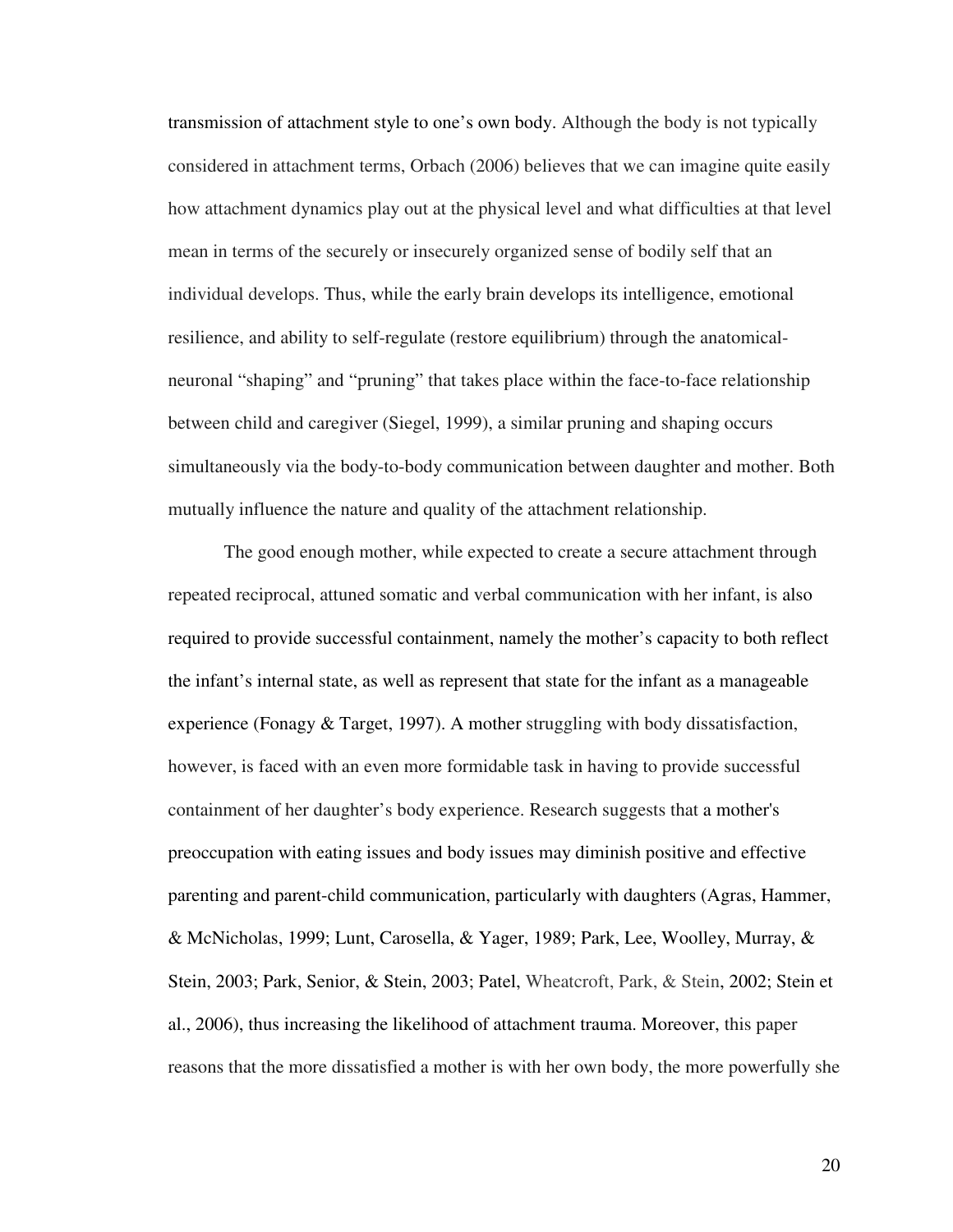will attach to the cultural symbols, leaving her more likely to manifest an insecure attachment relationship to her own body as well as to the body of her developing daughter.

In this paper, the inability to respond to - or to respond in discord with - the body's actual physical and emotional needs, is considered an insecure attachment to the body. The case of Naomi serves to make the connection that without a secure model of attachment to their own bodies, mothers are more likely to be misattuned to their daughters' emotional and physical needs and, as a result, supply a pathway to directly transmit and reinforce cultural messages to their daughters. This repeated chronic misattunement to the child's emotional and physical needs creates what Siegel (1999) references as a 'mental image,' or as Stolorow (2011) suggests, a 'purified ideal,' of the ideal body inside the child (rather than a relationally negotiated good-enough body), which further epitomizes the Western values of autonomy, independence, and bodily control. Although these values alone are not necessarily problematic, they become problematic when they do not emanate from a secure base. As we see with many daughters like Naomi, they are unable to achieve the necessary developmental task of differentiation from and linkage with their mothers, and subsequently with their own bodies. Instead, young women are primed to develop a strong attachment to cultural symbols as an extension of primary care, compromising their body-self relationships.

The securely attached mother, in contrast to Naomi's, is better able to distinguish and respond accurately to her infant's cries. Likewise, the mother who manifests a secure body attachment is assumed to demonstrate a pattern of relating to her body in accordance with her own individual nutritional need, hunger, appetite, and pleasure. The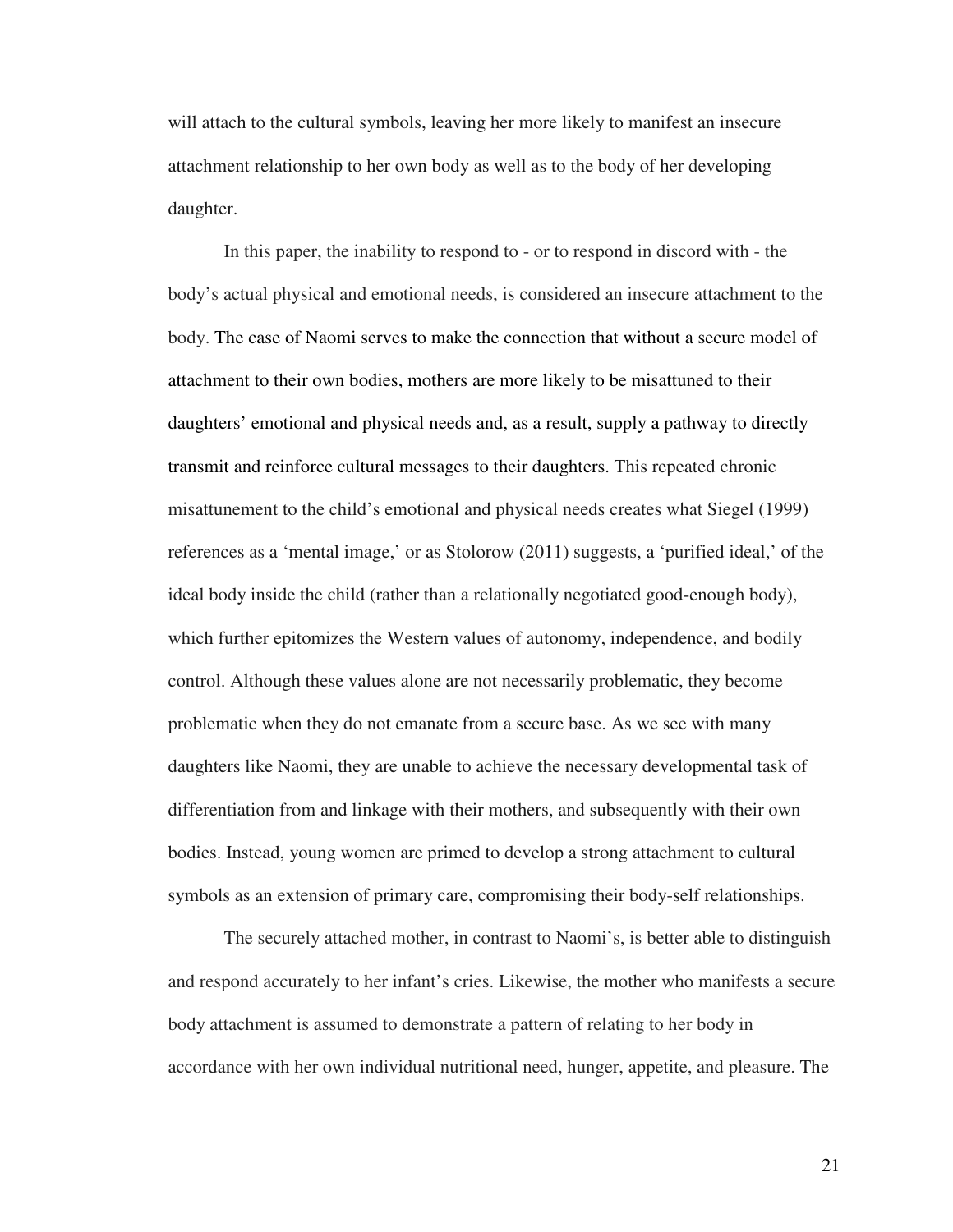importance of the adult's composure needs to be emphasized in attachment theory as it relates to the body - a level of tranquility is essential. The goal is to minimize, not compound, the feelings of fear, shame, embarrassment, and guilt that the child may already be experiencing in her developing body amidst a back drop of restrictive cultural ideals. Thus, the mother's ability to live in her body and relate to her body's needs in a calm and welcoming manner, will greatly influence and support the development of a secure enough body attachment in the daughter. If a mother has the capacity to be accepting of her own body in the face of restrictive cultural ideals, her daughter is more likely to experience containment and receive attuned communication, wherein the mother can be present for her daughter's experience of her own body. In this way, the mother can view the child's body with benign eyes, communicating to her an acceptance of what is seen, regardless of how discrepant her body might be from what the culture sanctions. Borrowing from Siegel (1999), the daughter's subjective experience of her body is thus held inside her mother's mind, and the child develops a secure attachment to her body as her bodily feelings are fully sensed. She is provided the capacity to live comfortably inside her own body experience, knowing that her own set of bodily needs are acceptable even if they are different from her mother's (differentiation), and that she will still remain deeply connected to her mother (linkage).

In a culture that assigns great value to a thin female frame, offering this kind of secure body attachment can be particularly challenging. Women learn from an early age that persons living in larger bodies experience less cultural privilege and are more likely to be viewed as deficient and problematic, making them subject to systematic disadvantage and culture shaming. As a result, women with insecurely attached and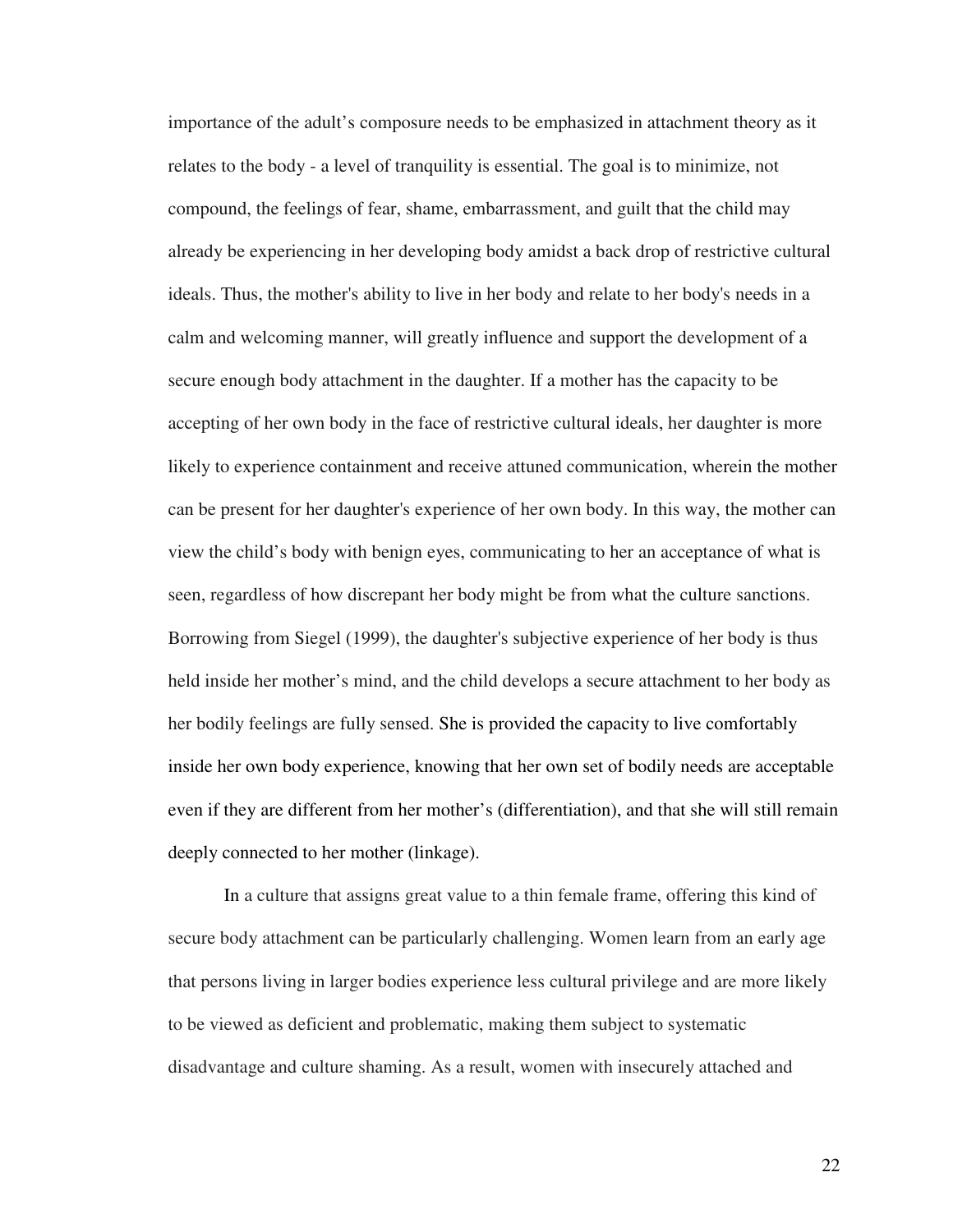vulnerable bodies become easy targets, especially for the consumer culture to prey on. While individuals are attachment seeking, and secure attachments help to promote mental and physical health, the culture also serves as a facilitating environment for intrapsychic life, wherein people attempt to feel interpersonally connected (Gutwill, 1994a). Furthermore, feminist critiques consider the ways in which cultural symbols are subject seeking and are designed precisely to penetrate one's private world by presenting images to women that subliminally and opportunistically influence their inner object formation via visual, aural, and symbolic means (Gutwill, 1994a). Consumer culture, in this analysis, is understood as a traumatogenic agent given that sociocultural ideals, like most perpetrators, target vulnerable, preoccupied, and insecure bodies that are in desperate need of approval, acceptance, and recognition (Gutwill & Gitter, 1994).

Bordo (1993) supports the idea that the cultural transmission of symptoms is multilayered and pervasive, suggesting that culture works "not only through ideology and images but also through the organization and the family, the construction of personality, the training of perception – as not simply contributory but *productive* of eating disorders" (p. 50). Theorists like Benjamin (1988) and Chodorow (1978), by directly bringing culture into the analysis of maternal influence, emphasize the ways in which culture is unconsciously passed along in and through the family, particularly noting the dynamic between mother and daughter. Studies provide evidence to support the likelihood of transmitting eating pathology from mother to daughter (Francis & Birch, 2005; Patel et al., 2002; Sherkow, Kamens, Megyes, & Loewenthal, 2009). The culture that Chodorow (1978) described years ago as promoting the reproduction of mothering, has now become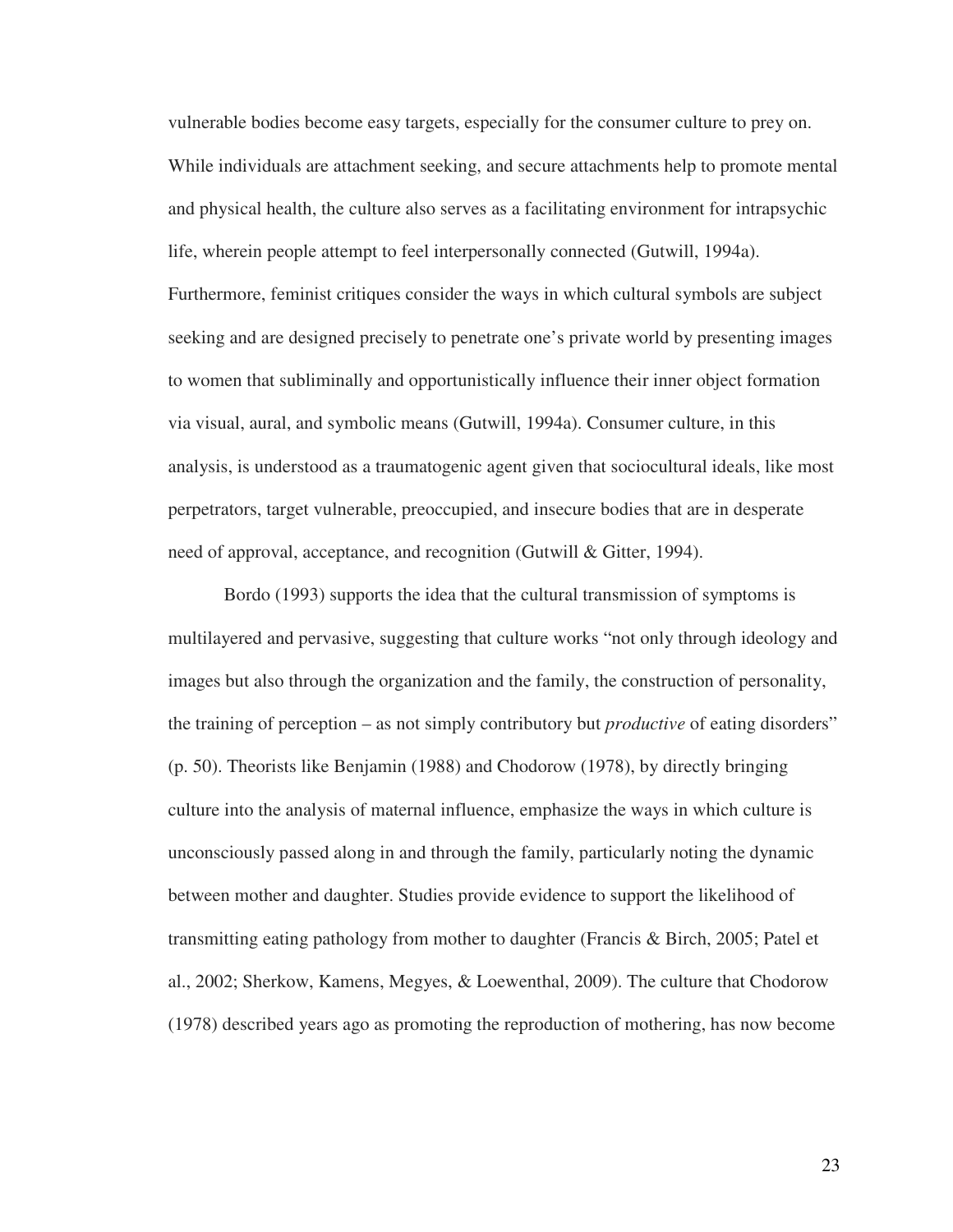a culture that advances the reproduction of culturally induced body practices (i.e. dieting, body checking).

Gutwill and Gitter (1994) argue that females develop a cultural, object relationally determined body image, often congruent with what they have witnessed inflicted upon other females in their lives (most notably mothers) by an exploitive culture. In this way, consumer culture "fosters extensive ego involvement in the isolated world of internal, addictive object relations, far removed from the potentially healing effect of interpersonal relationships" (Gutwill & Gitter, 1994, p. 200). As more and more women are reared to believe that anatomy is destiny, cultural symbols become transitional objects in charge of maintaining the primary attachment to caregivers. These types of symbols, therefore, take on a parental role, putting the symbol-makers, vis-à-vis consumer culture, in an even more advantageous position (Gutwill, 1994a). In encouraging women to attach to its unrealistic body ideals, the culture requires that women dissociate from their bodies' needs in an attempt to attain the ideal. In this instance, psychic splitting is utilized as a defense to maintain an attachment relationship to cultural symbols which become standins for an earlier absence of care in an otherwise unsafe world. Without a model of secure attachment to the body, children like Naomi are becoming less resilient and more vulnerable to cultural pulls and persuasions to engage in body altering practices.

This paper will explore the important interpersonal elements of communication that help to either foster or hinder the development of neural integration at the bodily level. Massive failures in bodily attunement leave the child unable to listen to the internal cues of her own body. As we will see with Naomi, she never developed the capacity to recognize internal signals that many of us take for granted. Her mother's need to dictate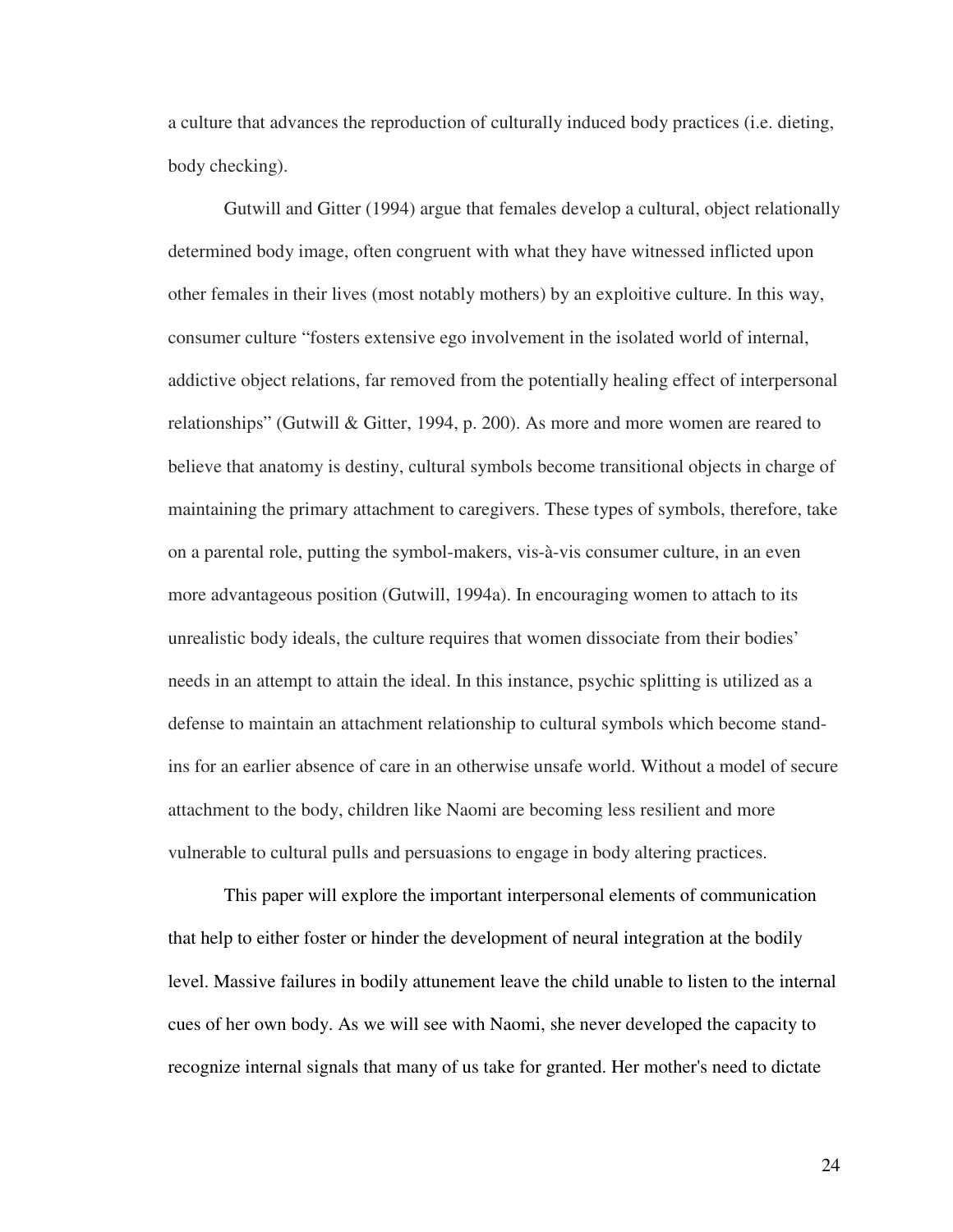the fate of Naomi's body (as measured by the cultural ideals) left Naomi feeling even more insecure, unacceptable, and unlovable. Her mother, preoccupied with fulfilling her own needs to prescribe to the demands of the diet, could not attend accurately to her daughter's signals, often dismissing Naomi's bids for proximity. Consequently, Naomi struggled to know who she was and how she felt at a fundamental level. Without a securely enough attached mother to serve as the earliest "translator" of basic bodily needs, Naomi acquired neither the language to express her own feelings nor the 'neural map' described by Siegel (1999) to create the sensory representation of a good-enough body.

By identifying an individual's attachment style to her own body and recognizing its role as a protective or risk factor against the potential development of eating disorders, prevention efforts can better target and enhance important aspects of the mother-daughter relationship as they relate to the reciprocal and mutual influence of the culturally sanctioned body. This research is important for scholars and practitioners in Westernized societies in which a growing body of literature has highlighted risk factors for body dissatisfaction (Shroff & Thompson, 2006; Stice, 2002), but only limited research has explored protective factors that promote a positive body image in women. This analysis will highlight the importance of a secure attachment to the body, as modeled in and through the mother-daughter dyad, as an understudied factor in the prevention of eating disorders. With the availability of a securely manifested maternal body to rely on, more women may be able to dissociate from the cultural messages, rather than from their own bodies.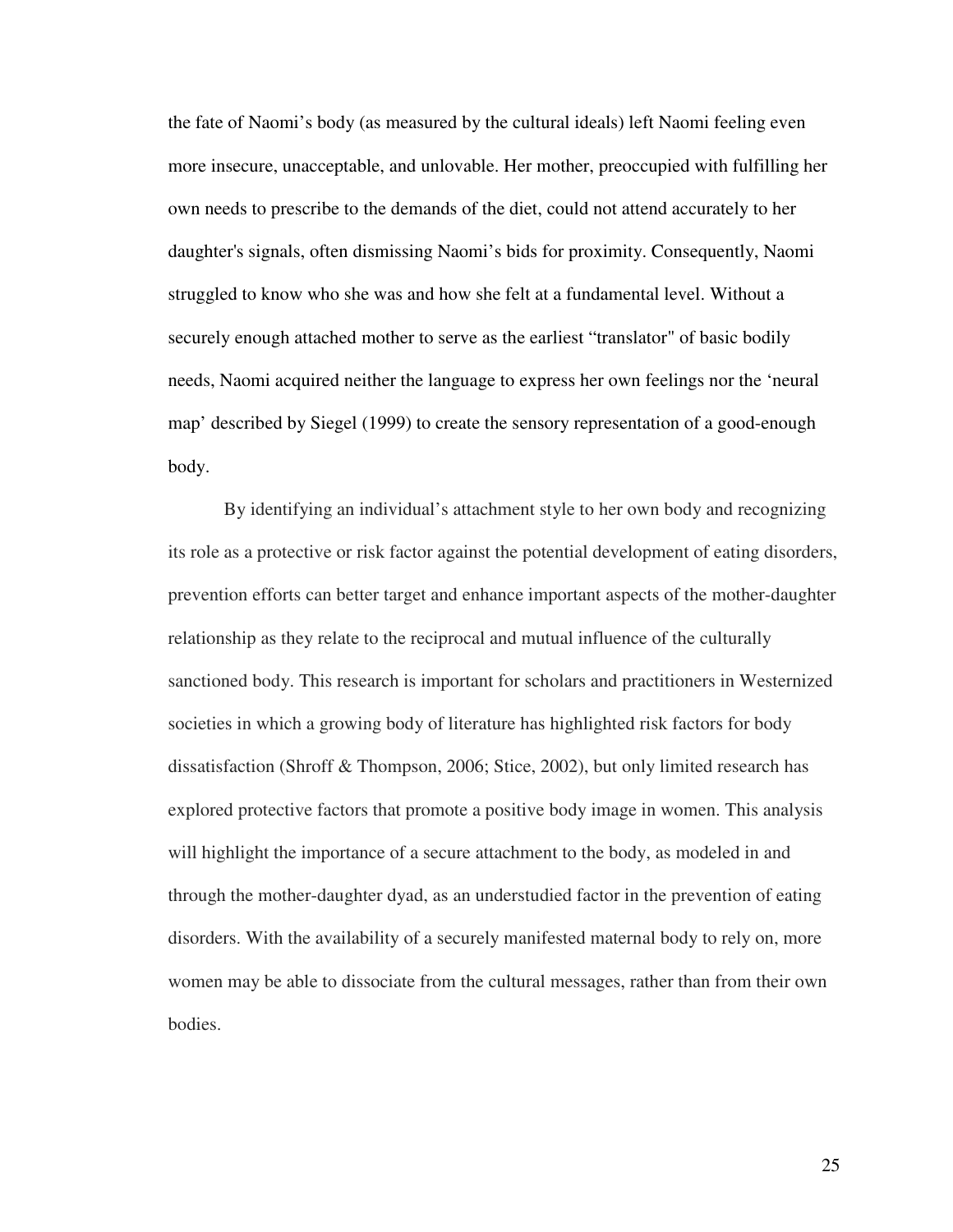Although our view of secure attachments is shaped most influentially by our first relationships, we are also quite malleable. This paper, therefore, seeks to inform the development of a reparative model for the treatment of eating disorders by utilizing attachment theory, developmental trauma theory, and object relations theory to add to the understanding of what heightens susceptibility to environmental influences, while also addressing a potential way through which a secure body attachment can ameliorate the damage caused by those influences. The case of Naomi will exemplify the ways in which the nature of the attachment experienced in relation to the mother, coupled with the mother's insecure attachment to her own body, can be transmitted to a child, triggering in that child an insecure attachment to her body, and rendering her vulnerable to the concrete and distorted solutions that the culture has to offer. Naomi, through her relationship to food and to her body, replicated the inconsistent and often withholding and neglectful caregiving environment she experienced early on and which persisted throughout her childhood and adolescence. This case demonstrates the ways in which attachment is critical as both a protective and risk factor, providing a greater understanding of the potential for resilience as well as the presence of vulnerability in relationship to one's body. The attachment between mother and daughter, and subsequently between child/woman and her own body, represents an important area that demands further examination to more fully understand the complex connection between attachment, body security, and sociocultural triggers, and eating disorders.

#### Attachment and the Body

This section will use attachment theory to draw a parallel between an individual's style of attachment to her mother and an individual's learned (or transmitted) style of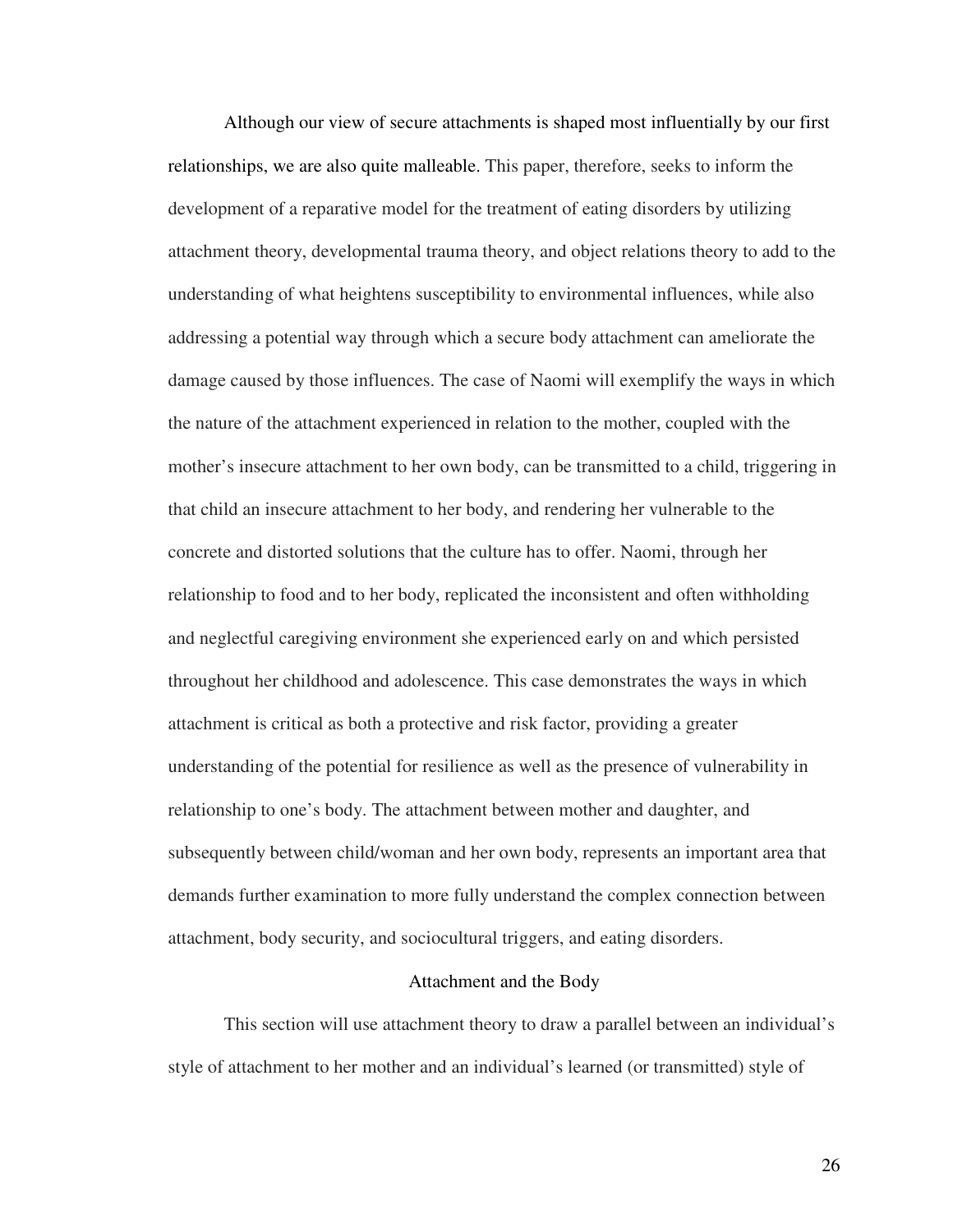attachment to her own body and bodily needs. Attachment theorists like Fonagy (2001) have insisted that in order for the child to know her own mind, she needs the mind of another caregiving adult. Siegel (1999) uses evidence from neuroscience to indicate that, "attachment establishes an interpersonal relationship that helps the immature brain use the mature functions of the parent's brain to organize its own processes" (p. 67). While secure attachment is a crucial component of healthy emotional and cognitive development, this paper posits that a secure body attachment is also crucial in establishing an interpersonal bodily relationship that helps an immature body use the experienced functioning and relating of the mother's body to organize its developing body-self attachment. In other words, in order for the child to know her own body, she needs the body of a caregiving adult. Depending on the nature of the mother's own bodily attachment, the child will be either protected against or become more vulnerable to developing an attachment disorder, such as an eating disorder, later in life.

Although attachment is typically described in terms of mental processing of information based on cognition and affect to create models of reality, Ogden, Minton, and Pain (2006) take a corrective stance by suggesting that, "attachment patterns are also held in place by chronic *physical* tendencies reflective of early attachment," which also influence certain models of reality for the developing child's body (p. 47). These physical tendencies are encoded as procedural memory, and the patterns of relating manifest as proximity-seeking, social engagement behavior (e.g. smiling, movement toward, reaching out, eye contact) and defensive expressions (e.g. physical withdrawal, tension patterns, hyper - or hypo-arousal). Thus, understanding attachment patterns at the physical level can inform their corresponding physical tendencies.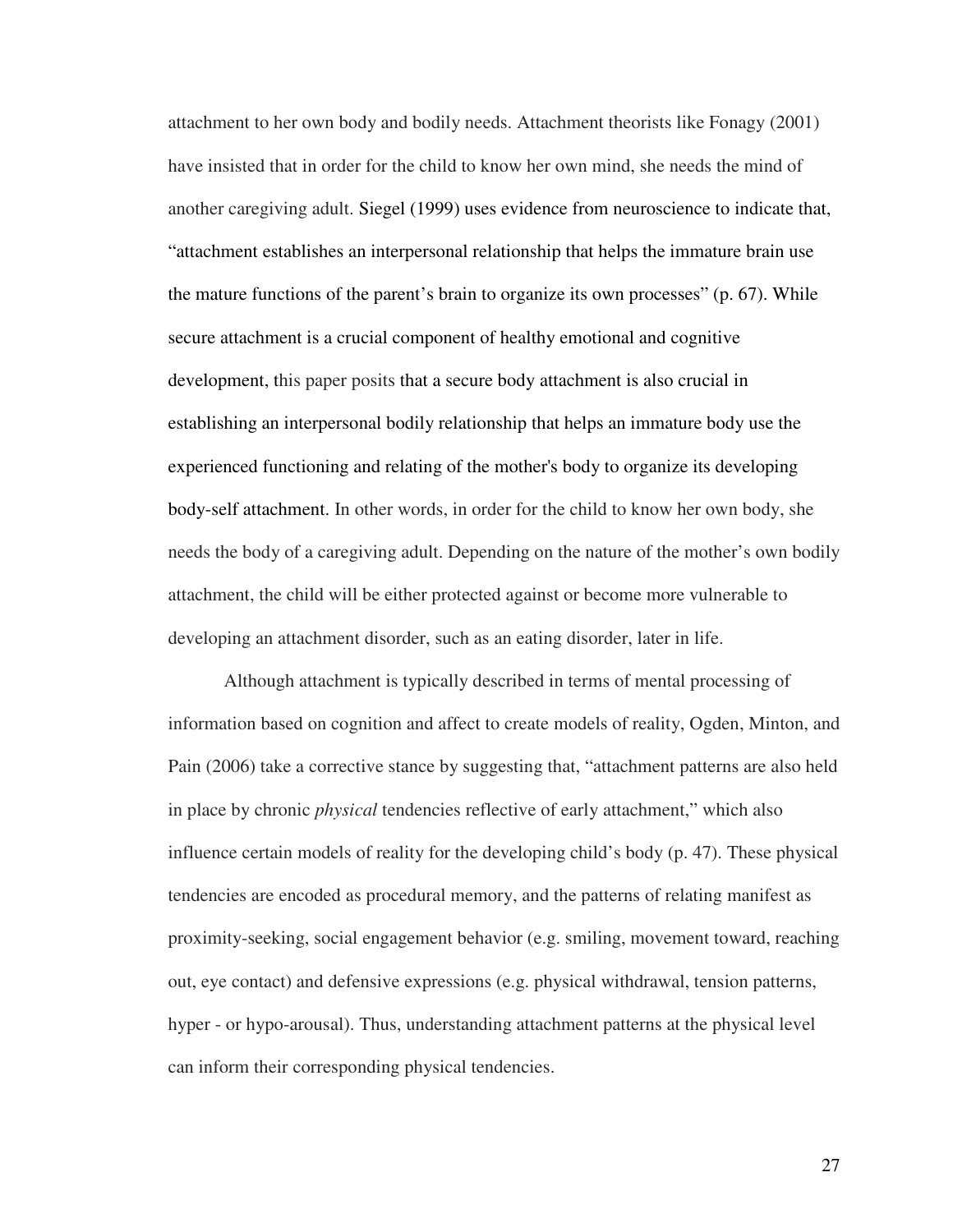Krueger (2002) notes that the primary sensations at the very beginning of life are physiological and tactile, and the primary form of communication immediately after birth between mother and child is through touch, with visual and auditory stimuli playing a greater role as time goes on. Given that attachment needs are initially experienced and expressed primarily as body-based needs, i.e. needs related to handling and holding, the quality of the attachment relationship needs to be considered in terms of the caregiver's consistent and accurate attunement and response to the infant's body through reciprocal sensorimotor interactions (Ogden et al., 2006). Krueger (2002) states that, "the close and careful attunement to all the sensory and motor contacts with the child, forms an accurate and attuned body self in the child" (p. 7). The caregiver's ministrations, sensory joining, and quality of physical handling of the infant links body and mind experiences in the child and forms the basis for self-regulation (Krueger, 2002). Moreover, an infant's affect regulatory structures develop through the attuned interactive regulation between the mother's body and the infant/child's body, in turn, helping the infant/child to progress from dependence on external regulation to the capacity for internal regulation (Schore, 2001). When all of this occurs, social engagement, secure attachment, and regulatory abilities are strengthened in the developing child.

Following this progression, a mother's secure or insecure pattern of relating to her own body and to that of her daughter will influence corresponding physical tendencies that lead to either a secure or insecure body attachment for the daughter. In order for the daughter to identify and respond to her own individual bodily needs for nutrition, she needs a securely attached and regulated maternal body to assist her in proceeding from a dependency on her mother to meet her need for food, to trusting her own internal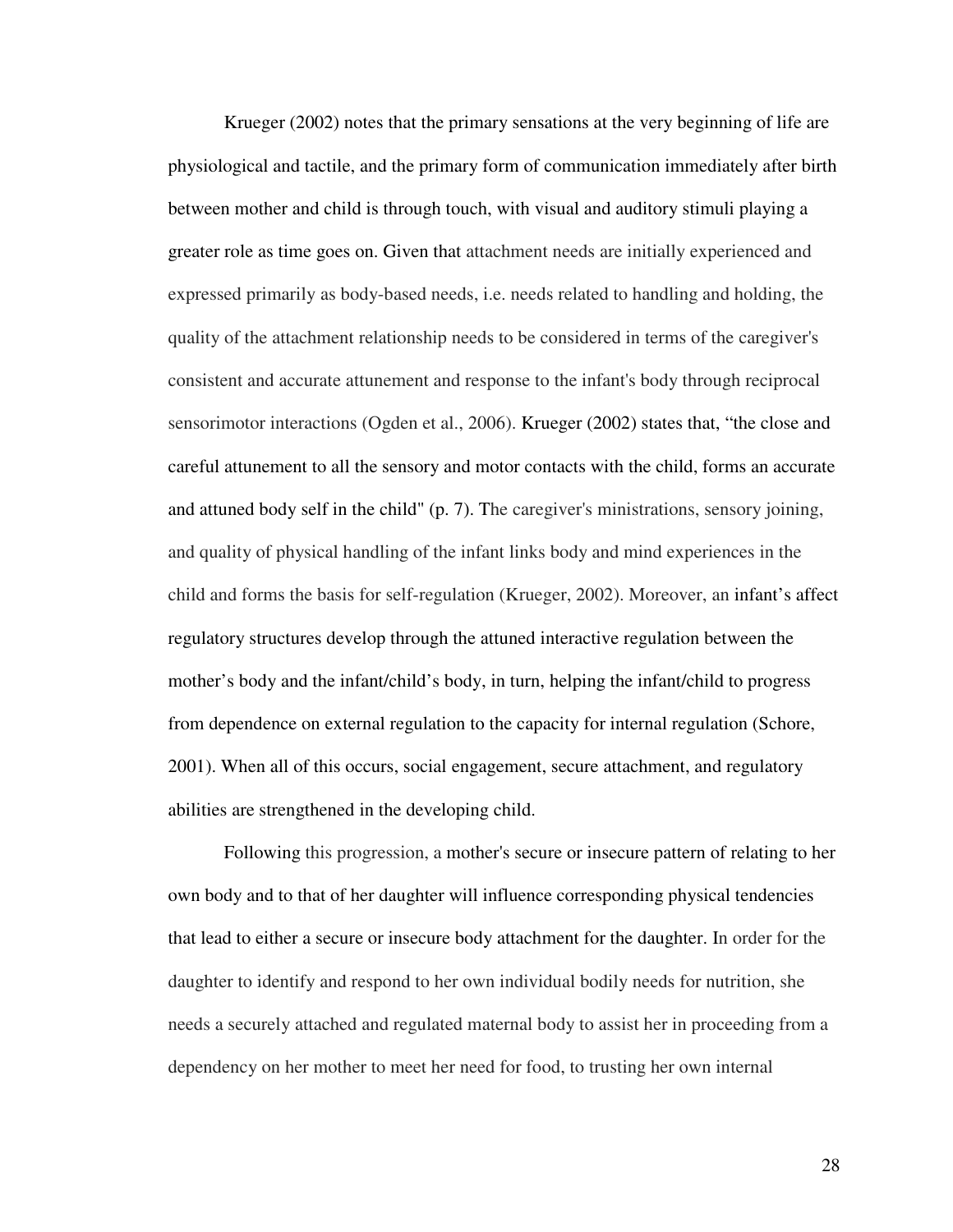regulatory system to respond to hunger and achieve satiety. As we see in many women diagnosed with eating disorders, however, there is often a disruption in attachment and affect regulation, as well as a pronounced distortion in the formation of a healthy, integrated body-self relationship.

Naomi, a prime example of someone who has experienced a disruption in attachment, was deprived of the critical link between body and mind experiences due to her mother's insecure relationship to her own body, and subsequent misattunement. Naomi's mother took cues from externally mediated stimuli to determine the amount, timing, and quality of the food she was to eat. She avoided/dismissed her body's calling for nourishment or rest, and instead adhered to the constraints of her diet and exercise regime; in the same way, she dismissed Naomi's bids for proximity by instead inviting her to join Weight Watchers. Thus, she demonstrated an insecure avoidant style of relating to her own body, to her daughter's affective experience, and to her daughter's body. As a way to maintain the attachment relationship to her mother, Naomi grew up to replicate these same patterns in relationship to her own body. As a result, Naomi was unable to form an accurate and attuned body-self – her mind was cut off from affect and her own body's physiological needs. Instead, she developed a dependency on external cues that originated with her mother's reliance on cultural mandates to dictate her own appetite, hunger, and self-worth.

The social engagement system between mother and child is built on a series of face-to-face, body-to-body interactions, whereby the mother is in charge of regulating the child's autonomic and emotional arousal; it is further developed through attuned interactions with a mother who responds to the infant's signals with motor and sensory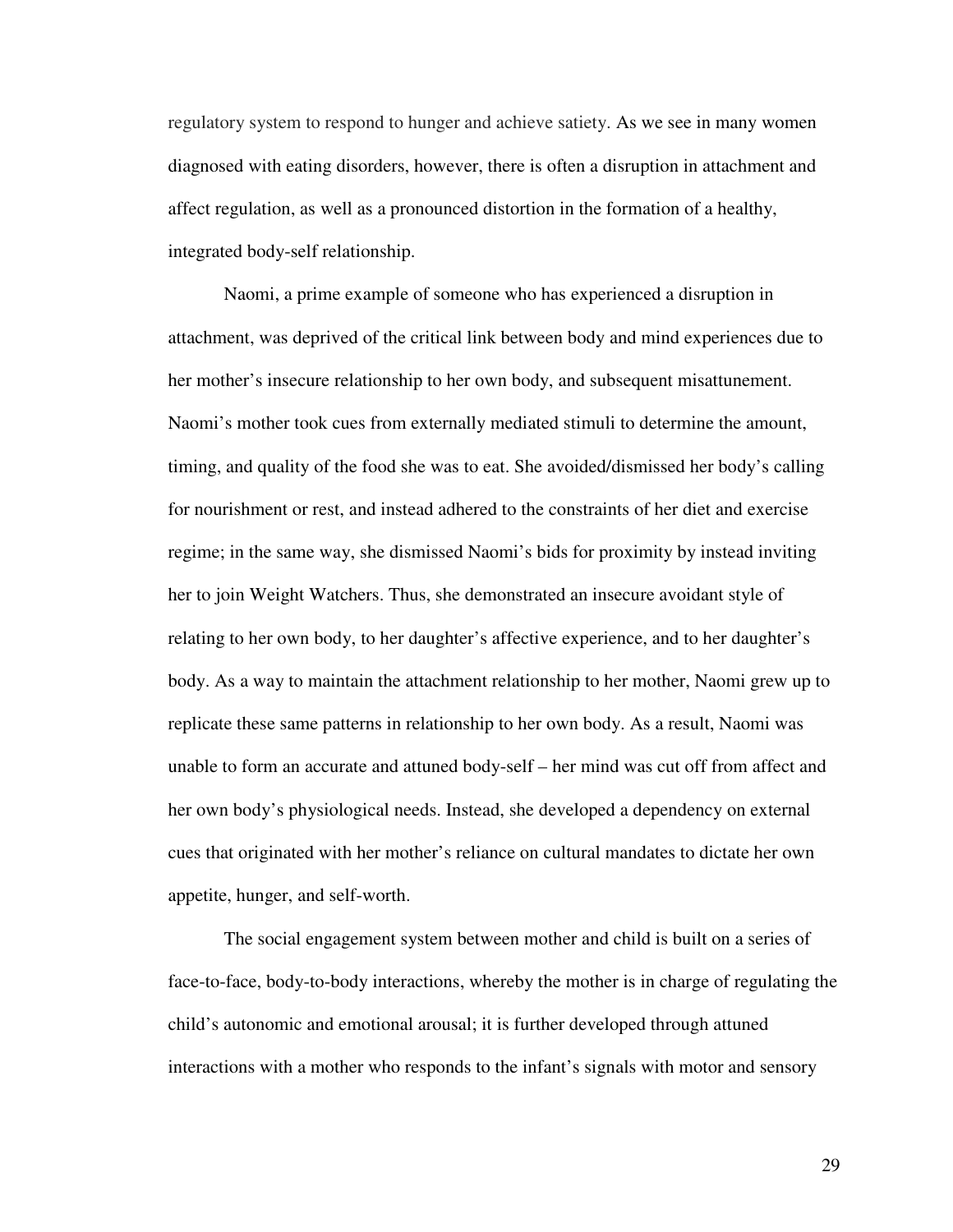contact, long before communication with words is possible (Ogden et al., 2006). Attachment interactions between infant/child and mother, therefore, require very clear negotiations in physical space as the child learns to tolerate moments of 'me' and 'not me,' which include the child's experience of the mother's body as 'my body' and 'not my body.' Although the body is not typically considered in attachment terms (Orbach, 2006), the physical body plays a key role in mediating attachment patterns for the infant. Freud (1961) recognized the importance of the body years ago by stating that the ego was first a body ego, suggesting that bodily experiences are the center around which the ego is developed and that a person can adopt another person's bodily demeanor or bodily symptom through a direct bodily identification. Aron (1998) posits that if our self is first and foremost a bodily self, than our relational experiences are first and foremost bodily experiences as well. Stolorow and Atwood (1992) have highlighted how affect attunement is communicated primarily through the caregiver's sensorimotor contacts with the infant's body. The quality of the attachment that is established in the infant, therefore, is influenced first and foremost by a bodily sense formed by the infant's experience of sensations and movements in the body of the caregiver (Krueger, 2002; Stern, 1985).

Anzieu (1989) suggests further that the ego is not just a body ego, but also a 'skin ego,' similar to Stern's (1985) conceptualization of the 'core self.' He argues that the baby acquires the perception of a bodily surface through the contact with the skin of her mother when she is being cared for. In the early mother-child relationship, a fantasy evolves of a skin belonging to both mother and child – the fantasy of merger that comes from 'one skin for two' not unlike McDougall's (1989) understanding of 'one body for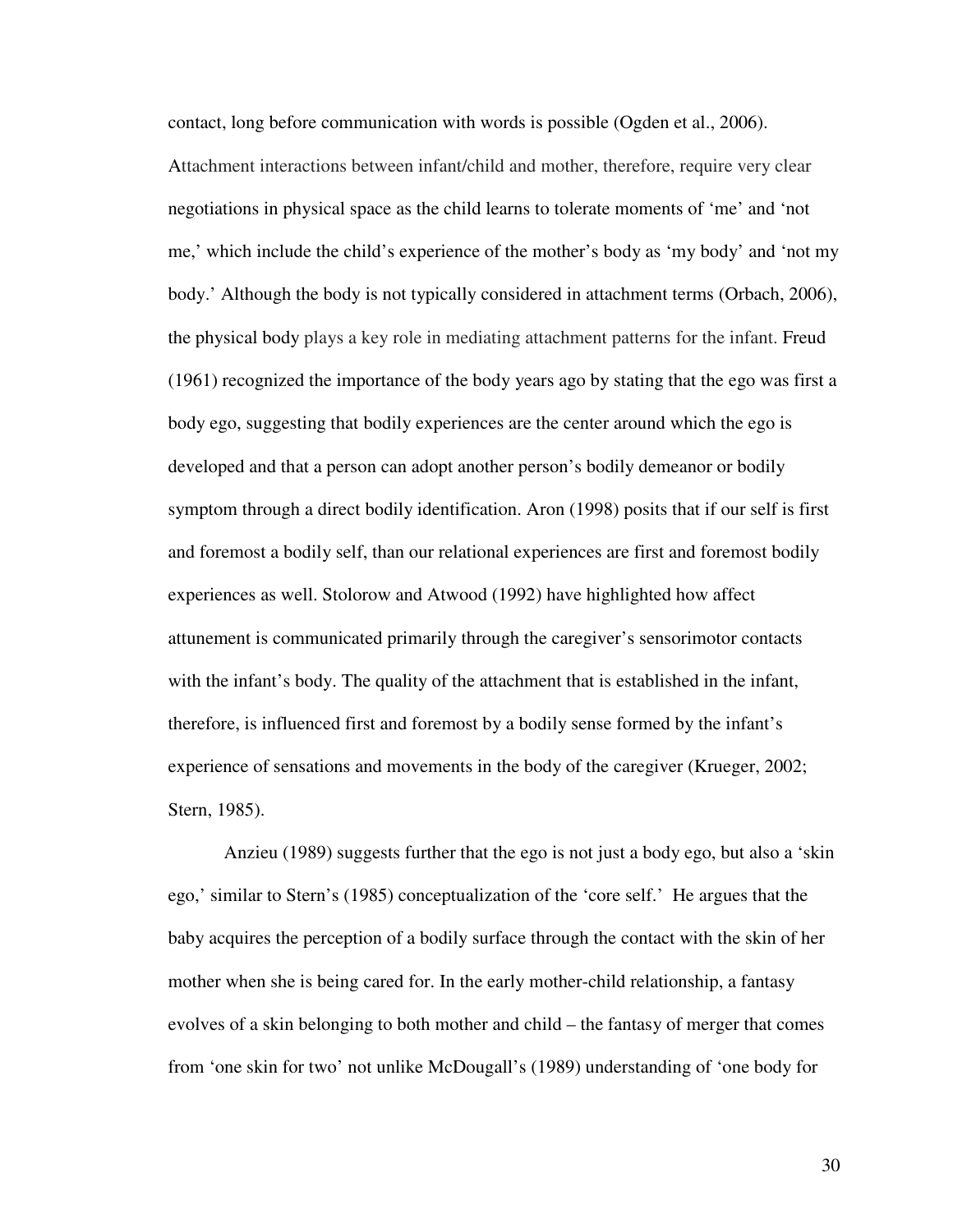two.' Depending on the nature of the handling and holding of the baby, the mother may convey a range of emotions simply through her skin to skin contact, i.e. tenderness, warmth, and love, or disgust and hate. As Winnicott (1965) specifies, however, "…it is only when all goes well that the person of the baby starts to be linked with the body and the body functions, with the skin as the limiting membrane" (p. 59). Aron (1998) interprets Winnicott as deducing that because the skin has an exquisite receptivity to sensory stimulation, it possesses the qualities of a transitional object that can be experienced by the developing child as both me (subject) and not me (object). Aron (1998) writes, "Gradually this fantasy of a shared skin gives way, allowing for separation to take place as the child internalizes both the skin and the mothering environment" (pp. 21-22).

In Naomi's case, however, she was not able to achieve a state of psychosomatic unity or 'indwelling' of the psyche in the soma (Winnicott, 1971) that comes from specific relational conditions under which the baby's body is appropriately attuned to, handled, stimulated, soothed, mirrored, and held by caregivers (Aron, 1998). She was left to internalize an insecure body-self relationship, which was first transmitted through the skin-to-skin contact with her mother. Naomi was born six weeks premature. After being discharged from the neonatal intensive care unit after only a few days, Naomi required much more frequent body-to-body contact in the very early weeks of her life since she had even more difficulty than the average infant regulating her own body temperature. To this day, Naomi reports that she "hates the cold." While growing up, she described that there was little to no physical contact in her family. Hugs were sparse, and body-to-body contact with her mother felt awkward or even sometimes prohibited. Naomi now wonders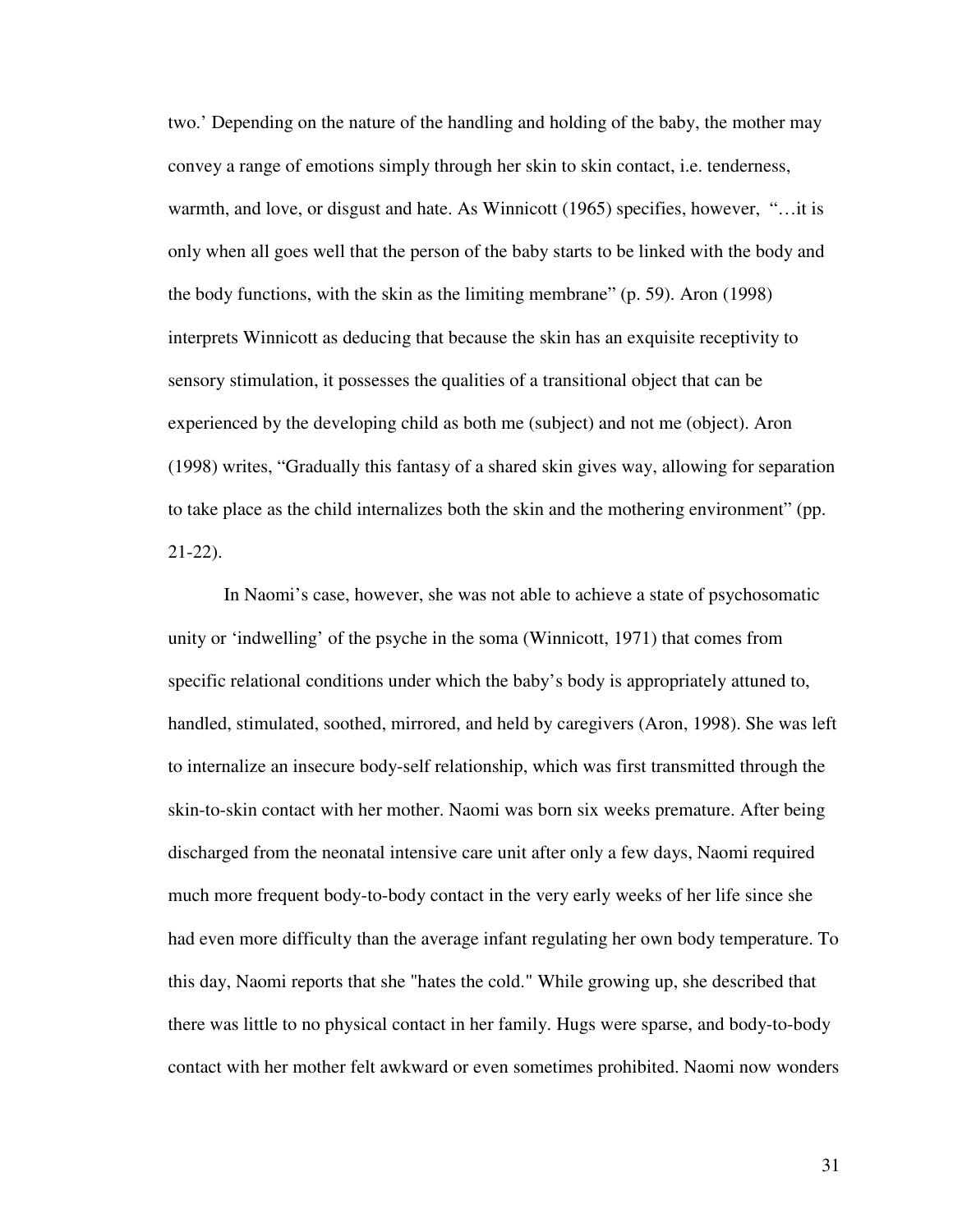if her mother was disgusted by or overwhelmed by her needs for contact, closeness, and care. We could imagine that if Naomi's mother felt so strongly about needing to rigidly monitor her own body, weight, and shape, that pregnancy and caregiving may have been particularly difficult for her. Naomi may have absorbed a sense very early on through skin-to-skin contact that her body and bodily needs were unacceptable, or, even worse, detestable.

In thinking specifically about the forming of body acceptance, in normal development the child acquires a sense of herself as acceptable and lovable through the earliest, preverbal interactions with others. The most notable interaction is with the mother or, as Lemma (2009) suggests, "the object of desire" (p. 753). It is through the sensual, bodily components of this earliest relationship that a 'desirable' body-self can be formed with an expectation that the self will be loved. Love, however, is transmitted through not only the 'felt security' (Siegel, 1999) that comes from an adequate physical maternal holding environment, but also a mother's communication of acceptance of what is seen when she looks at her daughter (Lemma, 2009). The mother's face provides the first emotional mirror for her daughter; however, the quality of the mother's mirrored reflection is reinforced through tactile and vocal exchanges as she relates to the baby's body. The baby's expressions of her attachment needs, like grasping, sucking, laughing, and crying, and how these are responded to by the mother through her gaze, touch, interest, and understanding will all contribute to the child's development of her body-self and body image (Krueger, 1989; McDougall, 1989; Schilder, 1950). In turn, the baby somatically encodes the affective experience of being seen by her mother and of her mother's handling of her body. Some might add that the baby also encodes what she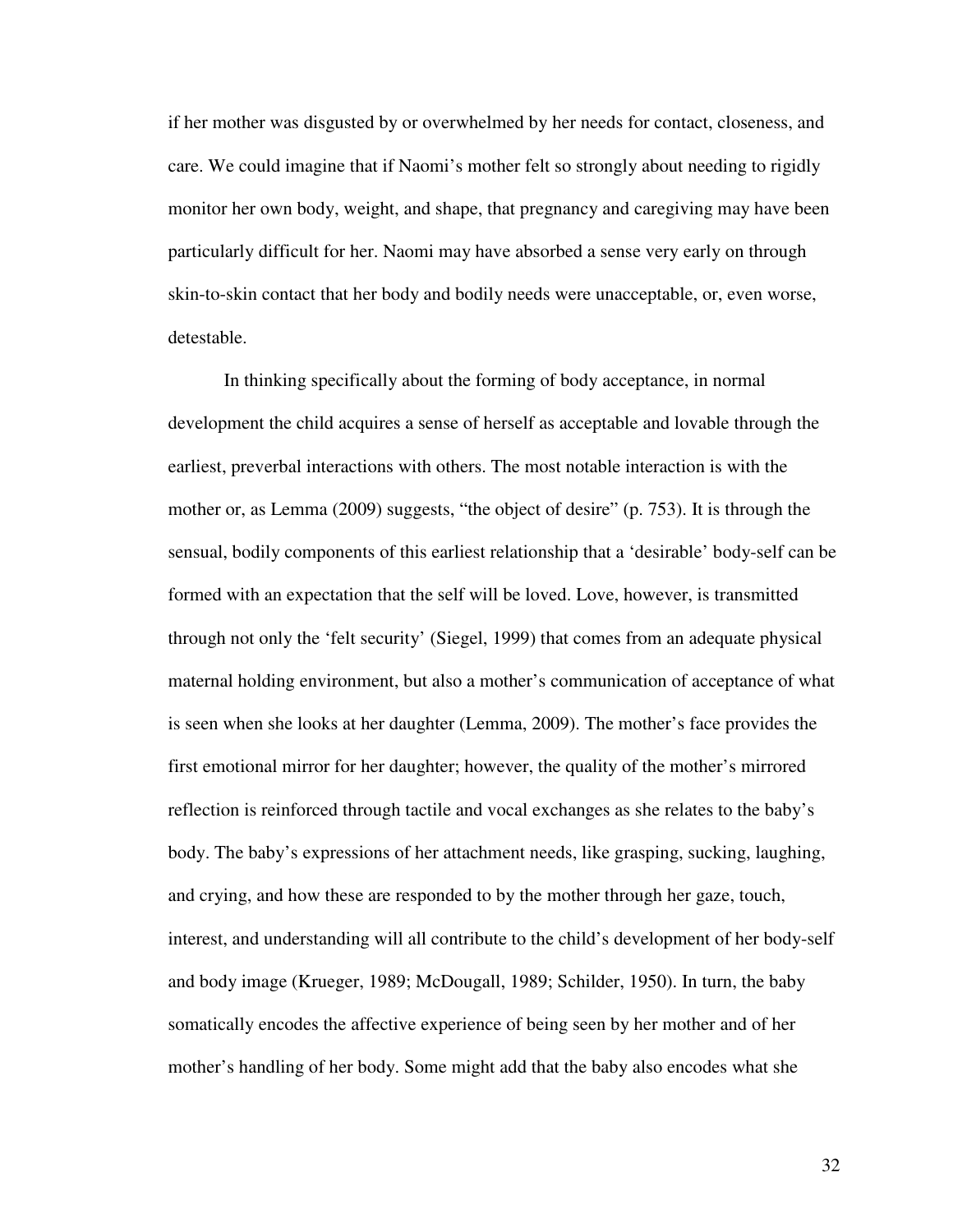witnesses in the way her mother relates to her own body. If all goes well, physical sensations coalesce into a more integrated experience of the body-self (Spitz, 1965), and the child is able to achieve a state of indwelling, which in this paper is considered to be a secure attachment to the body.

In poor attachment experiences like Naomi's, Lemma (2009) suggests that a mother may use her 'gaze' to project unwanted, 'ugly' parts of herself onto the baby only to then condemn the baby for not matching up to her ideal, or the cultural ideal, making it difficult to distinguish at times what is coming from the mother and what is coming from the culture. Naomi remembered that when she was nine years old, she wore a new pink halter-top to the summer yacht club party. She recalled feeling particularly excited about her outfit, despite her perception of being a "chunkier kid." "It was my favorite color and such a pretty shirt - all the other girls were wearing them," she remembered. After prancing around all night, Naomi was told by her mother on the drive home that she was never to wear that shirt again. "It showed too much skin," she declared. Naomi knew that her shirt was no different from the tops that the other little girls were wearing. The only difference to Naomi was that she experienced herself as a noticeably bigger girl. Furthermore, she knew that her mother was suggesting that she was too fat to wear it. Her mother's seemingly narcissistic use of Naomi's body as a reflection of herself prevented the recognition and acceptance of Naomi's body as it was developing and taking shape. Such exchanges exposed Naomi to a critically scrutinizing maternal gaze, which acted as an extension of the culture and precluded her from developing a secure sense of wellbeing in her own body, laying a foundation for insecurity and shame.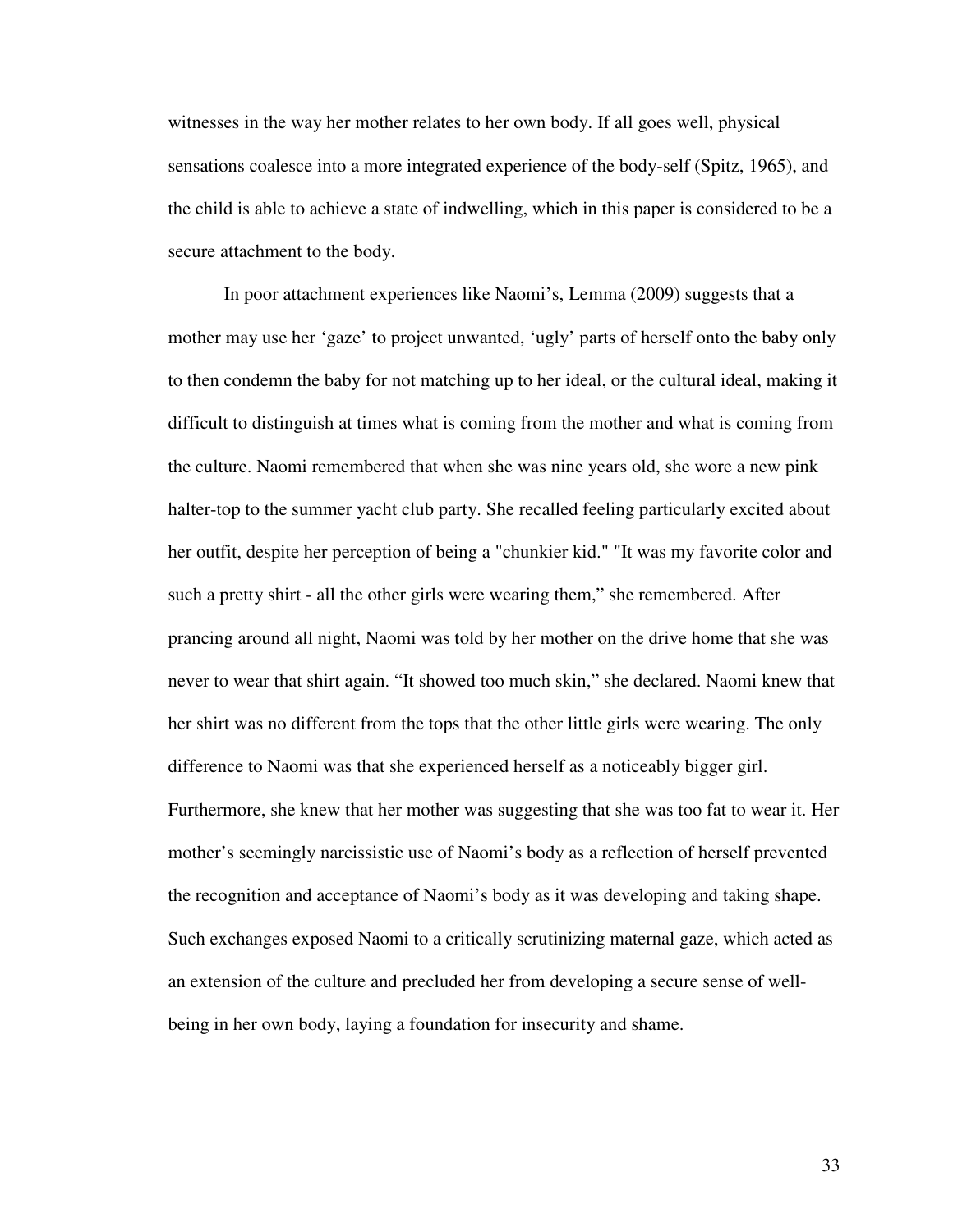Naomi's body became the receptacle for her mother's scrutinizing projections. Due to her mother's incredible fear of fatness, we can imagine that when Naomi's mother looked at her daughter, she saw something unacceptable in herself, but instead located this badness in the body of her daughter. Naomi had no choice but to take on this burden of the fatness, much like Fairbairn's (1951) conceptualization of the "burden of the badness" (p. 65). The "badness" in this case was the qualities undesirable to Naomi's mother - the fat, dependent body. These "bad" features became bad objects with which Naomi identified through primary identification (Mitchell, 1981). If only she were thin, Naomi believed her mother's love would be forthcoming. Because it was too unbearable to live with the reality that her mother's body was not a securely manifested and regulated maternal body upon which she could rely, Naomi had to preserve the illusion of the goodness of her mother's body and body practices as a potential safe haven for her in an otherwise unsafe world. She acquired outer security at the price of sacrificing internal body security, while perpetuating the fantasy of omnipotent control (Fairbairn, 1951); if the "badness" resided inside Naomi's body, she preserved the hope, albeit a false one, that through reducing her body size she would gain her mother's acceptance and love, and strengthen their connection. Therefore, according to Fairbairn (1951), the first in a series of internalizations, repressions, and splits takes place. Naomi's mother and the soon to be internalized cultural symbols represented the 'good objects' for Naomi, while the diet became her moral defense to preserve the attachment relationship to her mother.

Given that attachment is recognized as a biological imperative rooted in evolutionary necessity that motivates an infant to seek proximity to a caregiving adult (Bowlby, 1982), it makes sense that Naomi maintained an attachment relationship to her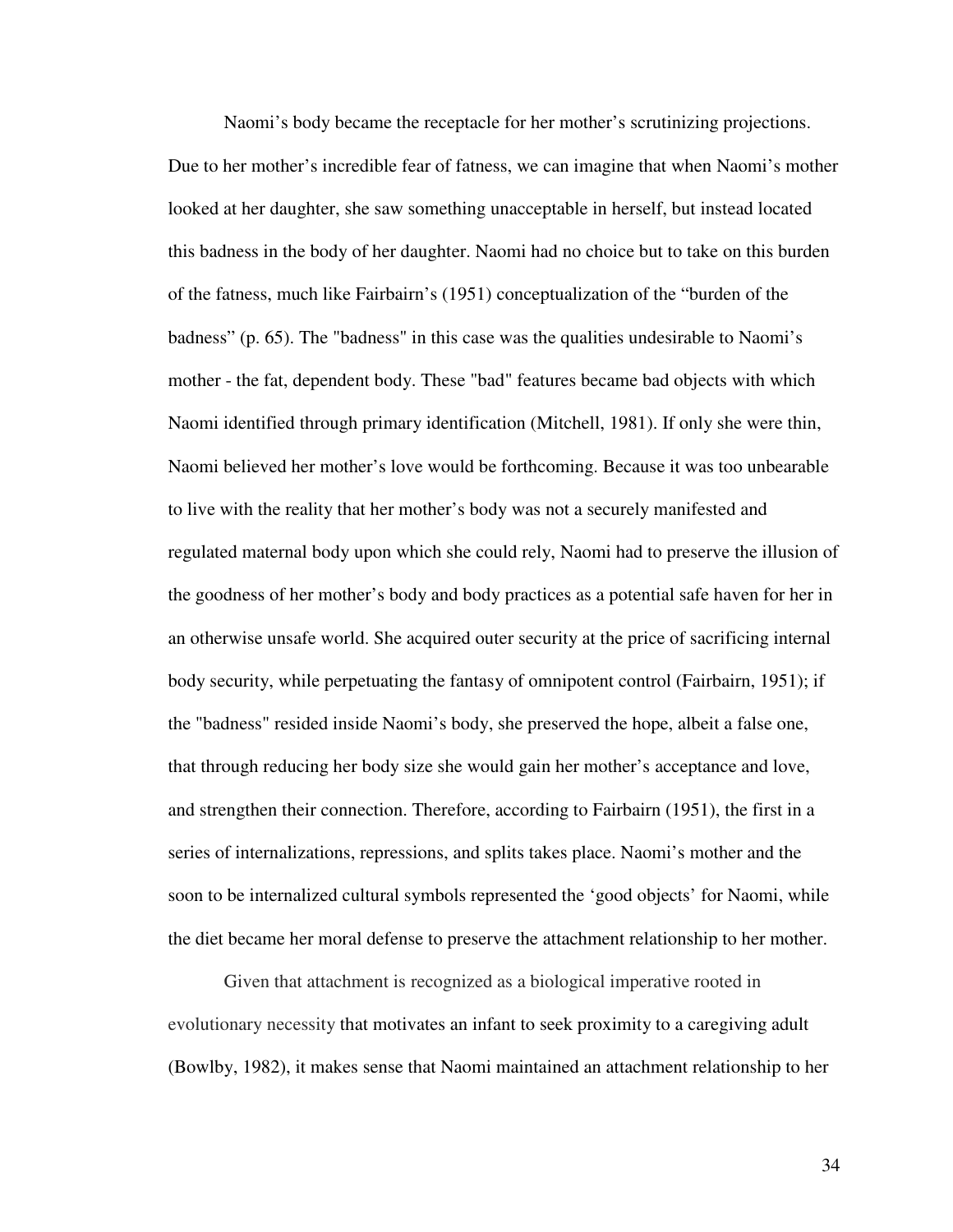mother regardless of the cost to her own body or to her own emotional experience. Having grown up with a mother who was insecurely attached to her own body, Naomi was biologically driven to adapt to her mother's style of attachment by both replicating and internalizing an insecure attachment to her own body (one of inadequacy and disgust) and the mothering environment (one of withholding, deprivation, and neglect). Naomi was deprived of the necessary developmental achievement described by Aron (1998), whereby the fantasy of a shared skin could not be sufficiently dispelled in order to allow for separation. Instead, Naomi learned to defensively inhibit any behavior that could disrupt that bond because her survival, and the survival of the attachment relationship, depended on it. Later, when Naomi's mother invited her to join Weight Watchers, she had no choice but to accept her mother's invitation because it was the only possible link to connectedness. Naomi developed certain rules for processing information with regard to food, feeding, and the body, including rules that governed the female body. Naomi's insecure body representation reflected her mother's feelings towards her own body and to that of Naomi - both mediated by the current cultural ideals.

Naomi's mother, preoccupied with cultural ideals around appearance, became inappropriately and narcissistically invested in the appearance of Naomi's body. When the body's surface is over-invested with concern, attention, and projection of the mother's needs, Lemma (2009) notes that this leads to experiences of merger, which can hinder developmental processes around separation/ individuation. Secure attachment hinges on the opposite occurrence - a caregiver's ability to mentalize (Fonagy, Gergely, Jurist,  $\&$ Target, 2002) her child, which refers to her capacity to recognize the child as a separate person with his or her own motivations, desires, and needs. In other words, in order to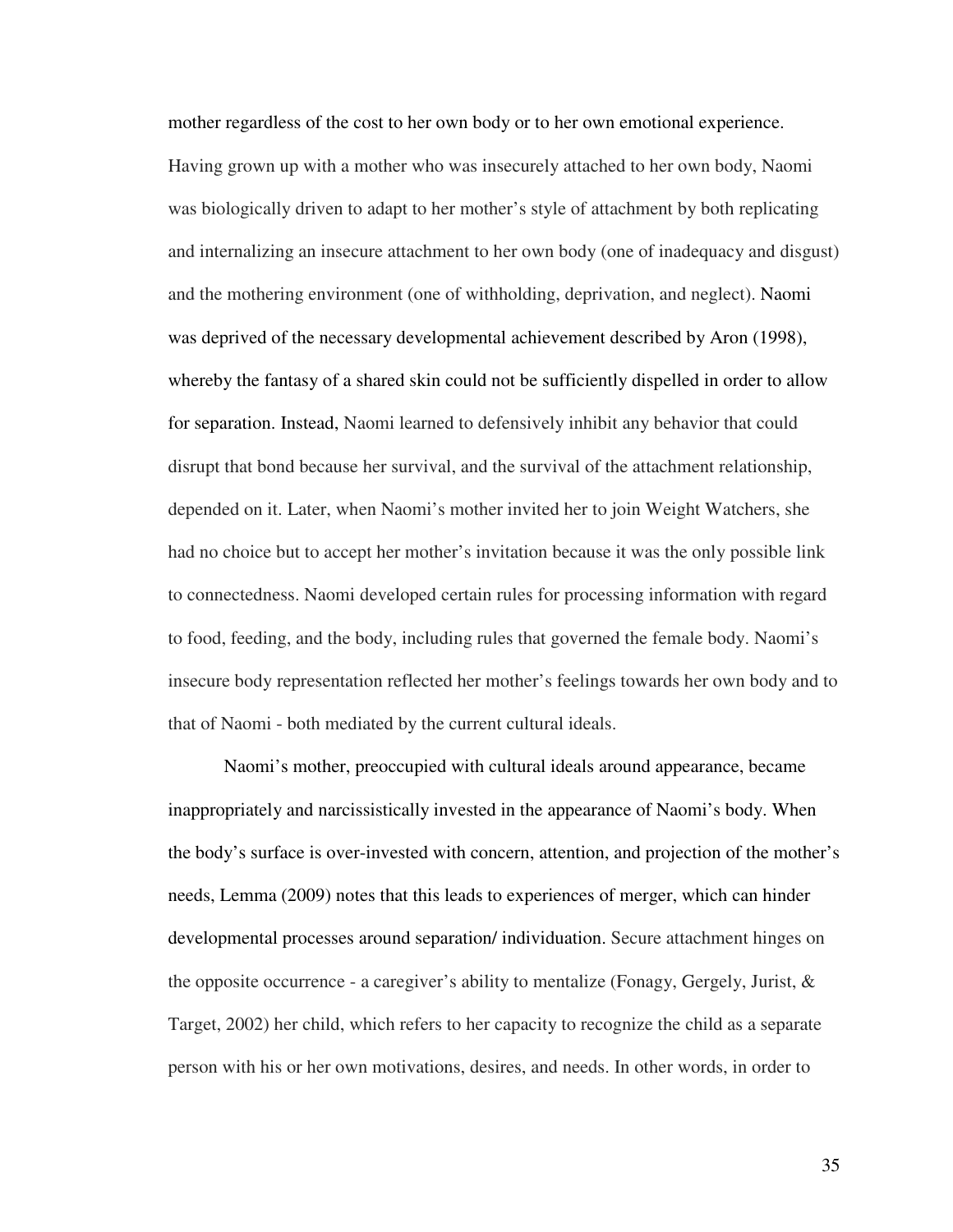promote empathic connectedness, the mother needs to be able to perceive the child's world, identify with it, and align with it, while simultaneously realizing that the child is a separate person (Ogden et al., 2006). This capacity in the caregiver enables the child to develop a secure sense of self and understand her own and others' motivations, desires, and needs as separate but negotiable. Through sensorimotor and emotional alignment (the empathic matching of one's own state to that of another), both mother and child experience a sense of calm and relaxation (Jaffe et al., 2001; Schore, 1994; Siegel, 1999; Stern, 1985). The mother, in essence, 'contains' (Bion, 1962) the child and fosters her self-regulating capacities, not unlike Winnicott's concept of the 'holding environment.' When two people who are interacting achieve moments of matching or mirroring each other's nonverbal expressions of subjectively experienced emotion, they are engaged in mutual "affect regulation" (Schore, 1994). Furthermore, according to Schore (2003), "affect regulation is not just the reduction of affective intensity, the dampening of negative emotion. It also involves an amplification of positive emotion, a condition necessary for more complex self-organization" (p. 78).

Young women need to learn that the body, even when it is perceived to be discrepant from cultural ideals, can be experienced as manageable. The development of flexible, adaptive strategies in the face of body dissatisfaction can result in body resiliency and a capacity to feel good enough in one's body despite the skewed cultural messages. As Schore (2003) stated, "The process of re-experiencing positive affect following a negative experience may teach a child that negativity can be endured and conquered" (p. 143). When it comes to maternal insecurity, especially when it relates to the mother's feelings about food, eating, and her own body, a daughter is deprived of the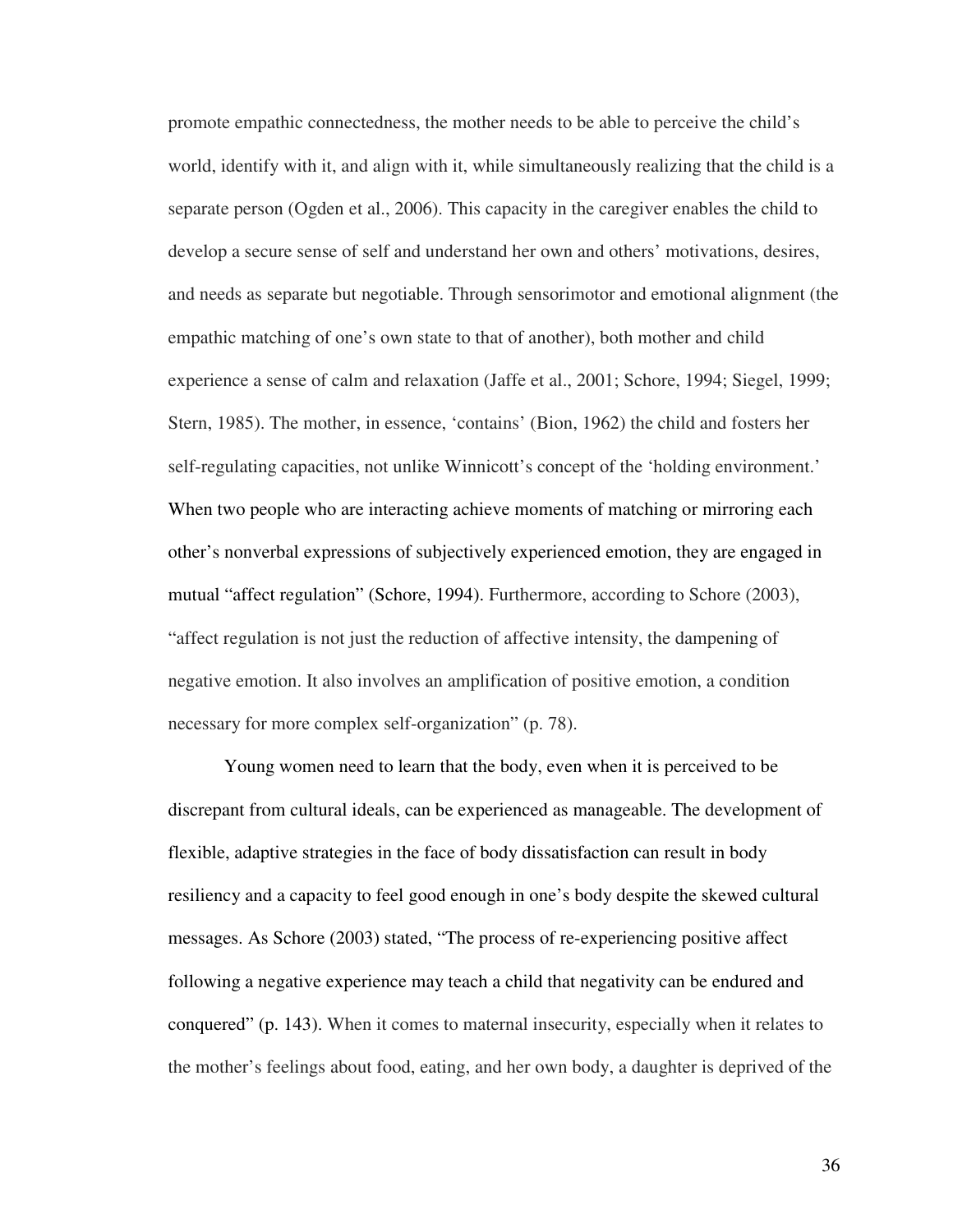transition from negative (having a negative thought or feeling about her body) to positive (having a conversation that can enhance the daughter's understanding of the meaning of a good-enough body in the face of unrealistic cultural aspirations). Such states of misattunement without repair are accompanied by severe alterations in the biochemistry of the immature brain, especially in areas associated with the development of the child's coping capacities (Schore, 1996, 1997).

Because Naomi's mother was not sufficiently capable of relating to or honoring the full range of her own body's needs, her ability to mentalize Naomi's emotional and physical needs was severely compromised. Furthermore, as a result of her insecure attachment to her own body, she fostered a sense of emotional and physiological dysregulation in Naomi. Naomi's mother amplified her experience of negative emotion, especially when it related to her body experience. Naomi's pleas for connection became coded in 'diet talk' as she attempted to get recognition from her mother by joining her mother's hated body experience. In turn, Naomi was deprived of the critical developmental task of establishing the capacity to take a reflective stance towards the body and bodily ideals. Reflective functioning, according to Fonagy et al. (2002), includes "both a self-reflective and an interpersonal component that ideally provides the individual with a well-developed capacity to distinguish inner from outer reality, pretend from 'real' modes of functioning, intrapersonal mental and emotional processes from interpersonal communications" (p. 25). Naomi, without the necessary skills to critically evaluate the restrictive sociocultural messages, was left more vulnerable to the belief that her body, rather than the messages, was problematic.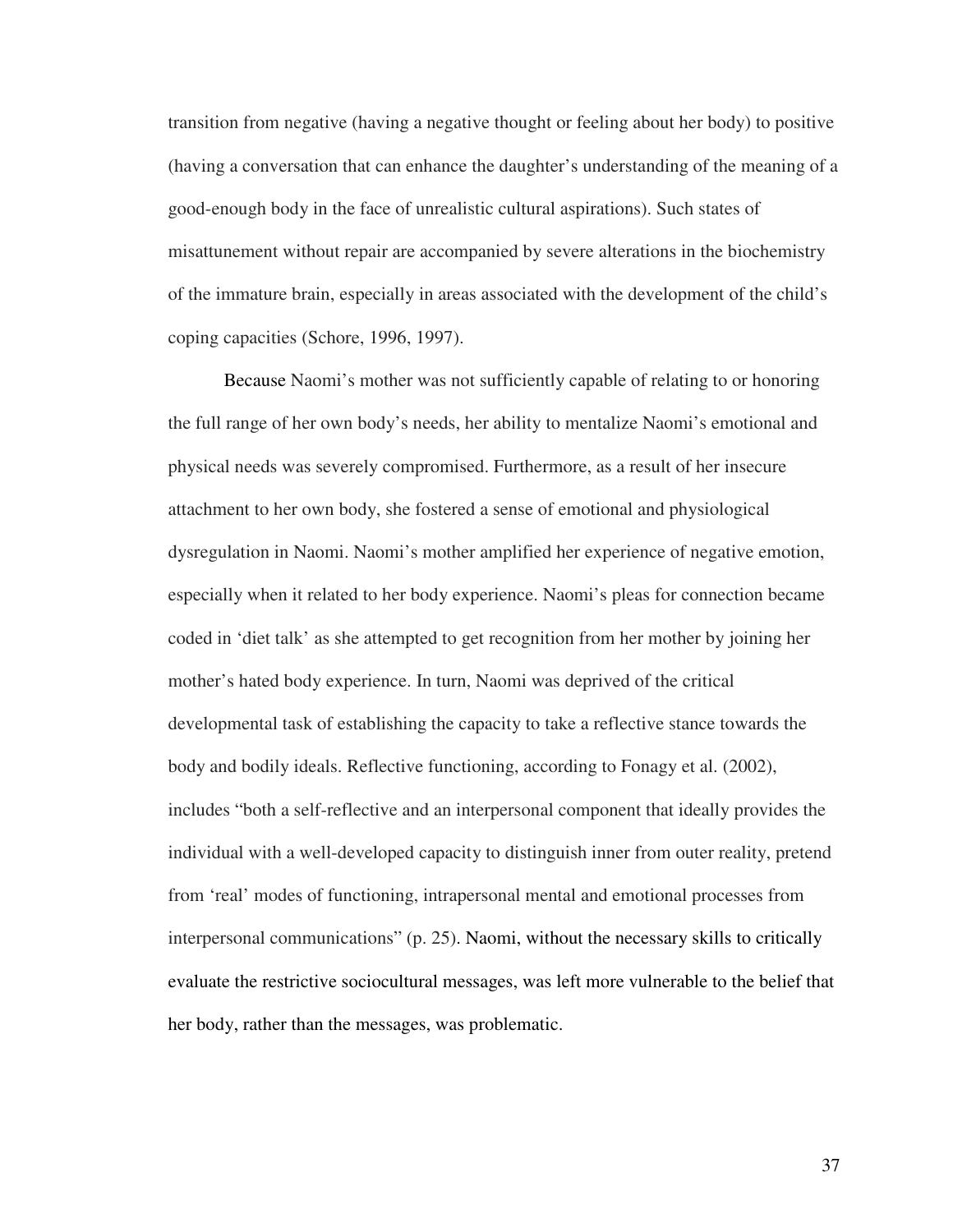On the other hand, if the mother can recognize her daughter as having a separate body with its own separate set of needs, desires, set point, and hungers, the mother helps her daughter learn that they can occupy different bodies and remain deeply connected. Through the mother's ability to contain (Bion, 1962), and hold (Winnicott, 1965) her child's experience of her own body both literally and figuratively in her mind, she demonstrates recognition of the child's physiological and affective states, as well as her own ability to deal with them effectively. Fonagy (2001) suggests that secure attachment is the direct outcome of successful containment, namely the parent's capacity to both reflect the infant's internal state, as well as represent that state for the infant as a manageable experience.

In contrast to Naomi's experience, interactions with an attachment figure who is responsive to an infant's need triggered proximity-seeking while simultaneously providing a secure base from which an infant can begin to engage and explore the outside world, facilitates the optimal functioning of the system. According to Bowlby (1988), these kinds of positive interactions promote the formation of attachment security - a sense that the world is safe, that attachment figures are helpful and reliable when called upon, and that it is possible to explore the environment curiously and engage effectively and enjoyably with other people because there is a safe haven to return to. This process is much like Mahler's (2000) conceptualization of practicing in which a toddler's emerging sense of autonomy and separateness is enabled by a supportive and available caregiver. It follows then that interactions with a mother who is securely attached to her own body will communicate to her daughter that her body is a safe place to live in and from, that she can reliably respond to her own and to her daughter's individual nutritional and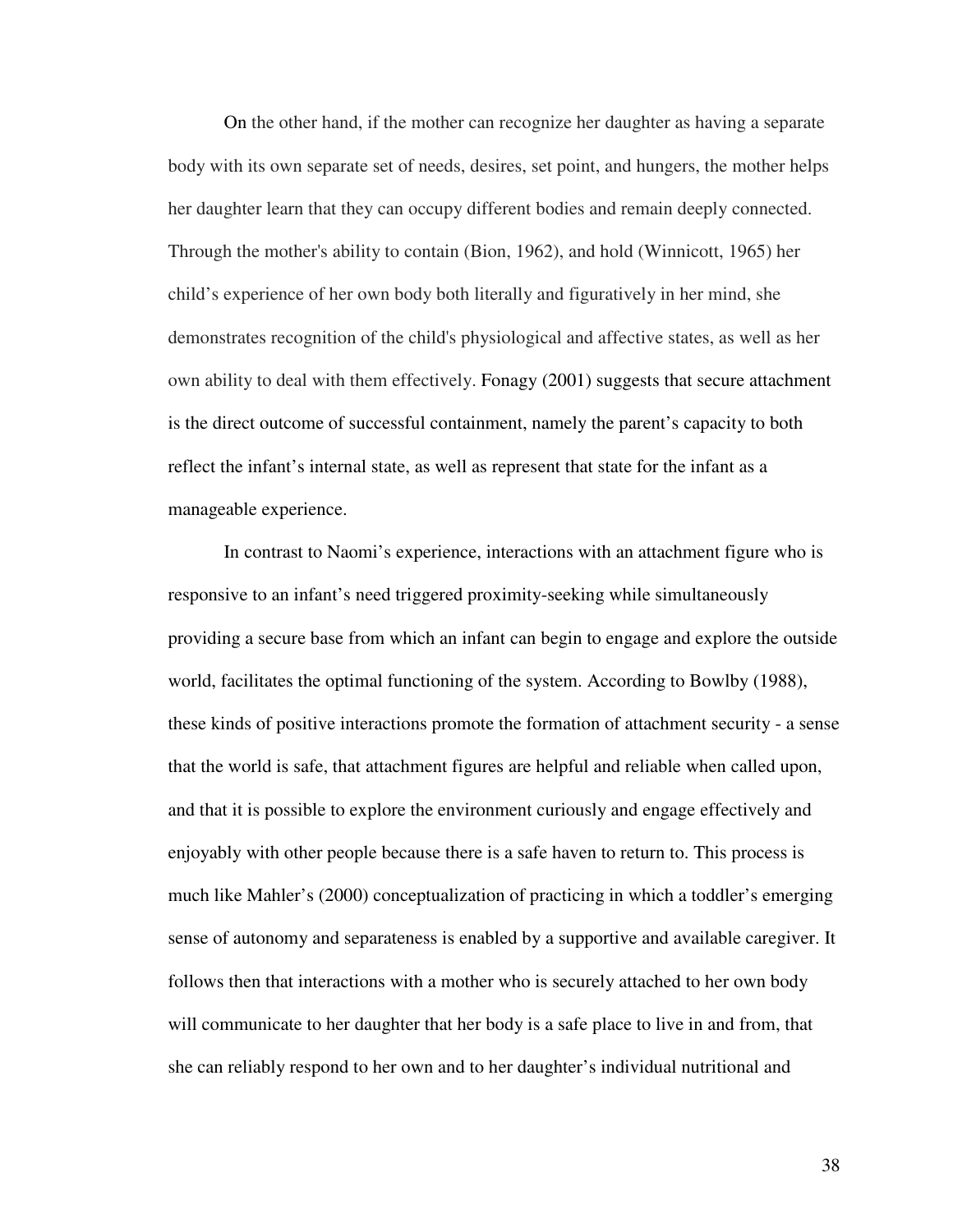emotional needs, and that it is possible for the daughter to explore her mother's body inquisitively and engage effectively and enjoyably with her own body's needs, because there is a secure body to return to. Thus, building on the infant's development in physical, cognitive, and social-emotional spheres, the body attachment relationship extends the infant's experience of pleasure on a bodily level and provides increased opportunity for exploration and learning about the body, allowing the baby to rely upon the caregiver's relationship to her own and her baby's body for judgment and protection.

As witnessed in secure attachment, the reciprocal, repeated enactment of felt need and caregiver response, enables the child to internalize a template for safe relatedness, and solidifies her ability to regulate, manage, and predict her environment. In a secure body attachment, a similar exchange can be observed specifically in the feeding experience and in the relating that takes place between the bodies of the mother and the child. In secure body attachment, we can imagine that there is congruence between external actions and internal states; the child can match interior psychological and physiological needs with the appropriate physical behavioral response. If a child's attachment figures are sufficiently sensitive and responsive to their own bodies' needs for sensation, touch, movement, physiological arousal, and other physical needs (e.g. food, warmth, fluids), they will be more likely to accurately read the child's bids for bodily attachment needs, and the child has a greater chance of developing a secure sense of her self in her body. If the mother can accurately read and respond to the child's need for food, without projecting her own feelings about food and her body onto the child, the child has the opportunity to internalize a template for safe relatedness to food that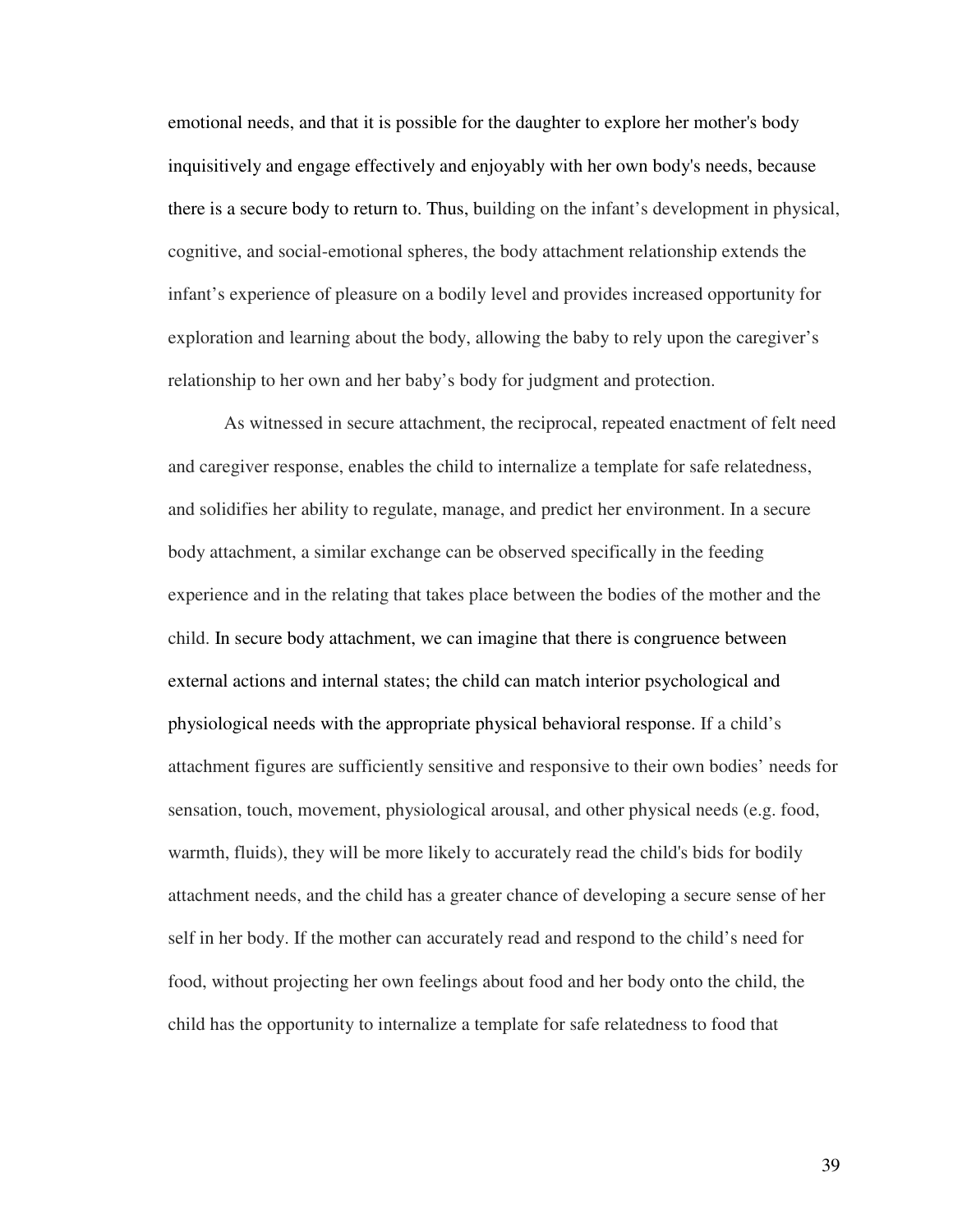reinforces the child's ability to regulate her own internal cues to feeding and tending to her body's nutritional, physical, and emotional needs.

The child with a secure attachment to her body will recognize her internal cues for hunger, and respond with food. A similar matching will occur between other physiological needs and behavioral responses, e.g. thirst, movement, rest, and so on. The very securely attached child will learn to respond to her own hunger specifically with the type and amount of food that her body is calling for (as opposed to the food with the least amount of fat or calories), and stop when her body feels sated (rather than when the diet prescribes and in the absence of compensatory behaviors). She will learn to demonstrate flexibility in food choices in synchrony with her body's needs, and adopt a model of resiliency in her body that can allow her to feel good-enough in her own skin, despite the cultural bodily ideals. In this way, a secure attachment to the body mirrors the advantages of forming a secure attachment pattern to the caregiver that promotes proximity (closeness) and exploration (distance) of the physical space of the caregiver's body, and, by extension, the child's body.

#### The Body Narrative

Beyond the physical and emotional spheres of interaction, the secure attachment also allows for processes of affective sharing and opportunities for the infant to learn from the parent's experience (Applegate & Shapiro, 2005). As Aron (1999) suggests, "All children observe their parents' personalities. They attempt to make contact with their parents by reaching into their parents' inner worlds. The Kleinians have emphasized this point vividly through concrete metaphors of the infant's seeking literally to climb inside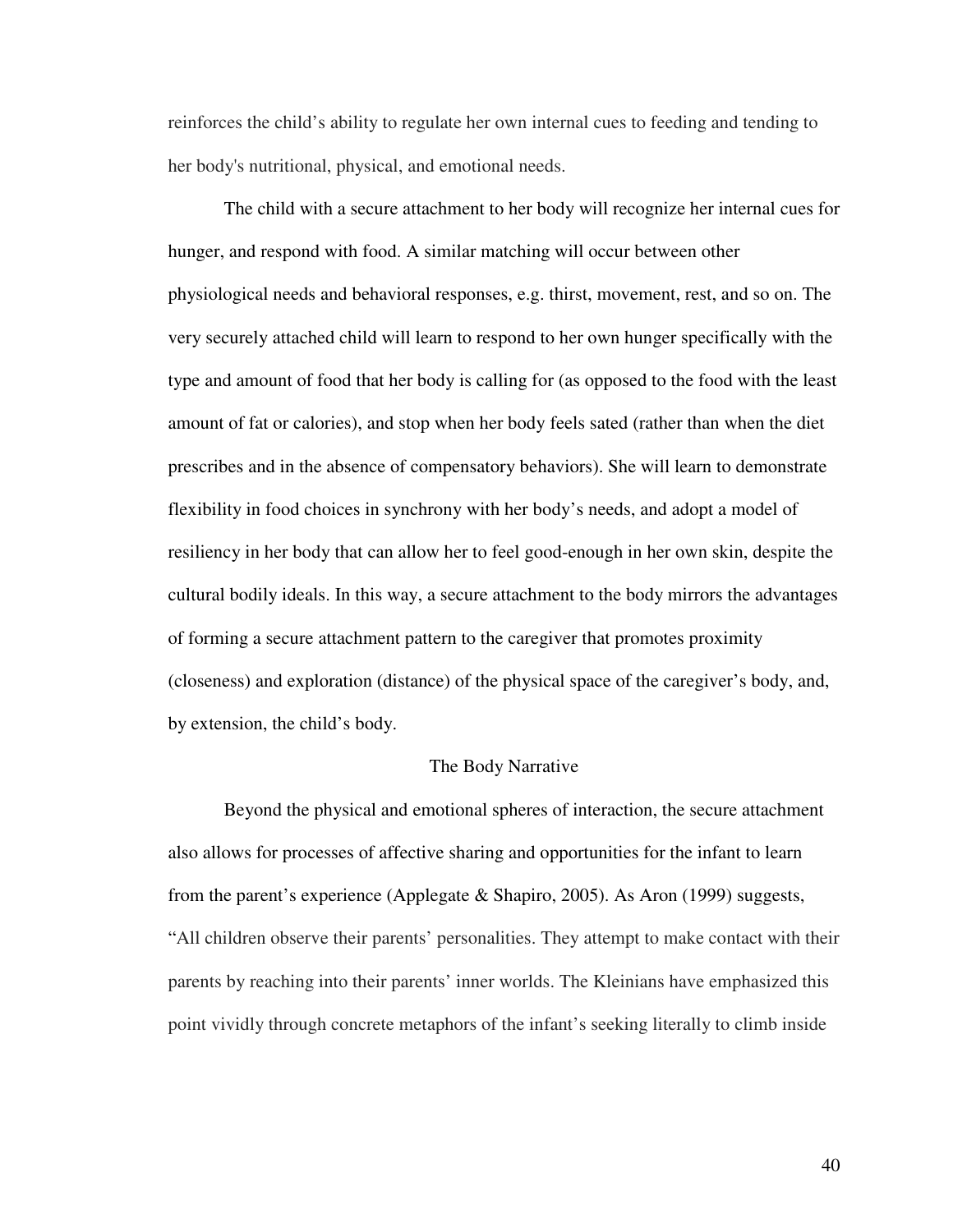and explore the mother's body and to discover all of the objects contained inside. Children imagine with what and with whom their mothers are preoccupied" (p. 251). Adults with secure attachments do not feel easily threatened, are able to effectively regulate their affect, and, rarely engage in intense self-blame and self-criticism. Likewise, mothers with secure attachments to their bodies do not feel easily threatened by their children's desire to explore their bodies, and can maintain a sense of feeling 'good enough' despite the cultural expectations. As a result, these mothers are less likely to be preoccupied by the cultural ideals at the expense of their daughters' 'going on being.'

The importance of a child receiving secure, affective messages, coupled with the finding that the coherence of the caregiver's autobiographical narrative is the most robust predictor of a child's attachment to the parent, sheds light on the significance of neural integration for both mental health and nurturing interpersonal relationships (Siegel, 1999). Similarly, the mother's ability to talk about her experience of her body can also be seen as an equally robust predictor of the child's attachment to her own body, and again underscores the importance of neural integration that can happen at the bodily level when the experience of the body is talked about openly between mother and daughter. Thus, how a mother talks about her body in the presence of the child is an important indicator of the nature of the bodily attachment that will likely be transmitted to the daughter. For example, if a caregiver is able to describe a significant trauma history coherently, with moderate affect (rather than overwhelmingly or in a highly distancing style) and with a degree of self-reflection, that usually is an indication of secure (rather than some form of insecure) attachment (Berzoff, Flanagan, & Hertz, 2011). Similarly, if a mother who survived an eating disorder or struggles with some degree of body dissatisfaction is able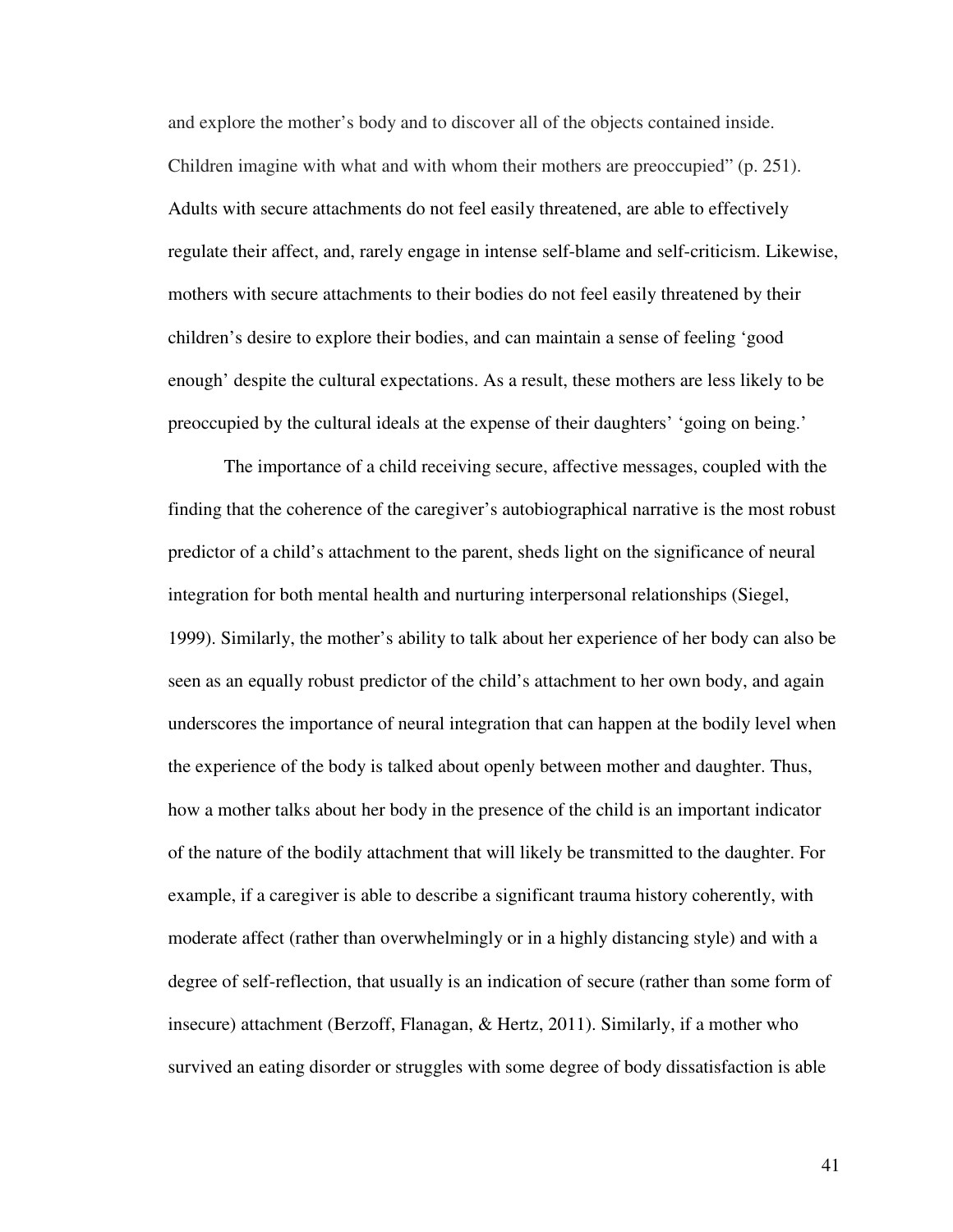to coherently discuss her body with her daughter with moderate affect and with a degree of self-reflection, the daughter will feel more calm around her mother's body and her own.

Moreover, if the mother can identify her own feelings of not being good enough given the cultural expectations, consider her daughter's potential reactions, feelings, and needs, and think through the cause and effect of sharing these bodily issues, the daughter has a greater chance of establishing a secure attachment to her own body. Naomi, however, was deprived of an experience whereby her mother could remain consistent, organized, and mindful of the current context when it involved negative emotions or the body experience. The dominant narrative around the body was impoverished, evidencing primary indicators of an intergenerationally manifested dissociative and avoidant attachment to the body. Naomi's mother was unable to invite discussion or even acknowledge the problematic nature of her own or her daughter's negative feelings towards the body, preferring instead to discuss the importance of adhering to a diet and exercise regime. She was too clouded by her own body image struggles to offer Naomi the kind of conversations and critical analysis of the culture that could potentially insulate her from the assaultive nature of the cultural messages. Naomi's mother felt easily threatened by food and held a deep sense of insecurity in her body. She regularly engaged in intense self-blame and self-criticism of her own body, rendering her body an unsafe place for either her or Naomi to explore. Looker (1998) states that children need their mother's body for soothing and containment, as well as "to poke and probe, to possess ruthlessly, to explore fearlessly" (p. 242). It was clear to Naomi that she was not to question her mother's relationship to food or to her body. Her mother's mind-body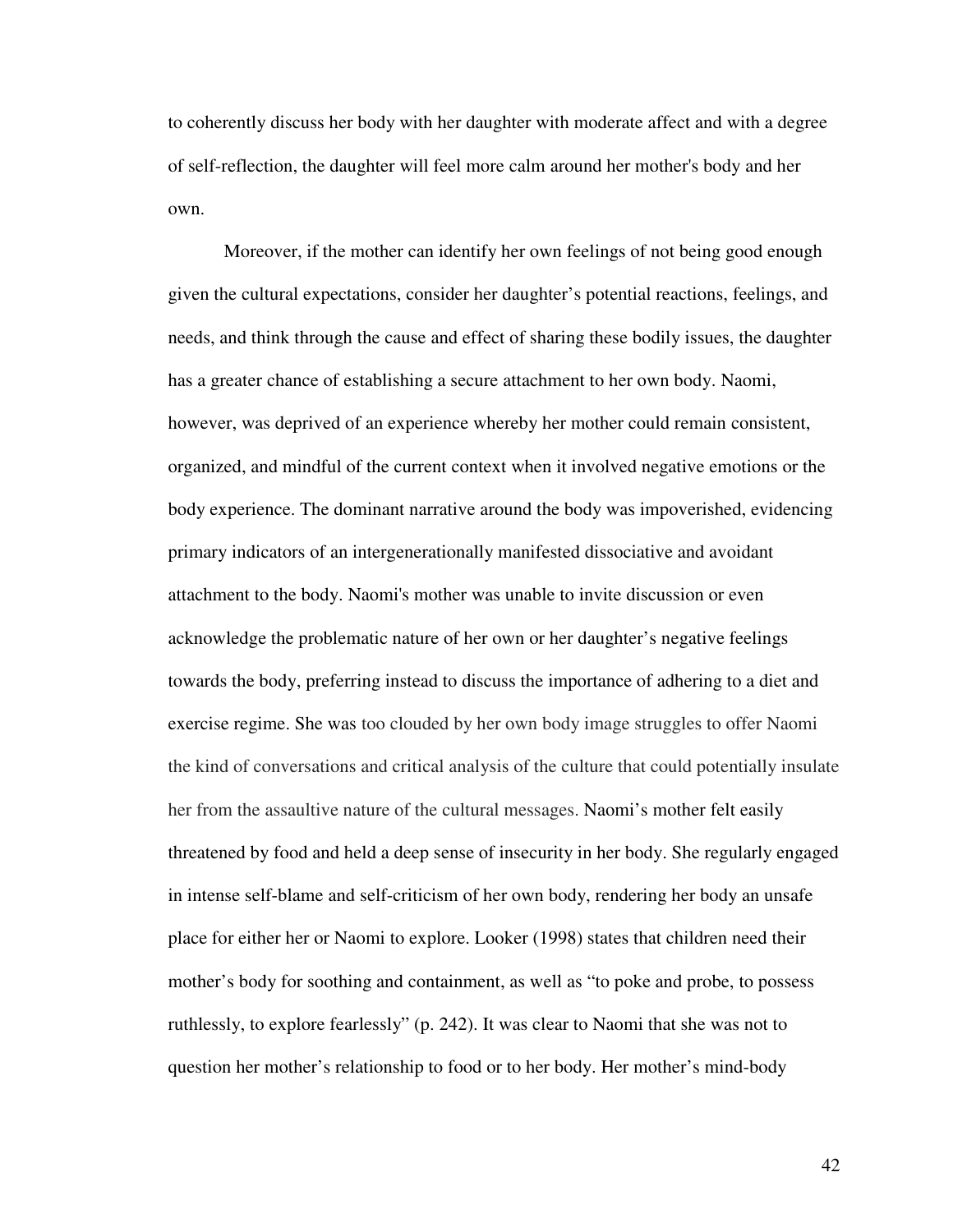dissociation made it difficult for Naomi to connect to her in any meaningful way. She grew up to genuinely lack knowledge about her mother's body and the physical consequences of defying internal needs like hunger.

Naomi's mother remained disconnected from the wants and needs of her own as well as her daughter's body, making blanket statements that fused them together in their separately hated bodies; "I know exactly how you feel" her mother would say. She attempted to join her daughter with statements like, "We're in this together," but Naomi was instead left feeling increasingly hopeless, as she wondered what the fate of her life would be considering that her mother, at fifty-something, still clearly hated her own body. Naomi experienced her mother's dissociation and inability to "stand in the spaces between realities without losing any of them" (Bromberg, 1996, p. 516) - the reality of her own body, Naomi's body, and the culturally sanctioned body. Naomi developed a psychic gap in self-care and general distrust of her own body and its physiological and emotional signals. She adopted an insecure working model of attachment to her mother, to her mother's body, and to her own body**.** She demonstrated a disconnect between interior need and external behavior by isolating when desiring closeness, and similarly, not eating when she was hungry. By not responding to her emotional and physical needs, Naomi became further removed from her sense of self and, as a result, she was increasingly depressed, mistrusting and fearful of her body, and despondent about her future. Her body and her inner world of failed attachment relationships left her incredibly alone in the world, unable to forge relationships with others. Naomi's attachment to the diet mentality intensified.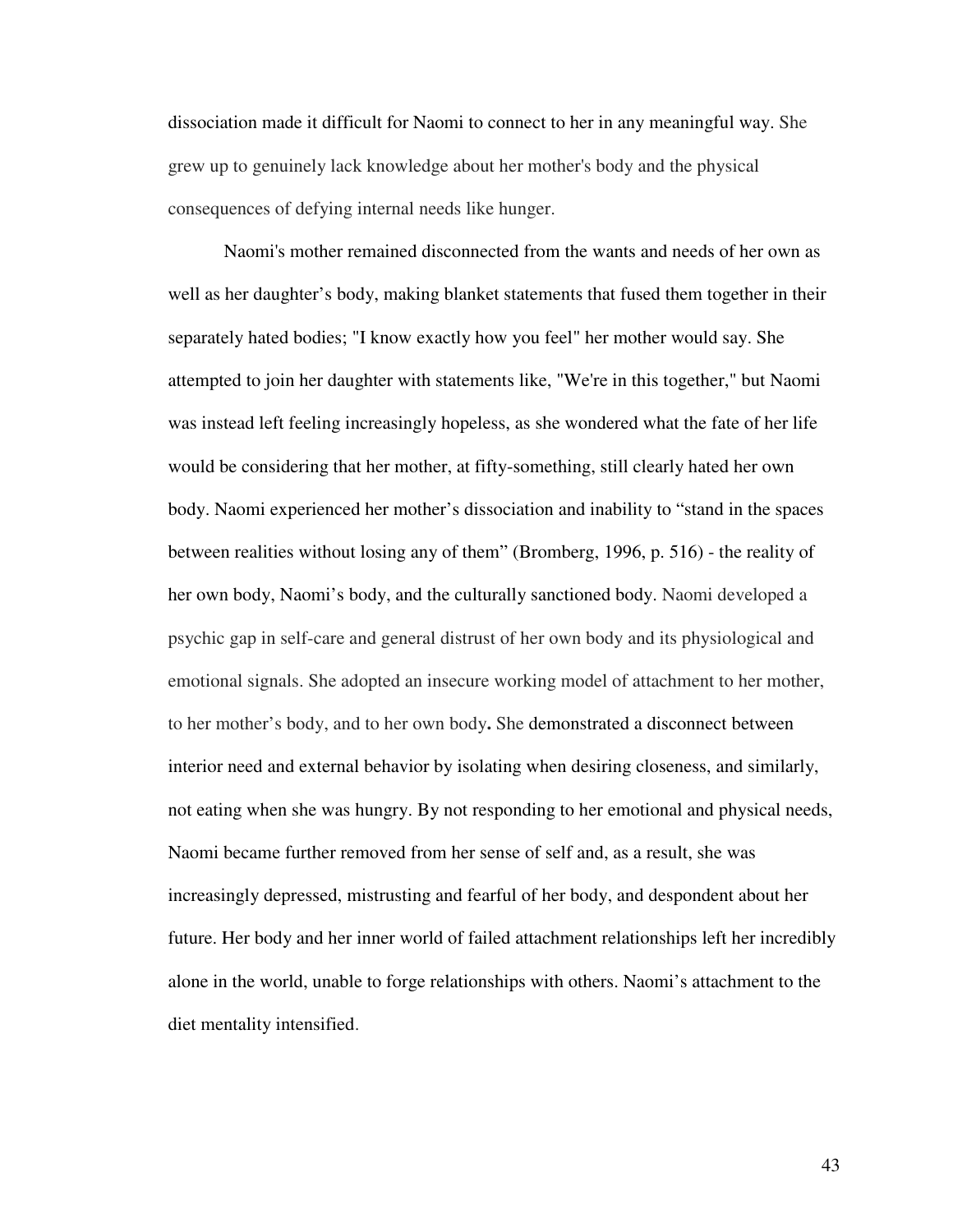Given that many of today's parents grew up immersed in the Western culture of dieting and weight obsession, it is important to consider the misattunement that can result from mothers who are conflicted about food and body image. One of the best measures of body dissatisfaction is the discrepancy between how an individual perceives her body and her judgment of how she would like to look (Gardner, Friedman, & Jackson, 1999) in relationship to cultural ideals. Mothers like Naomi's, who are wedded to cultural beliefs about the body, may lead their daughters to experience them as preoccupied, absent, or as overflowing with her own negative projections. As a result, children like Naomi compulsively control their appearance so as to "make themselves intelligible" (Kilborne, 2002, p. 27) in the eyes of their mothers. The more Naomi experienced her mother as withdrawn/inaccessible and ambiguous, the greater Naomi's imperative to turn against her own body. In other words, the conviction of her body-based badness became a perverse way of paying attention to herself in an effort to defend against an even more tormenting reality - the terrorizing aloneness she really felt as a result of her attachment trauma.

# Attachment Trauma

Developmentally, relational theorists suggest that responsive caregivers help organize and make sense of a child's affective experiences through affective attunement and recognition, which provide a sense of togetherness and mutuality (Bromberg, 2006). Affective attunement is a shared experience between child and caregiver, based on empathic understanding of the child's internal world and developmental needs. At a time when the culture increasingly sends messages that there is something inherently wrong with the average female form, girls are in desperate need of affective attunement when it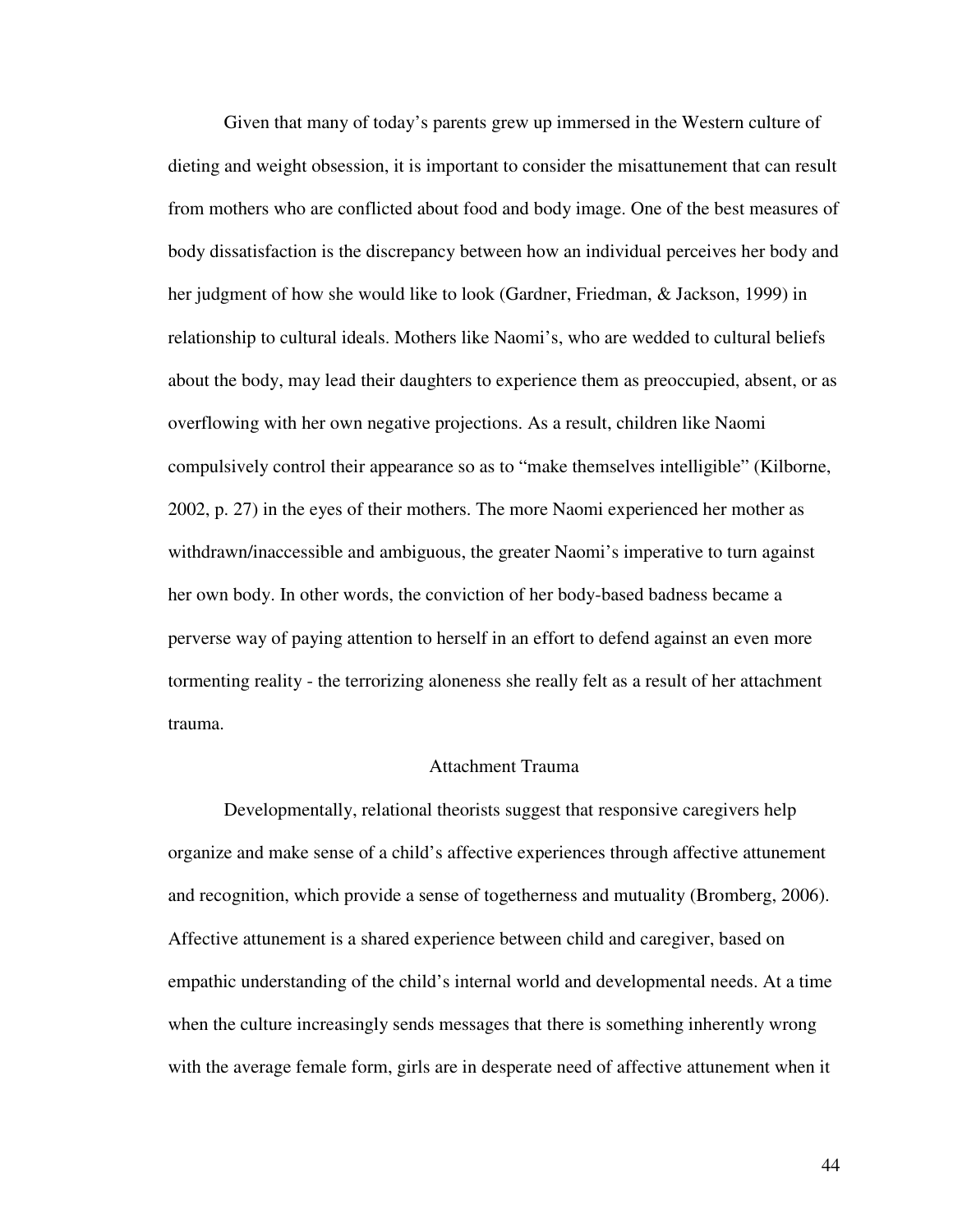comes to the female body experience. By providing the child with a coherent perception of self and a trustworthy experience of others, repeated experiences of affective attunement establish the foundation for later satisfying interpersonal relationships in a way similar to the establishment of a secure attachment relationship (Bromberg, 2006). Accordingly, by providing a young girl with a coherent perception of the body and a trustworthy experience of the mother's experience in relation to her own body/bodily needs as well as those of her daughter, the resulting affective attunement establishes the foundation for later satisfying bodily relationships.

On the other hand, disturbances in early relationships with caregivers where attunement and mutuality are absent "set in motion a complex process through which the child must build an interpersonal world from what is available" (Mitchell, 1988, p. 289). This process serves to distort a child's subsequent capacity for relatedness (Mitchell, 1988) and to impair her capacity for affective self-regulation (Bromberg, 2006), which in turn can lead to psychopathology. Eating disorders are a prime example of an attachment disorder that can result when attunement and mutuality are absent, especially when it comes to the experience of the body. The interpersonal world that Naomi had to build on was based on control and autonomy that was most easily achieved through managing food, feeding, and the body.

Stolorow (2011) states that, "One consequence of developmental trauma, relationally conceived, is that affect states take on enduring, crushing meanings. As a result of recurring experiences of misattunement, the child acquires the unconscious conviction that unmet developmental yearnings and reactive painful feeling states are manifestations of a loathsome defect or of an inherent inner badness" (p. 28). Naomi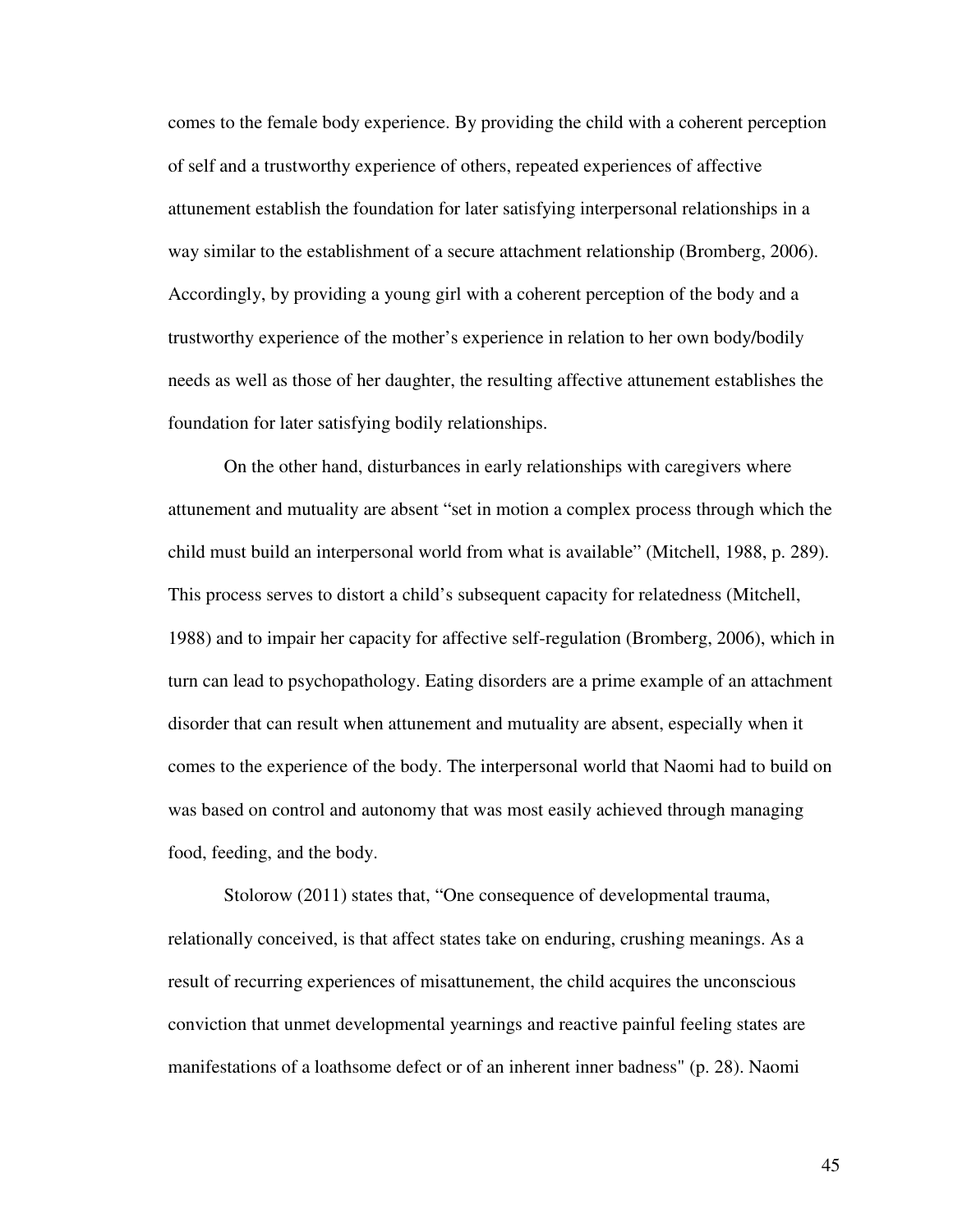acquired this sense of inner badness, as her body took on crushing meanings not only to her but also to her mother. For Naomi, her body represented a way to split off the pain of maternal misattunement by demonstrating her ability to resist the calling of her own physical and emotional needs. If she did not need anything, she did not have to face preemptive disappointment. She learned to not need food to meet her physical yearnings in the same way that she learned to not rely on people to meet her emotional longings.

Daughters who are confronted by restrictive bodily ideals need assistance from embodied, caring mothers to help them tolerate, contain, and integrate the various possibilities around physical development. From the assertion that trauma is constituted in an intersubjective context wherein severe emotional pain cannot find a relational home in which to be held (Stolorow, 2011), it follows that the experience of body dissatisfaction is exacerbated rather than contained in the absence of caregivers who are attuned to their own bodies' needs, and feel good-enough in their bodies despite the inevitability of their flaws. Thus, misattunement to the child's painful emotional reactions to her body renders her bodily experience intolerable, and a source of a trauma. As Ogden et al. (2006) suggests, early interpersonal trauma is not only a threat to physical and psychological integrity, but also a failure of the social engagement system. If the perpetrator of this trauma is a primary caregiver, it includes a failure of the attachment relationship, undermining the child's ability to recover and reorganize, to feel soothed or even safe again. The child's opportunity to effectively utilize social engagement for care and protection has been overridden, and the child is more likely to experience overwhelming arousal without the availability of attachment-mediated comfort or repair.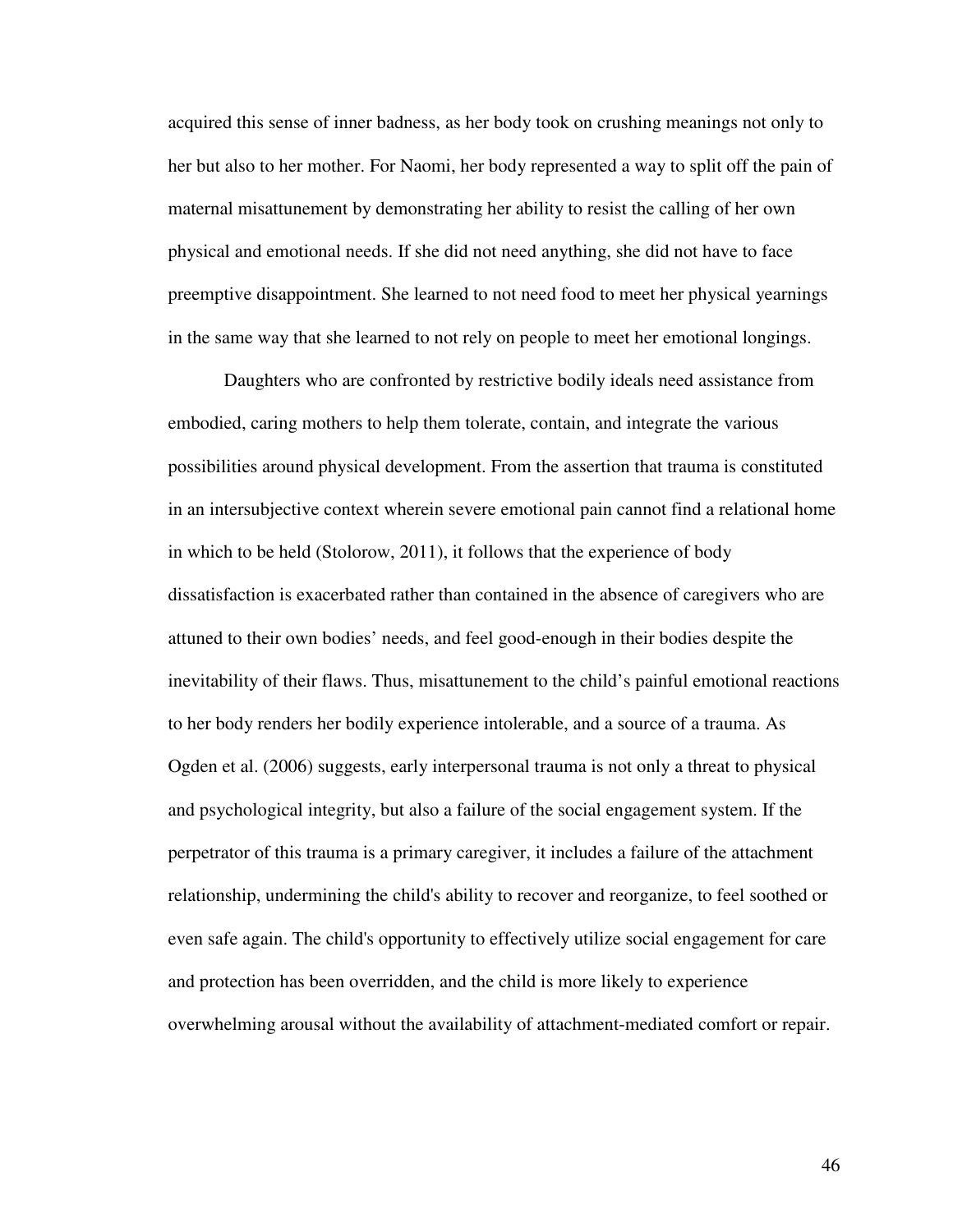Attachment failures left Naomi feeling like a failure at everything, despite much evidence to support the contrary. She was not provided the opportunity to recover from 'bad body fever,' a syndrome identified by Hirschmann and Munter (1995) to describe women's rampant body-hatred, thus preventing her body from developing into a place where she could safely reside. She was haunted by feelings of "nothingness," and at those times often found herself curled up on her parent's kitchen floor, pained by her physical hunger but unable to ingest even a morsel. Naomi's mother could not provide a protective shield for her against painful affect and difficult feelings and consequently the painful affect and difficult feelings that stemmed from unmet needs were directed towards her body. At the age of five, Naomi already suspected that she was "too much" - her thighs took up too much space and her need for food exceeded what the diet prescribed and what her mother modeled. She claimed an inner badness that only shrinking down to an acceptable size could ameliorate. Naomi learned to strive for a thin body as her 'purified ideal' since her caregivers did not welcome her 'negative' feelings.

For the most part, Naomi reports that her mother was inaccessible and reacted to her expressions of emotions and stress with irritation, showing only minimal or unpredictable participation in the various types of arousal regulating processes. When Naomi returned from college on a break early in her first semester, she was miserable and deeply pained by her experience, wondering if she had made the wrong choice of schools. She asked her mother about the possibility of transferring, to which she replied, "If you want to get the paperwork together for a transfer, go ahead but you'll have to wait out the year." After some thinking, Naomi returned to her mother later that break and said, "I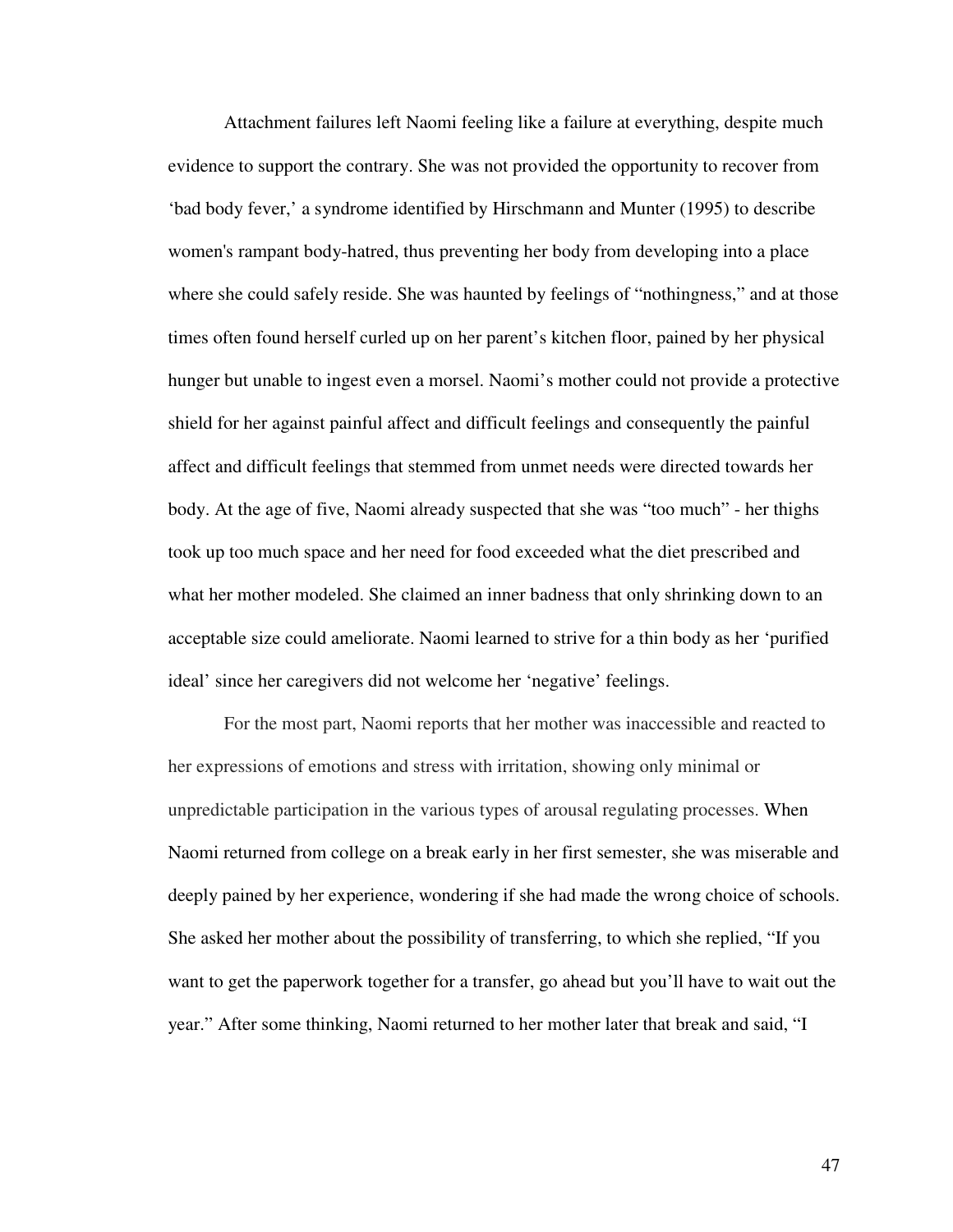hate my body." Her mother recommended she diet to lose weight, confirming for Naomi what she already suspected - there was something deeply wrong with her physical being.

Naomi's mother often assumed that her daughter's needs were the same as her own, and that it was best that her daughter adopt her approach to life. Naomi's mother relied on unrealistic and prejudiced messages about beauty to dictate her own as well as her daughter's self-worth. Naomi found a solution in Jenny Craig and her carefully rationed, pre-packaged meals were just what she needed to control her appetite, not unlike her mother's delicacy of 'dog food.' Naomi firmly believed that she needed to command more control of her food intake to prove that she was worthy of existing in her family and in the world at large. Furthermore, she needed to prove that she could take care of herself, and not rely on anybody else, just as her family values had taught her. Naomi learned at an early age that she could simplify things for herself by not allowing herself to have emotional needs. She existed on crumbs both literally and figuratively. Like her mother, she became locked in a painful battle fought on and against her body.

When Naomi, in treatment for an eating disorder, phoned her mother to tell her that she was having a particularly difficult day with food, her mother responded, "I cannot stay on the phone with you when you are like this. I hope you understand." Naomi did not understand. Feeling even more alone, she tried once again to connect with her mother the following morning. Her mother asked her if it made sense why she could not speak with her when she gets "like that," and hoped that Naomi had "learned her lesson around what to do when she gets into those bad places." The only thing that Naomi learned from that interaction was that she should feel ashamed of herself for reaching out to her mother and for not handling things better on her own. Despite her attempts to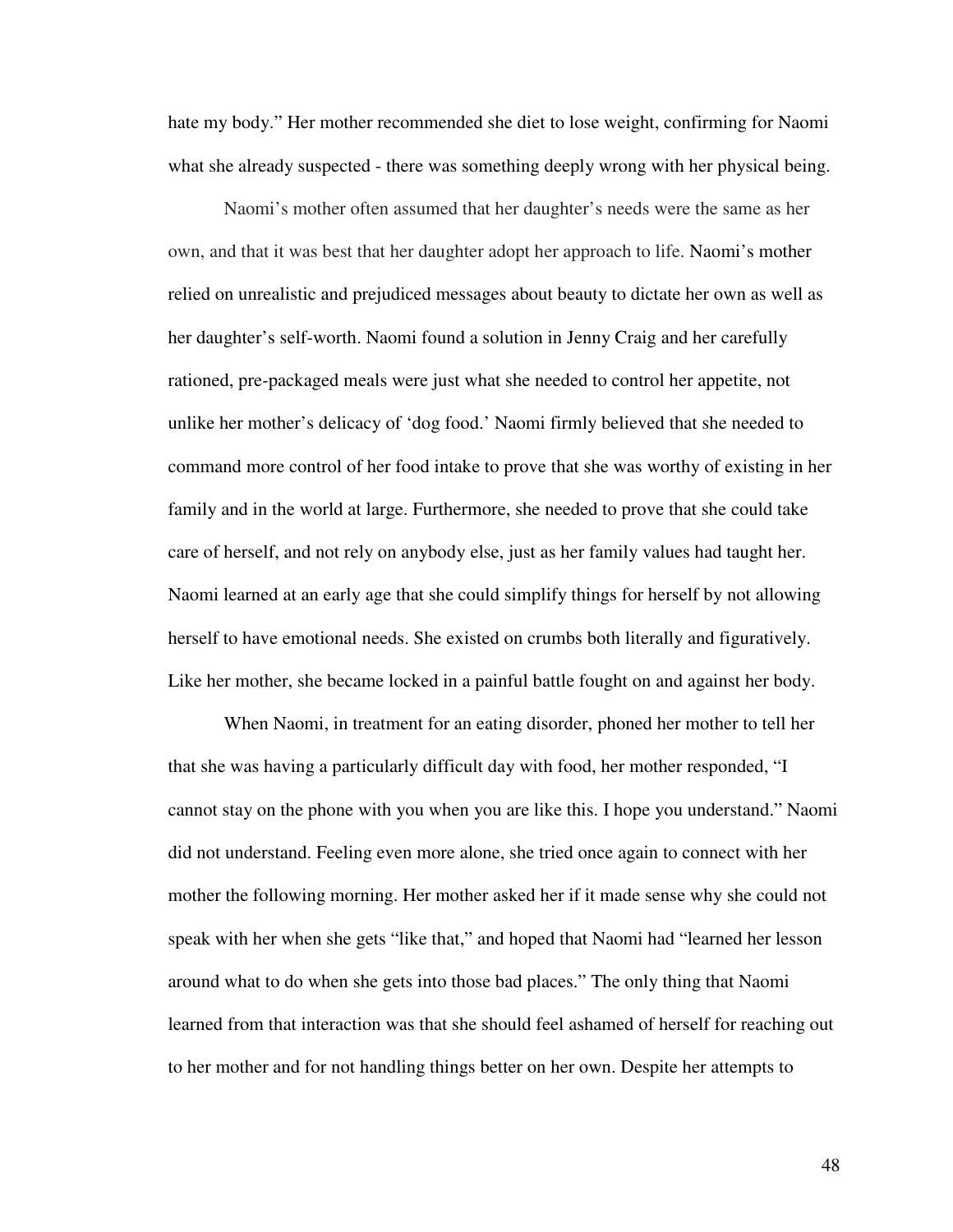engage her mother in genuine ways, it was impossible for her mother to meet her emotional needs, or to simply bear witness to her emotional experience, especially when it came to food, feeding, and her body.

Naomi's mother, through her insensitivity to and rejection of her daughter's needs, exhibited one dimension of insecure attachment - avoidance (Ainsworth, 1979). This kind of attachment figure may withdraw from helping during difficult tasks (Stevenson-Hinde & Verschueren, 2002) and is often unavailable during times of emotional distress. Caregivers who discourage proximity-seeking behavior of the infant, responding instead by withdrawing or pushing the child away, trigger insecure-avoidant behavior patterns in that infant (Ainsworth, Blehar, Waters, & Wall, 1978). These mothers who typically dislike physical contact, except on their terms, and often experience a great deal of difficulty with dependency themselves due to their own attachment histories, discourage emotional expression of dependence. These parents do not like "lap babies;" they discourage, or even punish, crying and other expressions of dependence. In Naomi's family, crying was not an acceptable form of expression. If there was ever something wrong, Naomi did not receive assistance to figure out what was bothering her. Instead, she was told to figure it out on her own or "go for a run to calm down and think about what it was that you wanted to say." Naomi remembers standing paralyzed in the kitchen on a number of occasions - panicked that she would make the wrong food choice. Rather than assist Naomi to discover what her body was hungry for, her mother became enraged by her helplessness. Instead of modulating Naomi's extreme levels of stimulation and arousal that were too overwhelming for her to manage independently, Naomi's mother induced even higher levels of agitation in her daughter.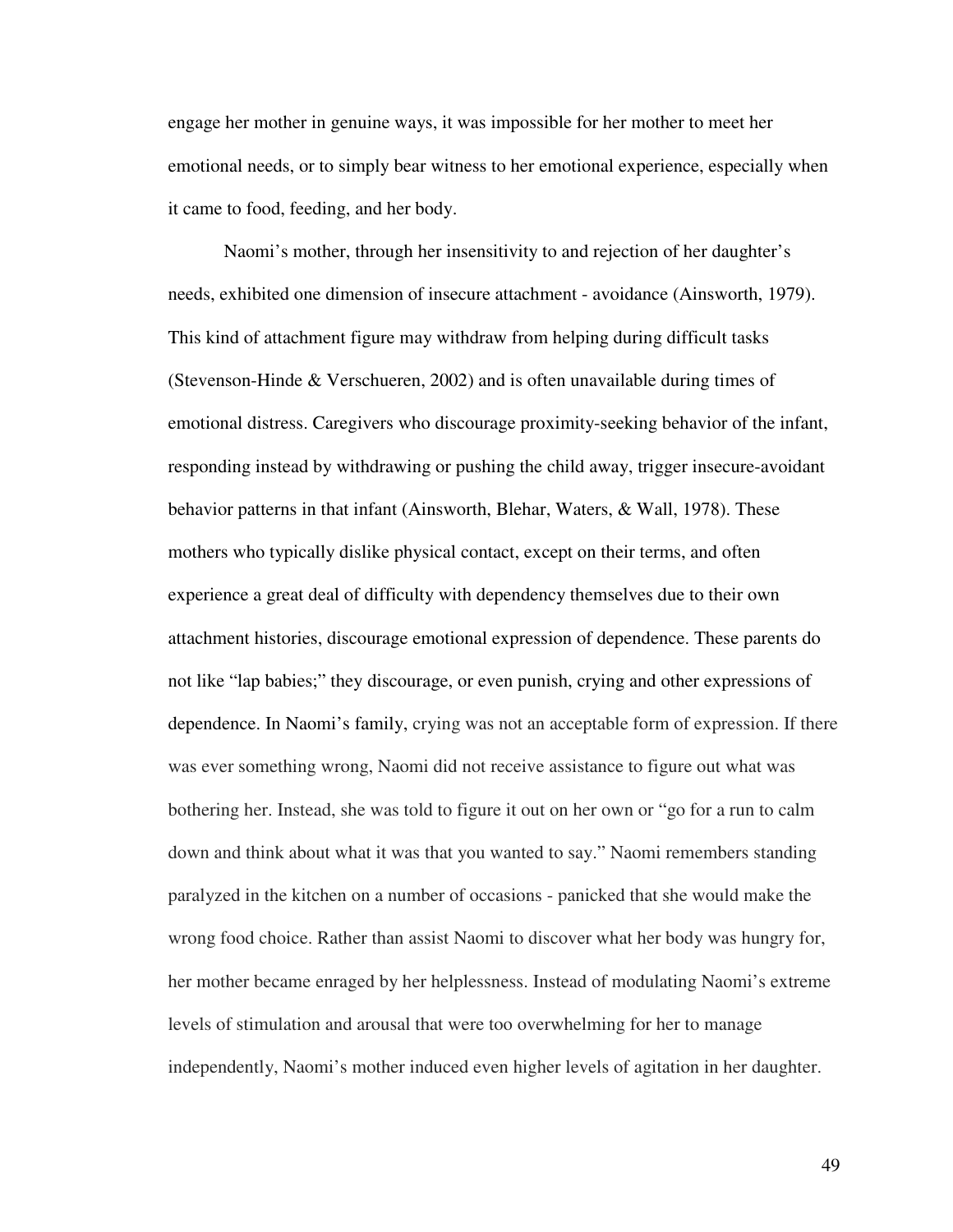Naomi learned to inhibit expressions of distress, and as she grew up, she adapted to this affectively laden somatic communication of unavailability by expressing little need for proximity, and showed little interest in adult offers for contact.

Because Naomi's mother was unable to achieve affect attunement, and could not identify physiological and psychological stimuli in a way that would be helpful to and supportive of Naomi, Naomi never developed the capacity to deal with emotional and interpersonal stressors. Women with anorexia nervosa and their mothers commonly have a dismissive attachment style (Ward et al., 2001). Correspondingly, Naomi assumed a dismissive stance towards the importance of attachment in adulthood. She often distanced herself from others, undervalued interpersonal relationships, and viewed emotions with cynicism. With a compromised social engagement system and limited access to internal states, Naomi minimized her attachment needs for people and for food. Like her mother, she was incredibly fearful of dependency, and even thought it was an "ugly" word. Naomi felt "greedy" for needing anything, especially from her mother. Thus, she avoided situations with her mother or others that stimulated attachment needs. Faced with a relatively dismissive mother, Naomi was deprived of the opportunity for interactive regulation. Consequently, she came to prefer autoregulation - a process through which she engaged in self-stimulating and self-soothing behaviors that are not dependent on another's presence (Cozolino, 2002; Schore, 2003). With the tendency to curtail the expression of emotion, Naomi learned to modulate her arousal in solitude. She developed a similarly insecure-avoidant style of attachment to her own body by denying her body's need for food or attention, thus mirroring that insecure attachment which led her to either seek proximity in an anxious way, or inhibit the need for closeness altogether.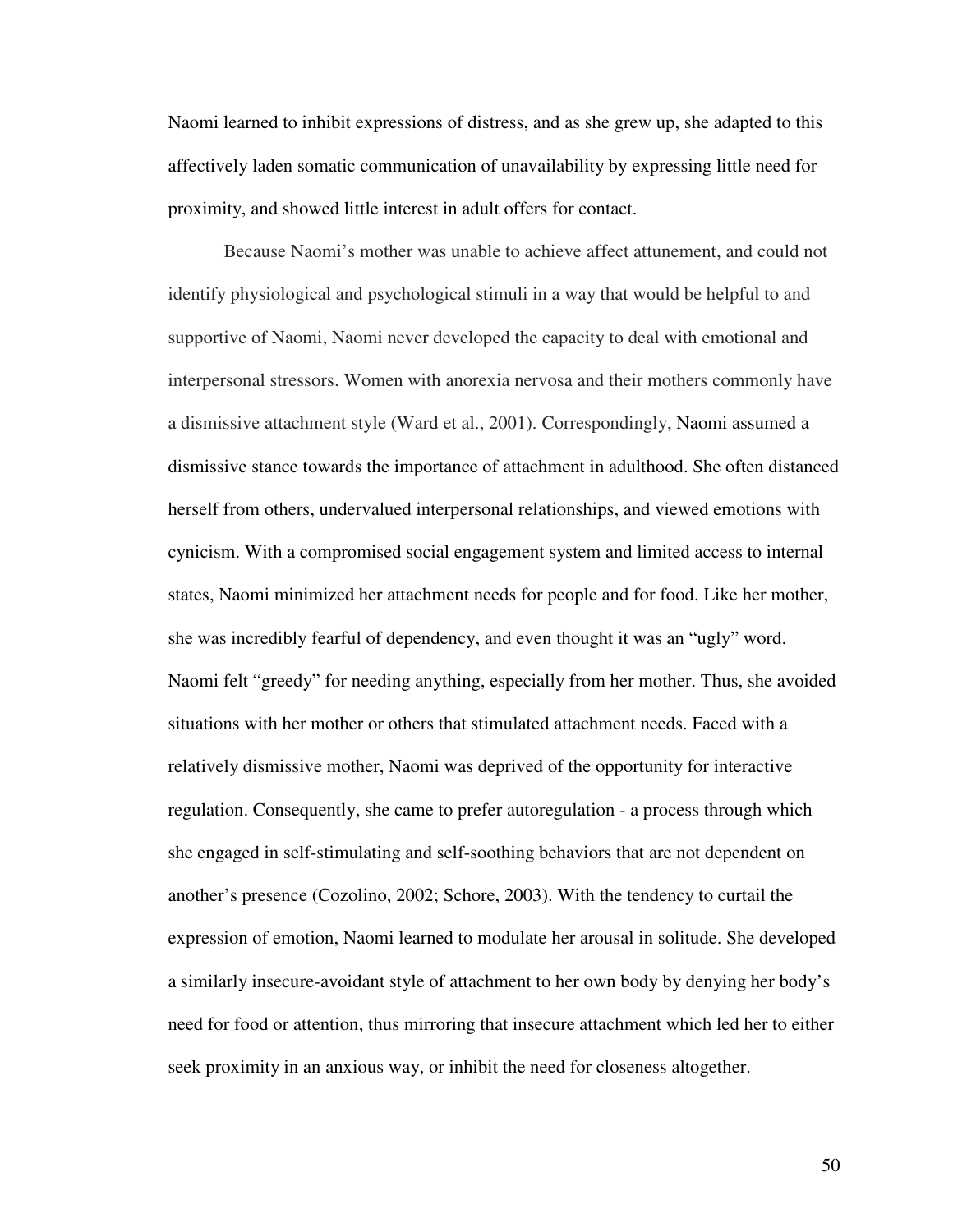When the physical experience of the mother's ministrations are misattuned to the child's signals pertaining to sensation, touch, movement, and physiological arousal, as well as to her sensitivities/vulnerabilities regarding sensory input and other physical needs (Ogden et al., 2006, p. 42), the child fails to secure a sense of her self in her own body. Due to Naomi's exposure to her mother's insecure-avoidant body attachment, she established an initial sense of her self and of her body as "too much" and "too needy." She suffered from a deep conviction that she could not occupy her body while maintaining mutually safe and intimate contact with the person she needed most - her mother. Naomi's craving for attention and longing to be physically held went underground as she capitulated to her mother's demands that she be the person her mother wanted her to be: thin, exacting, tough, independent, and productive, not round, soft, fat, sensitive, and emotional.

As a result of this persistent misattunement, Naomi established a defensive selfideal (much like Winnicott's concept of a 'false self'), representing a self-image split off from the offending affect states that were perceived to be unwelcome or damaging by her caregivers. Living up to this affectively separate ideal (controlling bodily need and appetite) was a central requirement for maintaining harmonious ties to her parents and for upholding any ounce of self-esteem Naomi could assemble. The emergence of any previously prohibited affect (sadness, upset, disappointment, anger) was experienced by Naomi as a failure to embody the required ideal and represented an exposure of the underlying badness that immediately flooded her with feelings of isolation, shame, and self-loathing.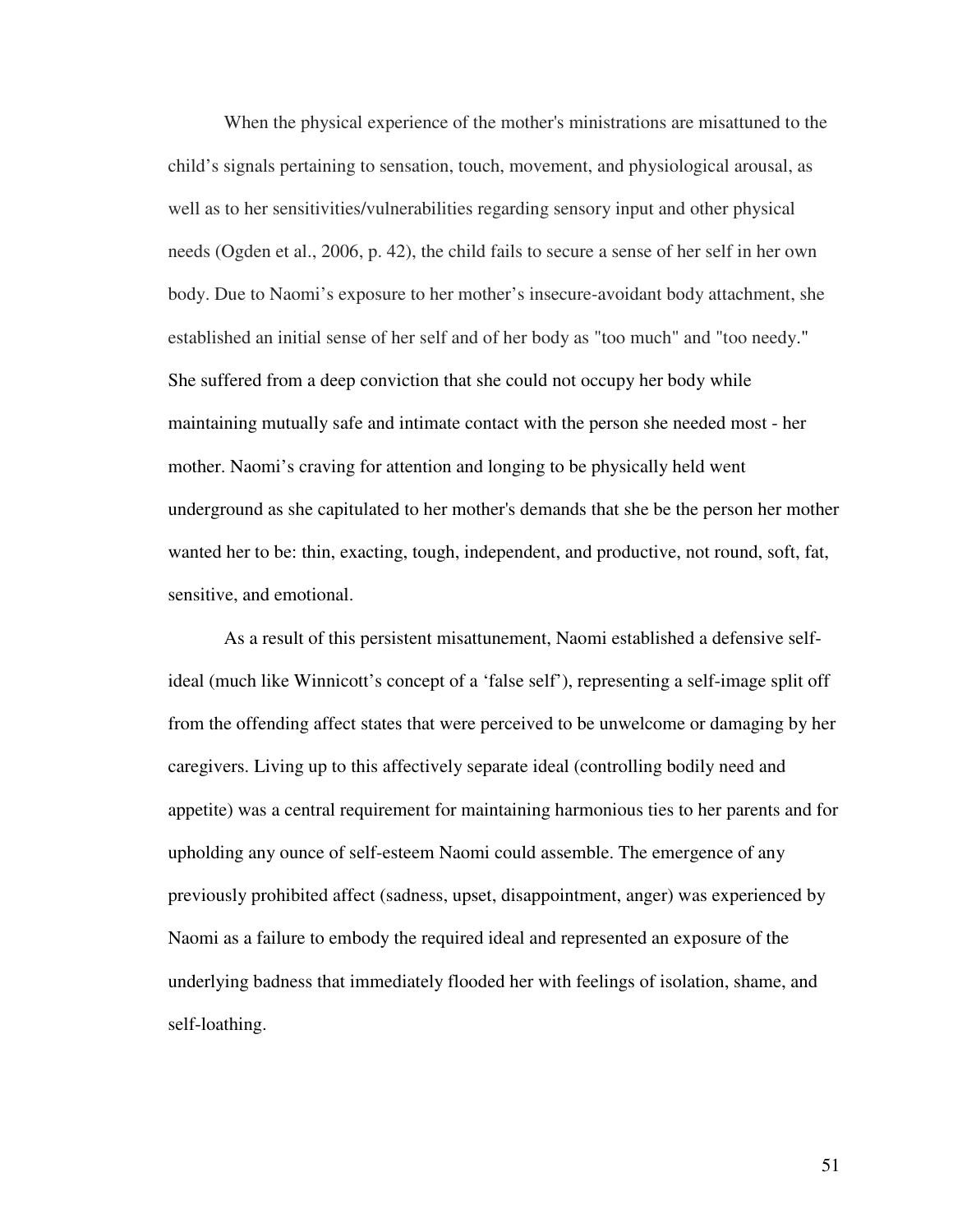As we see from Naomi's experience, body insecurity and shame emerges from the internalization of early relational experiences of caregivers who are insecurely attached to their own bodies; the messages sent from these caregivers fail to secure a sense of competence and well-being in the child. Attunement to the bodily self and needs is therefore also a crucial component of physical development, and influences one's attachment style to one's own body, often manifested in one's relationship to food and feeding, and one's degree of body satisfaction or dissatisfaction. Because Naomi's mother's attachment to her own body was weak, Naomi adopted an insecure pattern of relating to her own body. Naomi's mother, struggling with her own body dissatisfaction and culturally idealized standards, contributed to Naomi's inability to establish a securely based internal observing object that could look at her self with benign eyes. Thus, Naomi internalized a more critical, scrutinizing other, rendering an insecure attachment to her body and leaving her more susceptible to assume a noxious relationship with the cultural expectations in order to maintain the attachment to her previously persecutory mother object.

#### Attachment to Cultural Symbols

Attachment patterns, formed in infancy, usually remain relatively stable throughout childhood and adulthood (Brennan & Shaver, 1995; Cozolino, 2002). A child's primary attachment pattern is typically formed in relationship to the mother, and this pattern is usually generalized to subsequent relationships (Ogden et al., 2006). Moreover, children usually interpret experiences in light of their internal working models rather than change their working models to fit new experiences. As a result, it is easy for children to interpret the culture in terms of their pre-established working models of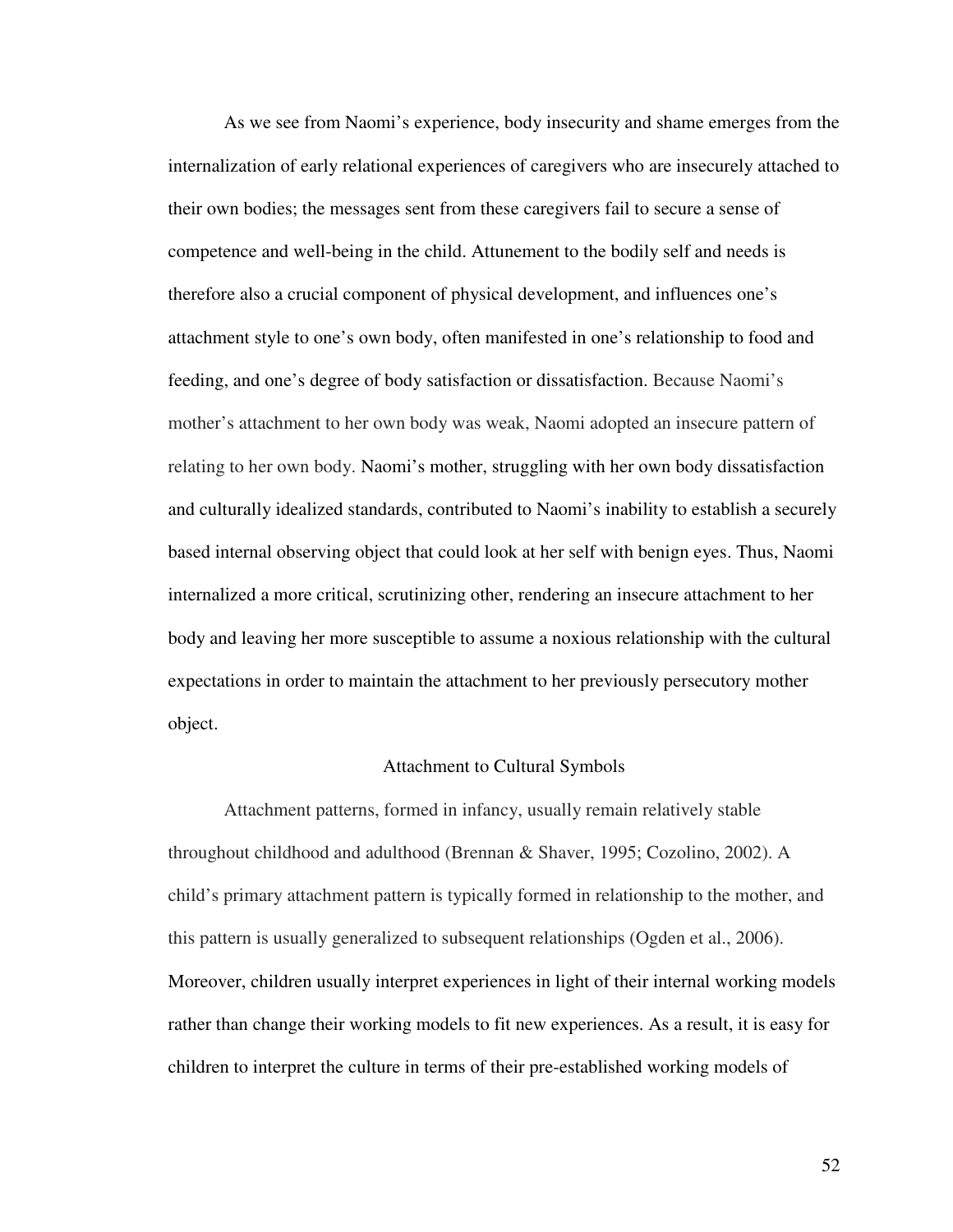attachment. Similar to family or peers, "people are unconsciously driven to attach to their world – whether in compliance, defiance, or both – in ways similar, though not exactly the same as those by which they naturally attach to their mothers and to their nuclear families" (Gutwill, 1994a, p. 18). In mass consumer culture, individuals seek object relationships with not only people, but also with the dominant cultural symbols. Consumer and public culture therefore serve as a relational matrix that women (and men) attach to both consciously and unconsciously, such that social symbols representing the "ideal" become internalized.

In Naomi's family, her mother preached the importance of independence and selfcare and self-control, which for her was represented by a thin body supported by the culture. The body, with its unruly forces, appetites, and needs was a threat to control in Naomi's family. In contemporary culture, with its pervasive focus on fitness, body image, and the use of cognitive strategies to control physical urges and behavior, bodily needs and appetite were seen in Naomi's family as things that must be tempered and restrained if the intellect is to prevail. Even the experience of eating food turned into a series of "moral decisions," with certain foods labeled "good" and others "bad." Naomi's mother fell victim to advertisers' promotion of the "good food/bad food" dichotomy, such that eating the "right" foods made her, and subsequently Naomi, feel that they were on the road to "salvation." Eating the "wrong" food or eating for pleasure, on the other hand, conjured up feelings of guilt, shame and even the need to "atone" for their sins (Hesse-Biber, 2006; Solomon, 1988, 2003).

It is no surprise that Naomi grew up to be seduced by concrete solutions that promised her the hope of belonging - not only to her family, but to the larger cultural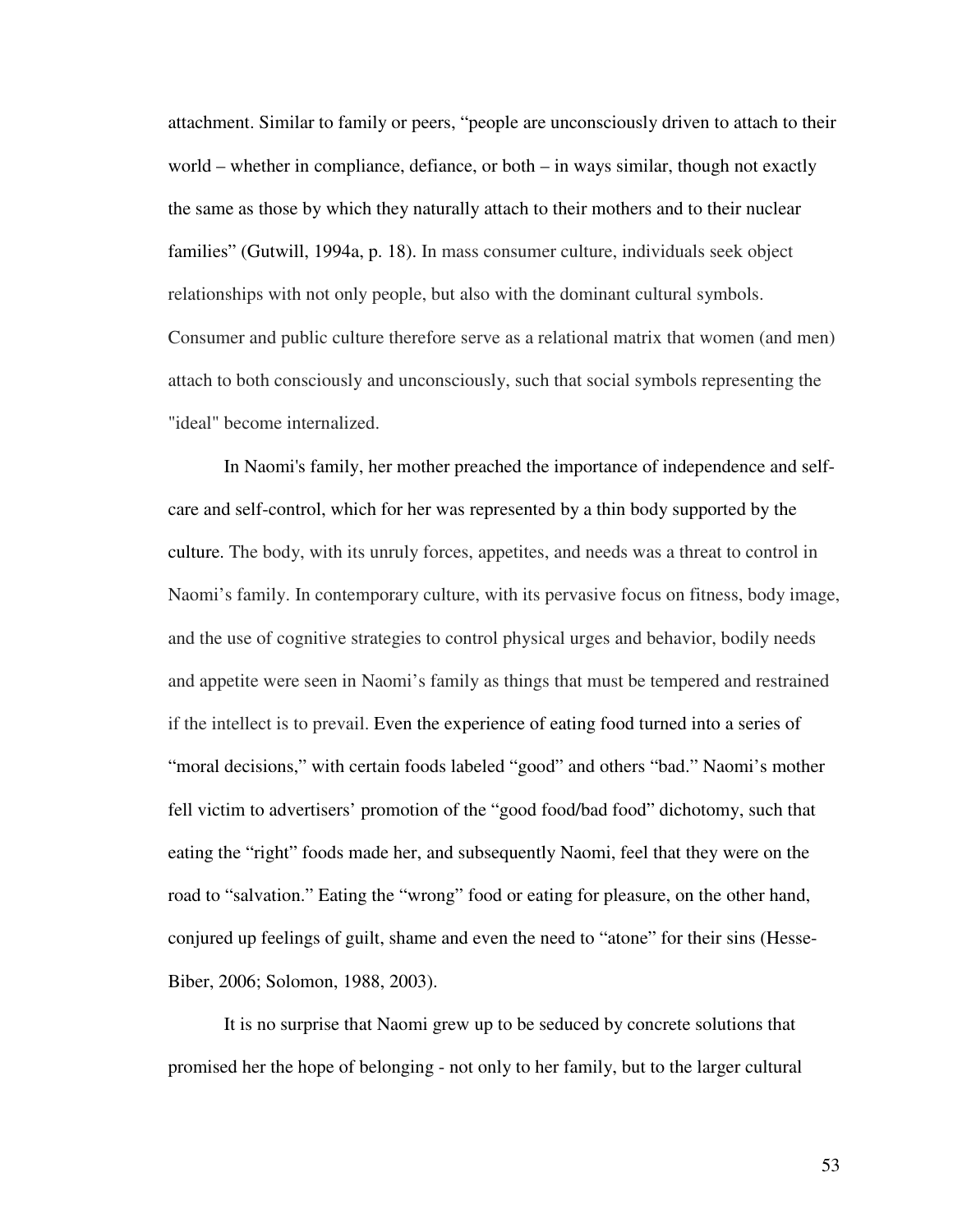surround or "culture home" (Bloom, Gitter, Gutwill, Kogel, & Zaphiropoulos, 1994) as well. The desire to belong can be so strong that it can override more basic needs like safety and security, and, within the context of mass consumer society, compel individuals to find ways to attach to the cultural ideals no matter the cost to their bodily integrity. As Naomi entered the social world she was greeted by a cultural mirror which reinforced her traumatic attachment experience and consolidated her already well-established sense of badness. Cultural symbols offered her the hope that achieving a thin body would provide redemption from her inner badness, and these symbols became easily repositioned in her psyche as extensions of the messages she had received in her family of origin. The solutions offered to Naomi by consumer culture to restrict her body's needs, however, were not benign or even neutral. Instead, they were inherently tantalizing and simultaneously rejecting, resonating unconsciously with the pattern of attachment Naomi experienced in relation to her own mother. Naomi's problems with feeding and relating to her body became a socially constructed continuation of the attachment trauma. Under these circumstances, sociocultural ideals operate like most perpetrators by manipulating the needs and desires of those most vulnerable.

Since women are routinely assaulted by the symbolic landscape of the consumer culture, Gutwill and Gitter (1994) offer an explanation as to how the culture makes its entrance into the psyches of women similar to other traumatogenic agents, like sexual or physical abuse. Sexual assault controls and terrorizes by overt means, and is usually accompanied by some kind of mind control; the ideology of consumer culture works in much the same way. Living in fear of food and being fat with hatred towards one's body, creates an everyday experience of destructive and assaultive self-criticism that too often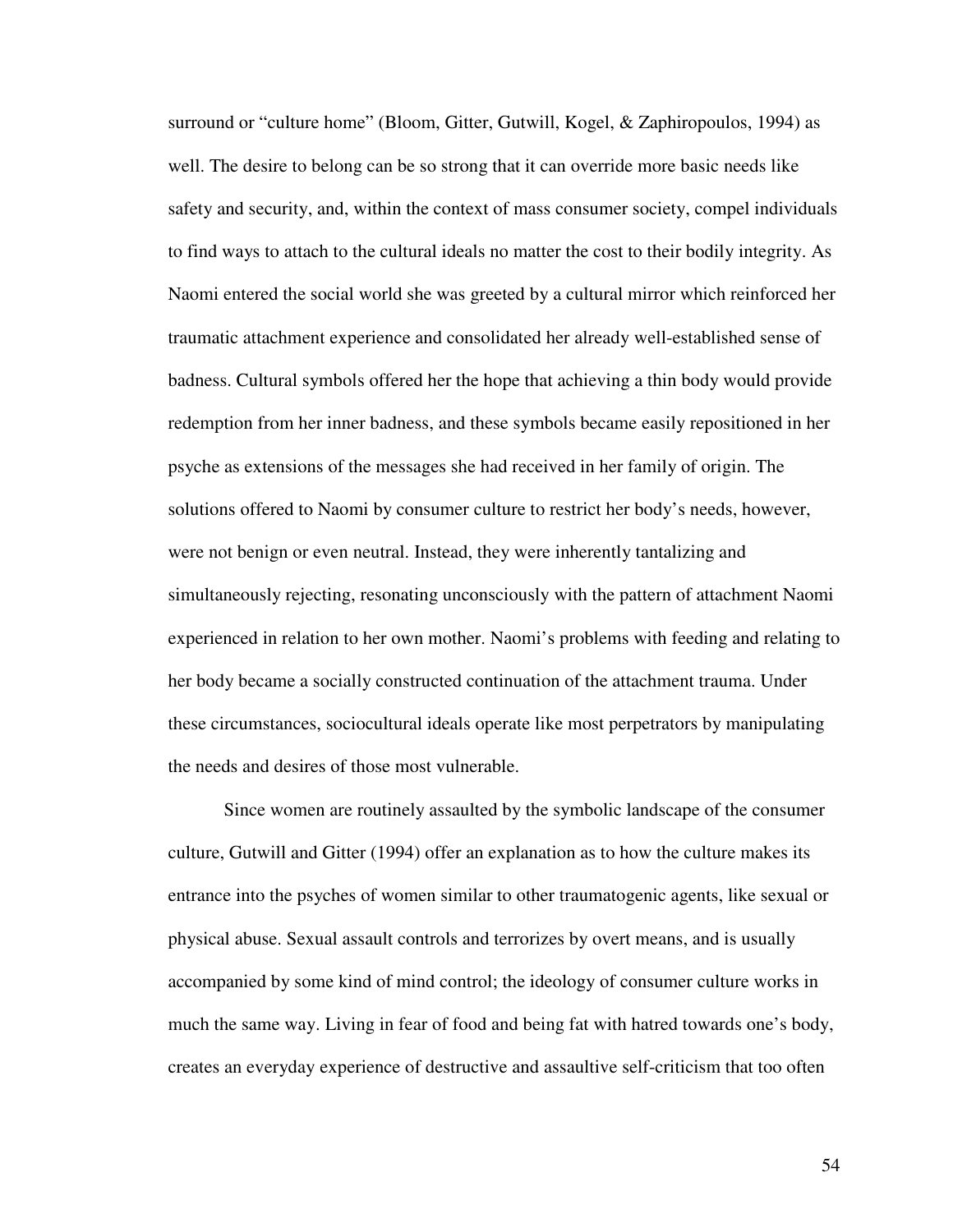resembles the outcomes of sexual violence, and severely threatens one's bodily integrity. As suggested by Herman (1992), "Traumatic events generally involve threats to life or bodily integrity" (p. 33). Bollas (1987) suggests that control over the 'other' (in this case, the cultural oppresser) may be expressed through attempts to remodel the bodily self and search for a transformational object that will give birth to a new and improved version of the self.

In order to repair the subjectivity that was thwarted in her development as a result of attachment trauma, Naomi learned to identify with the object that offered her the hope for transformation: the consumer culture. In order to attach to the culture's unrealistic body ideals, however, Naomi had to dissociate from her body's needs in an attempt to attain this ideal. Dissociation in this analysis is both a psychological maneuver and a cultural demand (Gutwill & Gitter, 1994). According to Little (1957, 1986), both psychological and sociological experiences actually encourage delusional transference onto the body. The attachment to cultural messages and ideals is considered to be a form of trauma bonding. Trauma bonding, according to Herman (1992), is a pronounced tendency to use highly abnormal and dangerous relationships as a normative template for what relationships are supposed to be. Naomi's relationship with food and her body demonstrate the twisting of normal attachment behavior into something perverse or cruel. She developed an internal relationship with this seductive object representation, splitting off part of her ego to maintain a state of constant attachment. In service of the absolute need to be in relationship, Naomi developed an internal world of cultural object relationships.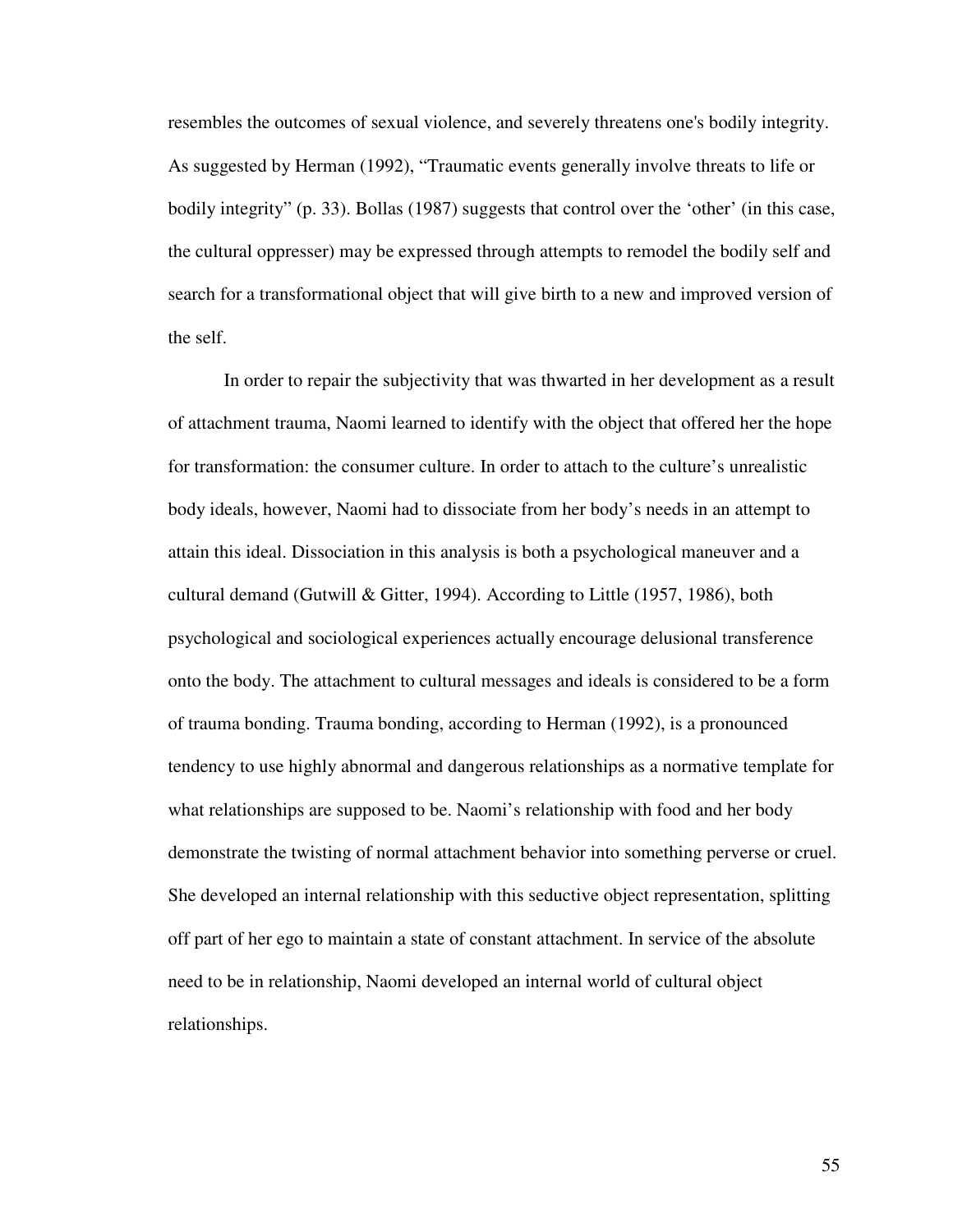In another sense, in an attempt to prevent or deny separation from her mother, Naomi was primed to attach to cultural symbols as transitional objects, creating a cultural dependence in place of her mother's actual physical and emotional presence. For Winnicott (1971), the cultural symbol can become a passage to transcend traumatizing separations and endure reality - with the world external to and separate from the self. But it is also a construct around which people interact, thus providing a channel for both intrapsychic and interpersonal relationships (Gutwill, 1994a). However, unlike Winnicott's (1971) benign transitional phenomena, these transitional objects of the images and symbols of the thin, hard, young, and restrained female body are meant to control those who symbolically attach to them (Gutwill, 1994a). The assault on the female form is then reactivated on a daily basis in the symbolic landscape of the culture that prevents the wounds from ever healing over (Gutwill & Gitter, 1994).

Feminist psychodynamic theory recognizes that the development of women's body image includes the internalization of culture. "...In many psychoanalytic theories, the culture is either not seen or is reduced to one isolated factor rather than a force that is continuously shaping and interacting with the individual" (Bloom, et al., 1994, p. xii). Wolf (2002) agrees that the many theories about women's food crises have stressed the private psychology to the neglect of public policy, looking at women's shapes to see how they express conflict about society rather than looking at how their society makes use of manufactured conflict over women's shapes. Other theories have focused on women's reactions to the thin ideal, but have not asserted that the thin ideal is proactive - that is, there is a public social order that has a material vested interest in promoting troubled eating for women. The advertising world invites females in to feel more lovable by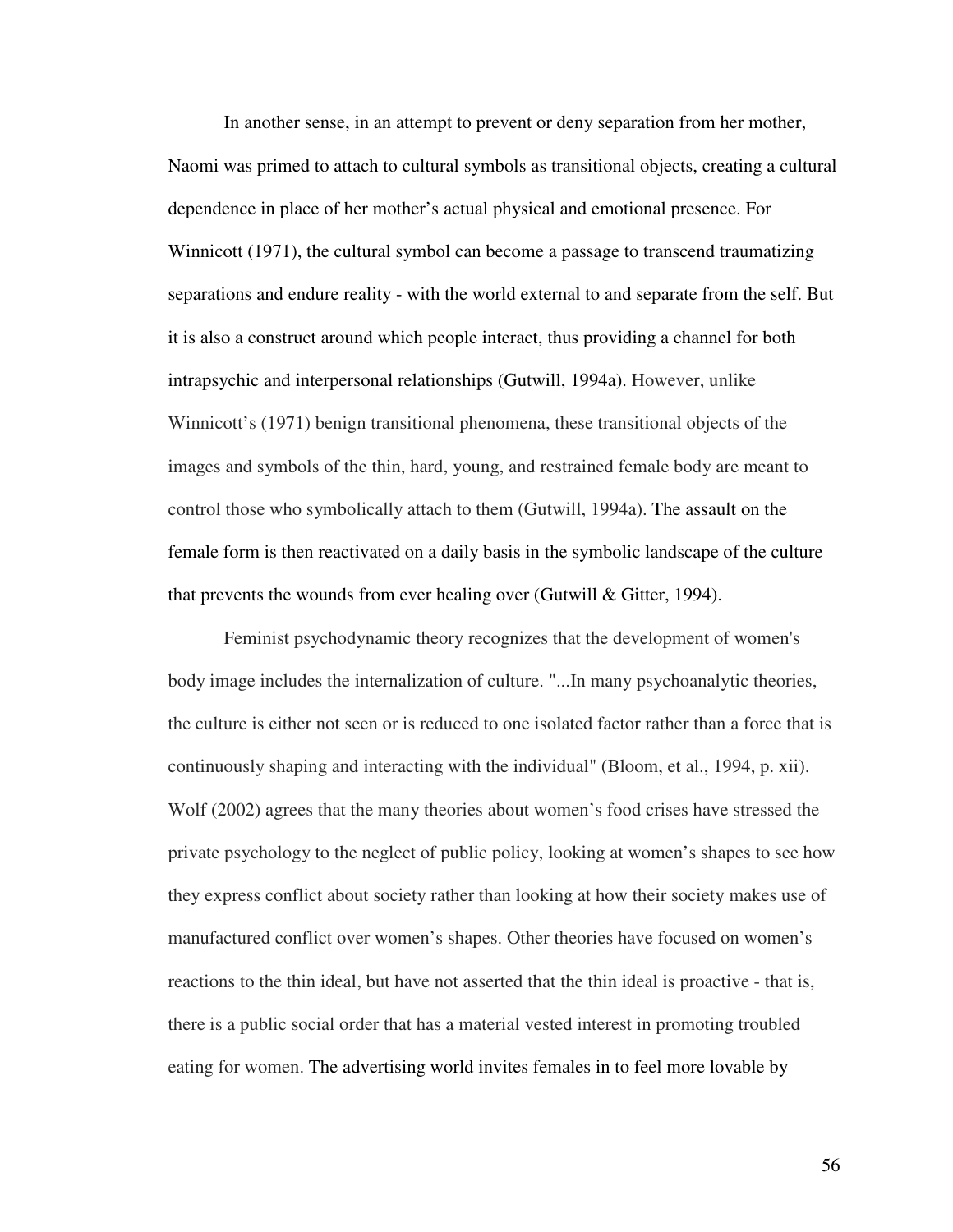participating in its promises, and attaching to its objectivity. The more insecurely attached a woman is to her own body, the more securely she will attach to the cultural symbols. As women like Naomi and her mother attach to unsatisfying objects in the form of images of women in mass consumer culture, they are left even hungrier for physical and emotional nourishment.

Given the toxic nature of today's unrealistic cultural expectations that hypnotize and pervade the female experience, it is easy to succumb to the pervasive message that our physical beings are lacking, insufficient, or even detestable. As the case of Naomi illustrates, as early as five, she was beginning to find fault with her own body - her 'fat thighs' were too big compared to those of others in her class. She was already feeling as though she was taking up too much space. The foundation trauma of misattunement, coupled with the intergenerational transmission of an insecurely attached body-self relationship from her mother, left a perfect whole for the culture to reinforce. Cultural symbols of thinness and fatness therefore have the potential to invade the human psyche as they did Naomi's, especially when the child is exposed to early attachment trauma. This can create in the child a malignant self-loathing, a deep mistrust of others, and the template for an attachment disorder that is carried into adult life. The eating disorder, therefore, serves as both a mechanism for relational reenactment whereby the sufferer replicates with her body the care she witnessed and experienced earlier in relation to her mother and her mother's body, and a way to detach from the reality such that her needs will go unmet in relation to others. Naomi found a way through her eating disorder, to prolong the discovery that the burden of the badness did not reside inside of her, but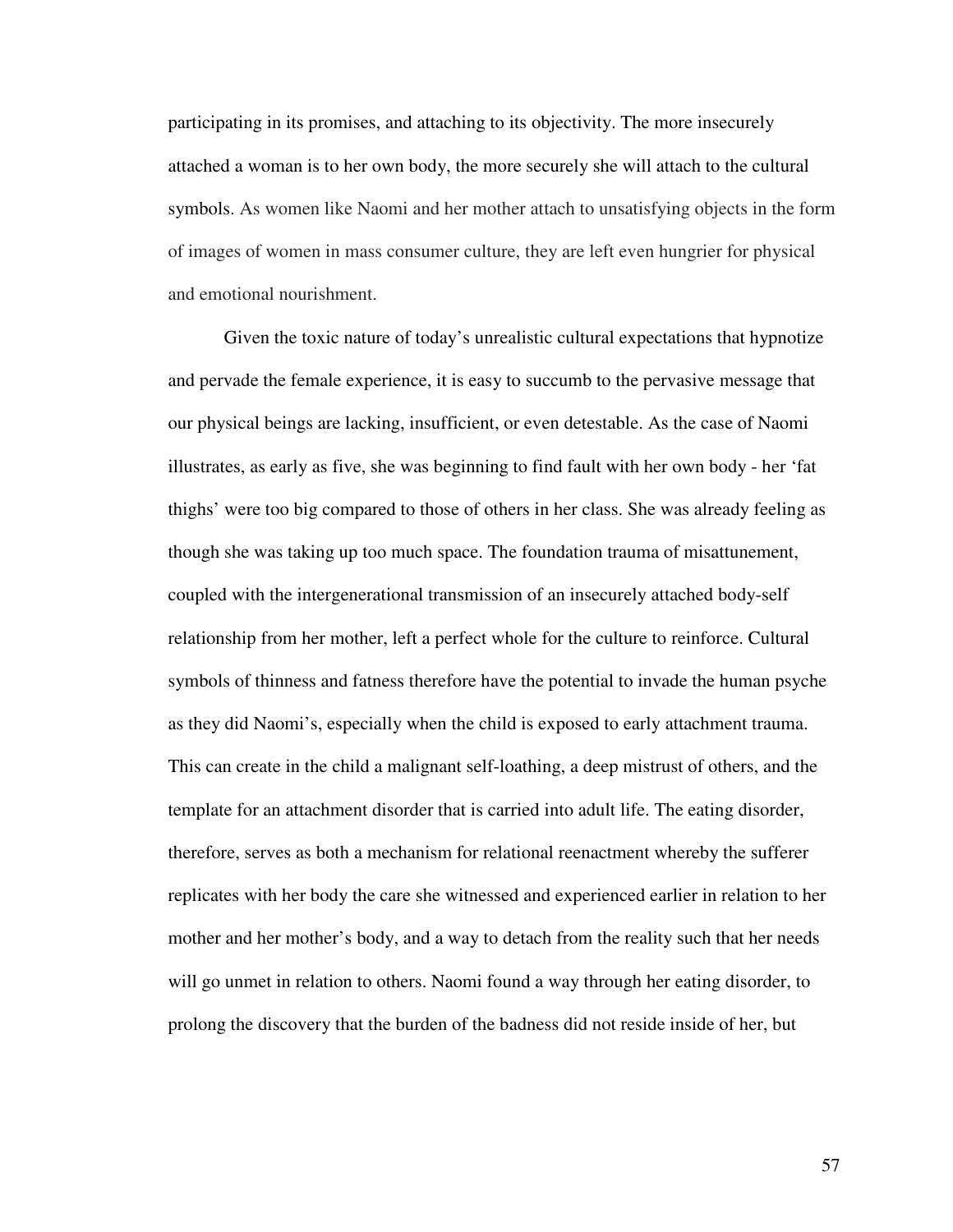rather, was a reflection of the culturally enforced object relationally determined body image that was transmitted through her mother.

## **Conclusion**

Consumer culture offers a tantalizing and imperious solution to taking pleasure in and feeling powerful by believing that the body is an object needing repair. Women's bodies had previously been exploited in hundreds of ways - silently. Now the invasion has been exponentially multiplied and hidden behind the "happy, giving face of the corporation" (Gutwill, 1994a, p. 11). Herman (1992) posits that hysteria is still (over one hundred years since Freud discovered it and covered it back up again) the combat neurosis of the sex war; similarly, it appears that eating disorders are the combat neurosis of the war on women's bodies. It is not simply the size of the female body that has changed; "mass industry went for the very fiber of fantasy life. Targeting the most primitive of people's needs and their more adult aspirations toward freedom and armed with the psychological weapons provided by advertising, mass culture has aimed at nothing less than the institutionalization, the rationalization of fantasy life around sales that focus predominantly on female slimness and beauty" (Gutwill, 1994a, p. 11). In turn, women develop a culturally enforced object relationally determined body image, and then openly share their worries about eating, size, and shape, creating a female solidarity around these norms.

As we see with Naomi, from an early age she was invited to join the diet with her mother. Her mother tended to ignore or suppress her own internal signals for hunger and satiety, only to have them overridden by the cultural prescriptions. Naomi's mother preferred reason and logic over emotionality, and advanced respect for a tight, trim body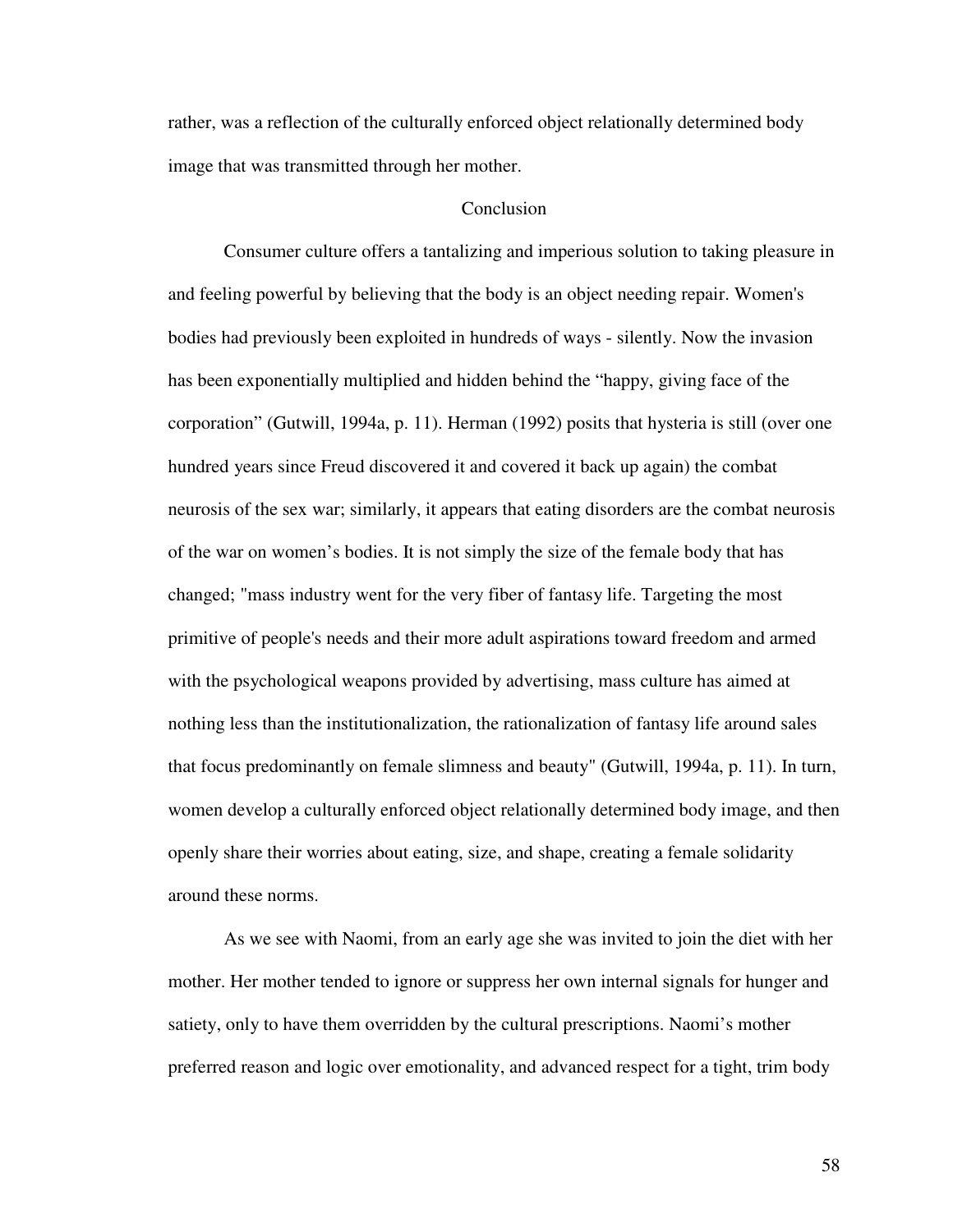while fearing fatness. Naomi picked up on the looming fear of being or becoming fat from her mother, and soon adopted dangerous polarizing dichotomies: thin is good and fat is bad, certain foods are good while others are bad. These dichotomies around body size and food correlated closely with the dichotomy of attachment: self-sufficiency and autonomy are good, and dependency, vulnerability, and help-seeking behavior, are bad and even shameful. Naomi's capacity for dieting and her ability to get gratification and praise from that behavior was strongly internalized and psychologically enforced by her familial system. The ideal of thinness was etched into the structure of her feminine psyche. Although it is impossible to fully insulate daughters from the adverse effects of fat stigma and body hatred that, as an aspect of the larger cultural environment, become encoded in internal mental representations, a mother's ability to integrate a positive bodyself representation can serve as a protective factor. These secure body attachments, in turn, help the child to become appropriately skeptical of culturally induced body practices in a potentially hostile environment.

The need for body security, however, is often overlooked in our culture today. In healthy body image development, the primary caregiver needs to supply an auxiliary body function, much like the auxiliary ego function that Winnicott (1974) talks about, boosted by the sensitive adaptation of the mother to her baby's basic needs. Unfortunately, many women are exposed to 'primitive agony' (Winnicott, 1974) via their mother's body dissatisfaction even while they are still in the womb. The struggles of burgeoning mothers to accept and embrace their changing bodies, is further exacerbated by a cultural agony that communicates to women that there is something inherently wrong with the average female form. This is not only true in pregnancy, but in accepting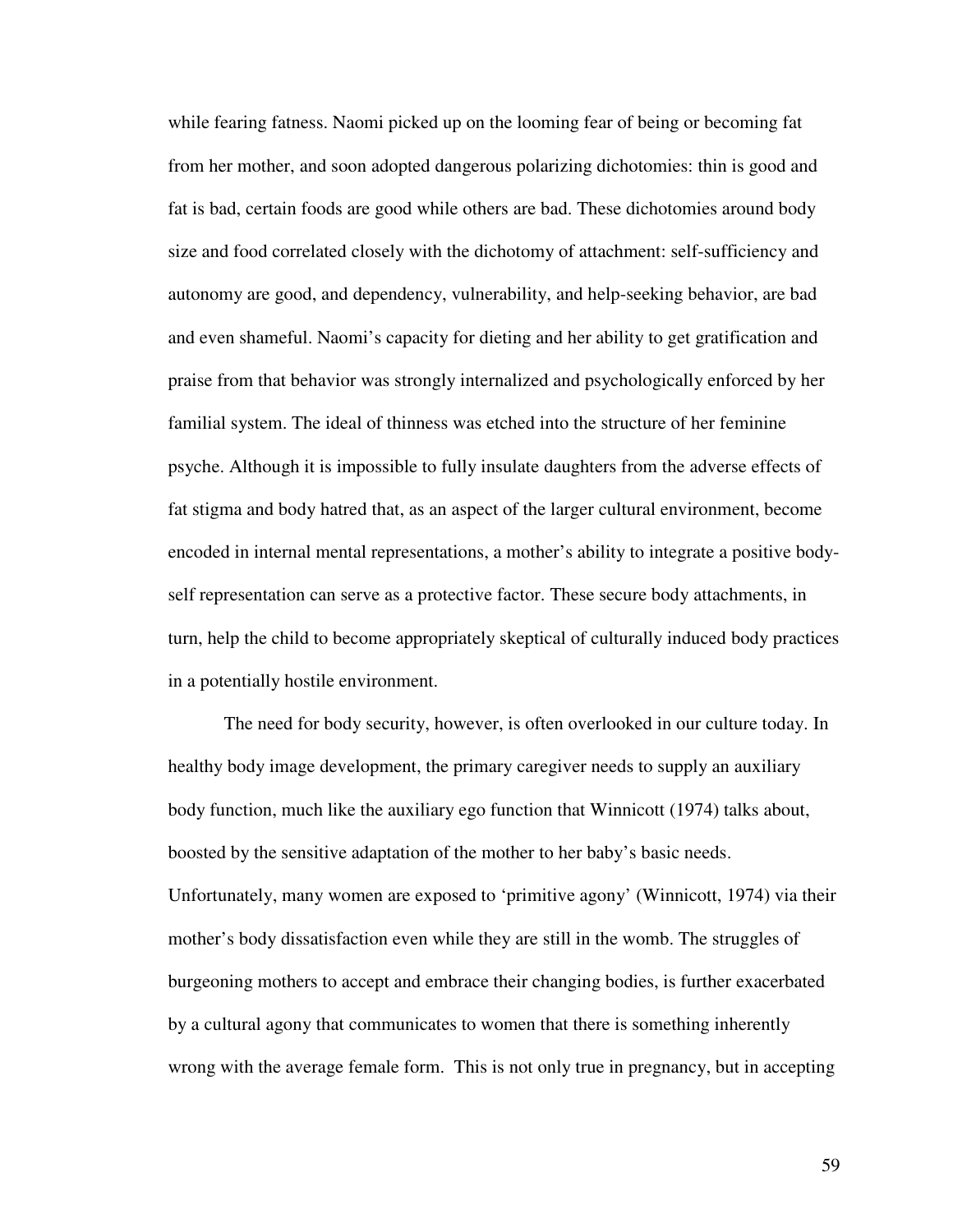the body's natural response to maturation - slowing metabolisms, fluctuations in weight and shape, and signs of aging over the course of the lifespan.

Just as Benjamin (1988) posits that an analyst who does not permit her own subjectivity to be recognized is one who offers to be experienced as an object rather than a subject, a mother who cannot discuss her body as both object and subject with her daughter, runs the risk of reinforcing the toxic cultural messages that propagate the objectification of women's bodies. When the mother serves as the facilitating environment to transmit cultural ideals to the child through an insecurely attached body, the child is primed to attach to cultural symbols as an extension of primary attachments, and is greatly at risk of moving from exposure to action in the form of an eating disorder. As Harris (1998) suggests, psychic life, including body life and body ego, is selfexperience socially constructed through intersubjective and interactive dialogues in social life, family matrices, and analytic treatments. Children who are confronted by restrictive bodily ideals need assistance from embodied, caring adults to help them tolerate, contain and integrate the various possibilities around physical development. In the absence of those caregivers, female treating clinicians with a secure attachment to their own bodies can offer their clients greater relational repair in and through the intersubjective experience of the good enough body.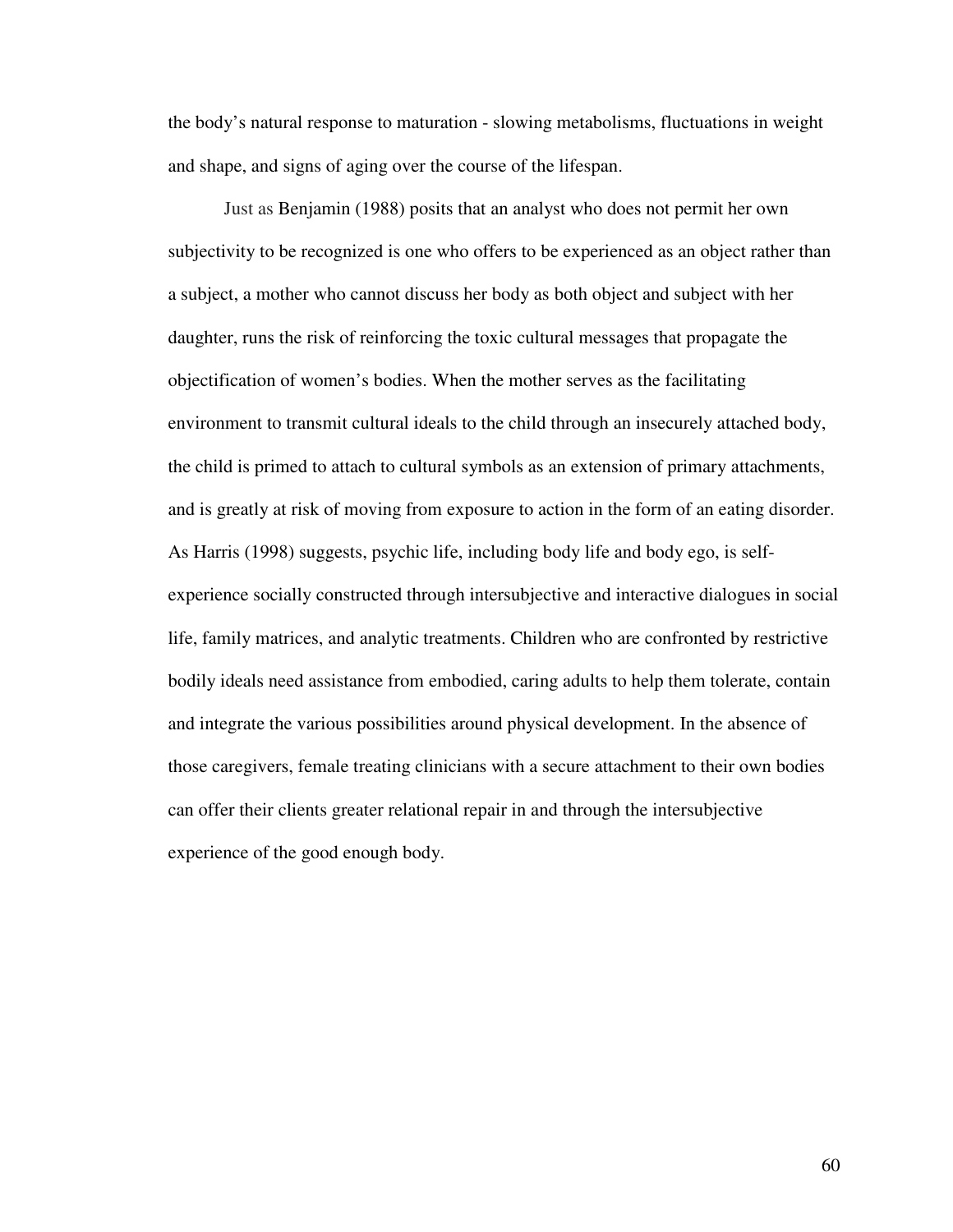# REPAIRING INSECURE BODY ATTACHMENT: THE INTERSUBJECTIVE EXPERIENCE OF THE PHYSICAL BODY IN THE TREATMENT OF EATING **DISORDERS**

### **Introduction**

 Cultural attitudes toward dieting and a body ideal have made it difficult for many girls and women to satiate their bodies' desire for food in a way that balances individual nutritional needs, hunger, appetite, and pleasure. Western sociocultural values of appearance have been found to significantly contribute to eating pathology through the promotion and ascription of value to a virtually unattainable thin physique while stigmatizing fatness (DeLucia-Waack, 1999; Stice, 2002). Social mandates communicate contradictory and confusing messages about the female body and appetite by stressing the need for bodily control and obsession in a fat-phobic culture, while simultaneously encouraging over-consumption and indulgence. Since Rodin, Silberstein, and Striegel-Moore (1985) coined the term 'normative discontent,' authors continue to note the all too ordinary experience of body dissatisfaction amongst women (Cash & Henry, 1995; Hutchinson, 1994; Maine & Kelly, 2005; Orbach, 2009). Treatment providers living in Western cultures receive the same restrictive messages about beauty, bodies, food, and attractiveness as their clients (Matz & Frankel, 2005). Even the most critically minded therapists have to do some work to resist the cultural pulls and persuasions that pervade the female experience.

Feminist psychoanalytic writers have built on a contemporary understanding of countertransference to include the therapist's transference relationship to the culture at large (Bloom, Gitter, Gutwill, Kogel, & Zaphiropoulos, 1994). This "cultural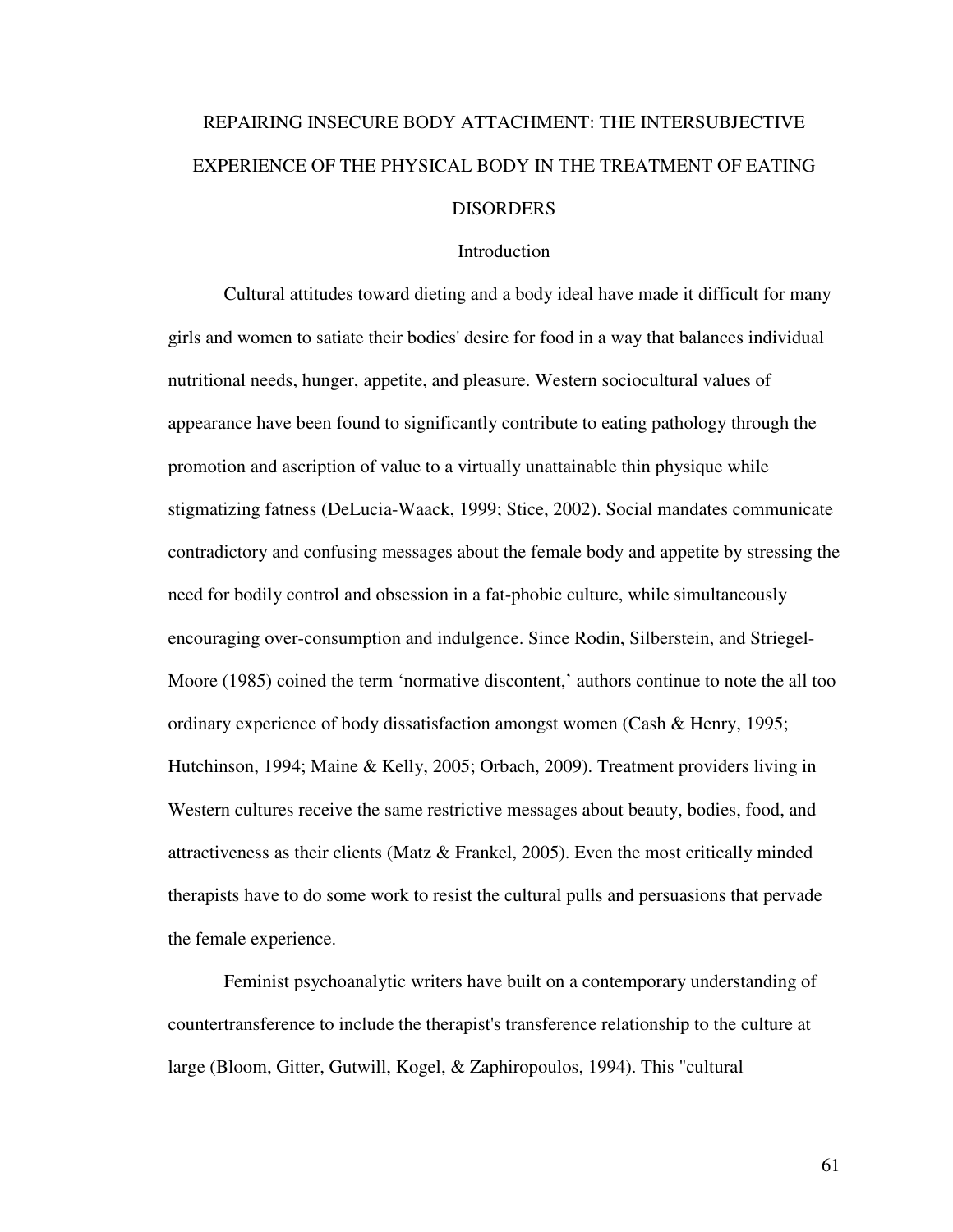countertransference" refers to the therapist's transference to culturally established images of perfection for women (i.e. the idealized female body). Cultural countertransference is contained within relational matrices as well as within the connections an individual makes to the symbolic systems of his or her culture (Bloom, 2002; Gutwill, 1994b). Most women naturally compare themselves to the cultural ideal, while also comparing themselves to other women in terms of how they measure up to this ideal. The practice of comparing is typically even more pronounced for women suffering from eating disorders because they often overvalue appearance and the physical body in interpreting the world; thus, they are likely to be hyperaware of the treatment provider's appearance (Warren, Crowley, Olivardia, & Schoen, 2009). The therapist's physical stature, therefore, is likely to evoke thoughts and feelings for the client whether it is talked about in the room or not, and the meaning the client assigns to the therapist's body can be an important element in the life of the therapy. As a result, women's relationships to each other's bodies in the female therapeutic dyad, which is mediated by the cultural ideal, represent an important area of investigation.

Bodily appearance denotes physical appearance (i.e. body size, weight, shape, or dress), as well as the level of comfort or discomfort in one's body (i.e. calm, relaxed, centered, fidgety, or anxious); both are equally important unavoidable disclosures in the clinical encounter. Burka (1996) states that "the therapist's body has great significance for the patient, and the therapist's actual and symbolic physicality plays a very important role in the patient's experience of aliveness and in the vitality of the therapy" (p. 274). Using a contemporary psychoanalytic understanding of countertransference, Burka (1996) asserts that the specific visual transference and countertransference relationship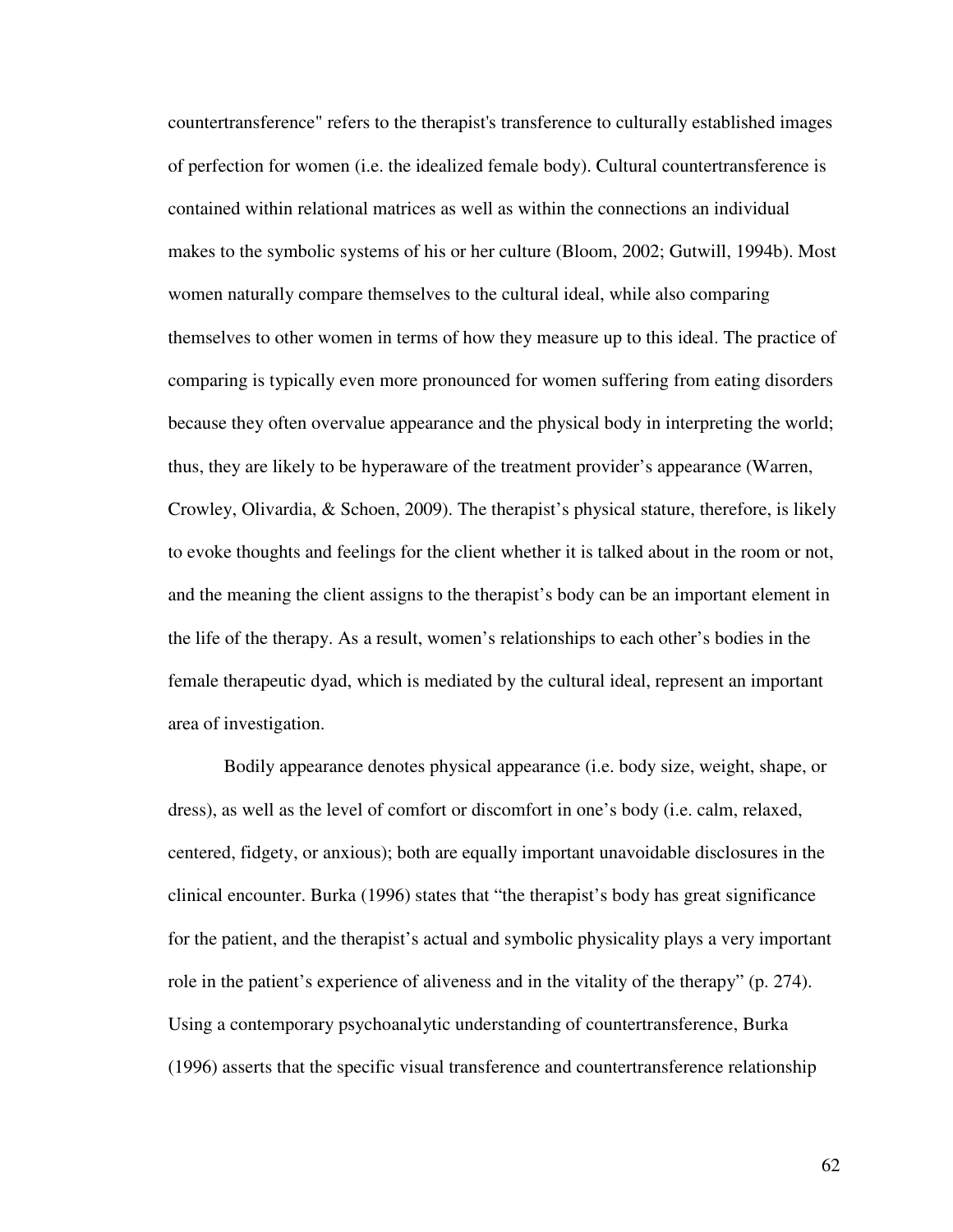contributes to the shared, unconscious ways in which both client and therapist experience their bodies. The therapist's body, therefore, is an important transference object for the client: "It is a body that represents the imaginative and cross transference needs of the therapist and the patient. It is not a 'natural' or 'neutral' body. It expresses the relational complexities between the two people in the room" (Orbach, 2004, p. 149). Burka (1996) recognizes, however, that the client's perception of the therapist's physical self is not only determined by the visual experience of looking at the therapist directly, but also heavily influenced by fantasy, internal object representations, and the current cultural meanings attributed to the appearance of the body.

Thus, the therapist's body is always present in the room; however, it is not always an analytic object. In extending the ideas of Ogden (1994), the therapist's body turns into an analytic co-constructed body if it becomes "a carrier of psychological meanings that had not existed prior to that moment" (p. 75). Inviting discussions of the therapist's body can therefore facilitate the client's movement beyond object relating to object usage. In contrast, an analyst who does not permit her own subjectivity to be recognized is one who offers to be experienced as an object rather than a subject (Benjamin, 1988). It follows then, that, the analyst who is unwilling to discuss her body as a subject runs the risk of reinforcing the toxic cultural messages that propagate the objectification of women's bodies.

Despite these important conceptualizations about the therapist's body and its impact on the life of the therapy, the role of the therapist's body in the treatment of eating disorders has received limited attention in the literature (Lowell & Meader, 2005). Some psychoanalytically oriented theorists have published personal reflections describing how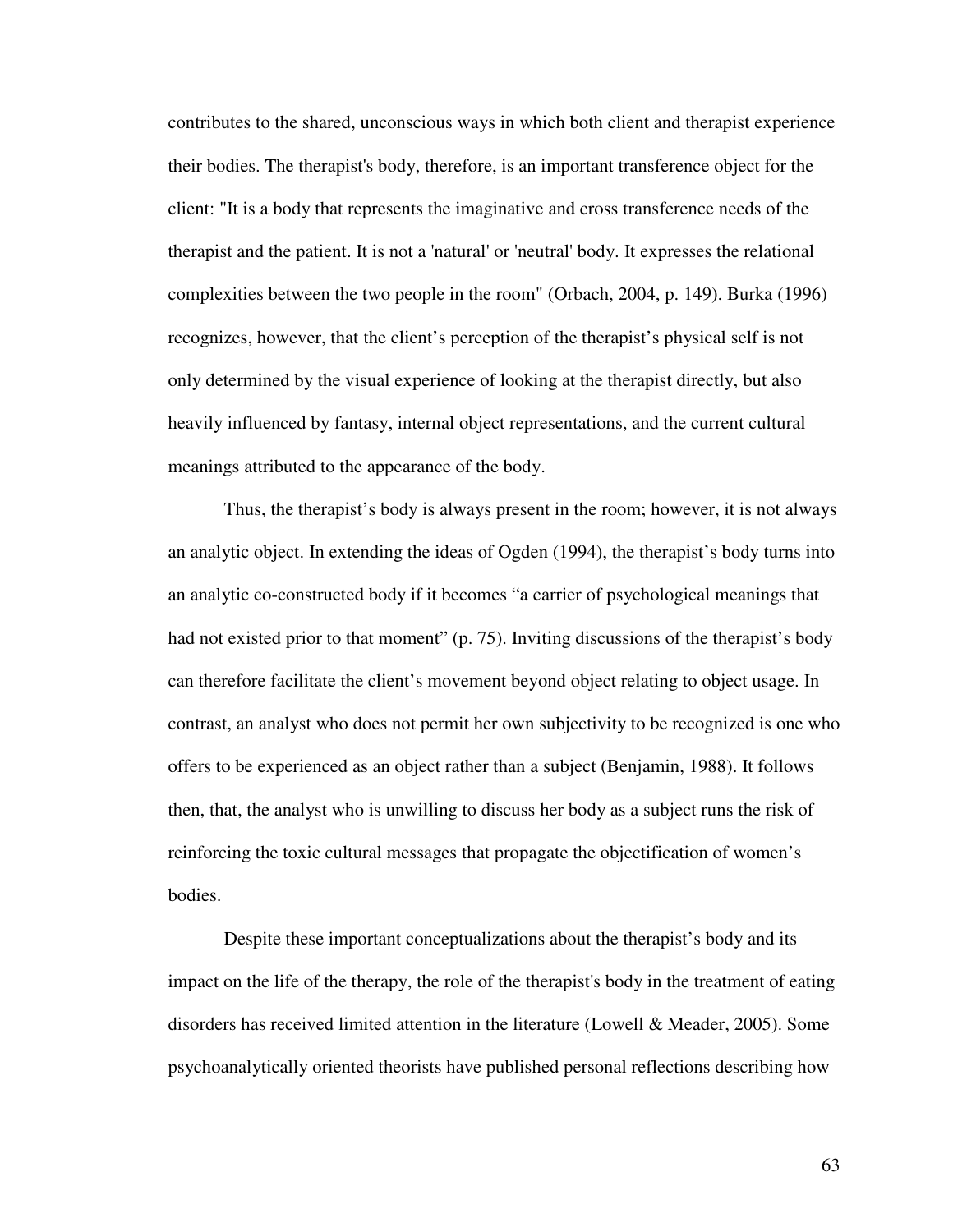aspects of their own body size and shape have affected treatment with clients (Burka, 1996; Jacobs & Nye, 2010; Lowell & Meader, 2005; Orbach, 2004, 2006), and several other therapists working from a feminist psychoanalytic perspective, have written about the therapist's body image and its effects on treatment (Costin, 2009; Gutwill, 1994b; Rabinor, 1995). Studies also indicate, however, that clinicians are having trouble allowing their bodies to be the subject of discourse (DeLucia-Waack, 1999; Lowell & Meader, 2005; Shisslak, Gray, & Crago, 1989; Warren et al., 2009). Moreover, although the clinical literature validates that transference and countertransference issues are particularly powerful in the treatment of eating disorders, it generally neglects the exploration of these issues specific to body image (Costin, 2009) or to the therapist's actual body (Burka, 1996; Lowell & Meader, 2005; Orbach, 2004), and, one might add, to the therapist's perceived or actual comfort in her own skin/body.

As Gutwill and Gitter (1994) suggest, women's relationships to cultural symbols are rarely explored in the clinical setting. The authors argue that psychotherapists have historically had difficulty consciously articulating socially caused trauma, and thus they typically do not know how to ask clients how they feel about the cultural symbolization of bodily ideals, or what they experience in relation to actual body parts (i.e. ribs, waist, lips, arms, breasts, or buttocks) that are pictured all around them. In addition to developing a spoken language around the actual body presences, the other essential piece in this model of protection and repair is the clinician's ability to communicate with conviction that she herself does not buy into the seductive spells of the culture. As Ferenczi stated as early as 1912, conviction is felt in the body. Thus, in order to see, hear, and feel what is happening in their clients' body-selves in a deeper and fuller way, it is up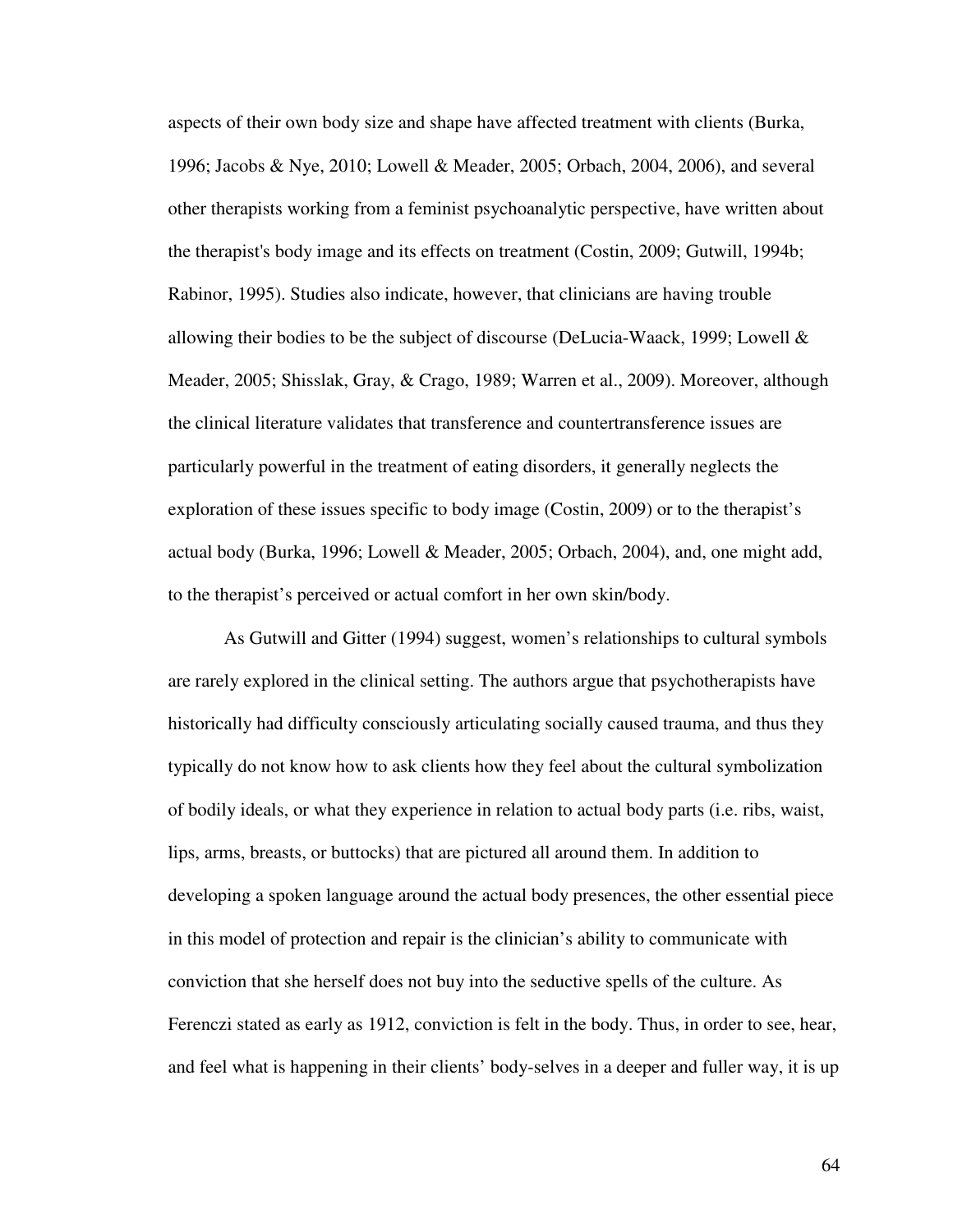to female clinicians to communicate not only verbally, but also non-verbally that they are sitting in the room with their client in bodies that eat, need, and desire without constriction. These conversations are crucial in providing the client with an opportunity to begin to repair past injury by helping her to form a more secure body attachment that prepares her to step out into the culture with the resilience necessary to avoid getting swallowed up by the inevitable overexposure to cultural ideals.

This paper, therefore, seeks to strengthen the argument that the body is not an isolated entity that can be extrapolated from its context; instead, the particular physical presence of the body is a significant aspect of the reality of the therapist that forms the context in which all psychotherapy occurs (Burka, 1996). Intersubjectivity, for the purposes of this paper, refers to the developmentally achieved capacity to recognize another person in her body as a separate center of subjective experience (Benjamin, 1988). The intention here is to show that the therapist's objective body must also be considered for its contribution to the subjectivity of the therapist, and that facilitating the client's recognition of the therapist's body as a subjective body is an important part of therapeutic development for clients with eating disorders. This means, above all, giving up the myth of an isolated body in order to create room for the third body to emerge, analogous to Ogden's (1994) conceptualization of the analytic third. Key Winnicottian concepts, including holding environment, ego relatedness, transitional object space, object relating and object usage, and the true and false self, will be particularly useful in illustrating the importance of the therapist's body when working with clients diagnosed with eating disorders.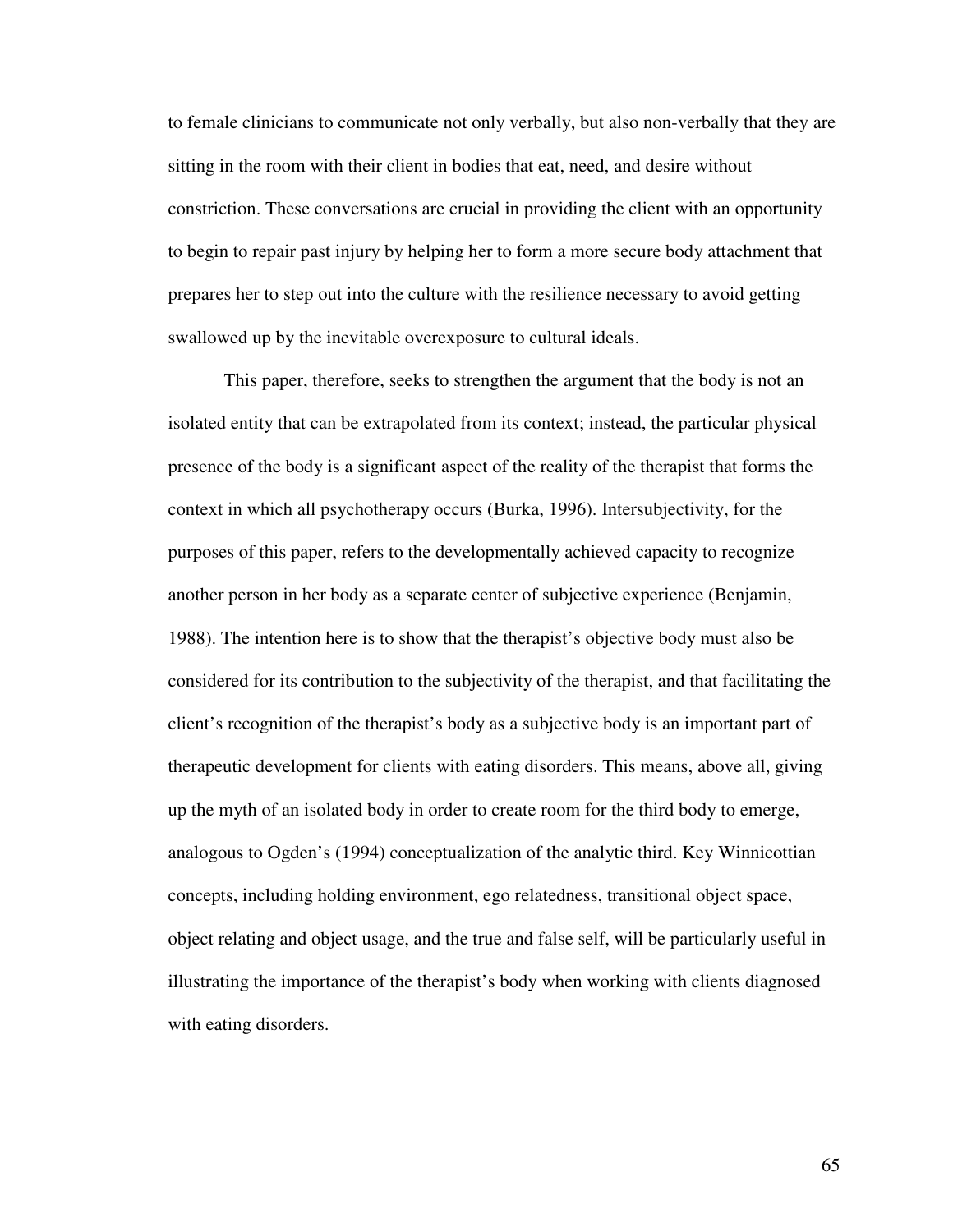In the following case example, Beth, a 20-year-old college student, and the therapist (this writer) work to negotiate competition and envy expressed in body-centered comments. The case will be used to exemplify how a client's past experience of relational and bodily trauma can begin to be repaired within the therapeutic relationship. Clinical excerpts will illustrate how engaging the client in an honest and purposeful discussion about the clinician's body can be a turning point in the psychotherapeutic process. In a short amount of time, unconscious longings emerge as a result of exploring the meaning behind the client's thoughts and feelings about the therapist's body, providing clinical data to illustrate how the client can be helped to move from object relating to object usage when the physical body is invited into the consulting room.

## **Beth**

 Beth first contacted me in January, and although she seemed interested in starting therapy it took several communications to finally schedule our first session. She showed up at my office appearing extremely guarded. Beth looked frightened and her eyes appeared hollow and distant. Without hearing a word of her story, I knew that she was living in a war-torn body. She sat nearly motionless on the couch, showing very little affect and having great difficulty expressing herself verbally. Beth had almost an autistic feel to her – she looked at me with a gaze that barred little capacity for connection. She shared that she had one failed attempt at treatment last summer when she left inpatient after only a few days and against medical advice. For the most part, Beth downplayed the severity of her symptoms; however, something about her silence spoke otherwise. Her fear was palpable, and I could tell that she was just as afraid of me as she was of food. Of the symptoms she disclosed initially, she seemed more willing to discuss her restriction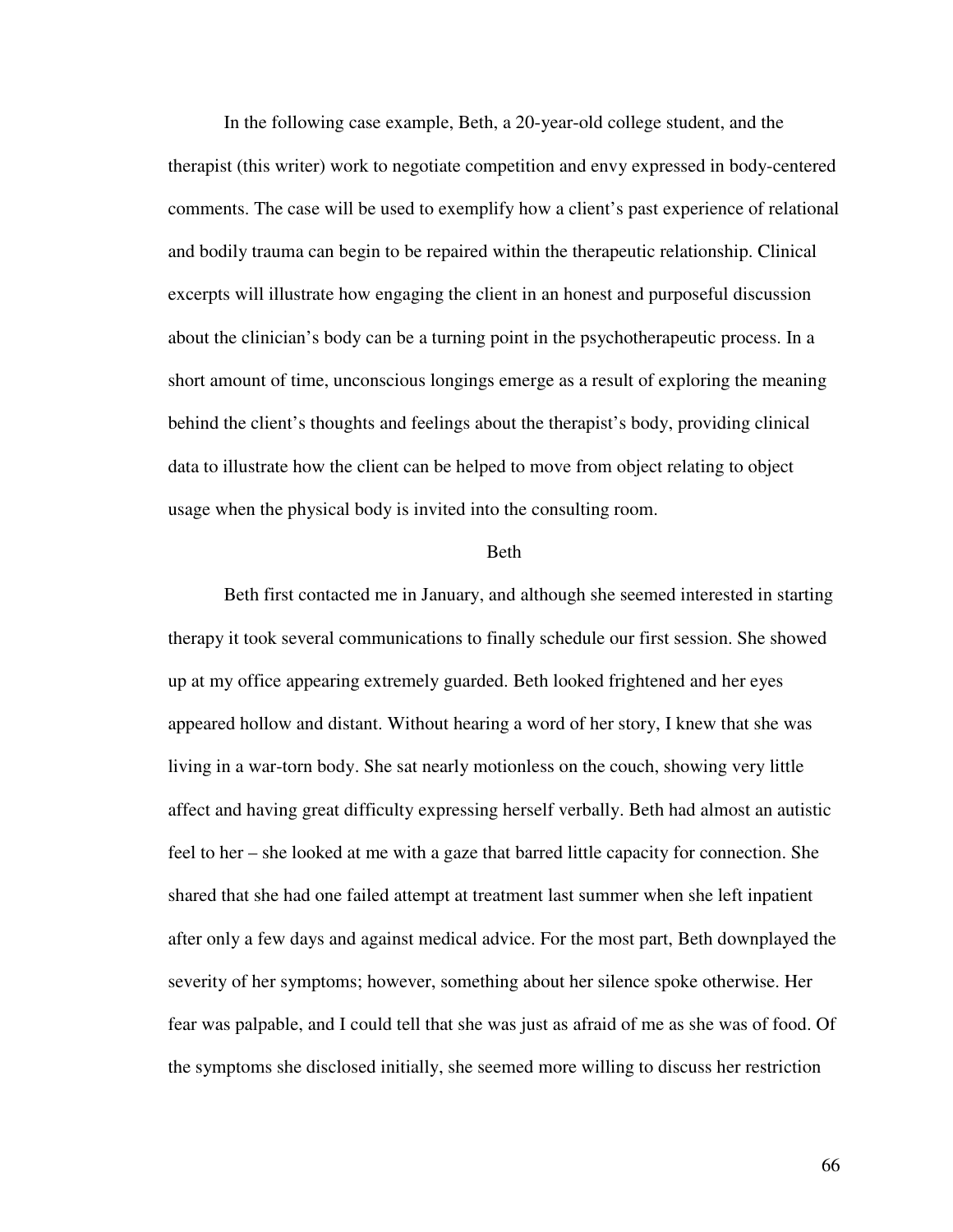because that was the part of her that she was most proud of. Beth made it clear that her goal was to lose weight, and although she did not say it directly, she longed for a body that was long and lean, much like mine. I believe that what she really longed for, but did not yet have the understanding to express, was to feel comfortable enough in her own body, no matter what she weighed. I could tell how entrenched her symptoms were and referred her to an intensive outpatient treatment program (IOP), in addition to her weekly individual sessions with me. Surprisingly, she followed up right away and started IOP that very next week.

Over the course of the next several months, I learned that Beth was a college student at a local university. She reported having virtually no friendships or romantic relationships at school, and preferred to keep to herself. She was essentially socially and sexually anorexic. Her days consisted of planning, measuring, and counting her food, while making sure to keep up with classes and her internship. In between, she compulsively exercised at any chance she got. If she was not perfectly minding her food intake, one 'bad' choice sent her down a tumultuous path of violent bingeing and the occasional purge, if all went well. Beth remained convinced that her eating disorder existed simply because she was fat. She told me that it started her junior year of high school as an attempt to lose weight in order to fit the mold of a classic ballet dancer. Beth remembered being triggered by a YouTube video of a nine year old who won a ballet competition, and ever since she longed for that body. She believed that if she could just get back to the weight she was in high school, her life would be "so much better" and she would be more comfortable making friends. She had a hard time considering that her rigid, restrictive, punitive practices of self-starvation could be problematic or reflective of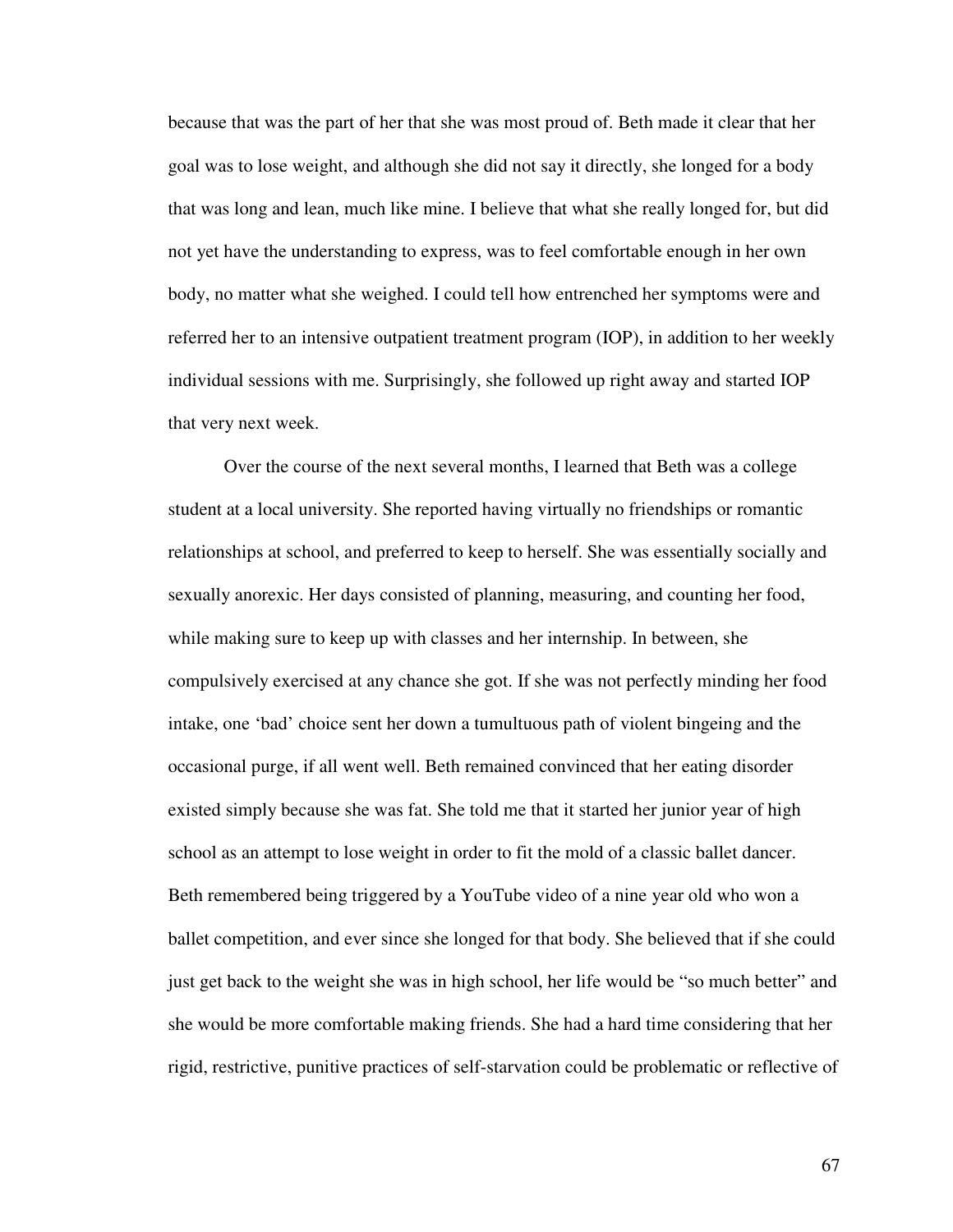the care she received as a child; instead, she blamed herself for not having the willpower to control her appetite. Overall, Beth saw herself as one big fat failure. This kept her feeling psychically alone and undeserving of anything. She was consumed by the neverending battle towards thinness.

Beth is the youngest of three girls, and the oldest two (three and five years her senior) have always been closer in friendship. Beth expressed envy towards her oldest sister for claiming the state championship in tennis her senior year of high school, while Beth desperately sought to be noticed through running track and dancing ballet. Her middle sister developed bulimia around the same age that Beth became symptomatic in high school, and she continues to feel that her sister is not recovered because she is thinner than Beth. Beth's mother works mainly the nightshift as a home healthcare aid and her father is busy as a high-powered attorney. Beth expressed some irritation towards her mother for her desire to diet and exercise to lose weight, mirroring the cultural pressure that Beth already felt. Overall, Beth was operating in the world on her own, never asking for support. I learned from the therapist at the IOP that Beth sat through eight weeks of family night alone because she could not imagine asking her parents to come.

After a few months of treatment, Beth had completed IOP and started seeing me twice a week, in addition to weekly nutritional care and the recommendation for family treatment. She benefited from psychopharmacological intervention to help ease the intensity of her urges to binge. It became evident that a relationship was forming between us when she began reaching out to me via email. Sometimes in these emails she would share her binges with me, something that was too shameful to share in person, while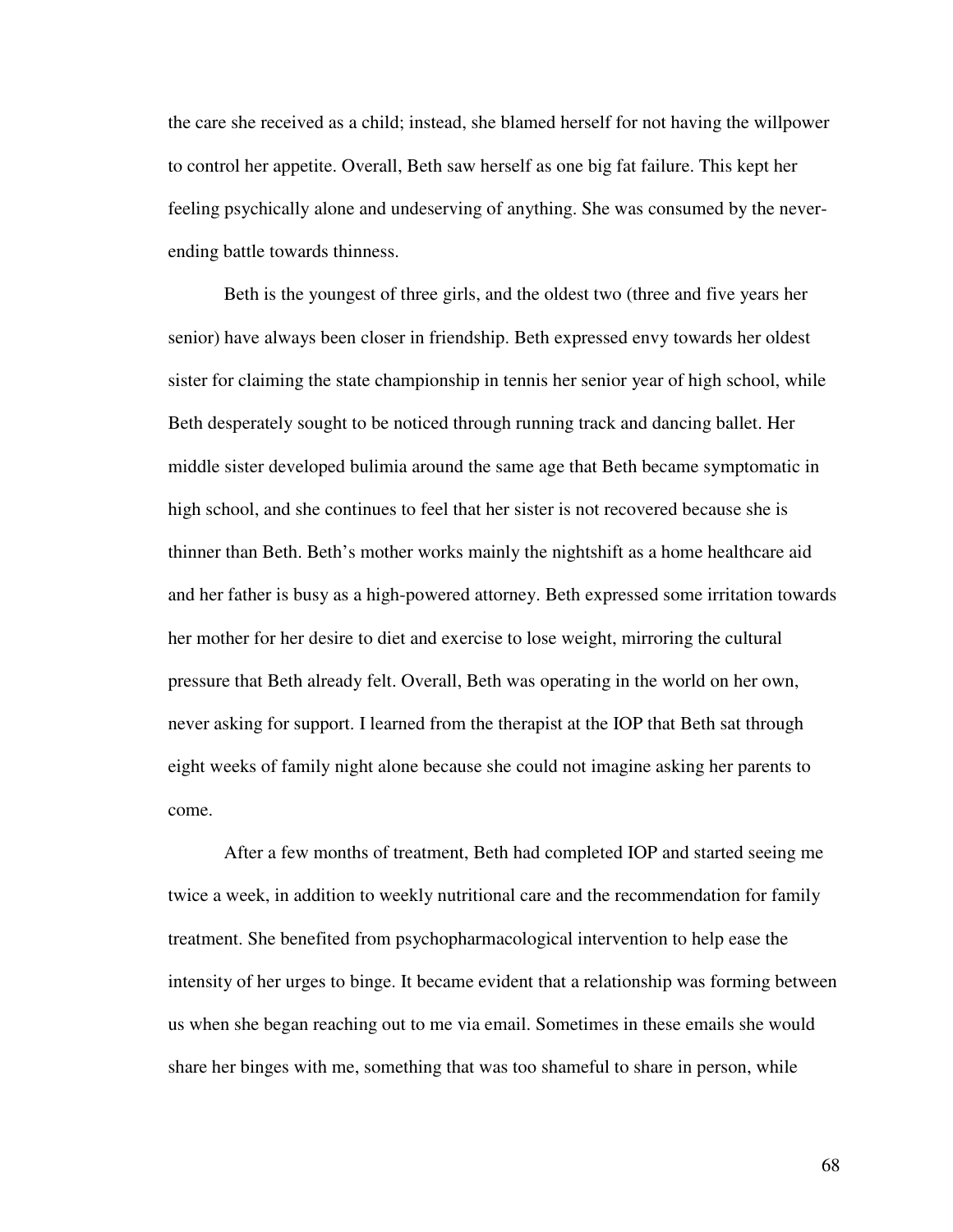other times, she benefitted from just reaching out and getting a response. I applauded her efforts to make contact and encouraged her to bring her feelings into session so that they could find a 'relational home' (Stolorow, 2006). She was able to maintain some relationships with the clients she met in IOP, and she started to notice sometimes that having support prevented her from relying on food. However, she still remained relationally stunted and tortured by her thoughts of food and negative feelings about her body. She dreaded the nights when she dreamed of eating and woke up believing that she had eaten. Occasionally she would cut herself by scraping a razor blade over the bones of her hips and ankles in the event that she could not purge after a binge. Beth said that she just wanted to "feel something," but more than that, she believed that the scrapes helped to disguise her "fat."

It became clear from Beth's history, that she had developed an insecure ambivalent attachment style. The ambivalent infant typically has a parent who is inconsistent and unpredictable in her responses to the infant. The attachment figure may be more consistent in responding to overtly expressed dependency needs; however, the intervention is typically ineffective in calming the infant due to the lack of attunement (Ogden, Minton, & Pain, 2006). The inconsistent responsiveness of her attachment figures taught Beth to increase signaling for attention, escalating distress in order to solicit caregiving (Allen, 2001). Beth says that she first developed her eating disorder symptoms in high school as an attempt to get the older girls on her track team to show care for her. In line with the ambivalent infant, Beth grew up to have great difficulty modulating distress and became more vulnerable to under-regulatory disturbances. As a result, Beth, like similar clients, found isolation stressful: "Because they have trouble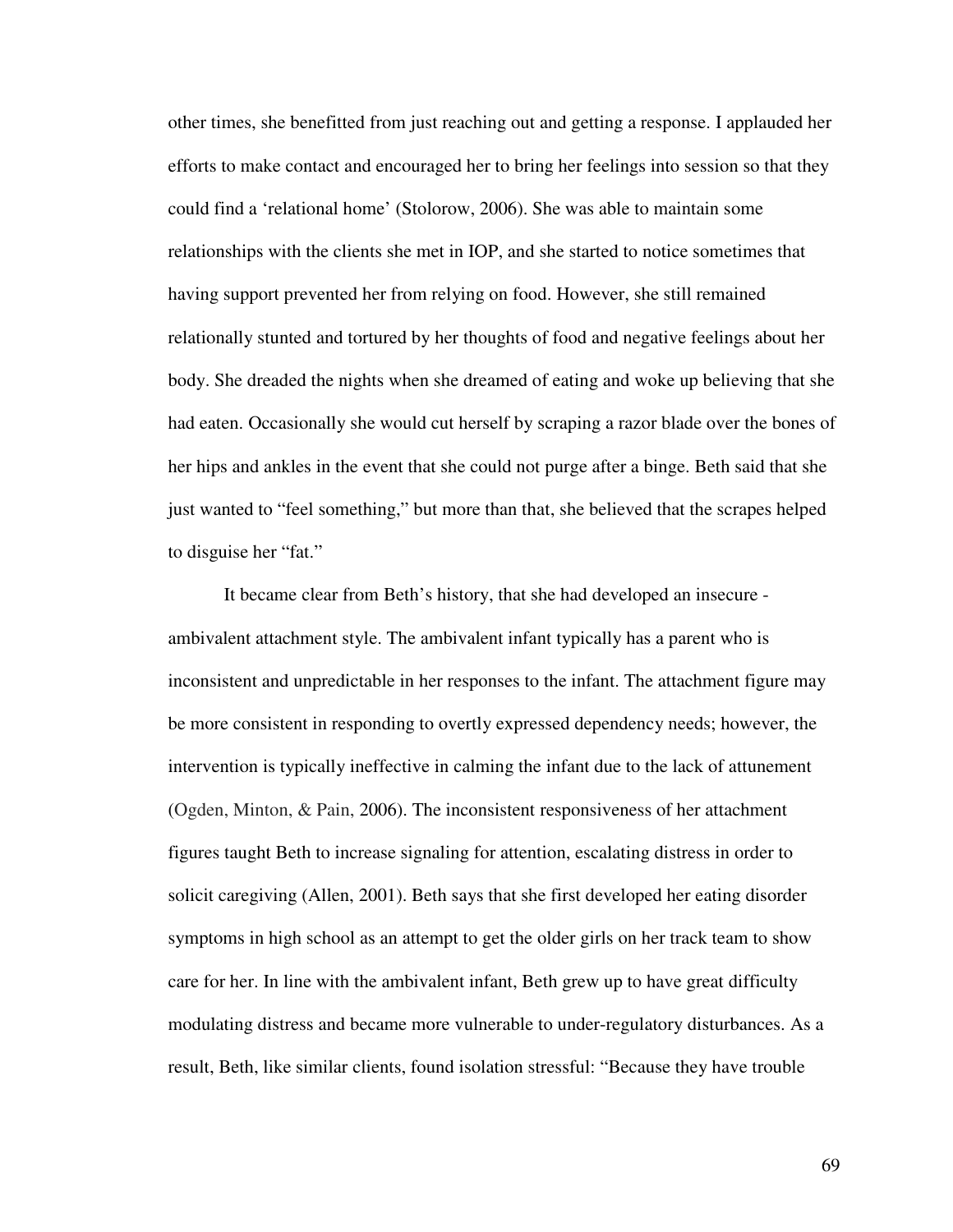tolerating solitude, they cling to relational contact, becoming overly dependent on interactive regulation but simultaneously experiencing a lack of ability to be easily calmed and soothed in relationship" (Ogden et al., 2006, p. 56). Beth's behaviors with food represented an attempt to modulate her own affect. As her conscious awareness of her own loneliness grew, so did her preoccupation with food, eating, and the body.

A few months into treatment, Beth's hopelessness that she would ever get better intensified. She was having a hard time understanding that her powerful binges were an attempt to counteract the intensity of her physical and emotional deprivation. "I can't fight this myself anymore. Everything is getting worse. I'm six days in with symptoms. My motivation and want to do anything is shot. I want an out." Beth fantasized about going to inpatient, and was convinced that this was the only way that she was ever going to get better. She hated the fact that she didn't "look" like she had an eating disorder because her weight was not low enough. Her symptoms were not visible from the outside, and she felt desperately and angrily misunderstood, unimportant, and invisible. We thought long and hard together about what would be best for her, and I remained attentive to her inner experience, despite her having so little to say about it.

Sometimes we sat in silence and I attempted to breathe in sync with her so that she could feel the attuned presence of another. I held tight to my desire to understand her in a way that others had not, and made this very clear to her through my unconditional acceptance of her and her symptoms, no matter how "revolting" they seemed to be. As she slowly began to take me in as a good object that she could depend on, she opted not to go into residential treatment. I knew that somehow we needed to access the inner rage that she was taking out on her body in the most violent and active ways, but I was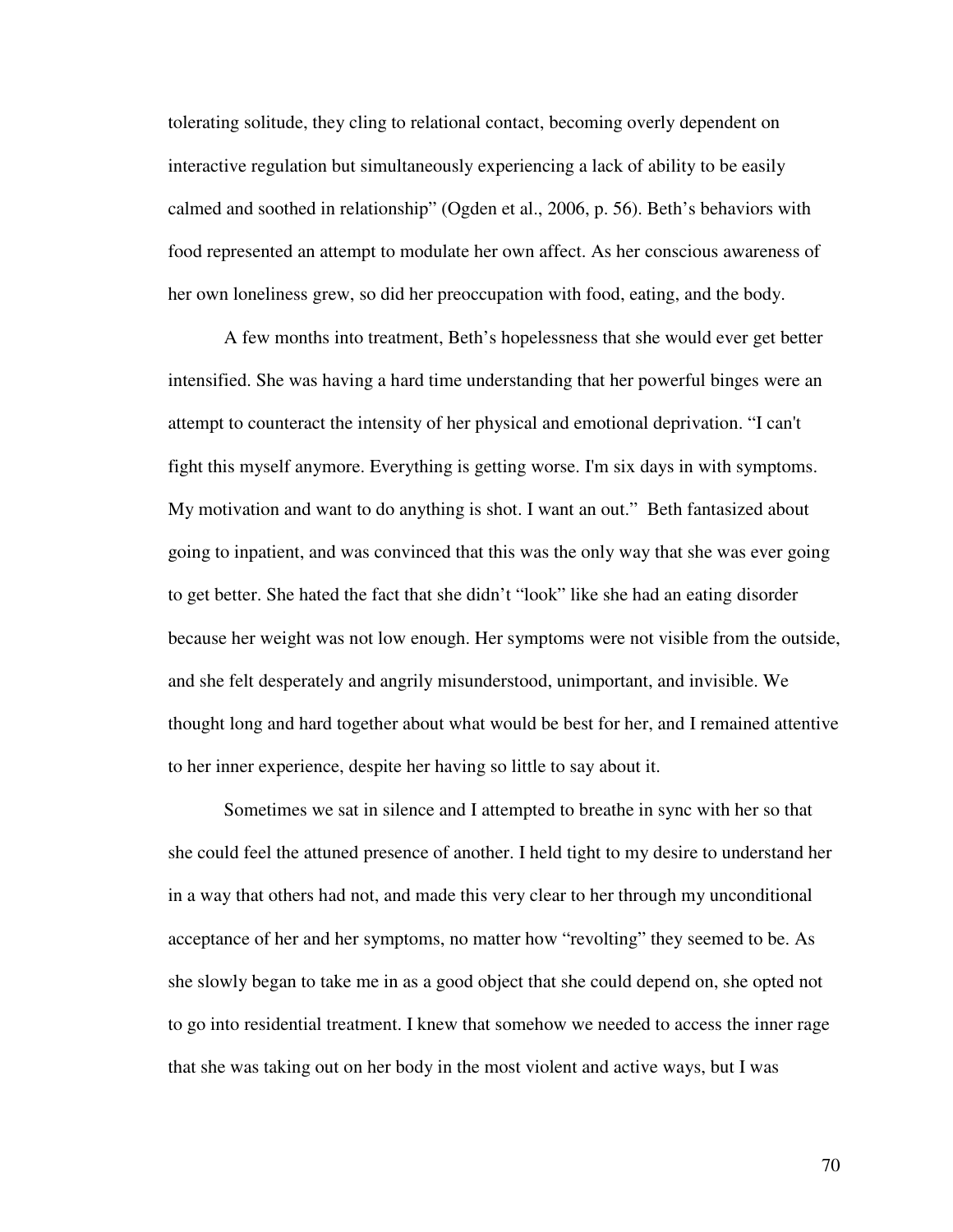uncertain as to how, given that she had so much trouble verbalizing her thoughts and feelings. I remained very attuned to my body experience in the room with her, modeling the presence of a good-enough Winnicottian body that could tolerate her rage, and waited for an opportunity to discuss the transference.

# The Development of the Winnicottian Body

The importance of the body in treatment can be seen as early as 1923 when Freud (1961) recognized that the ego was first a body ego suggesting that bodily experiences are the center around which the ego is developed and that a person can adopt another person's bodily demeanor or bodily symptom through a direct bodily identification. Winnicott (1975), however, shifted the emphasis away from intrapsychic drive theory and towards a two-body psychology in which bodily experiences occur within the maternal caretaking environment and form the basis for the developing self. "There is no such thing as an infant" according to Winnicott (1965); there is only a mother/infant nursing pair (p. 39). Object relations theory posits that the first exchanges between a caregiver and her newborn baby are universally physical and visual. The dynamic, affectively laden visual interplay between mother and baby shapes the baby's earliest experiences of object relating, which is then internalized and lays the foundation for the child's internal world (Diamond, 2001). Ego relatedness is formed between infant and caregiver when this intricate mutuality permits the infant to discover her own identity visà-vis the caregiver relationship.

Winnicott (1971) proposed that the mother's body is the infant's first object; created by the caretaker's satisfaction of the infant's physiological needs, it exists both as a separate entity and simultaneously as a mutual creation of the mother/infant pair.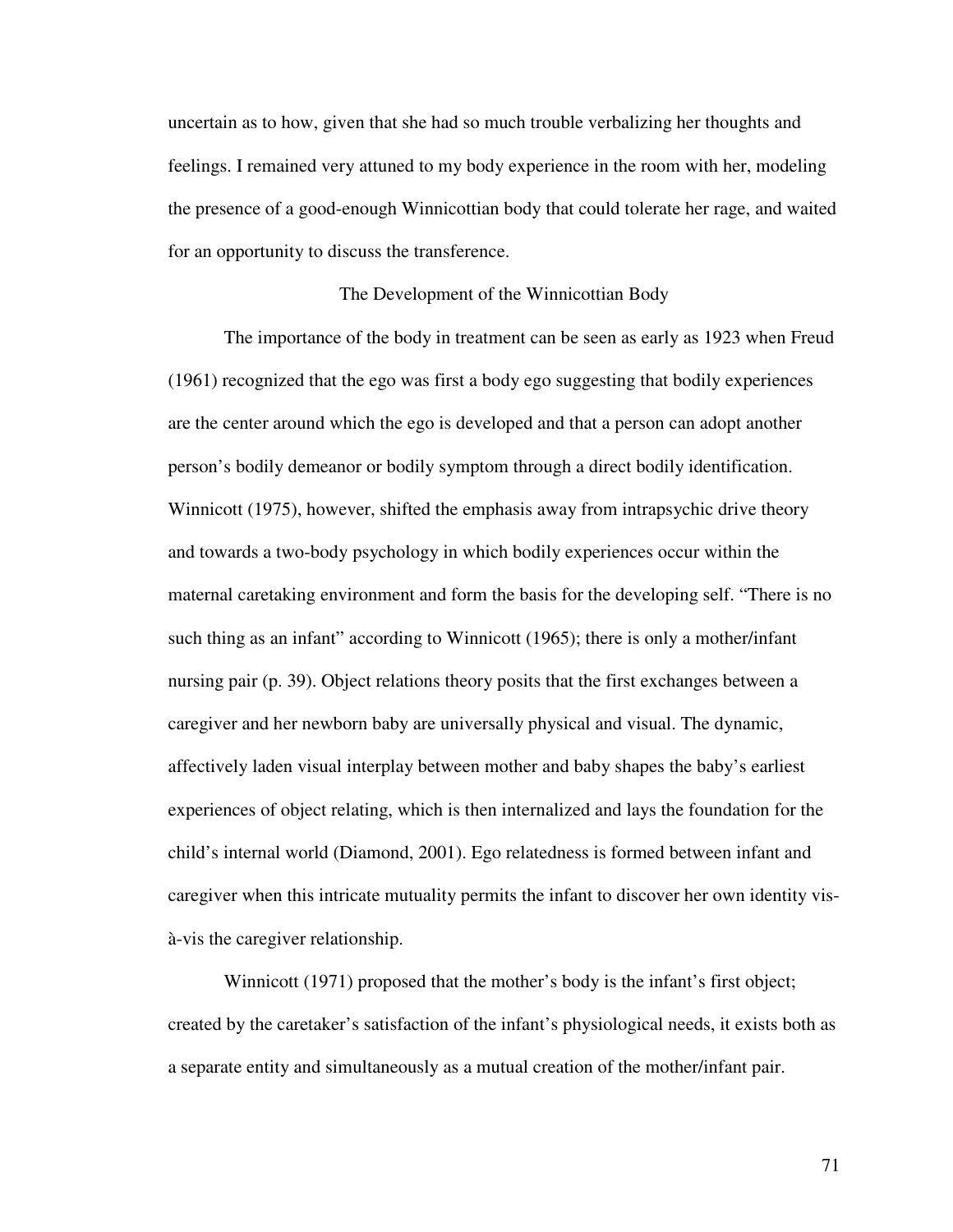During actual absences, or at times of discontinuity between felt need and caregiver response, the infant becomes aware of the separation or 'potential space' between self and other (Applegate, 1990). The baby in turn learns to regulate her own affect during times of physical and psychic separation by using transitional objects (symbols) to selfsoothe. Winnicott (1965) argued that it is by means of this paradox inherent in the use of the symbol, that the baby's disappointments and longings contribute to the growth of desire and the possibility of fulfillment rather than the schizoid withdrawal that comes from too much disappointment in the absence of reliable transitional objects.

It was clear from Beth's presentation, however, that she had experienced more disappointment than her vulnerable self could bear. Beth's ability to regulate her own affect was severely impaired, and she was void of an internalized parental introject that she could rely on to self-soothe. Rather than feel loved and cared for, Beth felt tyrannized by the gaze of the other. Without meaningful relationships and connection, Beth was failing to thrive. She was quite literally rubbing herself raw, which is how I imagine one feels in the absence of attuned mirroring and reflection from parents. Pain felt better to Beth than feeling how desperately alone she was in the world. Our contact proved scary for her, and I could tell for a while that she needed to restrict me too, just like the food, because she was afraid of unlocking her insatiable hunger for connection.

If the 'good-enough' therapist, like the 'good enough' mother, can construct a holding environment for the client that permits an optimal level of physical and psychological safety, allowing the client to openly share and explore her innermost thoughts and feelings freely, the therapist can begin to repair the damages of early childhood misattunement (Berzoff, Flanagan, & Hertz, 2011). In treating a woman with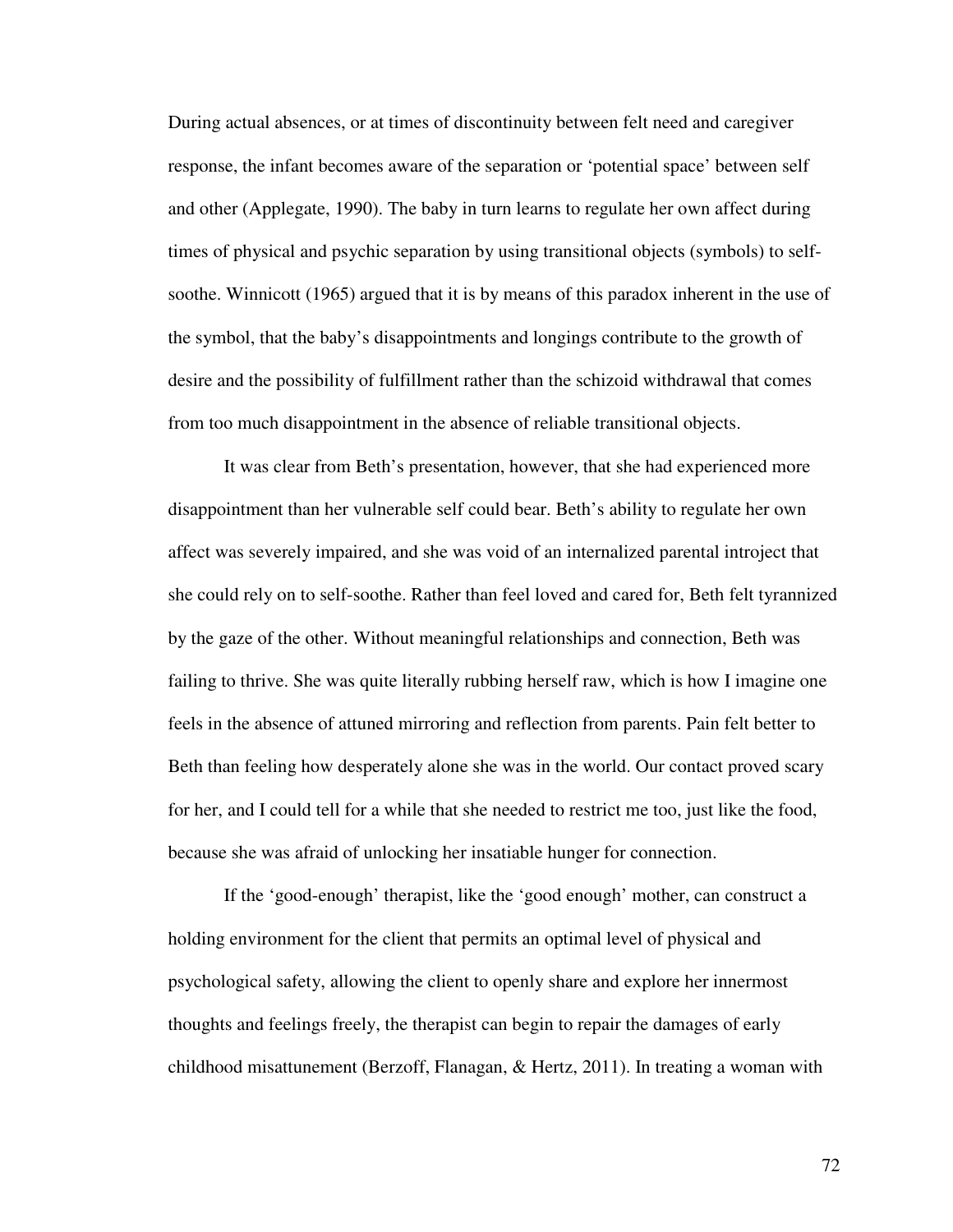eating and body image problems, it becomes even more critical to create a holding environment in which she feels safe enough to be both protected and free to experience her body as her own, in order that spontaneous interactions, feelings, and experiences can occur. A crucial piece in creating a safe holding environment comes from the therapist's ability to model a secure enough attachment to her own body. In the words of Orbach (2004), "if we are interested in making it possible for our clients to be in their bodies and feel them as generative and animated, then a far more demanding engagement is required of us in relation to our own bodies and personal tendencies, discontents, and longings" (p. 107). In a culture that promotes body insecurity, however, this is not an easy task for female clinicians. In working with Beth, I knew that it was crucial for me to create a space that would allow her to feel accepted and loved, despite her hated body. I was also aware that I would not have been able to adequately provide this kind of a space for her had I not been aware of my own vulnerabilities when it came to my body, and continued to work through my issues with regard to my body.

Burka (1996), in discussing her practice as a self-described overweight therapist, shares that earlier in her professional life when she had fewer theoretical tools and very little of her own therapy, she did not feel equipped to deal directly with patients on the issue of her body size. She further acknowledges that the issue rarely came up – which she attributes to that "special blend of patients' attunement to their therapists' vulnerabilities and their own need for compliance" (p. 256). If and when the issue did come up, she was uncertain of how to deal with it. In time, however, Burka (1996) gradually became better able to talk comfortably about her patients' reactions to her body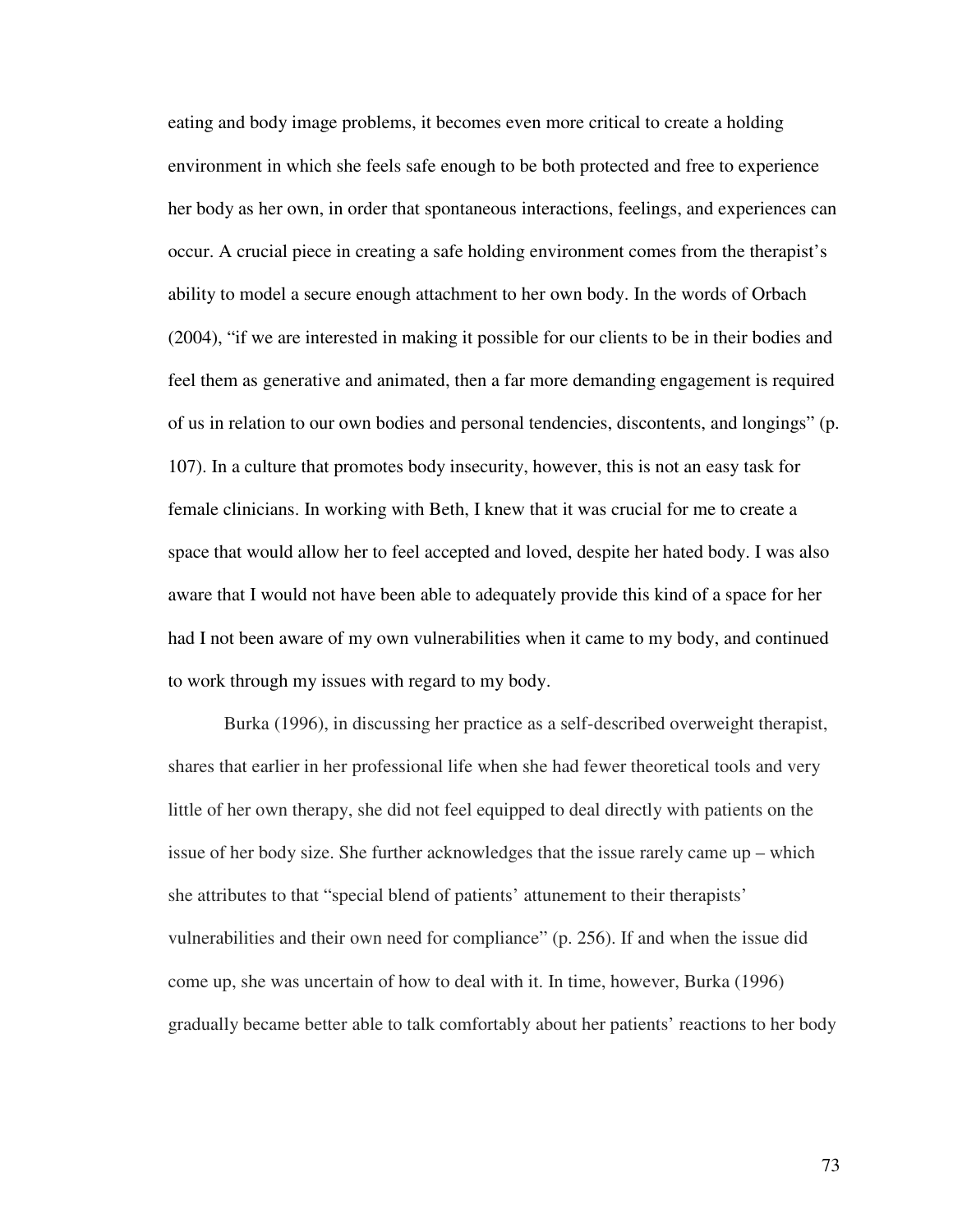and to handle these reactions like other transference responses as useful information for the therapy.

Therapists and parents alike are confronted with the daunting task of being 'good enough' to attune to clients'/babies' changing needs amidst the backdrop of cultural ideals. Lemma (2009) proposes that what the mother sees as she looks at her baby will be shaped by the quality of the relationships felt to reside inside her, not least the quality of the relationship between, and with, her own internalized parents. The extent to which the mother is occupied by her own internal objects, including the 'mother culture,' may lead the baby to experience her as preoccupied and absent or as overflowing with her own projections. I suspect this is what happened with Beth. Beth's mother appeared to be preoccupied with the restrictive cultural norms. Beth said she rarely saw her mother eat, and that she was always talking about calories and ways to lose weight. When Beth shared with her mother that she hated her own body and felt fat, her mother suggested she talk to her nutritionist and set a goal for how she could lose the weight. Thus, a caregiver like Beth's may further destabilize her child's body by acting as a 'culture carrier' during child development through mirroring the cultural expectations to the child (Applegate, 1990, p. 89).

As Orbach (2006) suggested, bodies are not born but rather acquired in relationships with key caregivers. She believes that bodies have their own history arising out of the attachment nexus and the internalization of the bodies of their caregivers, as well as the bodies caregivers recognize in their infants and children. Through the nature of her insecure attachment to her mother, and the ways in which she imagined her mother to judge her bodily appearance, Beth developed a controlling preoccupation with the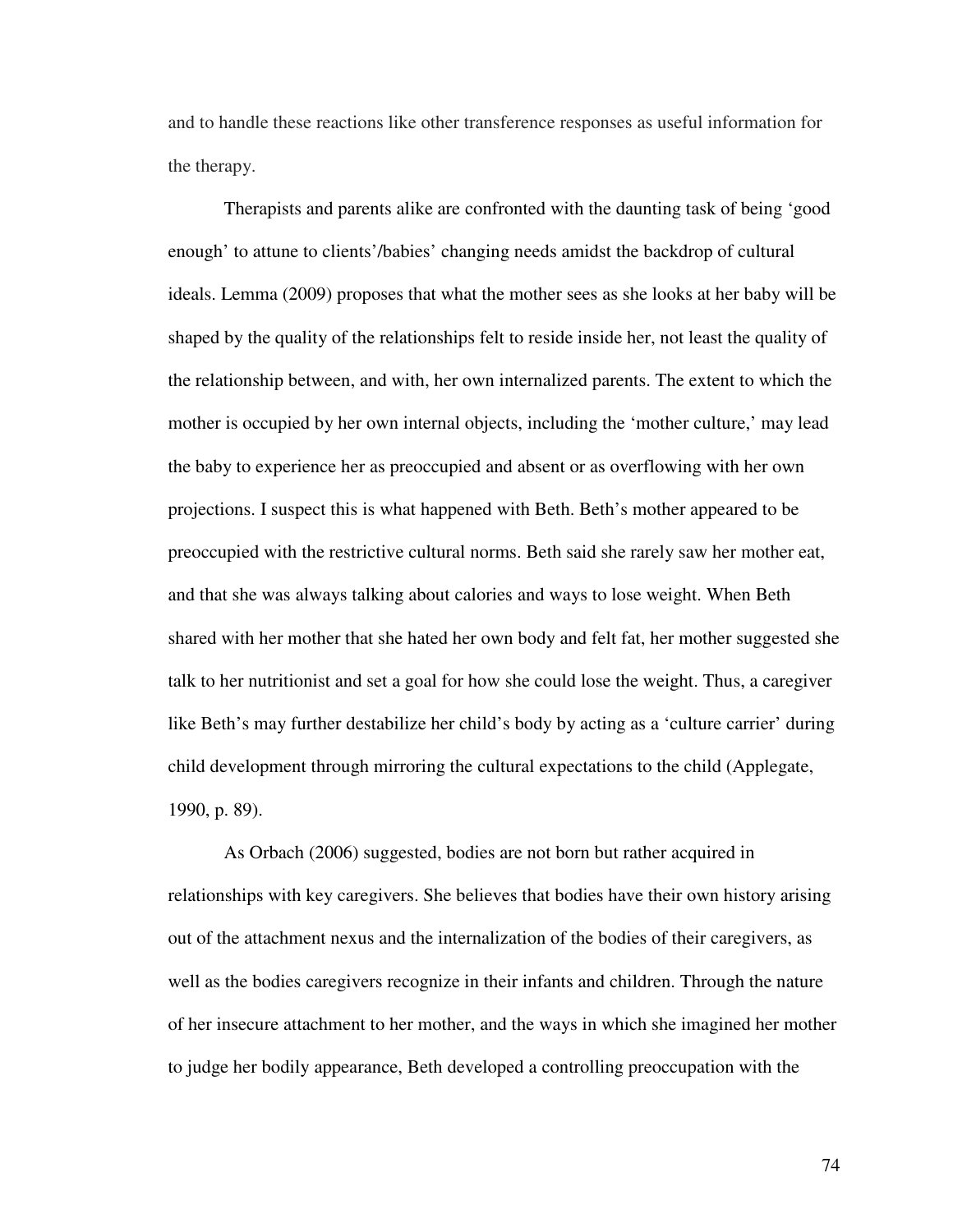body's appearance – hers, her sisters, and that of every other female she came into contact with, including me. Kilborne (1995) coined the terms "psychic size" and "size anxiety" as resulting from interpersonal situations and the dynamics of shame and the perception of body image. "Psychic size" is comprised of experiences of smallness and largeness with respect to parental figures, fantasies of being large or small, and the meanings of such experiences and fantasies in specific two-person situations. "Size anxiety" includes the anxiety about being a particular size with respect to a significant other (real or fantasized). Beth always felt 'bigger' than those around her, even after reaching her lowest weight. She learned to assess her own needs by watching others, taking special interest in women who appeared thinner than her. This often meant going against her own body's wants and needs for food and exercise, hoping that through emulating the tactics of others she would assume a thinner frame.

The sociocultural theory of body image assumes that there are societal and cultural forces that impact women (Stice, 1994). This sociocultural perspective links disordered eating and body image problems in certain cultures to those cultures' elevation of thinness as a significant aspect of beauty while stigmatizing fatness (Bloom et al., 1994; Fallon, Katzman, & Wooley, 1994). Theorists posit that when women psychologically internalize the thin ideal, body-dissatisfaction is the result. Thinness in Western culture is often associated with femininity, desirability, success, and social class. Utilizing a developmental and psychodynamic context, Krueger (2004) conceptualized body image as occurring in stages where aspects of the body are experienced and increasingly integrated mentally to create a cohesive sense of identity in the individual. If there are disruptions in these developmental stages, arrests in body-self formation and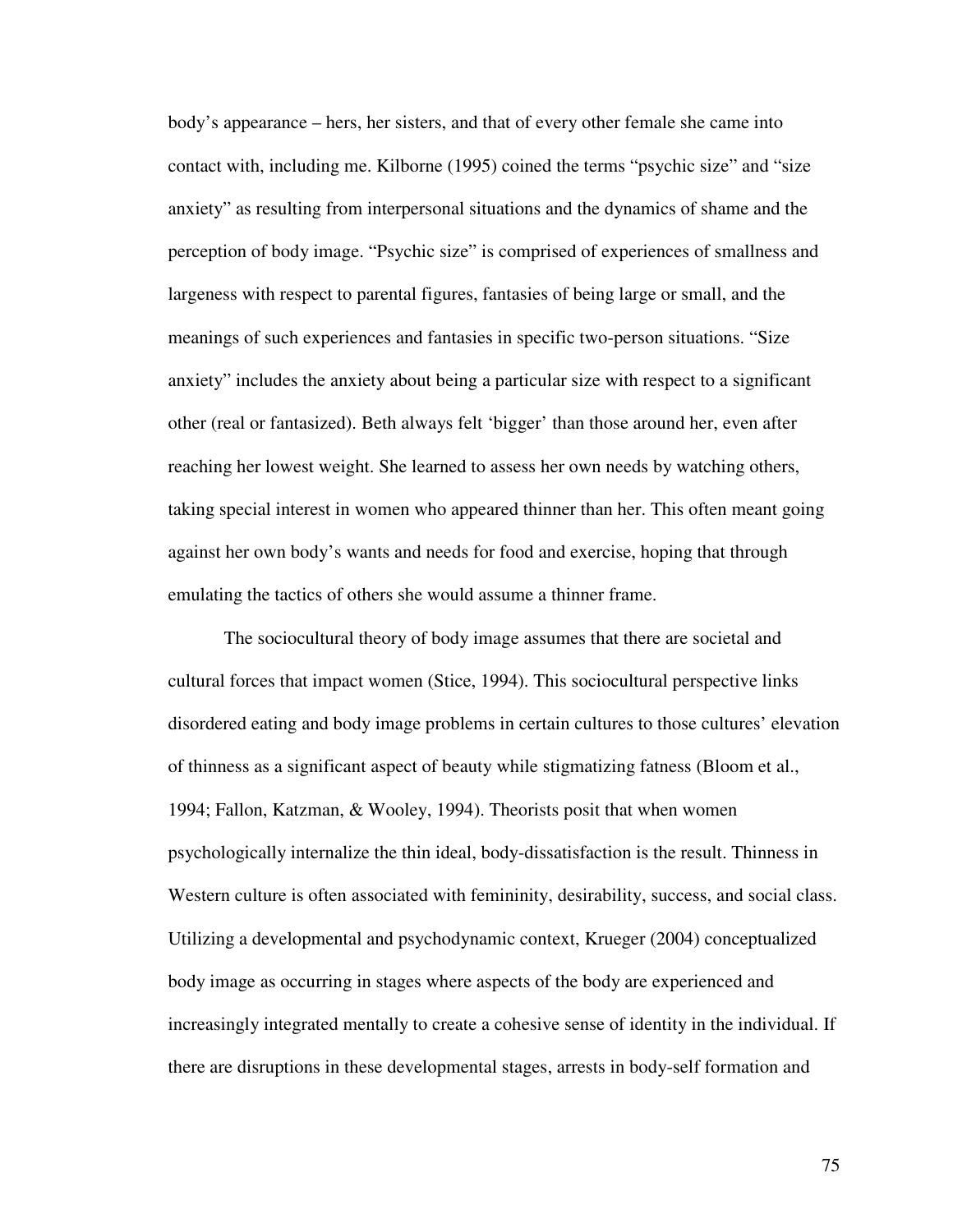integration will occur. The individual requires an object relationship to move through these stages of body and self-development, and, according to the contemporary psychodynamic perspective, as these interpersonal experiences are internalized, they, along with sociocultural influences, become the primary contributors to the development of body image (Bloom et al., 1994; Krueger, 2004).

The women we see in the consulting room often present with bodies that are in a state of arrested development and in need of a good enough body to rely on, one that can facilitate movement from object relating to object usage in order to enable body integration (i.e. secure attachment to one's body). These women are in bodies that have not been adequately held, cared for, or mirrored by early caregivers, or by the culture at large. In the absence of early life experiences of attuned mirroring, intrusive aspects of the visual culture fill in for the missing reflection from early caregivers. Without knowing her own mind or her own body through a healthy reflective mirror, a woman's exposure to the restrictive cultural ideals can lead to psychological splitting and undermine a feeling of 'going-on-being' (Winnicott, 1956). Beth was truly spilt. She stood frozen between the world of food and the world of people, troubled and psychically alone. She could only feel good enough to go on being if she ate "good" foods. If she slipped and ate "bad" foods, she experienced a momentary sense of physical and psychic annihilation.

#### Using the Postmodern Body Transferentially

In applying Winnicott's (1975) interpersonal account of visual and bodily experience to the treatment of eating disorders, we can deduce that there is no such thing as a client's body; there is only a client's body in relation to the clinician's body. Just like the transitional space that Winnicott (1971) described as both 'me' and 'not me' for the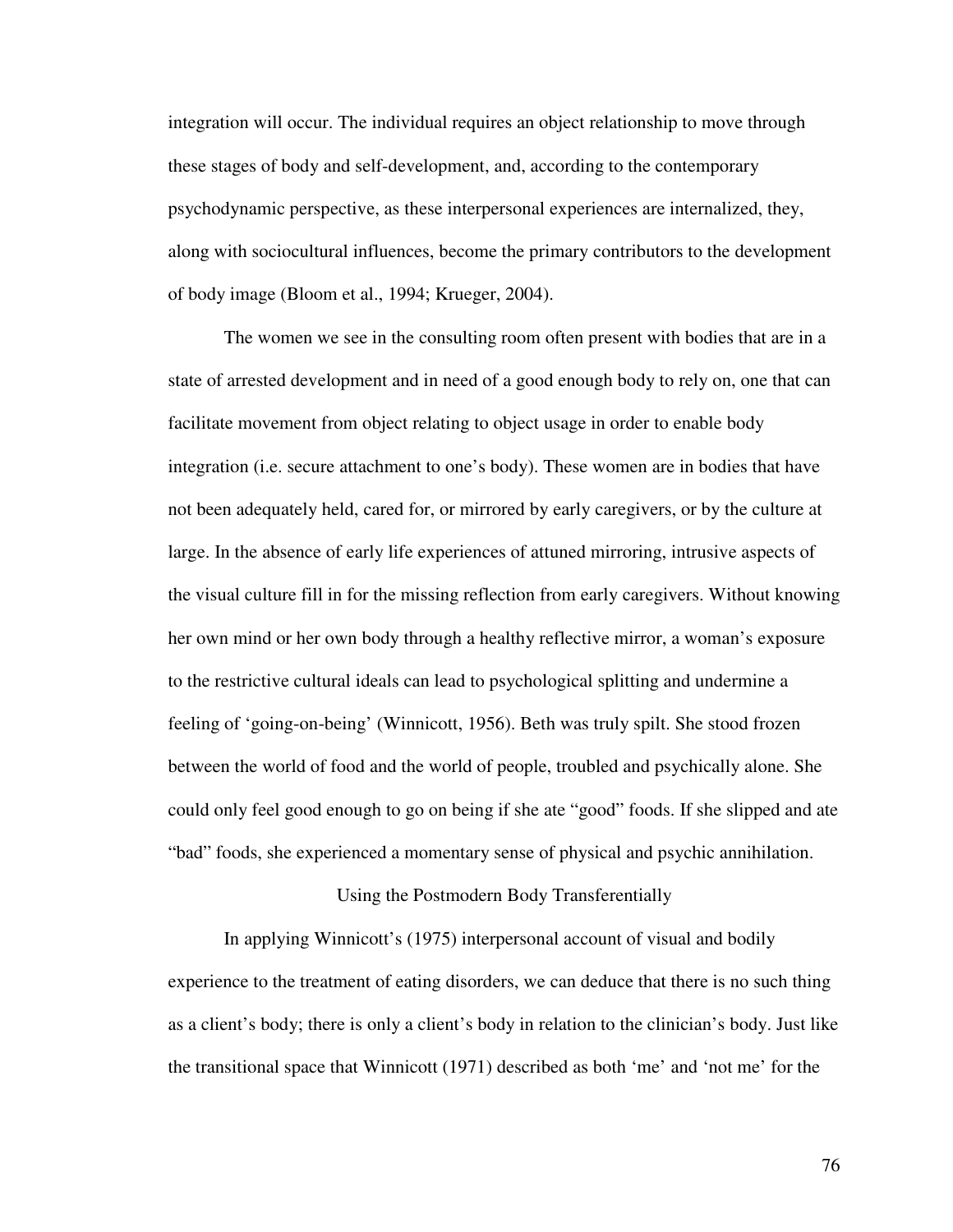developing child, client and therapist share a transitional body space where communication is formed in bodily action. Object relations theories recognize that human beings are object (relationship) seeking; however, in mass consumer culture, individuals seek object relationships with the dominant cultural symbols as well (Gutwill, 1994a). The transitional body space, therefore, is also influenced by the external aspects of culture which interact with each person's self and object representations of that culture (Applegate, 1990). Although Winnicott has been credited for being a "radical environmentalist, arguing as no analysts had before him that the child and its developing sense of self were shaped by the caretaking style of the parents" (Cushman, 1995, p. 253), he and other earlier authors have been criticized for minimizing the importance of the subjectivity of the mother for the baby's healthy development. Similarly, psychoanalysts have been criticized for minimizing the crucial importance of the subjectivity of the analyst for the vitality and authenticity of the analytic process, especially when it comes to the physical body (Aron, 1999). Aron (1999) takes a corrective stance theorizing, "A two person psychology is really a two-body psychology; it is not just a meeting of minds but of persons including bodies" (pp. 267-268).

The postmodern body, therefore, is a significant element in the unconscious life of the therapy – "the therapist's intersubjectively created body; the patient's intersubjectively created body; and the creation of one body for two, the body that represents the shared unconscious life of the therapist/patient pair" (Burka, 1996, p. 268). Perhaps nowadays, it is more accurate to say that, "there is no such thing as a baby without a mother and/or father, siblings, grandparents, extended family, and, ultimately, a country, a neighborhood, school, religious and cultural affiliations" (Berzoff et al., 2011,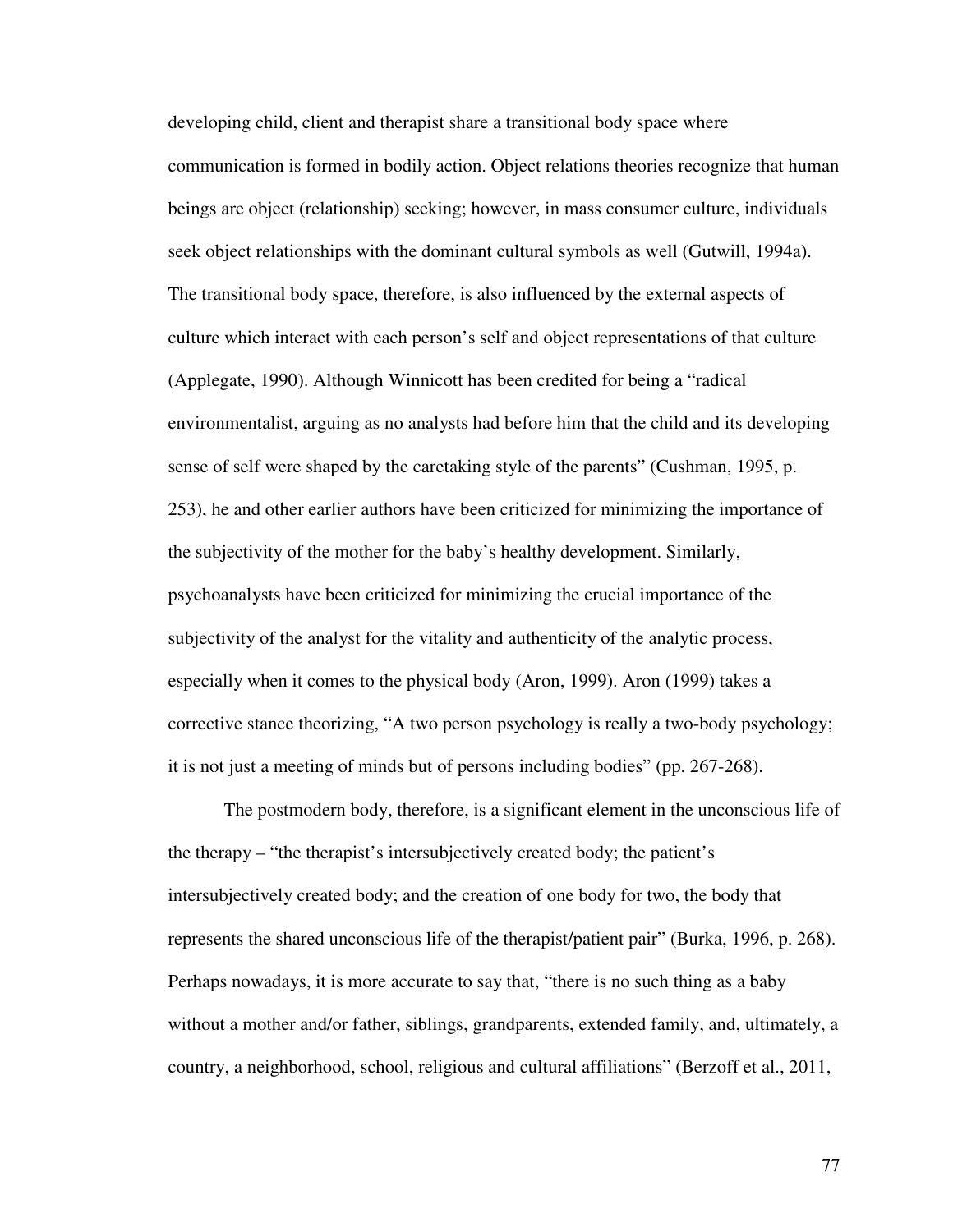p. 153). A baby is also influenced by the values of the particular political and economic system she is exposed to growing up. Similarly, in the clinical arena, "The bodies we occupy are the embodiment of our parental bodies and our sibling bodies, their relationship to our bodies, their wishes for our bodies, their projections onto our bodies, and our making of their bodies in our bodies (Orbach, 2006, p. 94). Thus, the unconscious experiences of both the client's and the therapist's bodies are influenced by the familial and socio-culturally defined ways that each participant has learned to evaluate body appearance and, in turn, contributes to the intersubjective relating in the room.

Since comparing and contrasting is the way in which clients with eating and body image disturbances interact with the world, transference, in the language of eating disorders, is a visual transference (Petrucelli, 2007), and, one might add, somatic transference. In this regard, the body of a clinician provides an important transference object for the client, and the body the client perceives is one that is created in and through the therapy relationship. The therapist's ability to live comfortably in her own body will also influence the client's perception of the therapist's body, regardless of its actual size, and serves as a significant aspect of the transference relationship. Using an intersubjective lens, transference and countertransference are therefore co-constructed in the relational space between client and clinician forming an "intersubjective system of reciprocal mutual influence" (Stolorow, 1994, p. 10). The therapist's body is present in the treatment room as both a concrete object (expressing its physical reality to the client as measured in pounds and inches), as well as the symbolic container of the holding and supporting environment for the client (Burka, 1996). The therapist's body becomes the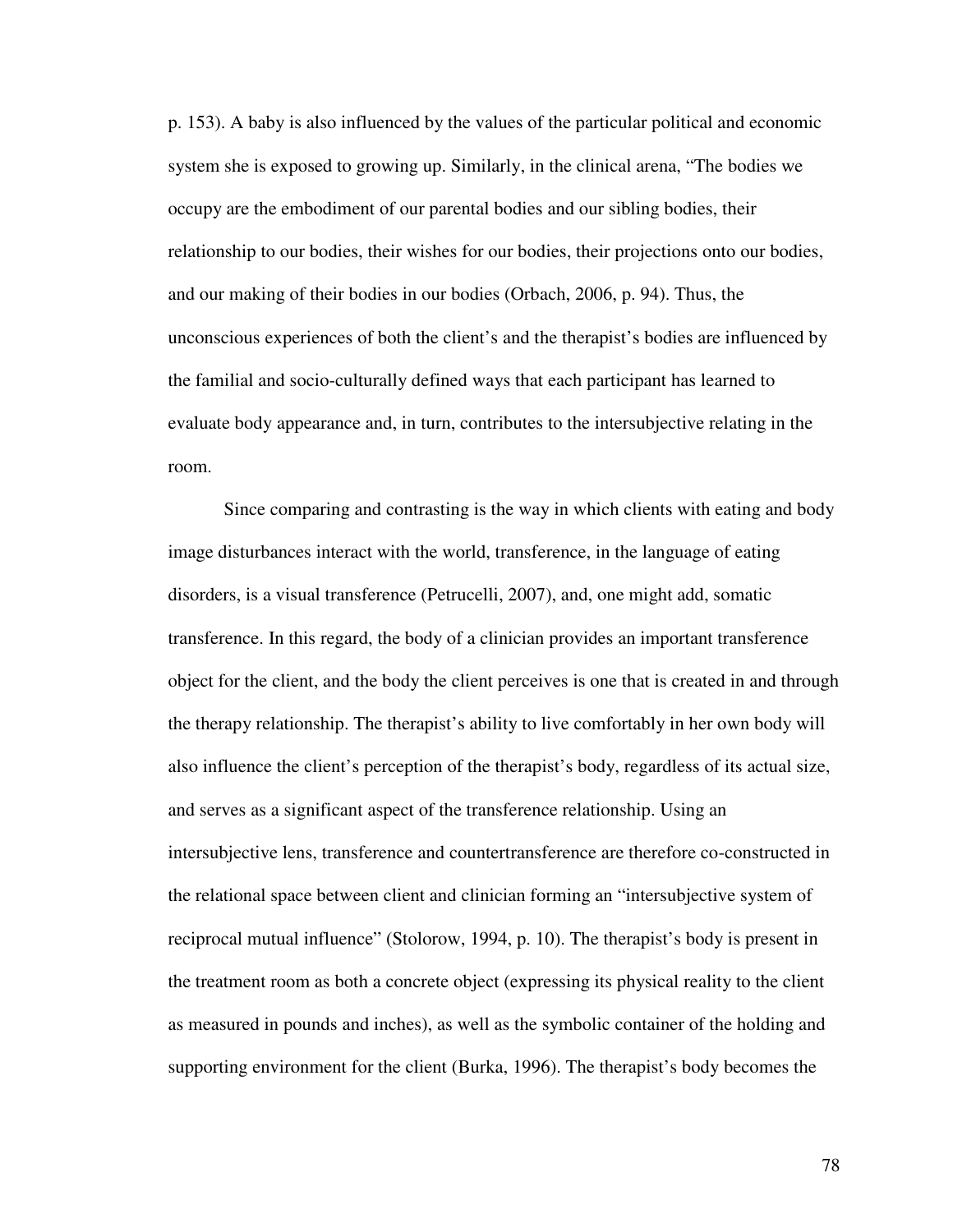analytic object if, at a particular moment in the therapy, it becomes a carrier of psychological meanings for the particular client (Ogden, 1994).

If the therapist encourages the client to put words to the visual transference, the client has the opportunity to experience her body as a separate entity ('not me') from the therapist's body, thus allowing for the possibility of differentiation and growth in the potential space between them. In this intricate and intimate exchange, the therapist lends not only her ego but also her body ego that communicates a sense of bodily well being to the client, similar to the sense of security internalized via the ministrations of the good enough mother. The surrogate body of the therapist and the supplementary body that the potential space gives rise to may allow the milieu which disrupted the client's embodied being to slowly take new and healthier form (Rumble, 2010). The two participants jointly create a third psychology: "the intersubjectively generated experience of the analytic pair" (Ogden, 1994, p. 94) that can lead to the co-constructed body. However, an analyst who does not permit her own subjectivity to be recognized is one who offers to be experienced as an object rather than a subject (Benjamin, 1988). If bodies are treated solely as objects without the possibility for recognition of the other's body as a subjective body, the result can be a defensive internalization of unprocessed affect that shifts the domain from intersubjective to intrapsychic (Benjamin, 1995). Furthermore, "what cannot be worked through and dissolved with the outside other is transposed into a drama of internal objects" (Benjamin, 1995, p. 40).

 In the case of Beth, it appeared that she had been left alone too often to deal with the drama of her own internal objects - those of her disembodied and poorly attuned caregivers, as well as the cultural admonitions around female appetite and desire. Her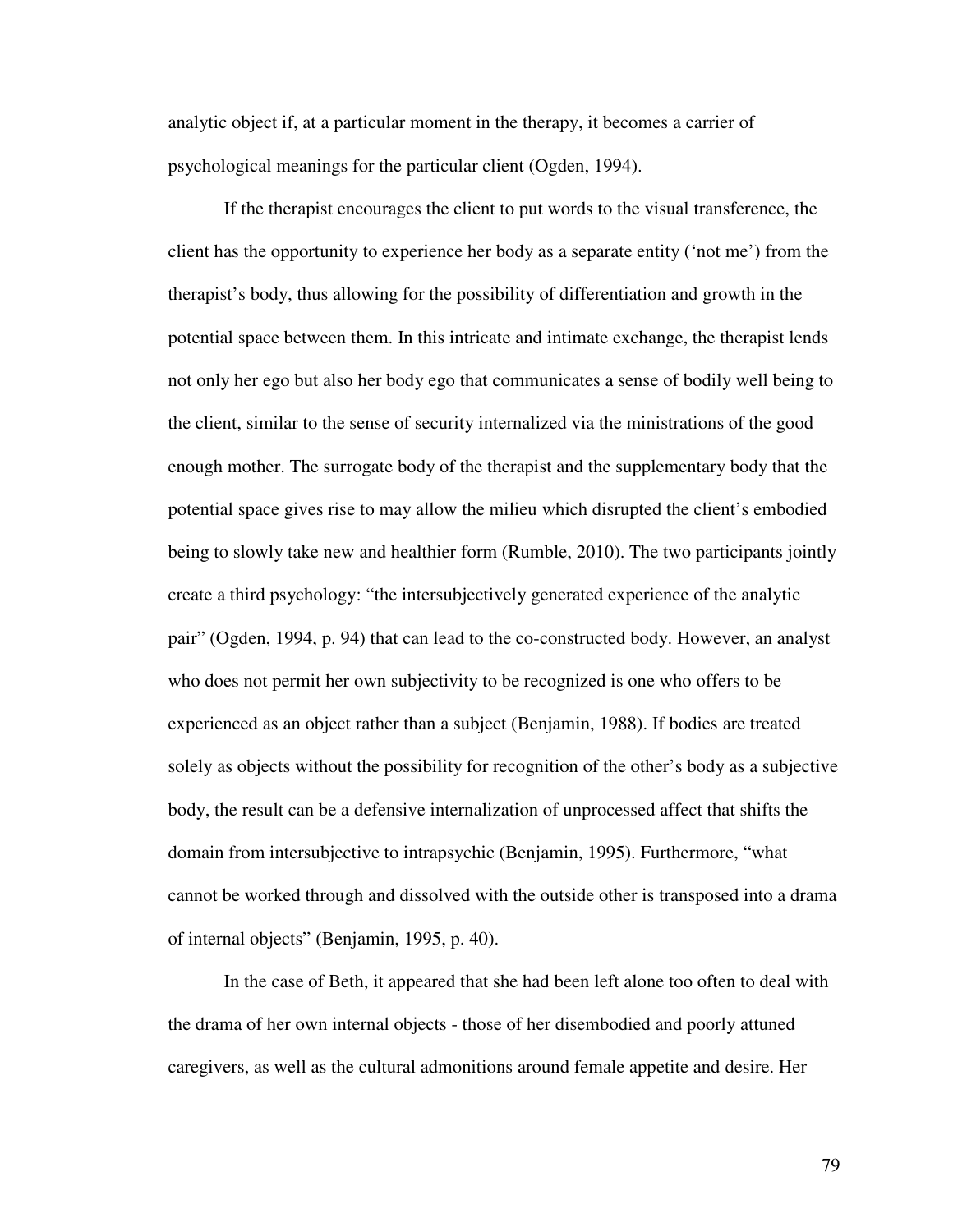intense preoccupation with food, eating, and the body represented a real attempt to construct a self from a sense of nothingness. To Beth, I represented the good, desirable, and culturally ideal object. I could feel her eyes track the movement of my body at times when I got out of my chair to reach for something even though she never said a word. Although I knew she was starting to feel truly cared for by me and that she told me that our contact felt good for her, I could feel on another level that she was harboring feelings towards my body. I picked up on subtle physical reactions to my body being compared (i.e. I got a sense of 'all eyes on me,' being watched, or sometimes even feeling like it was a bit harder to breathe). Having an understanding of the attachment nexus that had taken shape, helped to clue me in to just how preoccupied Beth was with my body, even on a non-verbal level.

The transference that forms in the client-therapist relationship increases the likelihood that the client will recreate with the therapist the type of attachment that she formed with her caregiver, which includes the attachment that took shape with regard to the body. For example, clients with insecure-avoidant attachments tend to dismiss or minimize the importance of close relationships, including the therapeutic relationship. Similarly, it is often the case that a client with this attachment classification will be prone to denying feelings about the therapist's body, and will likely feel as though the therapist's body does not have anything to do with her, and see little relevance in discussing it. The therapist dealing with such a client may feel unimportant or even helpless.

In contrast to the avoidant-dismissive attachment style, Beth manifested an insecure - ambivalent style of attachment, which was often characterized by an anxious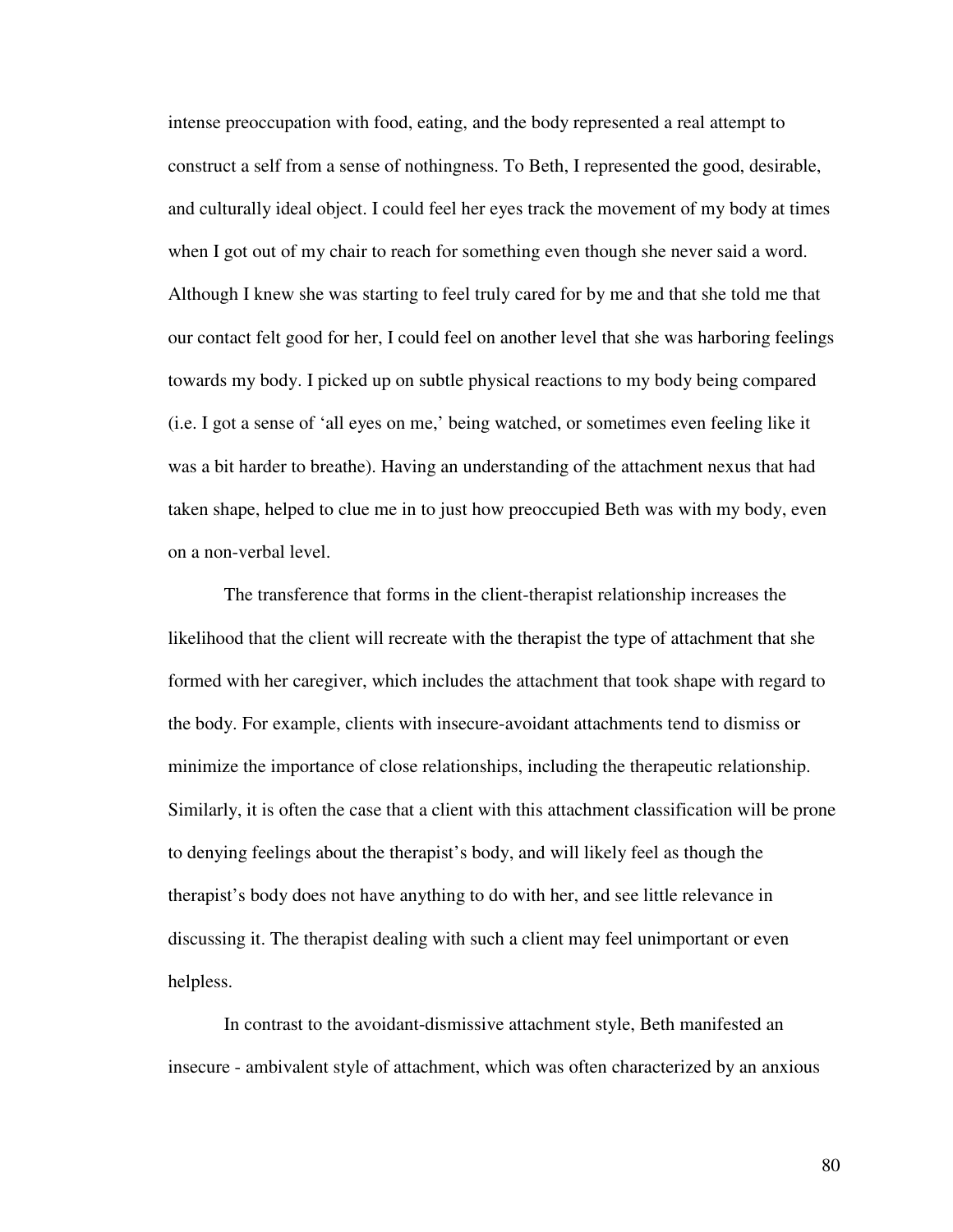preoccupation within the context of close relationships. Accordingly, she craved close relationships and longed to be cared for. Beth quickly became preoccupied with her therapy, wishing for more frequent contact with me, often making attempts to stay connected between sessions and brooding over the meaning of my comments. She also remained highly preoccupied with my body. Beth often wondered about what I ate, how much I exercised, and admitted to using fantasies of me and my relationship to food to influence her own eating behaviors. Children like Beth, with an insecure ambivalent attachment, struggle to develop feelings of security with the attachment figure. As a result, Beth possessed little or no sense of security in her own body and instead, coveted my body and attempted to emulate my body practices, believing that then she would inhabit a body type like mine. Understanding Beth's attachment style helped to prepare and sensitize me to the importance of listening in a particular way to her descriptions of her body and her interest in my body, as well as recognizing the importance of discussing all of it.

Beth finally let me know her feelings about my body in an email after another session of trying to reframe the restrictive part of her as the problem, and credit the binge as the healthy part of her self that was trying to get an emotional need met. I wondered with her what it would be like to allow her body to have the kinds of foods it really wanted and needed in order to stop the cycle of bingeing and purging. Beth wrote, *I just think I cannot allow myself certain foods until I lose weight. And I am going to be honest with you that it is hard to hear from people that I can, who I feel are thinner than me*. She quickly followed with another email stating, *I want to apologize for my last paragraph. I was out of line and extremely insensitive and rude. I am really really sorry for making*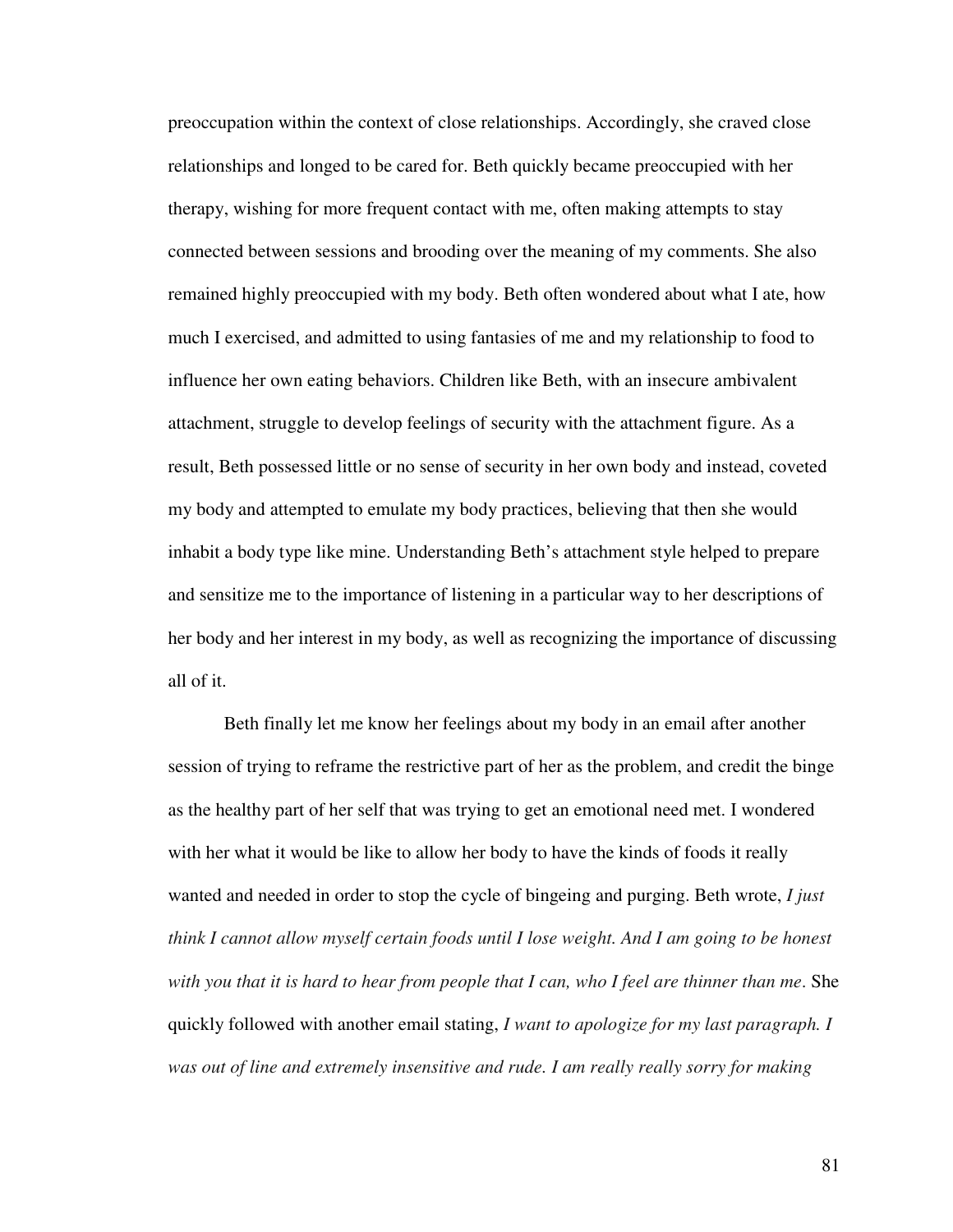*those remarks.* I responded to Beth in a return email, letting her know that I did not think she had anything to apologize for. I told her that I thought it was important that she was expressing her feelings so honestly, and that it's only natural that she might have feelings about my body. I wondered what other feelings she had about my body and encouraged her to bring them into session the following day.

 When Beth lashed out at me, she was taking a huge risk to bring forward anger and frustration that had lain dormant for many years. Most importantly, she was taking the risk of trusting me with some of the 'true self' (Winnicott, 1965) that she could only remotely express after many months of our working together. At our next session I commended Beth again for her bravery in sharing her feelings about my body with me. I told her that it was usually the case that females talk about their bodies, albeit negatively, so I could understand if she had feelings about mine. She gently nodded, and I invited her into a further discussion about my body. Beth told me that she thought it was hypocritical of me to encourage her to eat whatever her body beckoned for, when she imagined that only thin people were deserving of those foods. On the flip side, she wondered if I even ate certain "bad" foods. She said that she imagined that I only ate "healthy foods" because I was thin, and that she was curious about my exercise habits. I think what she was really asking me is, are you safe? Can you really understand what I am experiencing? Do you find your body to be an acceptable place in which to live? Is it even possible to exist in the world and feel okay about your body? And what might be the hope for me? I responded to Beth in session by saying,

T: You know Beth, I can really understand and appreciate all of your questions about my body. Maybe it even feels unfair that I have this body. What I share about my body though, I want to be in alignment with you – meaning that I will only share things that I think will be helpful to you and your recovery. I am afraid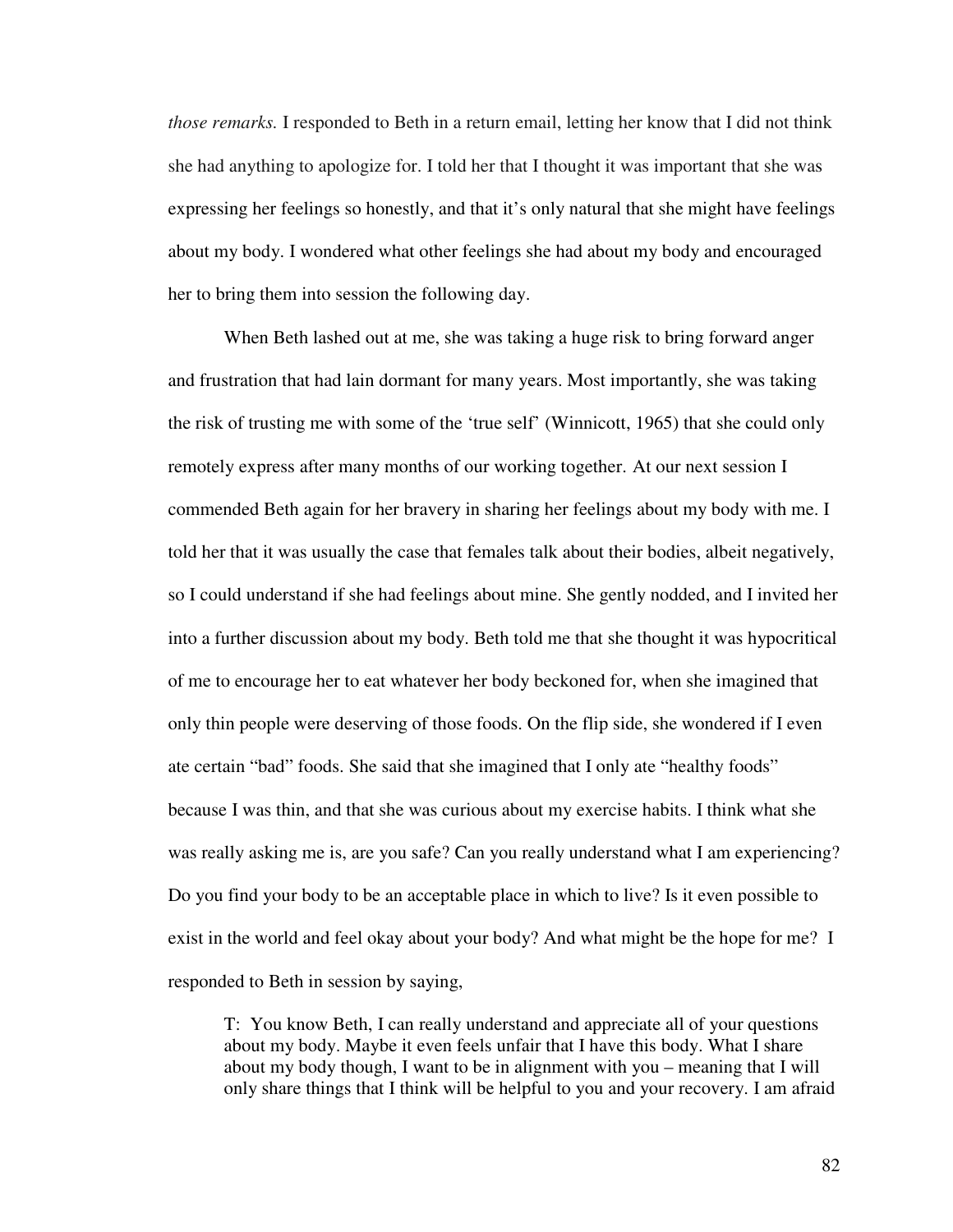that if I share what I eat or how much I exercise that you will use that as your model to live by which will only lead to more disconnection for you. And what works for my body may not necessarily work for your body because we are in different bodies with different needs. What I can tell you is that I teach this model of attuned eating and staying close to our physical and emotional hungers and needs because I believe in it and I live it. So really a piece of cake is the same to me as a salad or a sandwich or anything else. I don't believe that we deserve to live in deprivation. I do happen to come from a family of giants, and I am in fact the runt in my family. I didn't choose this body so I guess you could say I won out in the genetic lottery given that I am aware that I am in a privileged body according to the current cultural standards. But even though I have been granted this body, it has been an incredible challenge and took a lot of work for me to feel ok enough in this body. Whoa - I've just said a lot – how are you feeling now? B: Calmer I guess. Just knowing that you didn't really have control over the body you got makes me feel better.

T: So it's helpful to know that not all thin people deprive themselves to be in a thin body?

B: (*she chuckles*) Yeah.

T: You have mentioned your mom dieting and wanting to lose weight. So I'm wondering if it feels really hopeless for you – that even at her age, she is still not okay with her body. It must be hard to believe that anyone can exist in the world and be okay in their bodies.

B: I think you're right. I get really angry with my mom sometimes...

It took time to get all of this out of Beth, and it took a great deal of prodding on

my part, because given the chance, Beth would have preferred to say nothing. However,

if I had ignored this key piece in her email, the treatment would not have changed course

so dramatically. There is a good chance that the intersubjective space would have

collapsed inward and Beth would have been left alone again with her own 'drama of

internal objects' - this time with feelings about my body and hers. After our exchange, I

felt an emotional connection between us that did not exist before because we were now

more than just objects; we were subjects in the room, making sense of the world together.

The next morning I woke up to an email from Beth that said:

*The true feeling of loneliness was felt tonight. I lay in bed feeling the pain. Nothing could mask it, not TV watching, not YouTube viewing, not reading (although reading women food and god made me realize how lonely I was). Binging wasn't even on my radar. The thought was in my head...but four levels*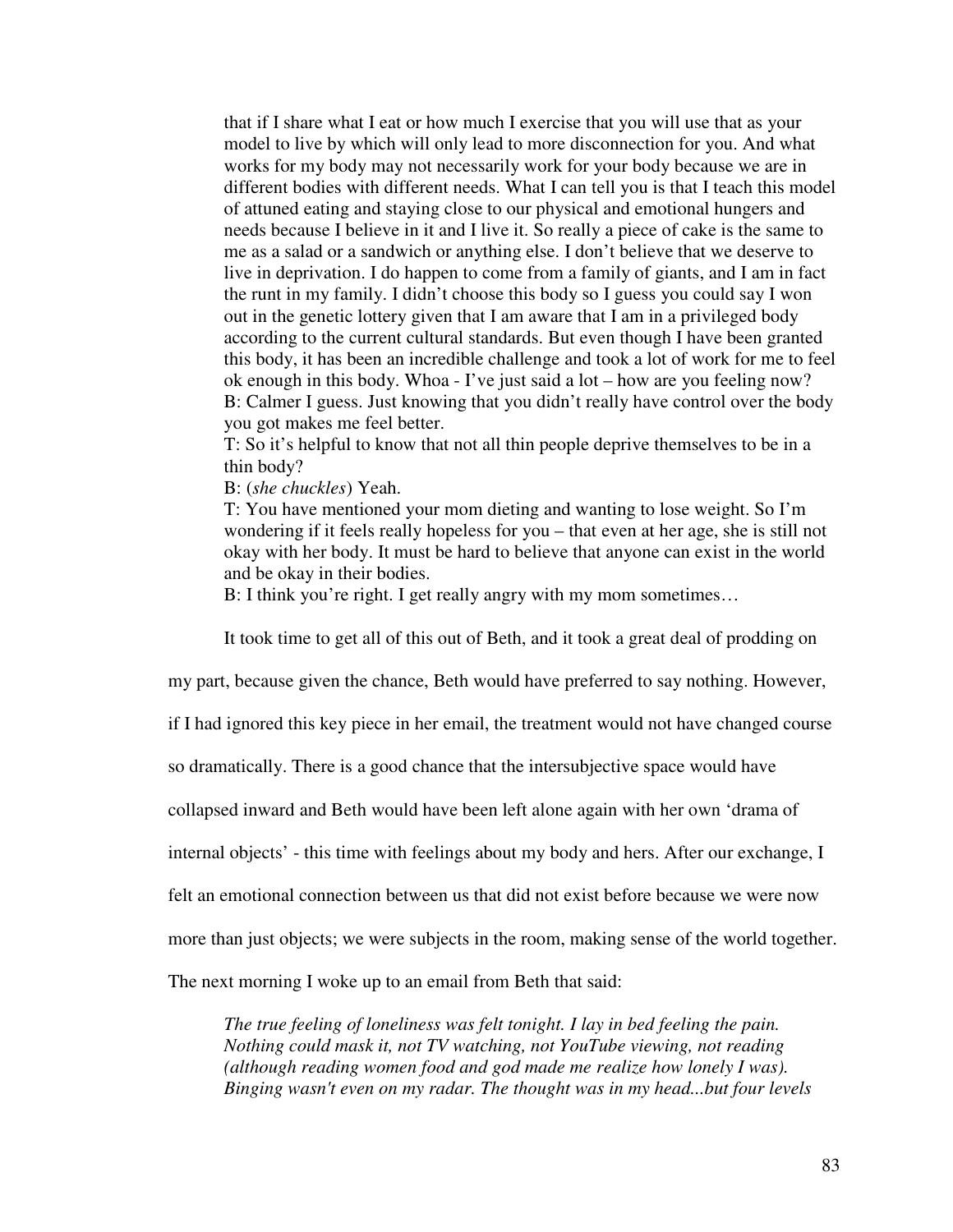*back. It wasn't enticing. I just felt the feeling. I wanted so badly to reach out to somebody but I have nobody to turn to. Everyone has their lives, their friends. I'm not thought of unless I bring attention to myself and I've reached a point where being an attention seeker is not enjoyable. I have no relationships where the friendship is both ways. This feeling is dragging me down and I don't know what to do. Nothing seems soothing because all I want is the relationship. I can't sleep...I'm looking and looking but nobody is there. It's not normal to enjoy going to treatment. But I do. It's the only time I can feel good and cared for. I look forward to every session with you because it's not lonely. Best, The lone fighter* 

She followed with another email the next day in which she wrote:

*As much as this feeling stinks, I can't imagine feeling it if it wasn't for you. Your support and encouragement have got me to this step. I do sometimes think of you as my savior. I'm fighting ANA [Beth's personification of Anorexia] this morning. But it's a different feeling. I'm fighting her because I'm feeling the pain which is making me not want to eat. I can't remember a time when it had nothing to do with weight. I was always the one who said my eating disorder was about weight. I still believe that is how it started but I am realizing I do use it to cope.* 

For the first time, Beth realized that her eating disorder was not solely about her

weight. Analysis of the body image transference provided a critical bridge from the superficial world of defense and resistance to the rich, unconscious function and metaphor of Beth's eating disorder symptoms (Jacobs & Nye, 2010). This proved to be a turning point for Beth in her treatment. When a client like Beth is made to feel safe enough to authentically express a negative feeling about her therapist's body without facing retaliation or withdrawal from that therapist, she will have the chance to see that she has destroyed her projection of the therapist, and the therapist and her body have survived (Petrucelli, 2007). Beth could feel the real presence of another who would not find fault with her for expressing an authentic feeling like anger. By providing this good enough Winnicottian body that could tolerate Beth's projections, I helped her move from object relating to object usage. In that moment, Beth and I became subjects in the transitional body space where we could both reflect on and talk about our bodies so that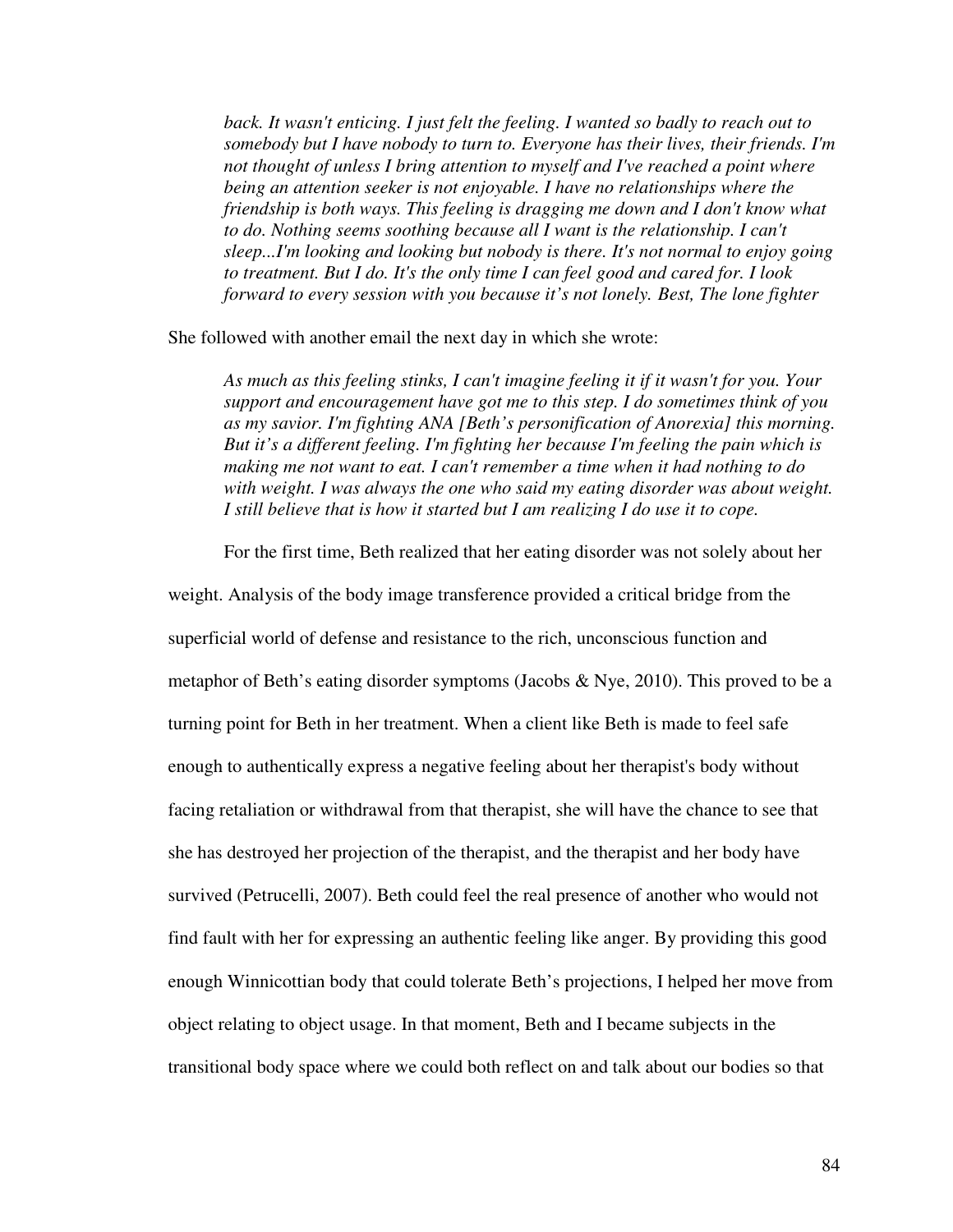the separateness ('not me') between us no longer felt so alienating for Beth. Together we began to create an intersubjective space where there was room to tolerate the full range of her ambivalence and rage about her body and mine. Beth was then able to reflect on her own subjective experience (as she did in the email after session) by verbalizing her real longing for a relationship with someone like me. I became important to her and she to me.

Over the course of the next week, Beth expressed her desire to know more about me, until she realized aloud, "I guess I am thinking of it as a way to feel like a relationship rather than a one sided sharing. But I think I just realized it's because I don't have this in my life." She was starting to learn how desperately she wanted relationships in her life, and that she was hungry for more than just food. She started to verbalize the anger she felt towards her mother for making her body and the world feel so unsafe for her to live in and from. The case of Beth helps illustrate how body image transference that is invited into the therapeutic 'play' space by the therapist in a way that is exploratory, yet not necessarily disclosing, can foster intimacy, insight, and revelation (Jacobs  $\&$  Nye, 2010). Particularly critical for me was the challenge to be emotionally involved and to show aspects of my real self while maintaining appropriate professional boundaries. This is an important balance that the clinician must consider when it comes to disclosure in order to stay attuned to the client's needs at a particular moment in the therapy. It would not have been helpful for Beth had I disclosed my eating and exercise habits. In fact, it may have even been harmful. Beth benefited from knowing that there was a way to stay connected to me despite my being in a different body. It helped her to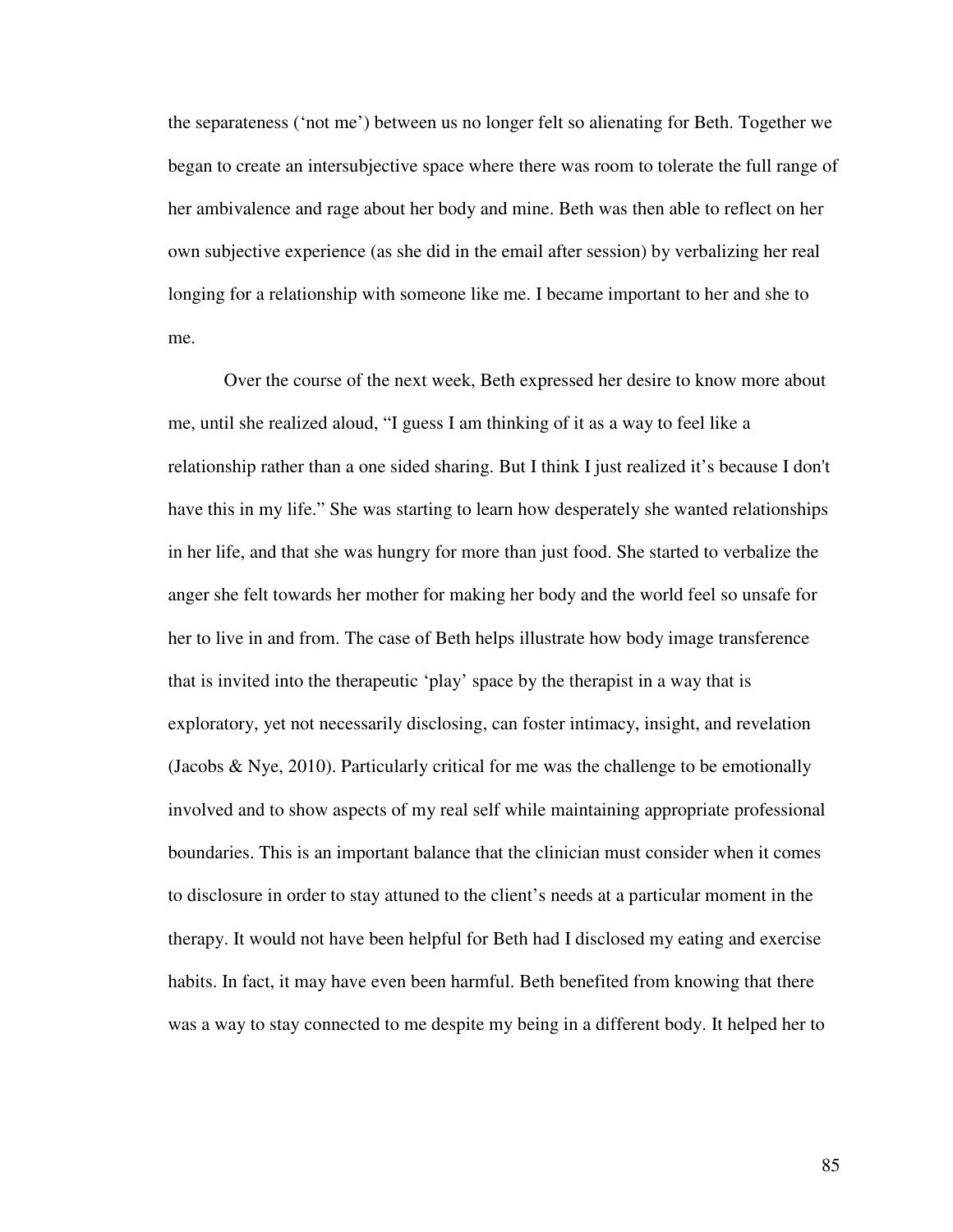see that I was a real person who was willing to make myself vulnerable to her in a way that still kept her protected.

As suggested by Mitchell (1993), "When working with a client what might be most crucial is neither gratification nor frustration, but the process of negotiation itself, in which the analyst finds his own particular way to confirm and participate in the patient's subjective experience yet slowly, over time, establishes his own presence and perspective in a way that the patient can find enriching rather than demolishing" (p. 196). When a purposefully receptive climate around the body is nurtured in the psychotherapeutic treatment, the verbalized detail of a woman's experience of her own body as well as that of the therapist can emerge. When the therapist can withstand the client's questioning about her own body, sometimes providing answers and other times allowing the client to imagine in her own mind, a more thorough examination and understanding of the client's attachment nexus and inner experience can be achieved. Furthermore, the direct exploration of the client's unconscious beliefs and fantasies about the therapist's body within the context of a safe holding environment may help to prevent potential acting out and regression by the client (Jacobs & Nye, 2010).

In working with clients with eating disorders, sometimes a client will invite the therapist in, but more times than not it is up to the therapist to invite the client in. Petrucelli (2007) candidly advises, "…If you can be yourself as a therapist and if you encourage your patients to be open about themselves and about how they perceive you, then the things they say about you, things you may not want to hear, enhance their ability to be themselves in more ways than they could before they began therapy. Now, they do not have to protect the connection by throwing parts of themselves away" (pp. 252-253).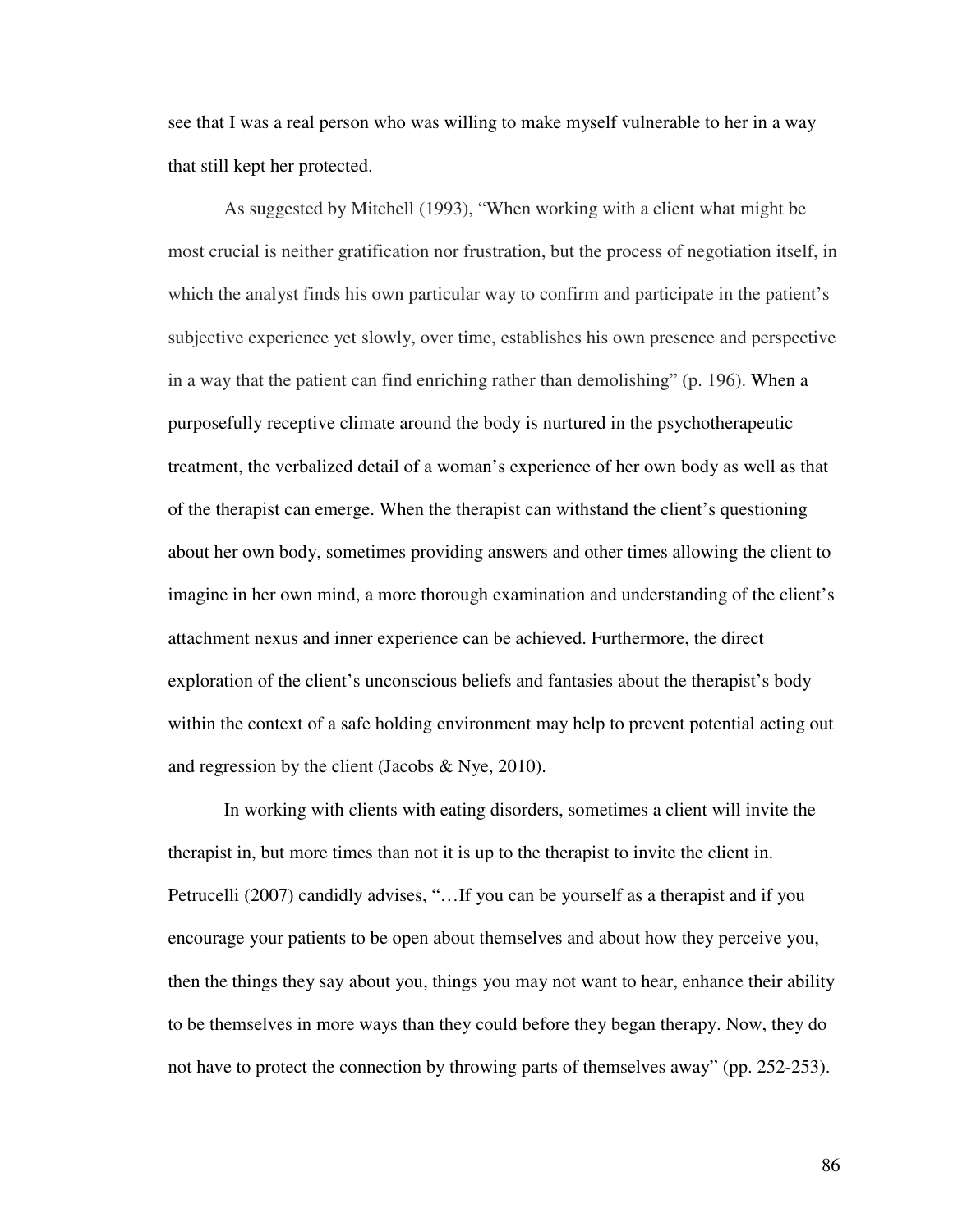By providing a relationship that can receive and bear a sense of a hated, fragmented, or rejected body, therapists begin the processes that will not only address a client's pain, but will also deconstruct the defenses that have developed to manage that chaotic, disorganized, or insecure body that represents the body subjectivity of that client (Orbach, 2004). This is challenging work, but absolutely essential in the promotion of body reintegration, acceptance, and healing.

Research suggests that securely attached clinicians demonstrate flexibility in their clinical work (Slade, 2008), and that experienced clinicians are flexible in their interventions (Daly & Mallinckrodt, 2009). Attachment theory can embolden practitioners to pay attention to their own attachment nexus in order to participate more openly in body discourse. A secure enough attachment to one's body can provide the necessary foundation to embrace the therapeutic potentiality of meeting at a more "intimate edge" (Ehrenberg, 1974), wherein the clinician is willing to be open to a dialogue that includes the shared body experience. As Ehnrenberg (1974) observed,

A meeting at the "intimate edge" is not simply intellectual, in which case either participant would be involved in an exercise of his own cleverness rather than in a more personal profound exchange. Nor is it simply affective, since it is quite possible for either participant to be emotional without ever being touched by the other. Nor is it simply personal, since sharing intimate details about oneself might be no different than a recorded speech in which the words act as barriers not bridges. The essential qualities of the kind of engagement I am describing are *reciprocity and expanded awareness through authentic relation.* Finding and making explicit the point of optimal closeness and distance in the relationship, a point which is constantly changing from moment to moment, provides the kind of experience in which the participants' awareness expands via the relationship as they clarify what they evoke and what they respond to in each other. This can only move in the direction of new experiences of mutuality and intimacy, and towards increasing self-knowledge and individuality (p. 435).

Embracing this "intimate edge" helps female clinicians model what it means to be a woman in a body and still possess subjectivity. This requires finding the place of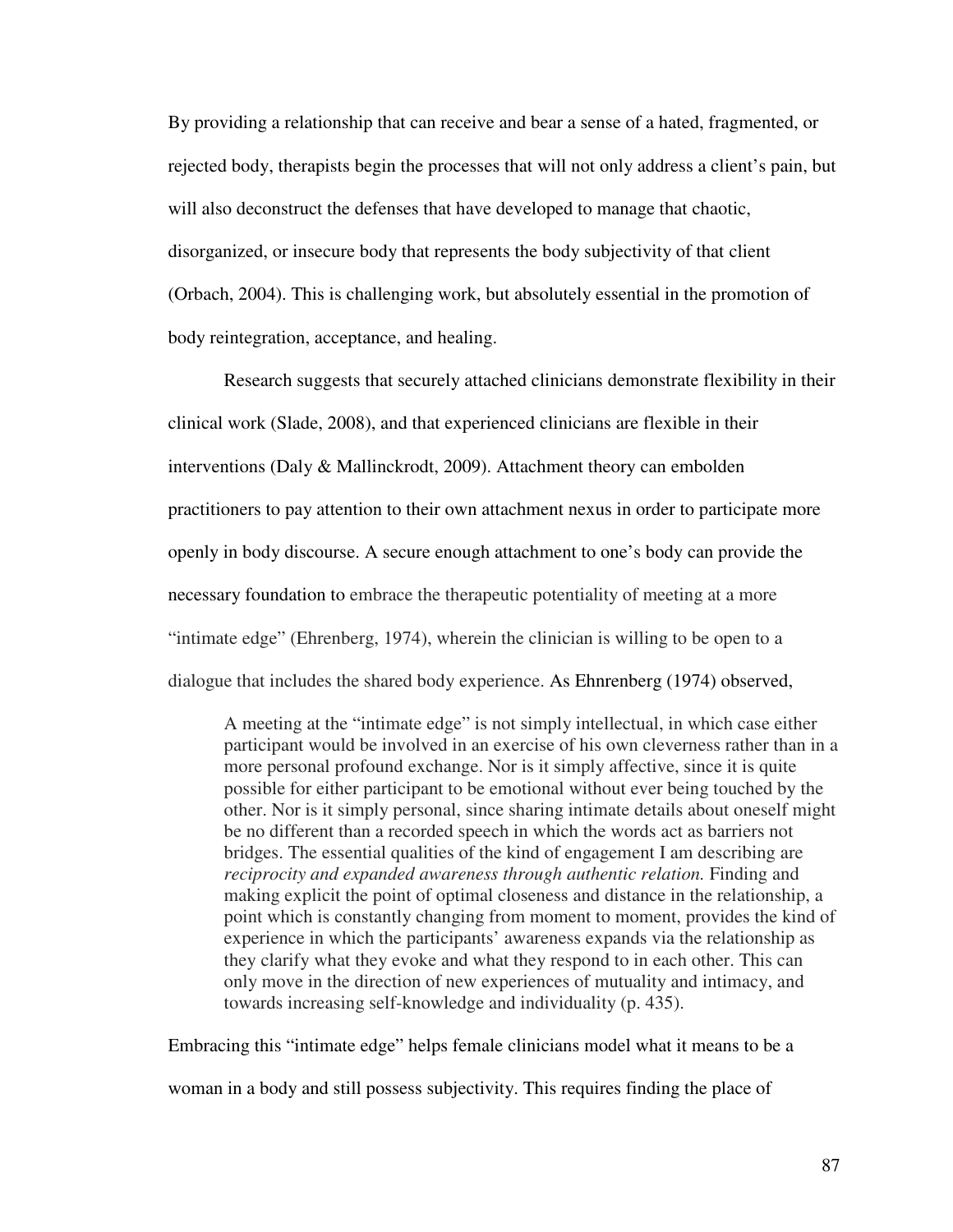maximum self-expression and maximum self-awareness when it comes to authentic relating about the shared body experience. Clinicians who can create a space for the body, allowing their clients to explore similarities and differences, fears and fantasies, and subjective and objective realities as they together navigate cultural currents that assume the malleability of women's bodies, will build increasing self-knowledge and autonomy in their client's. Thus, a clinician who inhabits a good enough body can use the therapeutic relationship to expand the good enough holding environment, demonstrating the meaning of secure enough attachment to the body. Borrowing from Bromberg (1993, 1994), it is important to provide the right relational conditions so that the body will possess the extraordinary capacity to negotiate continuity and change simultaneously.

 If, on the other hand, a clinician's anxieties around her own body are too severe, a client may be forced to adopt a false body that is in charge of protecting the clinician's anxieties in the same way that Winnicott (1965, 1971) believed that children comply with the needs of their caregiver by adopting a false and distorted self. "If we can't talk about both bodies in the treatment room, won't the patient have to present less than his/her full self, much in the same way this occurs for the infant in response to maternal anxieties and taboos?" (McEneaney, 2007, p. 134). Moreover, a clinician's anxiety around and nature of attachment to her body is likely to impact the quality of the therapeutic attunement, receptivity, and mirroring. If in treating Beth, I had been preoccupied by my own thoughts or feelings of bodily dissatisfaction, I may have been at risk of reinforcing the original trauma by modeling an insecure attachment to my body, or missed the crucial opportunity that arose as a result of the client's projections. A therapist who has not addressed her own issues around eating or her body, is likely to feel ill-equipped to deal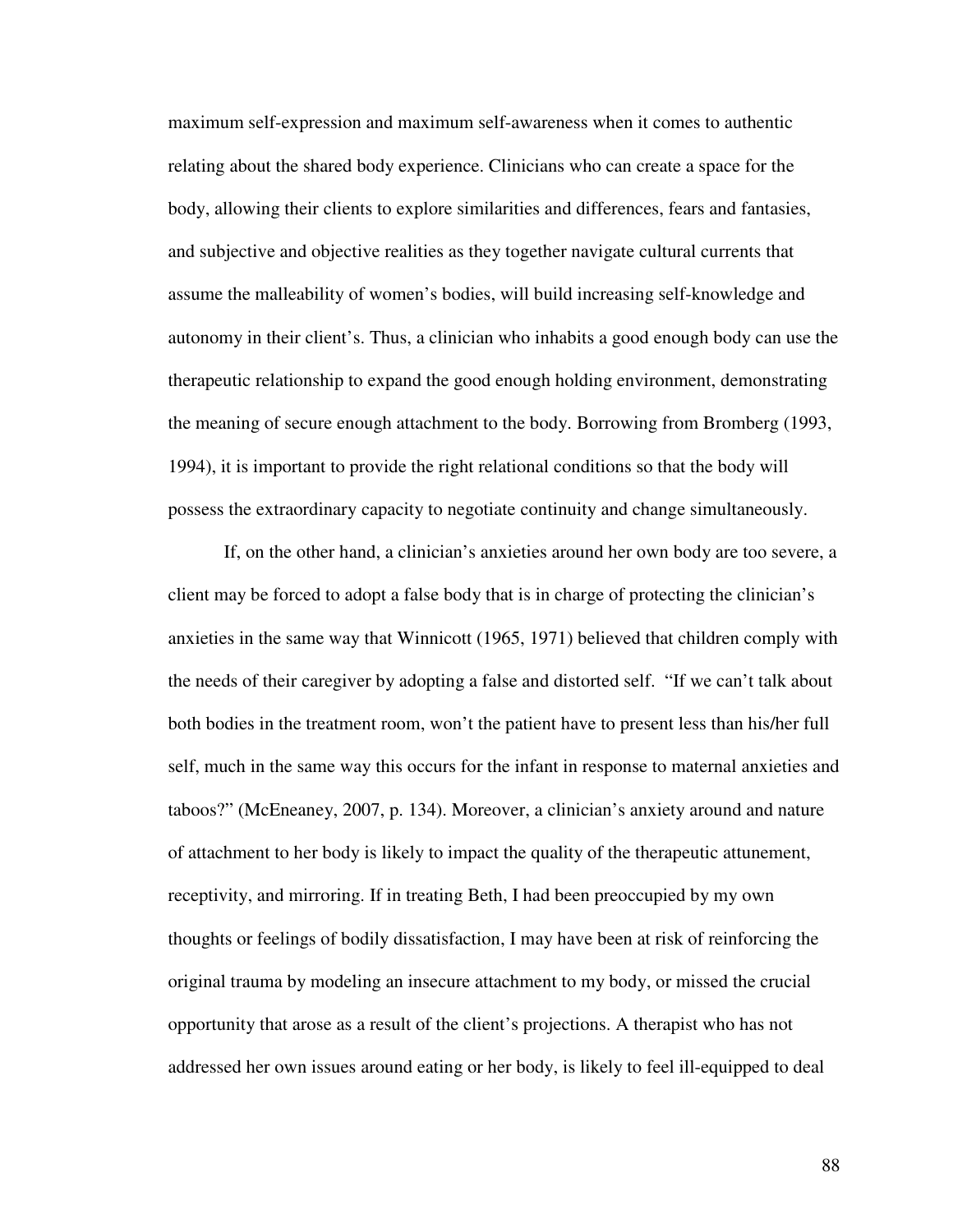directly with clients on the issue of her own body and risks allying with aspects of the culture that objectify women.

To the extent that a clinician does not openly acknowledge the client's experience of her own body as well as that of the clinician as an important meeting place of shared cultural location, the therapy relationship itself runs the risk of perpetuating the silence that has historically surrounded the female experience, and perhaps further relegating the body to contain rather than be a subject of conversation. Gutwill and Gitter (1994) reinforce the importance of considering the consumer culture in theoretical orientations, and state that, "To the extent that the impact of the 'toxic culture' is unacknowledged by object-relations theory and remains unconscious, cultural wounds and cultural abuse are hidden and secret" (p. 201). This analysis offers clinicians a framework for understanding the potential for transmitting dominant cultural taboos around the body if body discussions are not included in treatment. When a therapist is herself living in an insecurely attached body, the client may be forced to experience her own body with ambivalence or avoidance. The client can be transported from the depths of internal work to the surface of the body and the socio-cultural world of ideals. As Namir (2006) demonstrates, clients need the possibility for "communicative embodiment" (p. 222). Thus, clients with eating and body image problems need therapists to manifest secure enough body attachments in order to demonstrate a sense of embodiment and to live from that place in the therapeutic space.

As Brown (2009) suggests, "Just as therapists working with the survivors of complex trauma convey that the terrible things done to clients were not their fault, so too, a culturally competent therapist must acknowledge that whatever privilege she or he has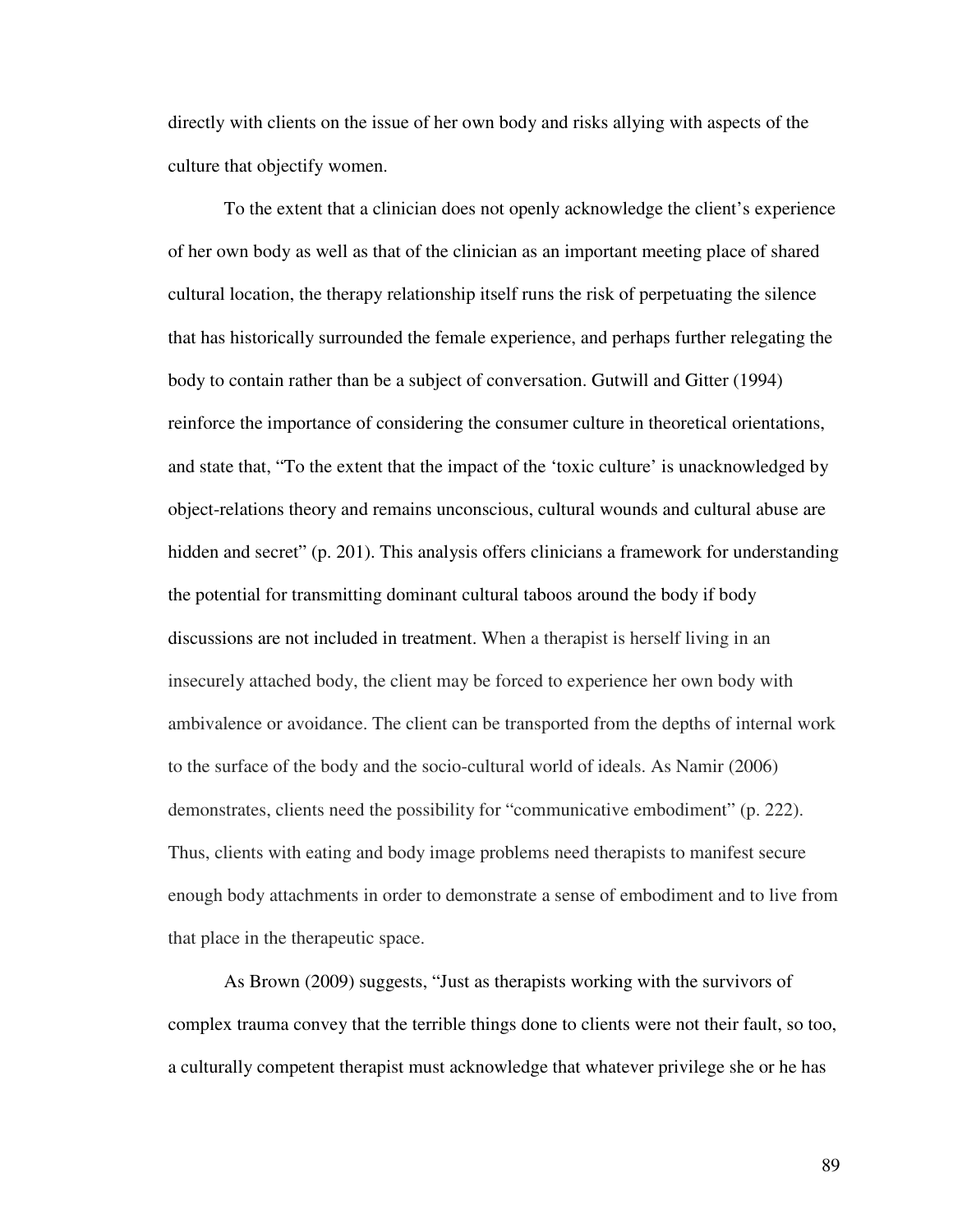accrued by accident of birth is not her or his fault" (p. 175). Moreover, a therapist who can observe her bias and privilege is better equipped to comprehend the complex phenomenon of representation. These phenomena are more than simply transference or countertransference because the things represented are "currently active in the social environment rather than in past experiences that are symbolically or unconsciously evoked or transferred into the therapeutic environment. The dynamics of representation, even when symbolic, are not merely unconscious representations of personal history; they are the interpersonal and political realities in which therapy takes place" (Brown, 2009, p. 175). Thus, clinicians need to be aware of and willing to talk about the type of body they are living in - culturally privileged or not - in order to expand and promote subjectivity. In an effort to repair a client's damaged body-self relationship, it is helpful to teach bodyliteracy in the consulting room. This includes fostering clients ability to decode the media, reframe the current cultural standards as restrictive and oppressive, normalize sociocultural pressure and the difficulty of feeling 'good-enough' in one's body, and opening the discussion to include the client's questioning of the therapist's body or body practices. Talking about both bodies in the room, as both are impacted by the cultural messages, promotes body socialization.

# Conclusion

Contemporary relational theory augments traditional psychoanalytic views by stressing the real relationship the client has with the therapist. In this analysis, this also includes the real relationship a client has with the therapist's body. When object relations is coupled with an intersubjective perspective, each theory breathes life into the other and, when used efficaciously, can help provide a blueprint for dealing with the shared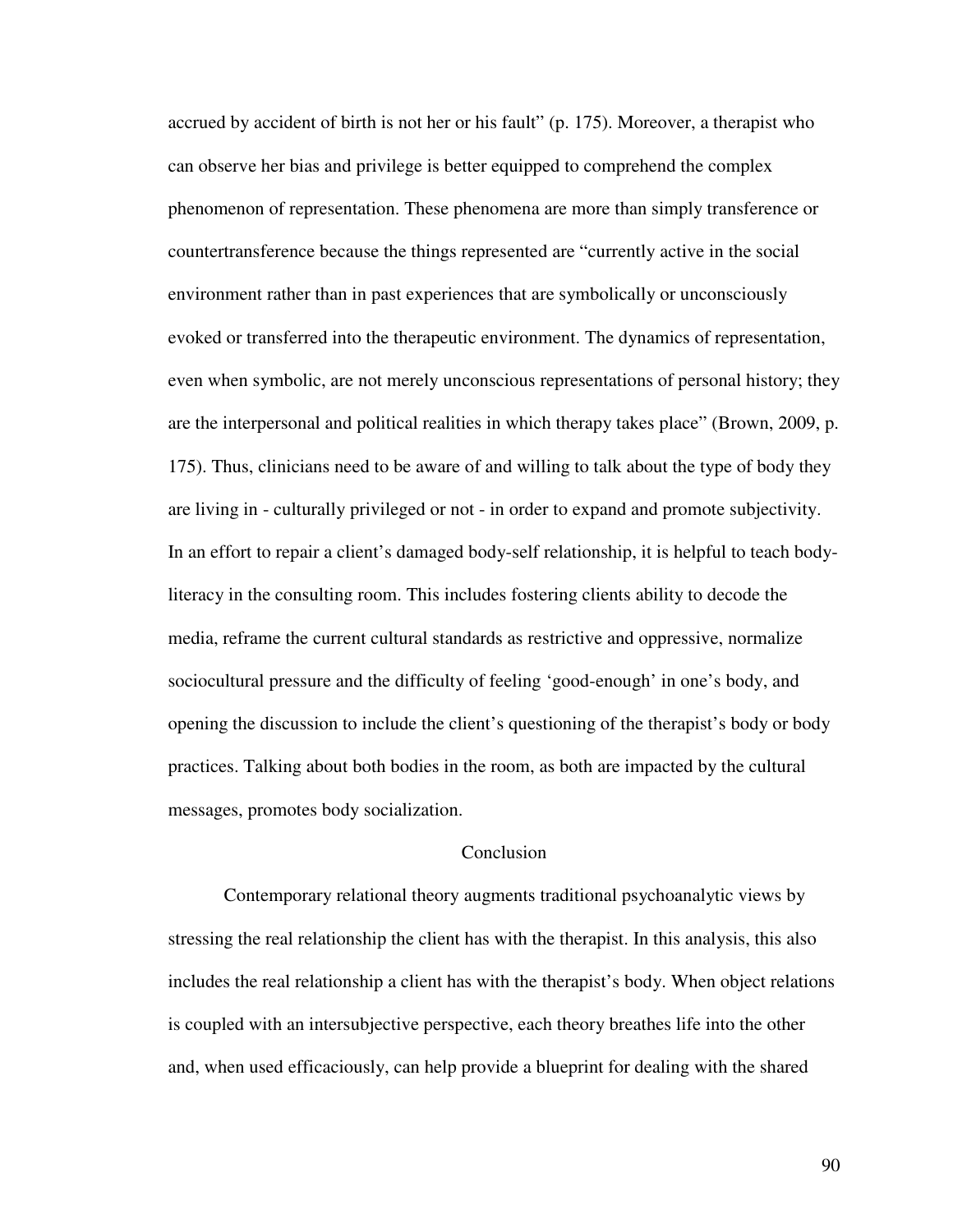body experience in the treatment of eating disorders. According to Applegate (1999), "A successful clinician lends his subjectivity but does not lose it. He honors the range of the clients' affects by recognizing them and thus recognizing the whole person generating them. It is in such transaction that the clinician's and the client's subjectivity can meet in the potential space of the clinical encounter and give rise to an enhanced capacity for intersubjectivity in both" (p. 218). Since the shared body experience is a significant element in the intersubjectivity of the female analytic pair, successful clinicians in the field of eating disorders must be explicitly aware of their experience of and attachment to their own bodies, as well as the constant cultural pulls towards body dissatisfaction.

Allowing for the practitioner's body to be used as a good-enough Winnicottian body that can receive the client's curiosity, inquiry, and exploration about her body can be an enormous challenge for female therapists today, especially if they have struggled, or continue to struggle, with similar issues as their clients. As suggested by Mitchell (1988), changes take place both outside the therapy situation as well as in the therapeutic relationship itself, where the therapist and client find different ways of being together that are not limited by the client's previous constrictions or restraints, especially as they relate to the body. Thus, clinicians need to be able to rely on trained supervisors, other clinicians, and their own therapy for real and authentic conversations that can help examine the full range of countertransferential feelings and understand the experience of body dissatisfaction within its cultural context. If the body can be invited into professional forums, it may help to demystify the dangers of talking about the body during a clinical encounter, and eventually help the clinician find different ways of handling the shared body experience with her client. Furthermore, learning to care for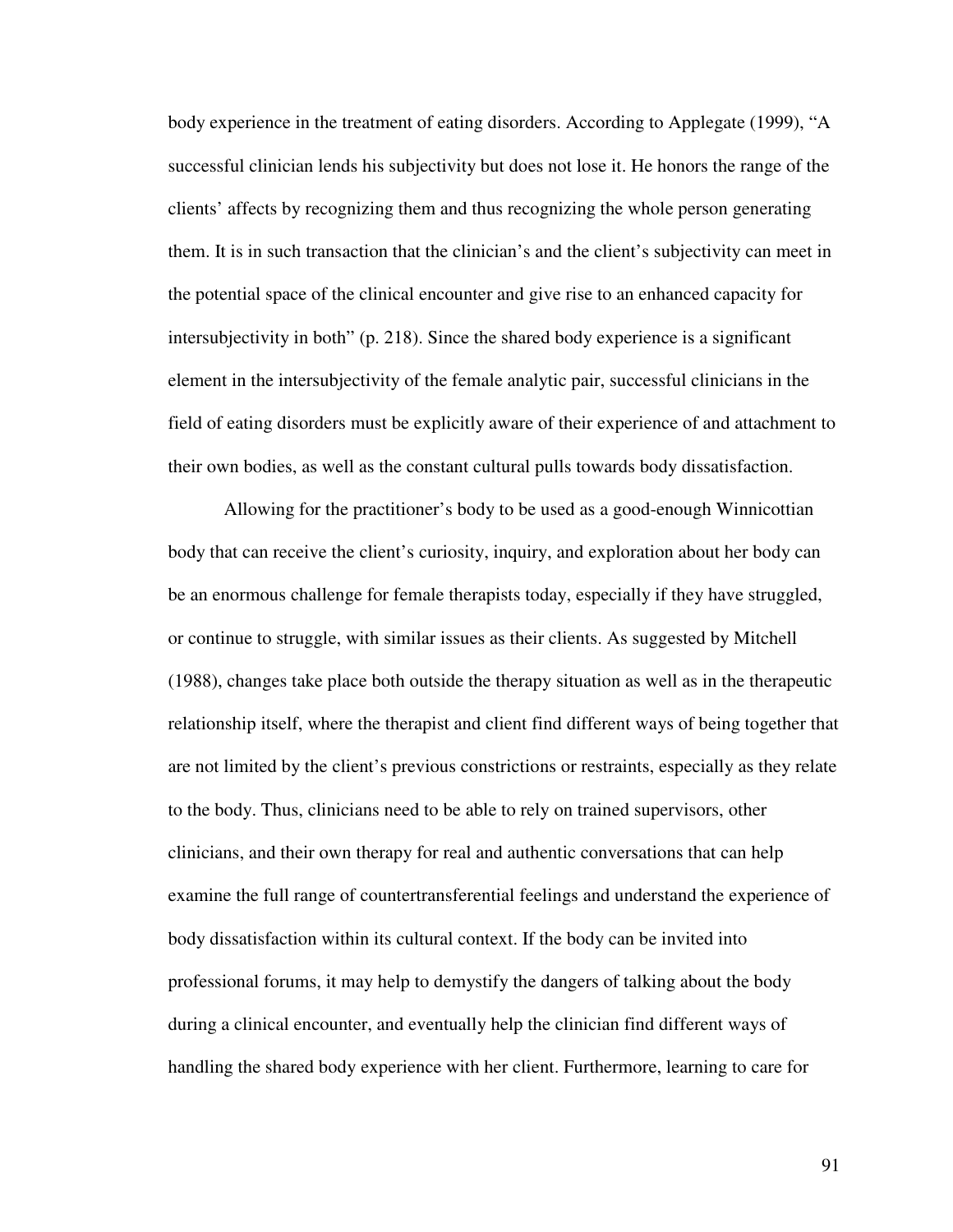one's self physically, emotionally, and psychologically, staying connected to feminist ideas, and engaging in spiritual behaviors, might help clinicians to lend their subjectivity without losing it in the midst of body scrutiny. With more open discussions that acknowledge the difficulty of this work without demonizing women for having conflicting feelings about their bodies, clinicians may become more capable of providing a 'good-enough' Winnicottian body that can tolerate being the subject of discourse in the service of their client's recovery.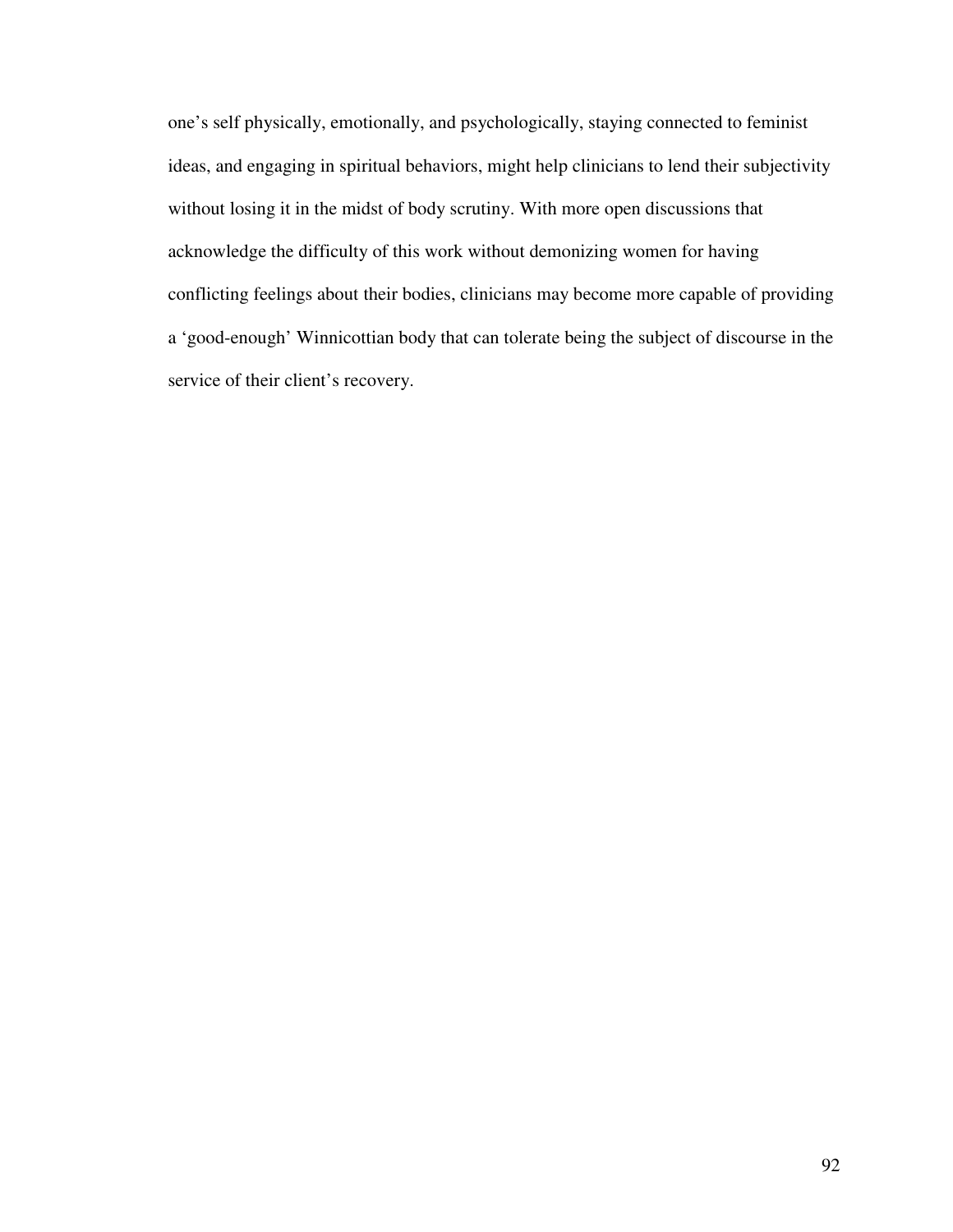## SHARED CONCLUSION AND IMPLICATIONS

Social work, from the time of its inception, has "lived at the edges of the mainstream of scientific discourse" mainly because of its need to respond to unpredictable, ambiguous professional episodes, as would a first responder to a crisis (Applegate, 2000, p. 150). When it comes to the body, however, it is my belief that social work has stayed far too conventional by participating in the silencing of the body in therapy. The clinicians from the Women's Therapy Centre Institute in New York City understand that, "We are in the midst of a serious public health crisis: few people experience their bodies as their own, as the place to live in and from, but rather relate to their bodies as a project to be worked on, forever" (List Serve Communication, March 15, 2014). Research that focuses on the place and role of the body within the therapeutic relationship is important for scholars and practitioners in Westernized societies because it recognizes the relational transmission of attachment issues that can take place in and through the body. The preceding two-paper analysis emphasized the importance of a secure attachment to the body, and while acknowledging the critical role of the motherdaughter relationship in establishing a secure base for attachment, also focused on the therapeutic relationship as an understudied factor in repairing the insecure body attachments that contribute significantly to the development and maintenance of eating disorders.

Bowlby, Ainsworth and others suggest that early attachment experiences have a significant influence on later life experiences. Secure attachment offers a base from which children can safely explore their environment and ultimately can provide them with protection against physical, social, and emotional risks. While the literature has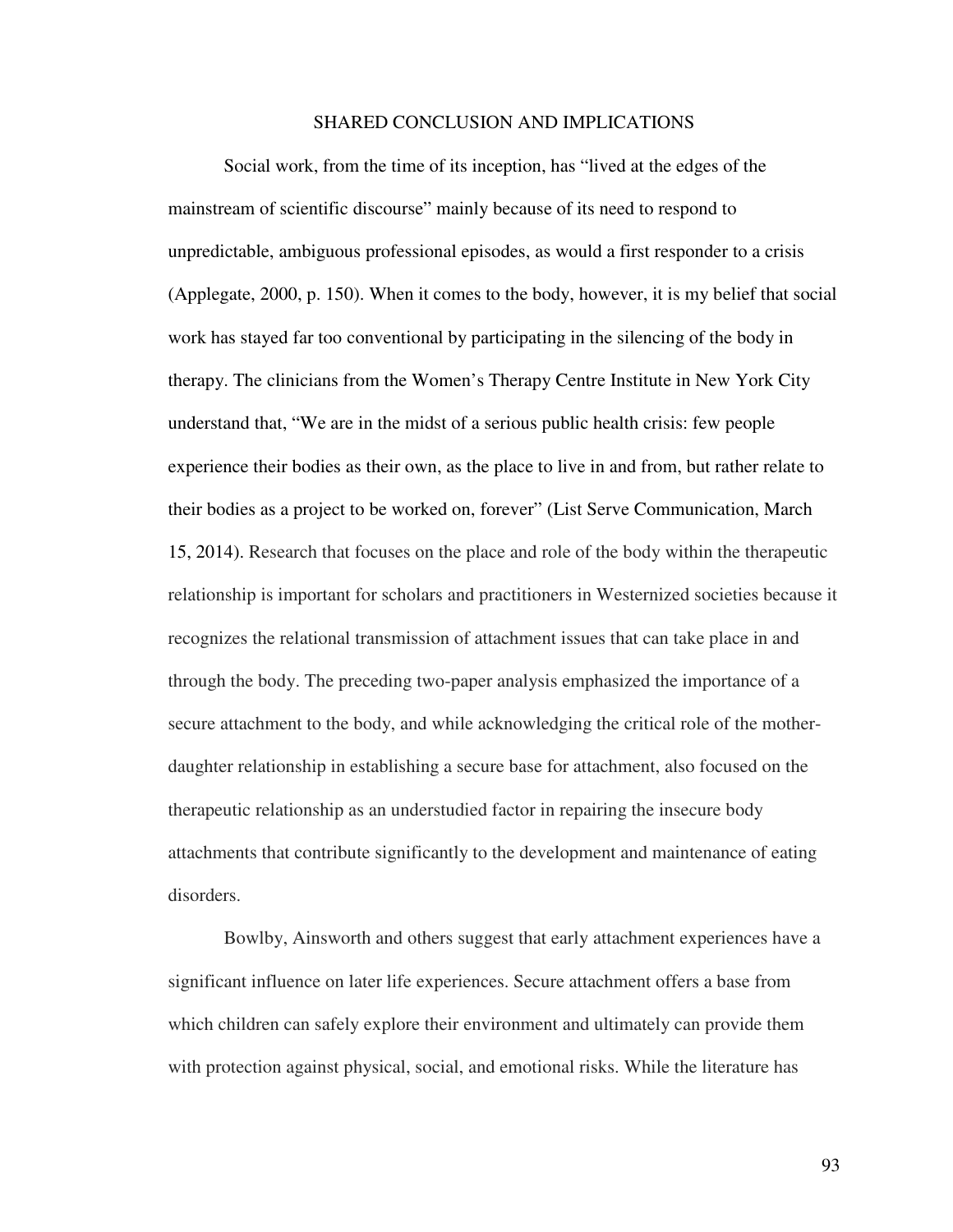focused on the role of early attachment experiences in creating a sense of physical and emotional security, it has failed to consider the role of early attachment in informing a sense of visual and visceral body security. An understanding of how a secure body attachment demonstrated in and through the mother-daughter relationship can serve to shield women from attaching to cultural symbols and ultimately prevent the development of eating disorders is critical to clinical practice. In the absence of such a demonstrated secure body attachment, however, the client-therapist relationship offers a possibility to repair the problems that emerge when a mother is herself insecurely attached to her own body and this style of attachment is modeled and passed along to her daughter. Thus, by identifying the nature of an individual's attachment to her own body and recognizing its potential role as a protective or risk factor against the development of an eating disorder, prevention efforts can better target and enhance important aspects of the mother-daughter relationship as they relate to the reciprocal and mutual influence of the culturally sanctioned body.

The case of Naomi demonstrated the ways in which an intergenerational transmission of an insecure body attachment by a mother who was inadequately attuned to her own and her daughter's needs, renders both mother and daughter especially vulnerable to culturally sanctioned messages that, by aggrandizing a thin body ideal, can exacerbate this insecurity and malattunement and trigger an eating disorder. As a result, an early attachment/relational trauma is compounded and reinforced by a culturally induced trauma perpetrated by the internalization of social symbols representing body "ideals." The case of Beth establishes the ways in which the therapist's body, used as both an object and a subject of discourse in the treatment of eating disorders, provides a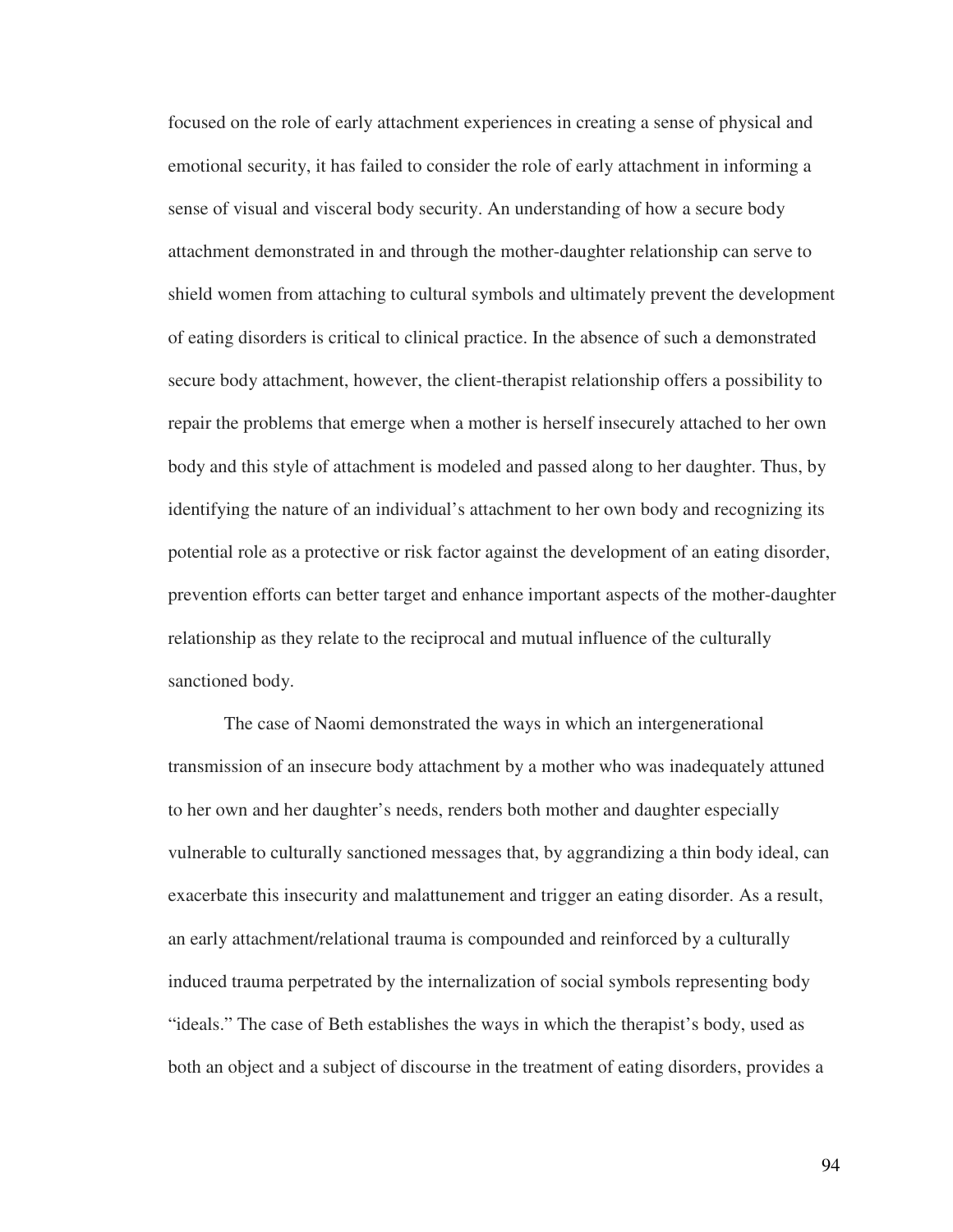vehicle through which early insecure attachment experiences can begin to be repaired. However, in order for such a discourse to be successful in ameliorating the consequences of early insecure attachment, a clinician must herself live in a good enough body that provides a safe holding space in which a client can fully experience her own body and move toward a more secure body attachment.

This two-paper dissertation argues that comprehensive assessment and intervention with developing females requires parents and clinicians alike to pay closer attention to the "outside" of cultural experience balanced with an appreciation for the "inside" of the ways in which individuals perceive and process factors in the external environment according to their own unique development, attachment experience, and psychology. Social work as a profession has sought to achieve greater integration between external factors such as culture, race, class, and social roles, and the ways they become internalized by the self. Given that culture is a part of the "place where we live" (Winnicott, 1971, p. 104) and functions as the larger holding environment of the therapeutic relationship, cultural representations are an important part of the potential space – the paradoxical third place that taps into internal and external experience simultaneously for both client and clinician (Applegate, 1990). The body in the  $21<sup>st</sup>$ century can be seen as a personification of culture: "the place in which the individual writes out her understanding of the meaning and possibilities that exist for her; as the place she tells of her standing in the world – the world of the family, the sexual world, the school, the wider public sphere, the gendered world, the world of class, of consuming, of possibility and impossibility" (Bloom et al., 1994, p. x).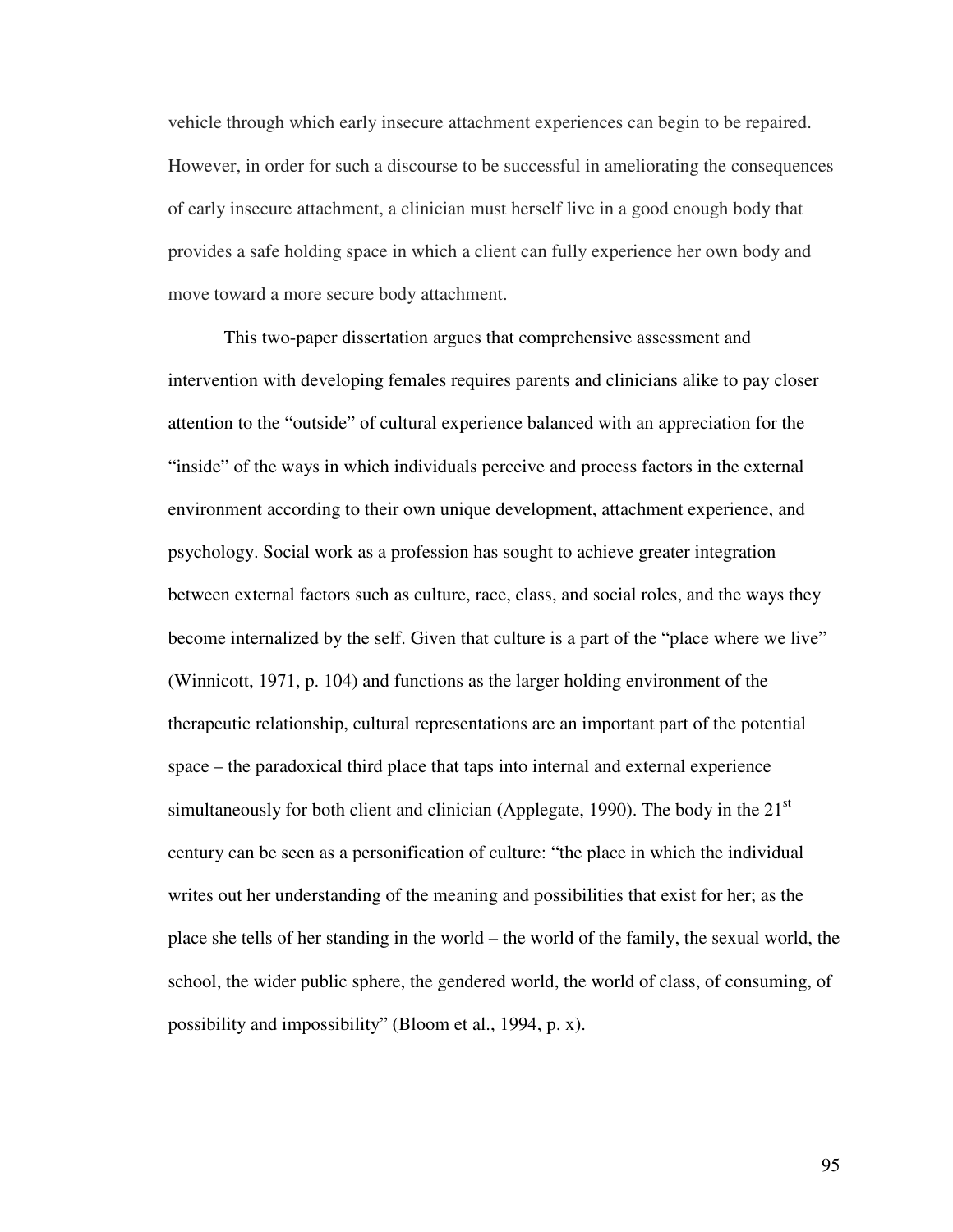Failure to consider each person's experience with cultural object-relations formation prevents a full picture from emerging in the treatment of people suffering from eating disorders. The clinical challenge is to keep an eye on the paradoxical third place where external aspects of culture transact with each client and therapist and their object representations of culture, as well as with the shared body experience that emerges in the consultation room. In acknowledging the potential for projective identification, this dissertation seeks to inform another less fully explored issue regarding uncontrolled and unrecognized countertransference, as it relates to the body; such countertransference can lead to the misinterpretation of transference if the clinician does not herself have an accurate, good-enough, or securely-enough attached body-self to rely on. Clearly it is important for a clinician to be consciously attuned to her own vulnerabilities about the body-self in order to avoid communicating unconscious messages to her clients. Attending to the client's need for a dialogue around the body, therefore requires the therapist to develop a discerning awareness of her own body. Moreover, this dissertation emphasizes that both the actual body and body image need to be considered through a relational or intersubjective presence, and that a meaningful relating between bodies requires anchoring in the material presence of the other, whether it be a caregiver or a clinician. We can imagine from this critical analysis of attachment, trauma, and object relations that intergenerational issues in relationship to the communication of aspects of Western cultural stigmatization, especially with regard to the notion of a body ideal, highlight the developmentally reparative role of the clinician whose own intergenerational experience is significant. This theoretical and practical work has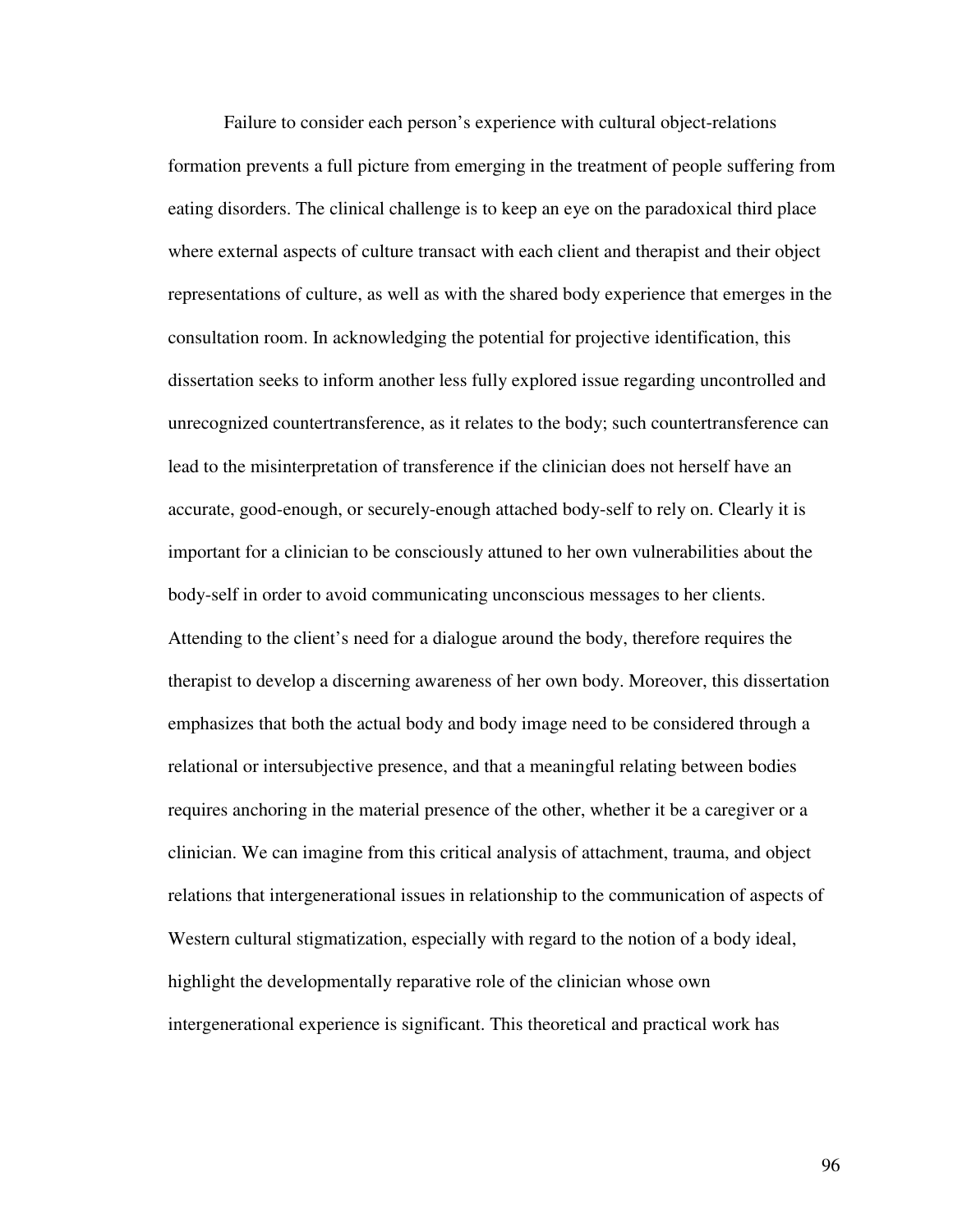implications for all types of psychotherapeutic processes, extending beyond the femaleto-female matrix.

Effective practice with clients requires that clinicians become more aware of and talk more about how these external factors impact not only the client and the therapist, but also the intersubjectively created third space. In this way, body dissatisfaction as evident in the Western world can be recognized as a trauma shared by many women, and these shared traumas can present greater opportunities for therapeutic intimacy in clinical discussions. According to Tosone (2006), both the therapist and the patient undergo transformations in the cognitive, affective, behavioral, and spiritual realms as a result of exposure to an externally shared traumatic event. She states, "True therapeutic intimacy implies exposing our imperfections, but not in a deliberate, self-revealing way. Instead, our peccadilloes emerge spontaneously through the unavoidable enactments that occur in the course of treatment. This stance raises the question of whether intimacy necessitates self-disclosure on therapists' part" (p. 95). At a time like 9/11, Tosone (2006) argues that the intimacy through self-disclosure felt inevitable rather than consciously chosen. I would argue, that in the case of the shared body experience in a culture that perpetrates threats to the female body, intimacy through self-disclosure around the body/bodily presence and experience is also inevitable.

The implications of inevitable self-disclosure as it relates to the material body means employing a framework that embraces the therapeutic potentiality of meeting at a more "intimate edge" (Ehrenberg, 1974), wherein the clinician is willing to be open to a dialogue that includes the shared body experience. Ideally the "intimate edge" is a place of maximum self-expression and maximum awareness of the individuality and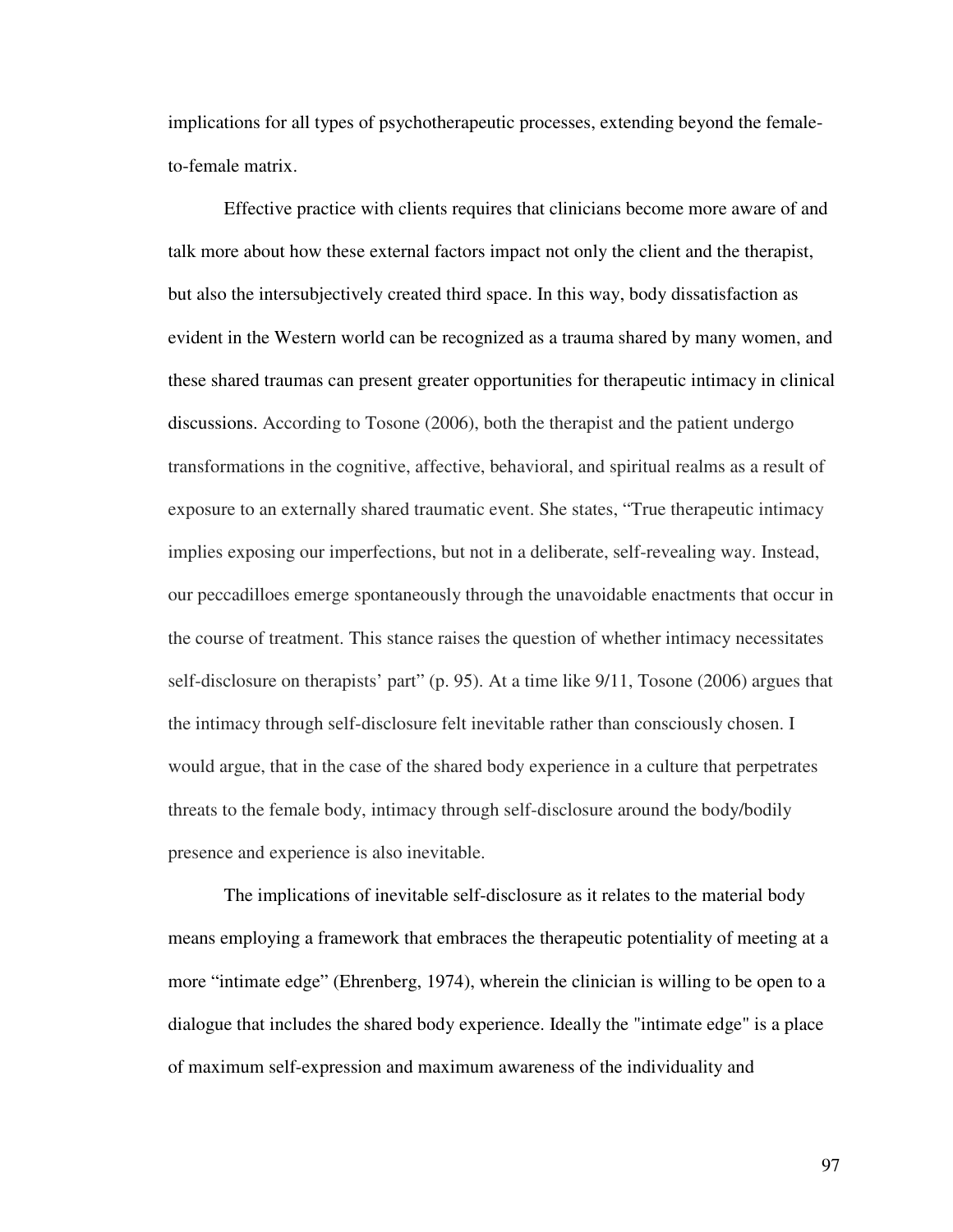boundaries of self and other for each participant in the therapeutic dyad. It is the point where each participant becomes acutely aware of her own active participation in a particular interaction, the choices she makes, and where she ends and the other begins. My hope is that clinicians will continue to challenge the old taboos about inviting the therapist's body into the consulting room as a focus of discussion, and think more about finding the particular intimate edge that best suits each of their individual clients. With the development of a more sophisticated theoretical framework that can fully potentiate the worker's use of her body-self as a catalyst for change, perhaps more women will be helped in securing a good enough body-self attachment.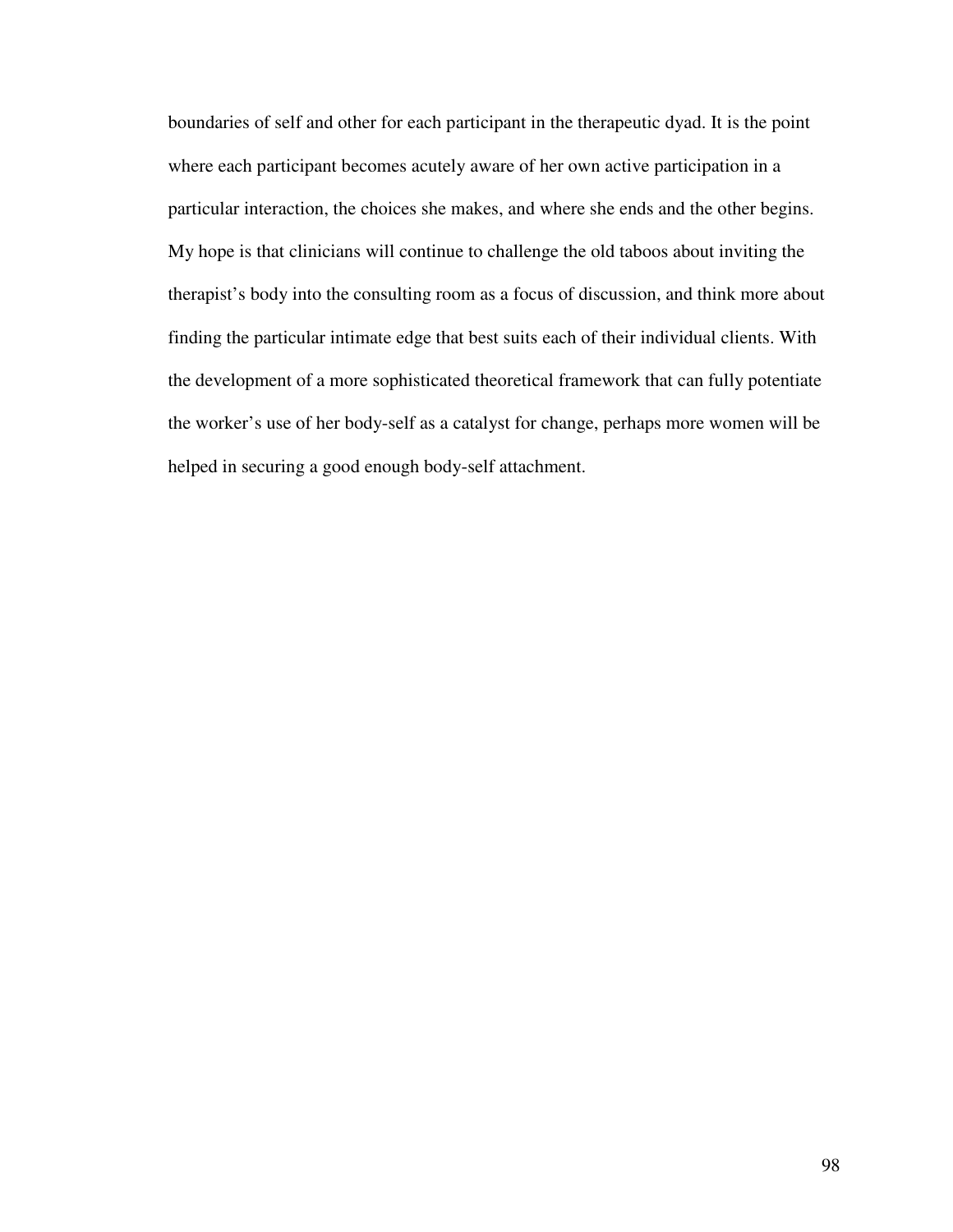#### References

- Agras, S., Hammer, L., & McNicholas, F. (1999). A prospective study of the influence of eating-disordered mothers on their children. *International Journal of Eating Disorders*, *25*(3), 253-262.
- Ainsworth, M.D.S., Blehar, M.C., Waters, E., & Wall, S. (1978). *Patterns of attachment: A psychological study of the strange situation*. Hillsdale, NJ: Erlbaum.
- Ainsworth, M.D.S. (1979). Infant-mother attachment. *American Psychologist*, *34*(10), 932-937.
- Allen, J. (2001). *Traumatic relationships and serious mental disorders*. West Sussex, England: John Wiley & Sons.

Anzieu, D. (1989). *The skin ego*. New Haven, CT: Yale University Press.

- Applegate, J.S. (1990). Theory, culture, and behavior: Object relations in context. *Child and Adolescent Social Work*, *7*(2), 85-100.
- Applegate, J.S. (1999). Winnicott and the paradoxes of intersubjectivity. *Smith College Studies in Social Work*, *69*, 203-220.
- Applegate, J.S. (2000). Theory as story: A postmodern tale. *Clinical Social Work Journal*, *28*(2), 141-153.
- Applegate, J.S., & Shapiro, J.R. (2005). *Neurobiology for clinical social work: Theory and practice*. New York: W.W. Norton & Company.
- Aron, L. (1998). The clinical body and the reflexive mind. In L. Aron & F.S. Anderson (Eds.), *Relational perspectives on the body* (pp. 3-37). Hillsdale, NJ: Analytic Press.

Aron, L. (1999). The patient's experience of the analyst's subjectivity. In S.A. Mitchell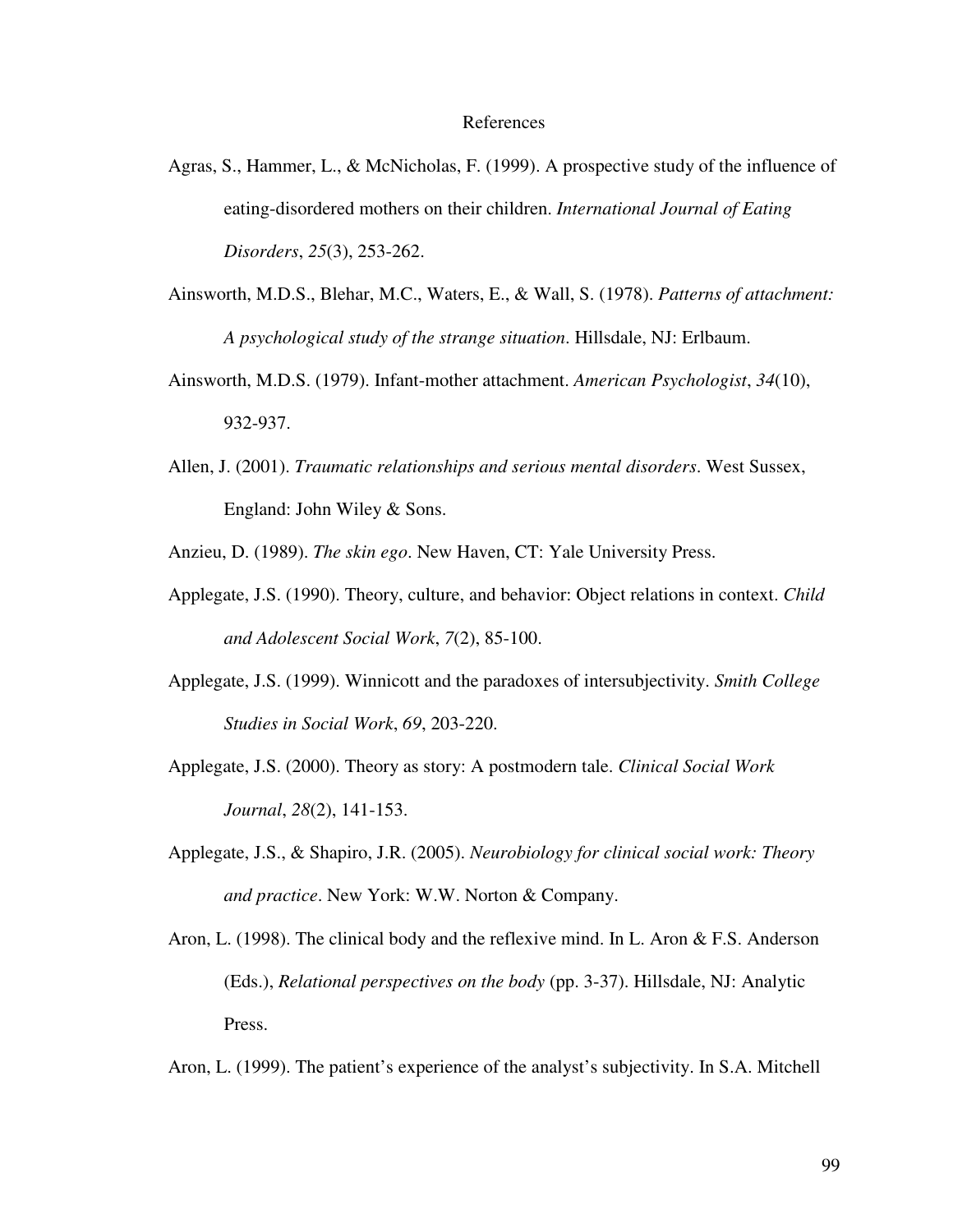and L. Aron (Eds.), *Relational Psychoanalysis: The emergence of a tradition* (pp. 243-258)*.* Hillsdale, NJ: The Analytic Press.

- Bakermans-Kranenburg, M.J., & Van IJzendoorn, M.H. (2009). The first 10,000 Adult Attachment Interviews: Distributions of adult attachment representations in nonclinical and clinical groups. *Attachment & Human Development, 11*, 223-263.
- Barone, L., & Guiducci, V. (2009). Mental representations of attachment in eating disorders: A pilot study using the Adult Attachment Interview. *Attachment & Human Development*, *11*(4), 405-417.
- Barnett, S., Burkroyd, J., & Windle, K. (2005). Eating disorders from parent to child: Mothers' perceptions of transgenerational effect. *Counseling & Psychotherapy Research*, *5*(3), 203-211.
- Benjamin, J. (1988). *The bonds of love: Psychoanalysis, feminism and the problem of domination.* New York: Pantheon Books.
- Benjamin, J. (1995). *Like subjects, love objects: Essays on recognition and sexual difference.* New Haven, CT: Yale University Press.
- Berzoff, J., Flanagan, L.M., & Hertz, P. (Eds). (2011). *Inside out and outside in: Psychodynamic clinical theory and psychopathology in contemporary multicultural contexts* (3rd ed.). Lanham, MD: Rowman & Littlefield.

Bion, W.R. (1962). *Learning from experience*. London: Heinemann.

- Bloom, C. (2002). Cultural countertransference. *Psychoanalysis & Psychotherapy*, *19*, 41-57.
- Bloom, C., Gitter, A., Gutwill, S., Kogel, L., & Zaphiropoulos, L. (1994). *Eating*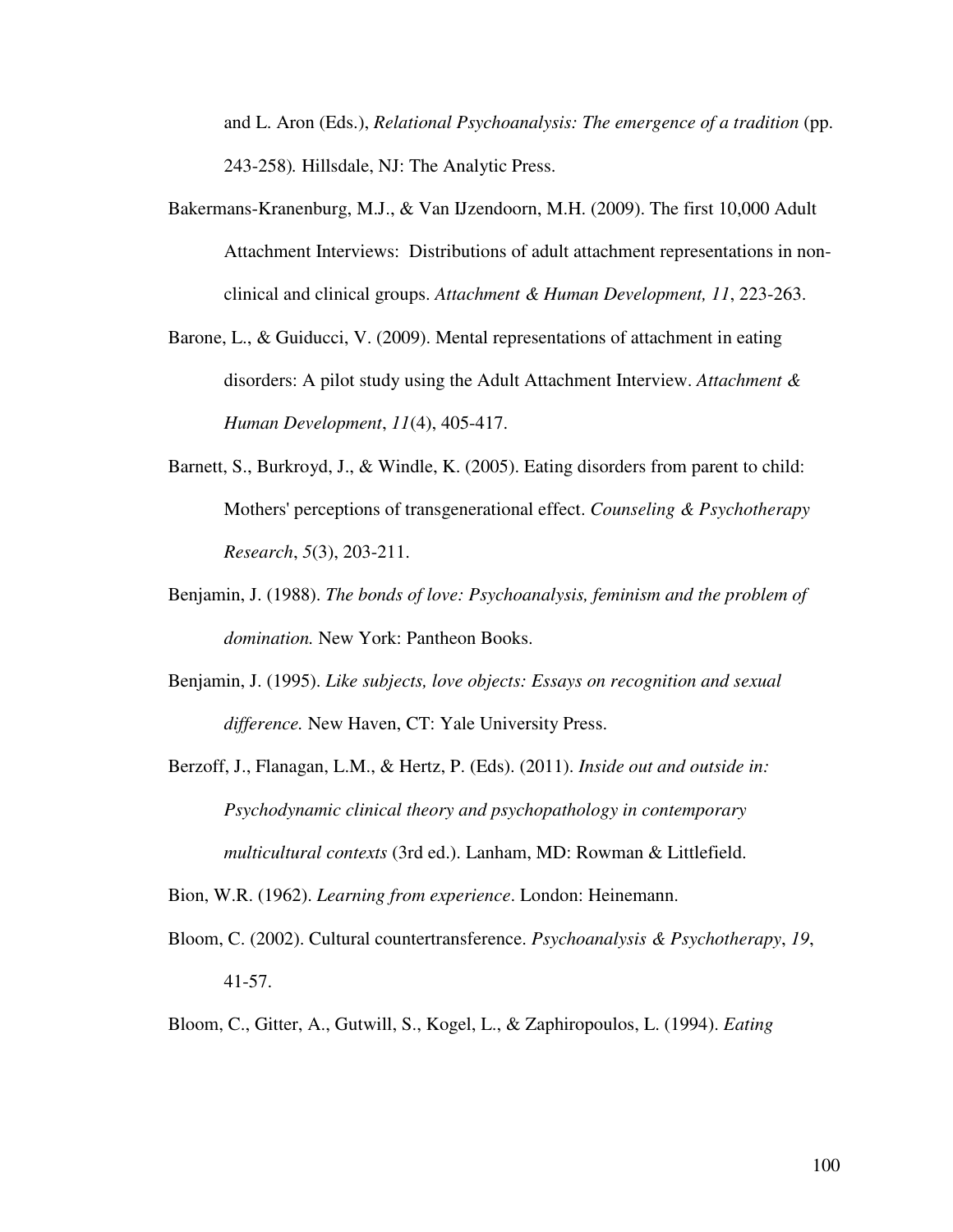*problems: A feminist psychoanalytic treatment model*. New York, NY: Basic Books.

- Bollas, C. (1987). *The shadow of the object: Psychoanalysis of the unthought known*. New York: Columbia University Press.
- Bordo, S. (1993) *Unbearable weight: Feminism, western culture, and the body.* Berkeley, CA: University of California Press.
- Bowlby, J. (1980). *Loss, sadness and depression*. New York, NY: Basic Books.
- Bowlby, J. (1982). *Attachment and loss: Vol. 1*, *Attachment*. London: Hogarth Press and the Institute of Psychoanalysis (Original work published 1969).
- Bowlby, J. (1988). *A secure base: Clinical applications of attachment theory*. London: Routledge.
- Brabant, E., Falzeder, E., & Giampieri-Deutsch, P. (Eds.). (1992). *The correspondence of Sigmund Freud and Sándor Ferenczi: 1908-1914*. (P. T. Hoffer, Trans.). Cambridge: Harvard University Press.
- Brennan, K.A., & Shaver, P. (1995). Dimensions of adult attachment, affect regulation, and romantic relationship functioning. *Personality and Social Psychology Bulletin*, *21*, 267-284.
- Bromberg, P.M. (1993). Shadow and substance: A relational perspective on clinical process. *Psychoanalytic Psychology*, *10*, 147-168.

Bromberg, P.M. (1994) "Speak! That I may see you": Some reflections on dissociation, reality, and psychoanalytic listening. *Psychoanalytic Dialogues*, *4*, 517-547

Bromberg, P.M. (1996). Standing in the spaces: The multiplicity of self and the psychoanalytic relationship. *Contemporary Psychoanalysis*, *32*, 509-536.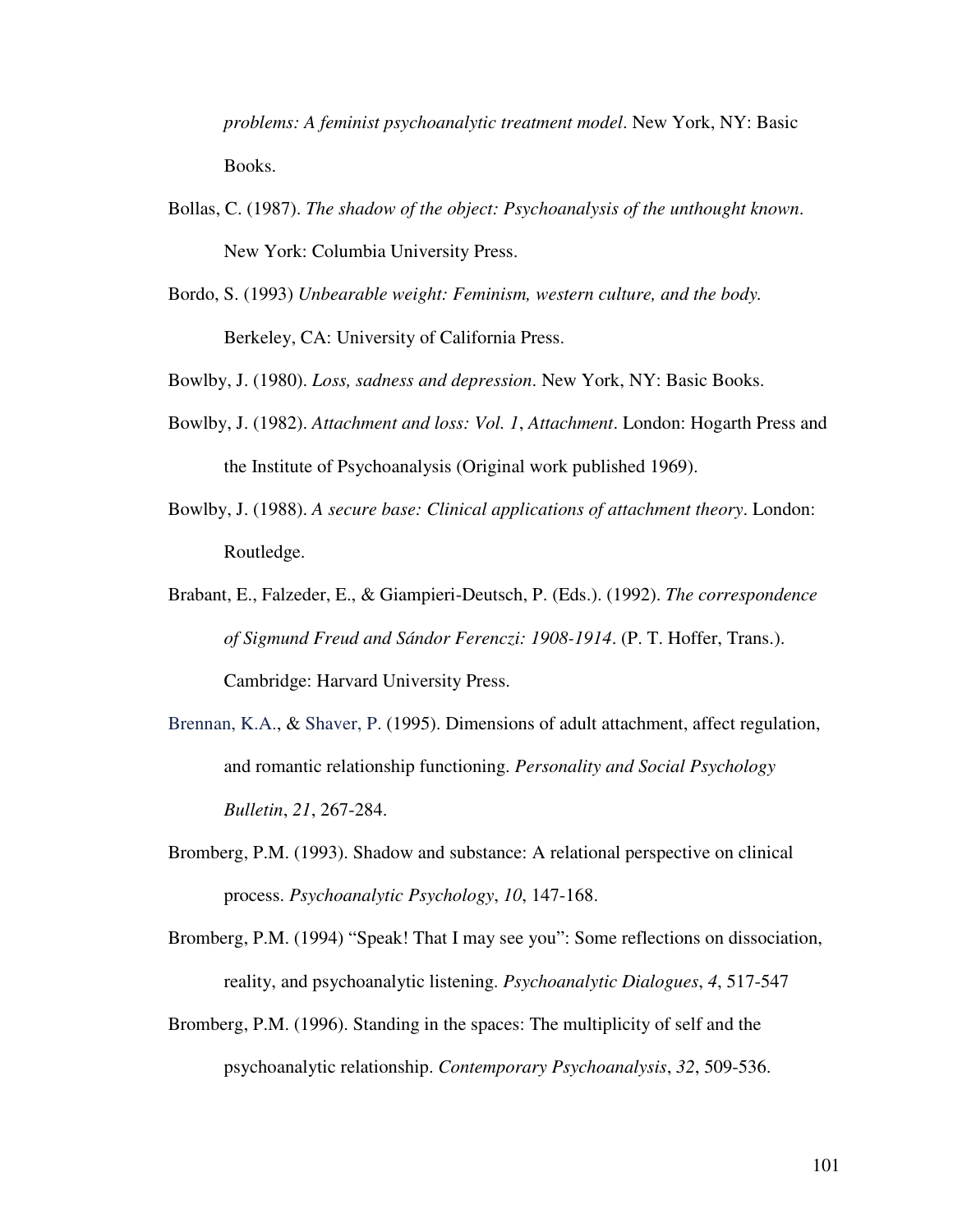- Bromberg, P.M. (2006). *Awakening the dreamer: Clinical journeys*. Mahwah, NJ: The Analytic Press, Inc.
- Brown, L.S. (2009). Cultural competence. In C.A. Courtois & J.D. Ford (Eds.), *Treating complex traumatic stress disorders: Scientific foundations and therapeutic models* (pp. 166-182). New York: The Guilford Press.
- Burka, J. (1996). The therapist's body in reality and fantasy: A perspective from an overweight therapist. In B. Gersen (Ed.), *The therapist as a person* (pp. 255-275). Mahwah, NJ: The Analytic Press, Inc.
- Cash, T.F., & Henry, P.E. (1995). Women's body images: the results of a national survey in the U.S.A. *Sex Roles*, *33*, 19-25.
- Chodorow, N. (1978). *The reproduction of mothering: Psychoanalysis and the sociology of gender*. Berkeley: University of California Press.
- Cole-Detke, H., & Kobak, R. (1996). Attachment processes in eating disorder and depression. *Journal of Consulting and Clinical Psychology*, *64*, 282–290.
- Costin, C. (2009). The embodied therapist: Perspectives on treatment, personal growth, and supervision related to body image. In M Maine, W. Davis, & J. Shure (Eds.), *Effective clinical practice in the treatment of eating disorders: The heart of the matter* (pp. 179–192). New York, NY: Routledge/Taylor & Francis Group.
- Cozolino, L.J. (2002). *The neuroscience of psychotherapy: Building and rebuilding the human brain*. New York: Norton.
- Cushman, P. (1995). *Constructing America, constructing the self: A cultural history of psychotherapy*. Cambridge, MA: DaCapo Press.
- Daly, K.D., & Mallinckrodt, B. (2009). Experienced therapists' approach to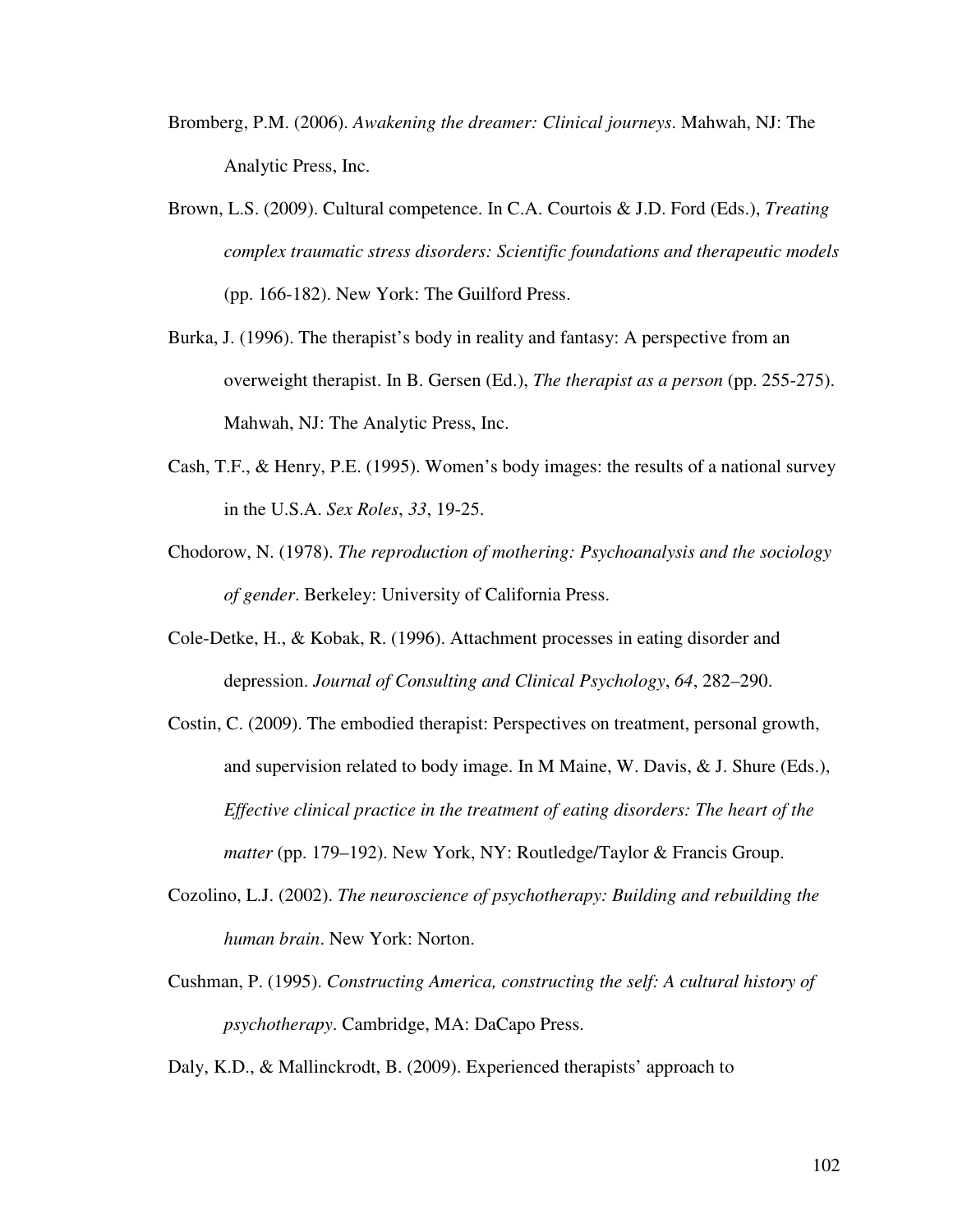psychotherapy for adults with attachment avoidance or attachment anxiety. *Journal of Counseling Psychology*, *56*(4), 549-563.

- Davis, D., & Vernon, M.L. (2002). Sculpting the body beautiful: Attachment style, neuroticism, and use of cosmetic surgeries. *Sex Roles*, *47*, 129-138.
- DeLucia-Waack, J.L. (1999). Supervision for counselors working with eating disorders groups: Countertransference issues related to body image, food, and weight. *Journal of Counseling & Development*, *77*, 379-388.
- Diamond, N. (2001). Towards an interpersonal understanding of bodily experience. *Psychodynamic Counseling*, *7*(1) 41-62.
- Ehrenberg, D. (1974). The intimate edge in therapeutic relatedness. *Contemporary Psychoanalysis*, *10*, 423-437.
- Fairbairn, W. R. D. (1951). The repression and the return of bad objects (with special reference to the 'War Neuroses'). In *An Object-Relations Theory of the Personality.* New York: Basic Books. (Original work published 1943).
- Fallon, P., Katzman, M.A., & Wooley, S.C. (1994). *Feminist perspectives on eating disorders*. New York, NY: The Guilford Press.
- Fonagy, P., Steele, H., & Steele, M. (1991). Maternal representations of attachment during pregnancy predict the organization of infant-mother attachment at one year of age*. Child Development*, *62*, 891-905.
- Fonagy, P., Leigh, T., Steele, M., Steele, H., Kennedy, R., Mattoon, G., …Gerber, A. (1996). The relation of attachment status, psychiatric classification, and response to psychotherapy. *Journal of Consulting and Clinical Psychology, 64*, 22–31.

Fonagy, P., & Target, M. (1997). Attachment and reflective function: Their role in self-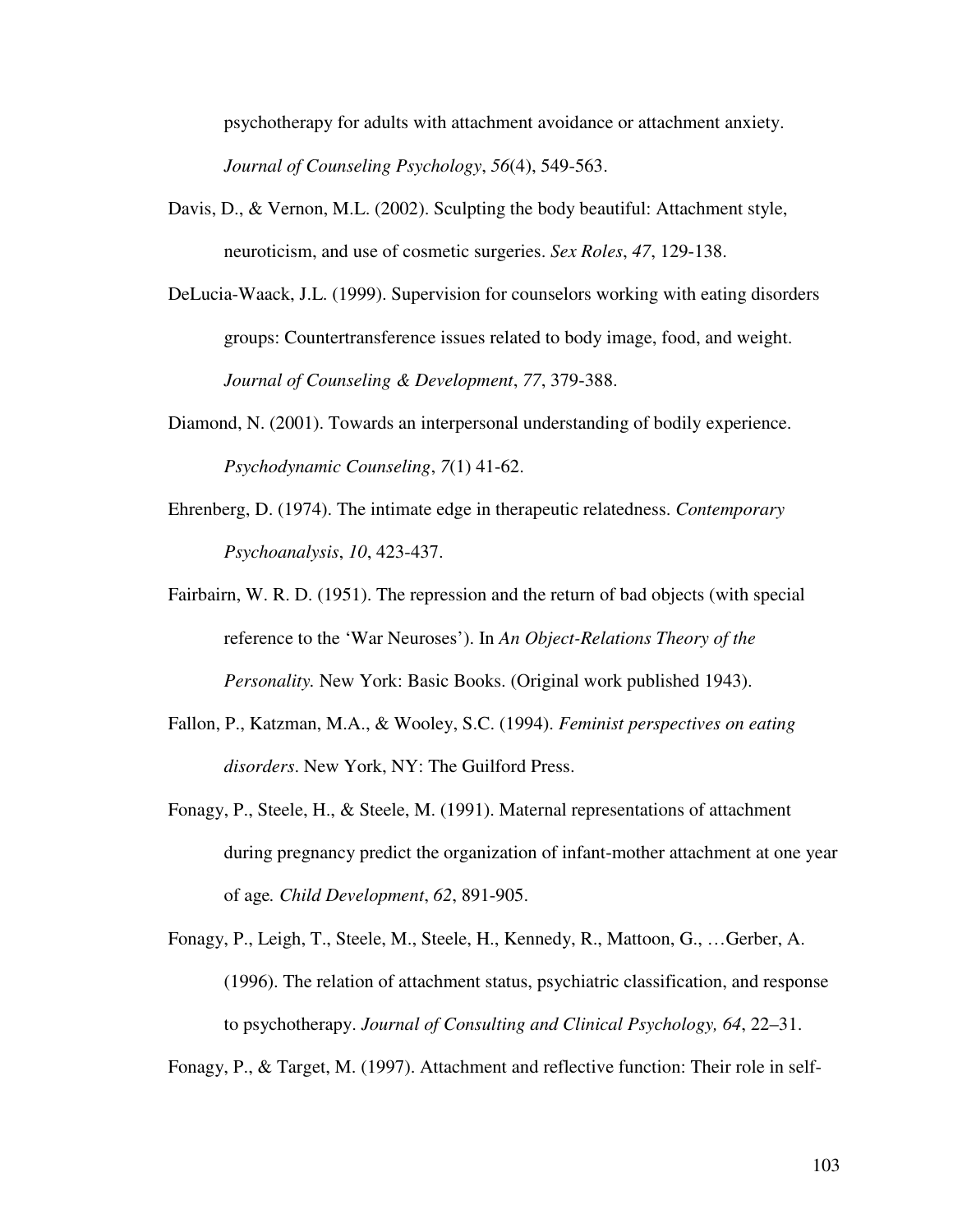organization. *Developmental and Psychopathology*, *9*, 679-700.

Fonagy, P. (2001). *Attachment theory and psychoanalysis*. New York: Other Press.

- Fonagy, P., Gergely, G., Jurist, E.J., & Target, M. (2002). *Affect regulation, mentalization, and the development of the self*. New York: Other Press.
- Francis, L.A., & Birch, L.L. (2005). Maternal influences on daughters' restrained eating behavior. *Health Psychology*, *24*(6), 548-554.
- Freud, S. (1961). The ego and the id. In J. Strachey (Ed. and Trans.), *The standard edition of the complete psychological works of Sigmund Freud* (Vol. 19, pp. 3- 66). London: Hogarth Press. (Original work published in 1923).
- Gardner, R.M., Friedman, B.N., & Jackson, N.A. (1999). Body size estimations, body dissatisfaction, and ideal size preferences in children six through thirteen. *Journal of Youth and Adolescence*, *28*, 603–618.
- Gutwill, S. (1994a). Women's eating problems: Social context and the internalization of culture. In C. Bloom, A. Gitter, S. Gutwill, L. Kogel, & L. Zaphiropoulos (Eds.), *Eating problems: A feminist psychoanalytic treatment model* (pp. 1-27). New York, NY: Basic Books.
- Gutwill, S. (1994b). Transference and countertransference issues: The impact of social pressures on body image and consciousness. In C. Bloom, A. Gitter, S. Gutwill, L. Kogel, & L. Zaphiropoulos (Eds.), *Eating problems: A feminist psychoanalytic treatment model* (pp. 144-171). New York, NY: Basic Books.
- Gutwill, S. & Gitter, A. (1994). *Eating problems and sexual abuse: Theoretical considerations*. In C. Bloom, A. Gitter, S. Gutwill, L. Kogel, & L. Zaphiropoulos (Eds.), *Eating problems: A feminist psychoanalytic treatment model* (pp. 184-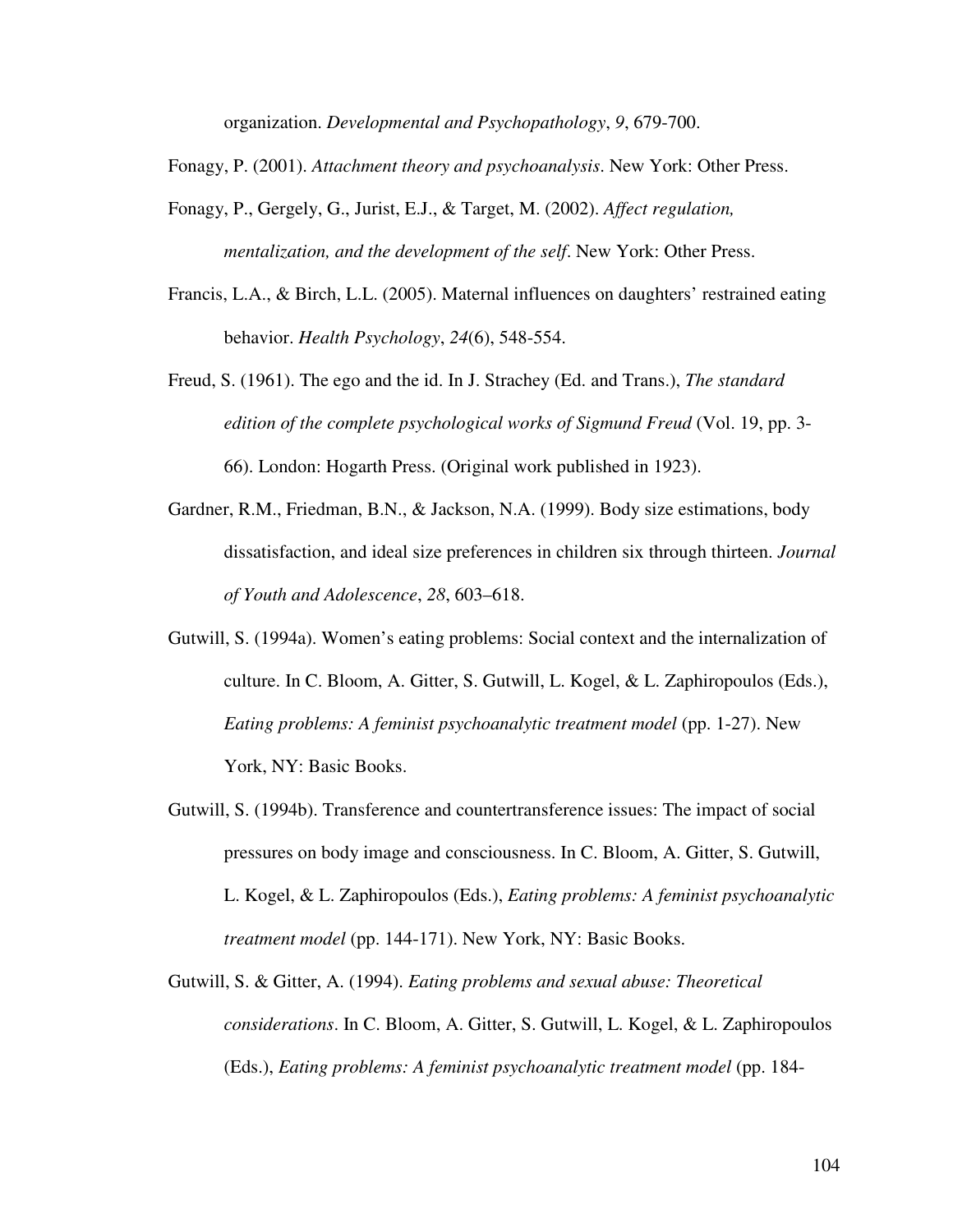204). New York, NY: Basic Books.

- Harris, A. (1998). Psychic envelopes and sonorous baths: Siting the body in relational theory and clinical practice. In L. Aron & F.S. Anderson (Eds.), *Relational perspectives on the body* (pp. 39-64). Hillsdale, NJ: Analytic Press.
- Hartmann, H. (1958). *Ego psychology and the problem of adaptation*. New York: International Universities Press. (Original work published 1939).

Herman, J.L. (1992). *Trauma and recovery*. New York, NY: Basic Books.

- Hesse-Biber, S. (1991). Women, weight and eating disorders: A sociocultural and political-economic analysis. *Women's Studies International Forum*, *14*(3), 173- 191.
- Hesse-Biber. S. (1996). *Am I thin enough yet?: The cult of thinness and the commercialization of identity*. New York: Oxford University Press.
- Hesse-Biber, S., Leavy, P., Courtney, E.Q., & Zoino, J. (2006). The mass marketing of disordered eating and eating disorders: The social psychology of women, thinness and culture. *Women's Studies International Forum, 29*, 208-224.
- Hirschmann, J., & Munter, C. (1995). *When women stop hating their bodies: Freeing yourself from food and weight obsession.* New York: Fawcett Columbine.
- Holmes, J. (2001). *The search for the secure base: Attachment theory and psychotherapy*. New York: Brunner-Routledge.
- Hutchinson, M.G. (1994). Imagining ourselves whole: A feminist approach to treating body image disorders. In P. Fallon, M.A. Katzman & S. Wooley (Eds.), *Feminist perspectives on eating disorders* (pp. 152-170). New York, NY: Guilford Press.

Illing V., Tasca, G.A., Balfour, L., & Bissada, H. (2010). Attachment insecurity predicts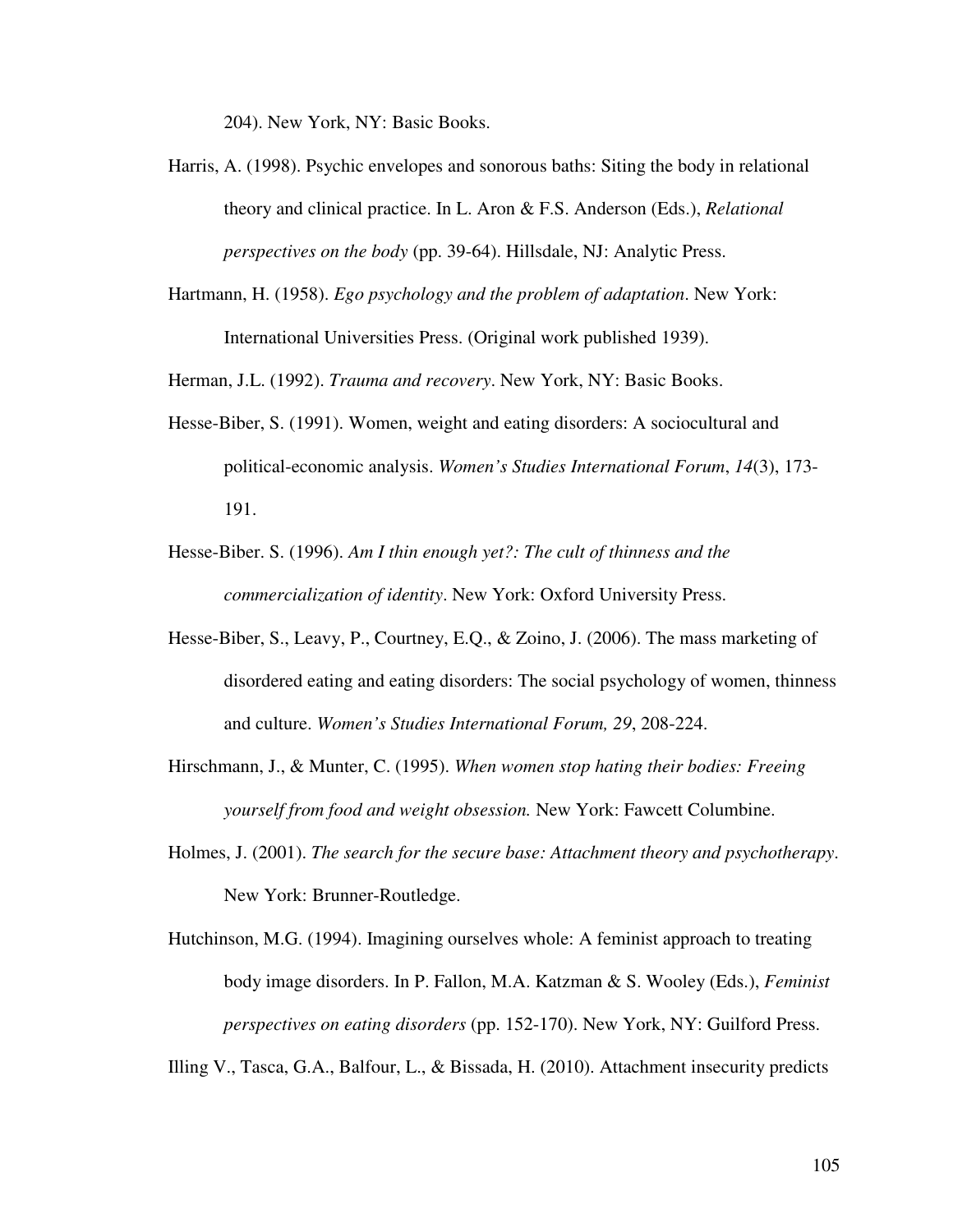eating disorder symptoms and treatment outcomes in a clinical sample of women. *Journal of Nervous and Mental Disease, 198*(9), 653-659.

- Jacobs, J.M., & Nye, S. (2010). The therapist's appearance and recovery: Perspectives on treatment, supervision, and ethical implications. *Eating Disorders*, *18*(2), 165- 175.
- Jaffe, J., Beebe, B., Feldstein, S., Crown, C., & Jasnow, M. (2001). Rhythms of dialogue in early infancy. *Monographs of the Society for Research in Child Development*, *66*(2), 1-132.
- Kadish, Y. (2012). The role of culture in eating disorders. *British Journal of Psychotherapy*, *28*(4), 435-453.
- Kilborne, B. (1995). Of creatures large and small: Size anxiety, psychic size, shame, and the analytic situation. *Psychoanalytic Quarterly*, *64*(4), 672-690.
- Kilbourne, J. (1999). *Can't buy my love: How advertising changes the way we think and feel*. New York: Touchstone.

Krueger, D. (1989). *Body self and psychological self*. New York: Brunner/Mazel.

- Krueger, D. (2002). Psychodynamic perspectives on body image. In T. Cash & T. Pruzinsky (Eds.), *Body image: A handbook of theory, research, and clinical practice*. New York: Guilford Press.
- Lemma, A. (2009). Being seen or being watched: A psychoanalytic perspective on body dysmorphia. *International Journal of Psychoanalysis*, *90*, 753-771.

Little, M. (1957). Towards basic unity. London: Free Association Books.

Little, M. (1986). On basic unity (primary total undifferentiatedness). In G. Kohon (Ed.), *The British school of psychoanalysis: The independent tradition* (pp.136-153).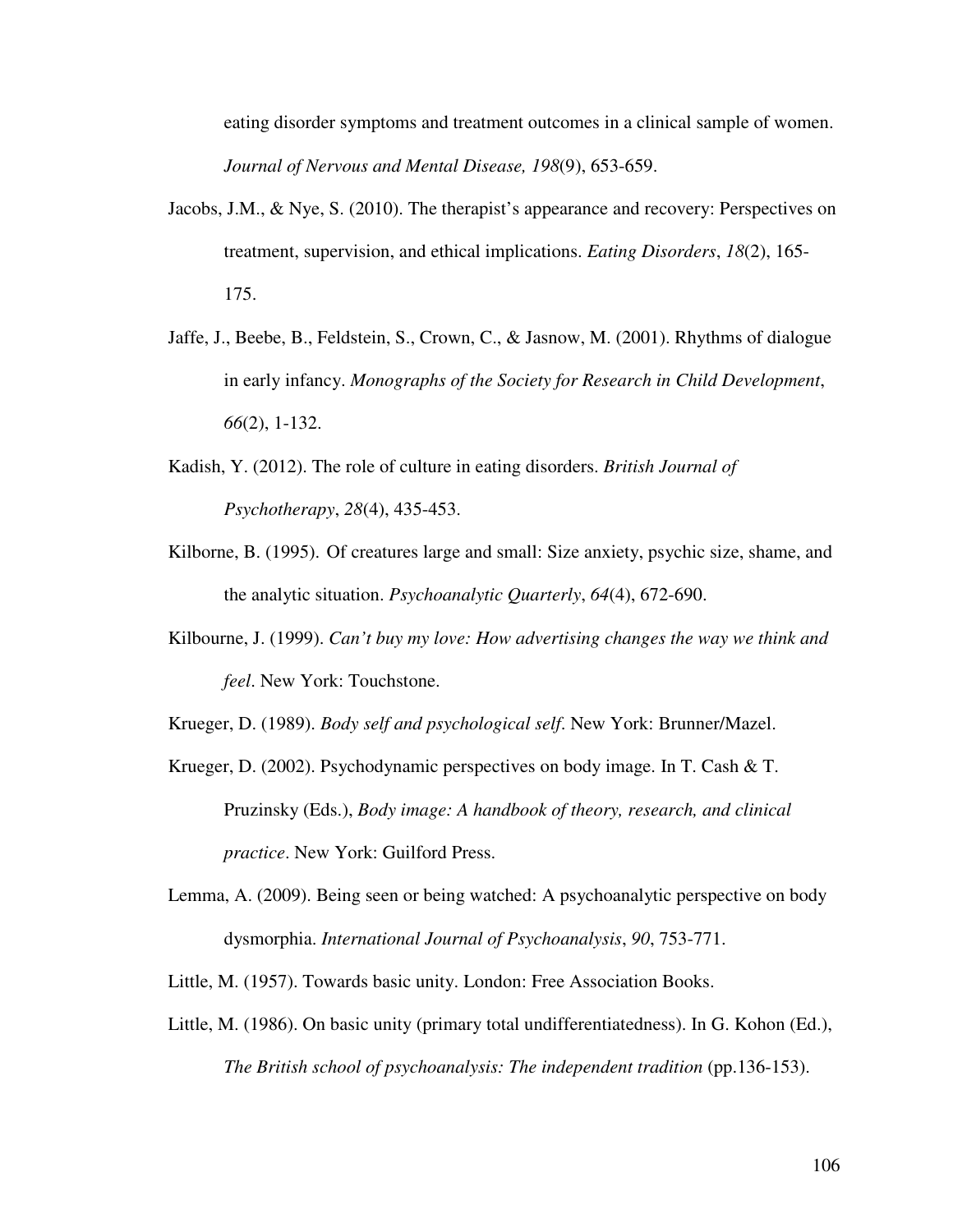London: Free Association Books.

- Looker, T. (1998). "Mama, why don't your feet touch the ground?": Staying with the body and the healing moment in psychoanalysis. In L. Aron & F.S. Anderson (Eds.), *Relational perspectives on the body* (pp. 237-262). Hillsdale, NJ: Analytic Press.
- Lowell, M.A., & Meader, L. (2005). My body, your body: Speaking the unspoken between the thin therapist and the eating-disordered patient. *Clinical Social Work Journal*, *33*, 241-257.
- Lunt, P., Carosella, N., & Yager, J. (1989). Daughters whose mothers have anorexia nervosa: A pilot study of three adolescents. *Psychiatric Medicine*, 7(3), 101-110.
- Mahler, M.S., Pine, F., & Bergman, A. (2000). *The psychological birth of the human infant: Symbiosis and individuation.* New York, NY: Basic Books. (Original work published in 1975).
- Maine, M., Kaplan, N., & Cassidy, J. (1985). Security in infancy, childhood, and adulthood: A move to the level of representation. *Monographs of the Society for Research in Child Development*, *50*(1-2), 66-104.
- Maine, M., & Kelly, J. (2005). *The body myth: Adult women and the pressure to be perfect*. Hoboken, NJ: John Wiley & Sons, Inc.
- Markova, G., Shilkret, R., & Djalev, L. (2008). Parents' attachment styles, mental representations, and institutionalization of children in Bulgaria. *Infant Mental Health Journal, 29*, 555-569.
- Matz, J., & Frankel, E. (2005). Attitudes towards disordered eating and weight: Important considerations for therapists and health professionals. *Health at Every Size*, *19*(1),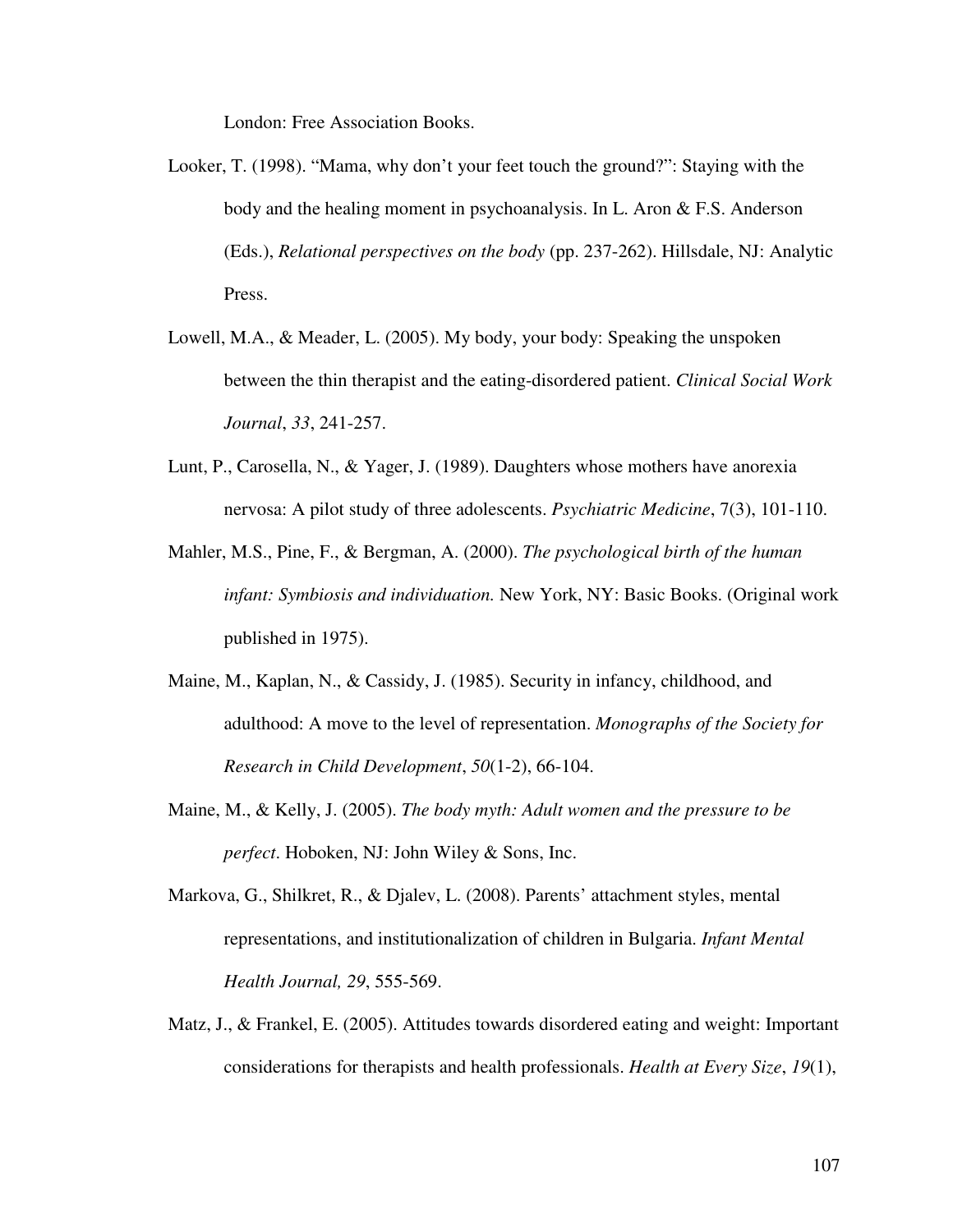- McDougall, J. (1989). *Theaters of the body: A psychoanalytic approach to psychosomatic illness*. New York: Norton.
- McEneaney, A. (2007). Envy in body transference and counter-transference: Female treatment dyads, patients with eating disorders. In L. Navaro & S.L. Schwartzberg (Eds.), *Envy, competition, and gender: Theory, clinical applications and group work* (pp. 155-182). New York: Routledge.
- Mikulincer, M., & Shaver, P. R. (2007). *Attachment in adulthood: Structure, dynamics, and change*. New York: Guilford Press.
- Mitchell, S. (1981). The origin and nature of the "object" in the theories of Klein and Fairbairn. *Contemporary Psychoanalysis*, *17*, 374-398.
- Mitchell, S. (1988). *Relational concepts in psychoanalysis*. Cambridge, MA: Harvard.

Mitchell, S. (1993). Hope and dread in psychoanalysis. New York, NY: Basic Books.

- Namir, S. (2006). Embodiments and disembodiments: The relation of body modifications to two psychoanalytic treatments. *Psychoanalysis, Culture, & Society*, *11*, 217- 223.
- Ogden, P., Minton, K., & Pain, C. (2006). *Trauma and the body: A sensorimotor approach to psychotherapy*. New York: W.W. Norton & Company.

Ogden, T. (1994). *Subjects of analysis*. Northvale, NJ: Jason Aronson, Inc.

- Orbach, S. (2004). What can we learn from the therapist's body? *Attachment & Human Development*, *6*(2), 141-150.
- Orbach, S. (2006). How can we have a body? Desires and corporeality. *Studies in Gender and Sexuality*, *7*(1), 89-111.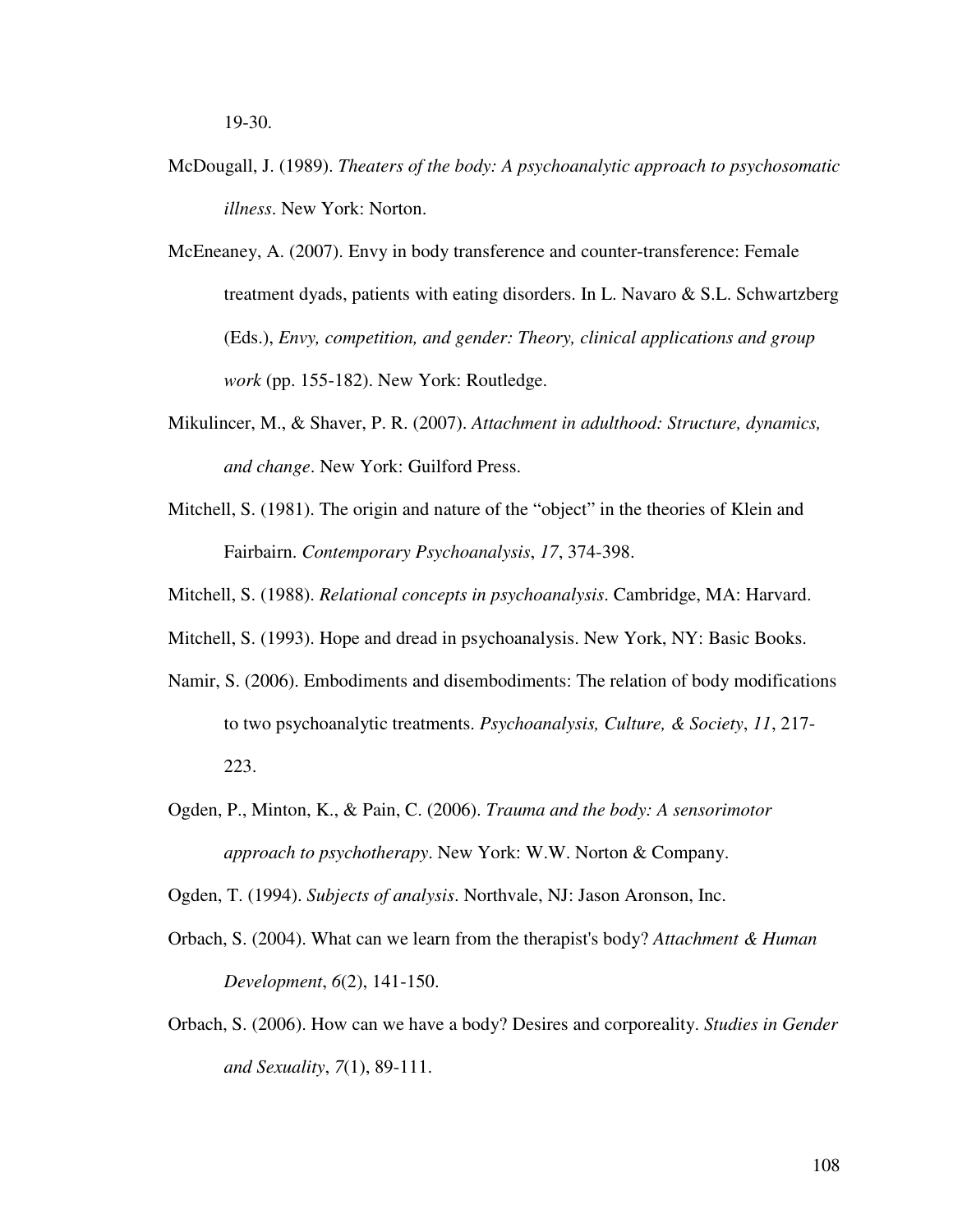Orbach, S. (2009). *Bodies*. New York, NY: Picador.

- Park, R.J., Lee, A., Woolley, H., Murray, L., & Stein, A. (2003). Children's representation of family mealtime in the context of maternal eating disorders. *Child Care Health Development*, *2*, 111-119.
- Park, R.J., Senior. R., & Stein. A. (2003). The offspring of mothers with eating disorders. *European Child & Adolescent Psychiatry*, *2*(1). 110-119.
- Park, R.J., & Beaudet, M.P. (2007). Eating attitudes and their correlates among Canadian women concerned about their weight. *European Eating Disorders Review*, *15*, 311–320.
- Patel. P., Wheatcroft, R., Park. R.J., & Stein. A. (2002). The children of mothers with eating disorders. *Clinical Child & Family Psychology* Review, *5*(1). 1-19.
- Petrucelli, J. (2007). When a body meets a body: The impact of the therapist's body on eating-disordered patients. In F.S. Anderson (Ed.), *Bodies in treatment: The unspoken dimension* (pp. 237-253). New York, NY: The Analytic Press/Taylor & Francis Group.
- Rabinor, J.K. (1995). Overcoming body shame: My patient myself. In M. Sussman (Ed.), *A perilous calling*: *The hazards of psychotherapy practice* (pp. 89-99). New York, NY: John Wiley & Sons.
- Rodin, J., Silberstein, L.R., & Striegel-Moore, R.H. (1985). Women and weight: A normative discontent. In T.B. Sonderegger (Ed.), *Nebraska symposium on motivation: Psychology and gender* (pp. 267-307). Lincoln, NE: University of Nebraska Press.

Rumble, B. (2010). The body as hypothesis and as question: Towards a concept of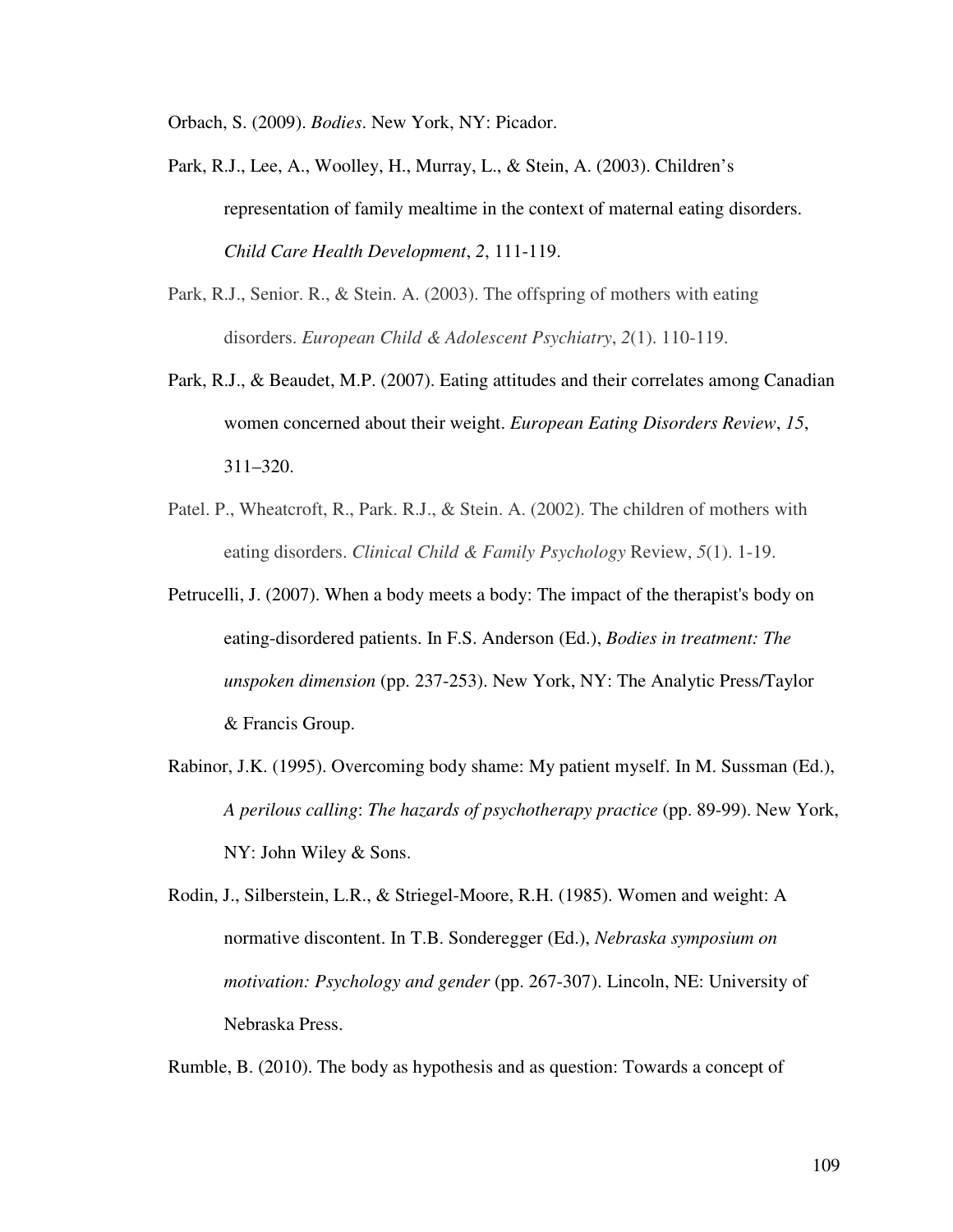therapist embodiment. *Body, Movement and Dance in Psychotherapy*, *5*(2), 129- 140.

- Schore, A.N. (1994). *Affect regulation and the origin of the self: The neurobiology of emotional development*. Hillsdale, NY: Erlbaum.
- Schore, A.N. (1996). The experience-dependent maturation of a regulatory system in the orbitofrontal cortex and the origin of developmental psychopathology. *Development and Psychopathology*, *8*, 59-87.
- Schore, A.N. (1997). Early organization of the nonlinear right brain and development of a predisposition to psychiatric disorders. *Development and Psychopathology*, *9*, 595-631.
- Schore, A.N. (2001). The effects of early relational trauma on right brain development, affect regulation, and infant mental health. *Infant Mental Health Journal*, *22*, 201- 269.

Schore, A.N. (2003). *Affect regulation and the repair of the self*. New York: Norton.

- Sherkow, S.P., Kamens, S.R., Megyes, M., & Loewenthal, L. (2009). A clinical study of the intergenerational transmission of eating disorders from mothers to daughters. *The Psychoanalytic Study of the Child*, *64*, 153-189.
- Schilder, P. (1950). *The image and appearance of the human body: Studies in the constructive energies of the psyche*. New York: International Universities Press.
- Shisslak, C.M., Gray, N., & Crago, M. (1989). Health care professionals' reactions to working with eating disorder patients. *International Journal of Eating Disorders*, *8*(6), 689-694.

Shroff, H., & Thompson, J. K. (2006). Peer influences, body image dissatisfaction, eating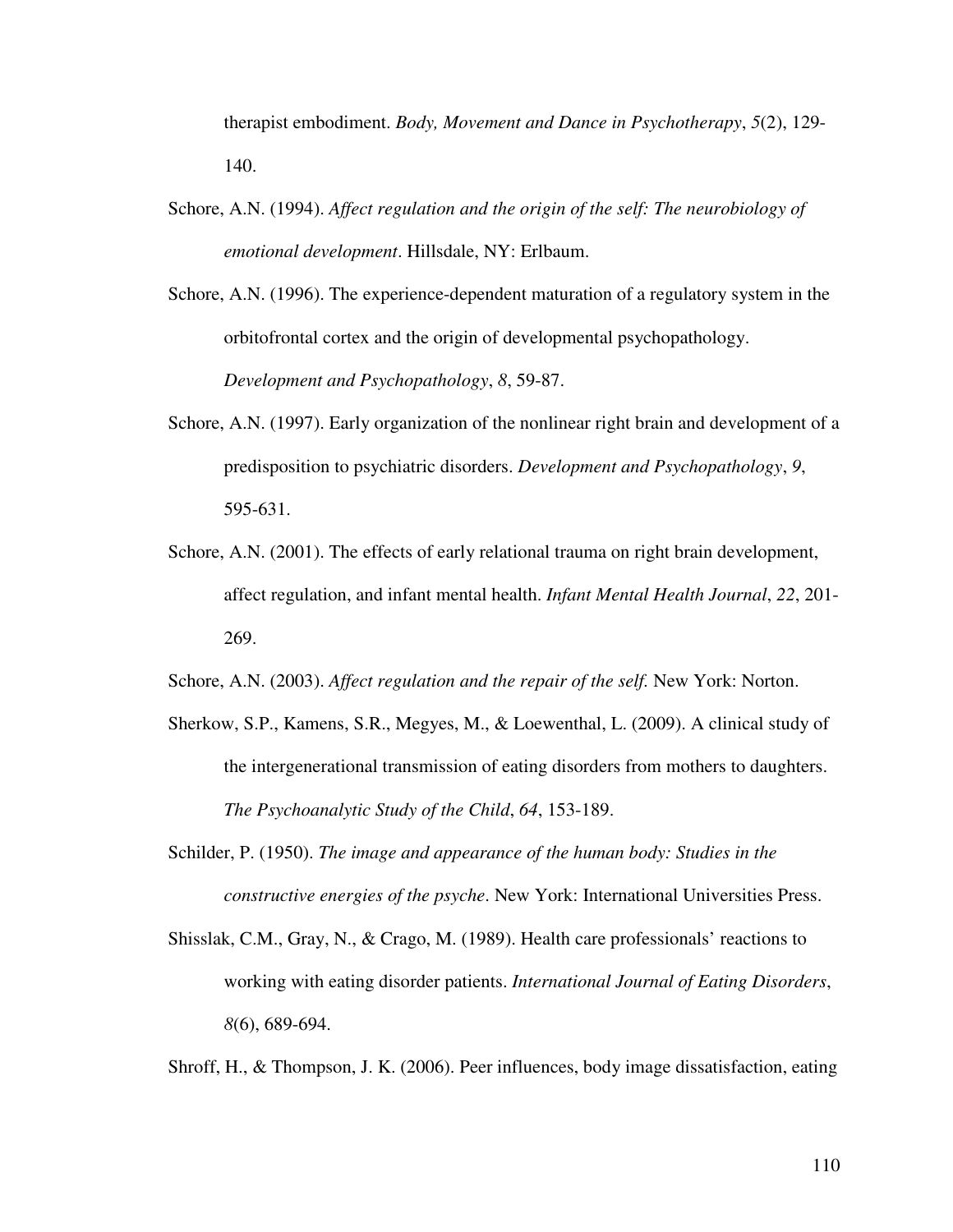dysfunction and self-esteem in adolescent girls. *Journal of Health Psychology*, *11*, 533–551.

- Siegel, D.J. (1999). *The developing mind: How relationships and the brain interact to shape who we are.* New York: Guilford Press.
- Slade, A. (2008). The implications of attachment theory and research for adult psychotherapy: Research and clinical perspectives. In J. Cassidy & P.R. Shaver (Eds.), *Handbook of attachment: Theory, research, and clinical applications* (pp. 762-782). New York: Guilford Press.
- Solomon, M.R. (1988). Mapping product constellations: A social categorization approach to symbolic consumption. *Psychology and Marketing, 5*(3), 233−258*.*
- Solomon, M.R. (2003). *Conquering consumerspace: Marketing strategies for a branded world. New York: AMACOM.*
- Spitz, R.A. (1965). The evolution of dialogue. In M. Schur (Ed.), *Drives, affects, behavior* (Vol. 2*,* pp. 170-190). New York: International University Press.
- Stein, A., Woolley, H., Cooper, S., Winterbottom, J., Fairburn, C.G., & Cortina-Borja, M. (2006). Eating habits and attitudes among 10-year old children of mothers with eating disorders: Longitudinal study. *British Journal of Psychiatry*, *189*, 324-329.
- Stern, D.N. (1985). *The interpersonal world of the infant: A view from psychoanalysis and developmental psychology*. New York, NY: Basic Books.
- Stevenson-Hinde, J., & Verschueren, K. (2002). Attachment in childhood. In P. Smith & C. Hart (Eds.), *Blackwell handbook of childhood social development* (pp. 182**–**  204). Oxford: Blackwell.

Stice, E. (1994). Review of the evidence for a sociocultural model of bulimia nervosa and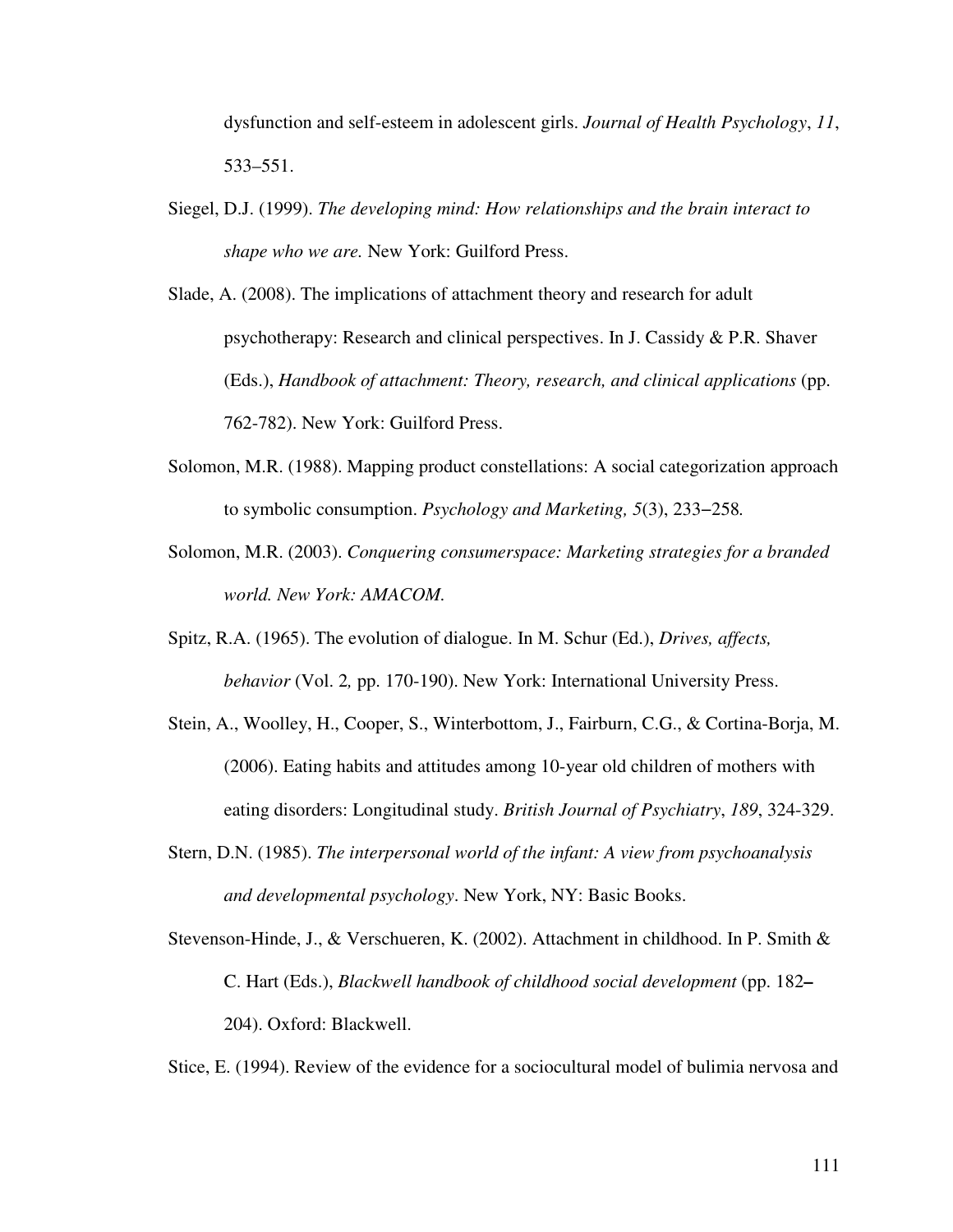an exploration of the mechanisms of action. *Clinical Psychology Review*, *14*(7), 633-661.

- Stice, E. (2002). Risk and maintenance factors for eating pathology: A meta-analytic review. *Psychological Bulletin*, *128*(5), 825-848.
- Stolorow, R.D., & Atwood, G. (1992). *Contexts of being: The intersubjective foundations of psychological life*. Hillsdale, NJ: The Analytic Press.
- Stolorow, R.D. (1994). The intersubjective context of intrapsychic experience. In R.D. Stolorow, G.E. Atwood, & B. Brandchaft (Eds.), *The intersubjective perspective* (pp. 3-14). Northvale, NJ: Jason Aronson.
- Stolorow, R.D. (2011). *World, affectivity, trauma: Heidegger and post-cartesian psychoanalysis*. New York: Routledge.
- Tasca, G. A., Ritchie, K., Conrad, G., Balfour, L., Gayton, J., Daigle, V., & Bissada, H. (2006). Attachment scales predict outcome in a randomized controlled trial of two group therapies for Binge Eating Disorder: An aptitude by treatment interaction. *Psychotherapy Research*, *16*, 106–121.
- Tosone, C. (2006). Therapeutic intimacy: A post-9/11 perspective. *Smith College Studies in Social Work, 76*(4), 89-98.
- Troisi, A., Di Lorenzo, G., Alcini, S., Nanni, R.C., Di Pasquale, C., & Siracusano, A. (2006). Body dissatisfaction in women with eating disorders: Relationship to early separation anxiety and insecure attachment. *Psychosomatic Medicine, 68*(3), 449–453.
- Troisi, A., Massaroni, P., & Cuzzolaro, M. (2005). Early separation anxiety and adult attachment style in women with eating disorders. *Journal of Clinical Psychology*,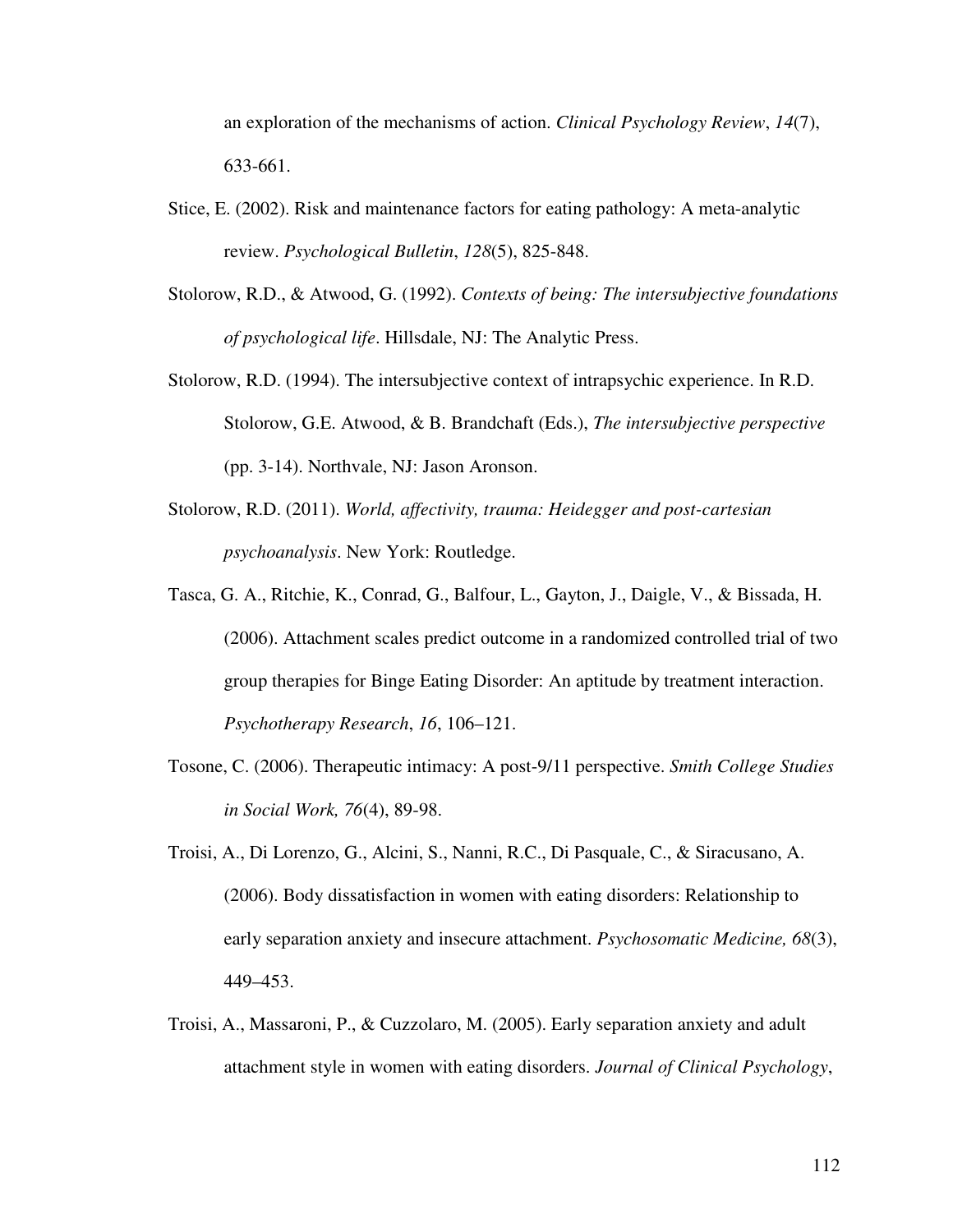*44*, 89–97.

Wallin, D.J. (2007). *Attachment in psychotherapy*. New York: Guilford Press.

- Ward, A., Ramsay, R., & Treasure, J. (2000). Attachment research in eating disorders. *British Journal of Medical Psychology*, *73*, 35–51.
- Ward, A., Ramsay, R., Turnbull, S., Steele, M., Steele, H., & Treasure, J. (2001). Attachment in anorexia nervosa: A transgenerational perspective. *British Journal of Medical Psychology, 74*(4), 497-505.
- Warren, C.S., Crowley, M.E., Olivardia, R., & Schoen, A. (2009). Treating patients with eating disorders: An examination of treatment providers' experiences. *Eating Disorders, 17*, 27-45.
- Waters, E., Merick, S., Treboux, D., Crowell, J., & Albersheim, L. (2000). Attachment security in infancy and early adulthood: A twenty-year longitudinal study. *Child Development*, *71*, 684–689.
- Winnicott, D.W. (1956). On transference. *International Journal of Psychoanalysis*, *37*, 386-388.
- Winnicott, D.W. (1958). The capacity to be alone. *International Journal of Psychoanalysis*, *39*, 416-420.
- Winnicott, D.W. (1965). *The maturational processes and the facilitating environment*. Madison, CT: International Universities Press.

Winnicott, D.W. (1971). *Playing and reality*. London: Tavistock.

Winnicott, D.W. (1974). Fear of breakdown. *International Journal of Psychoanalysis*, *1*, 103-107.

Winnicott, D.W. (1975). The observation of infants in a set situation. In D.W. Winnicott